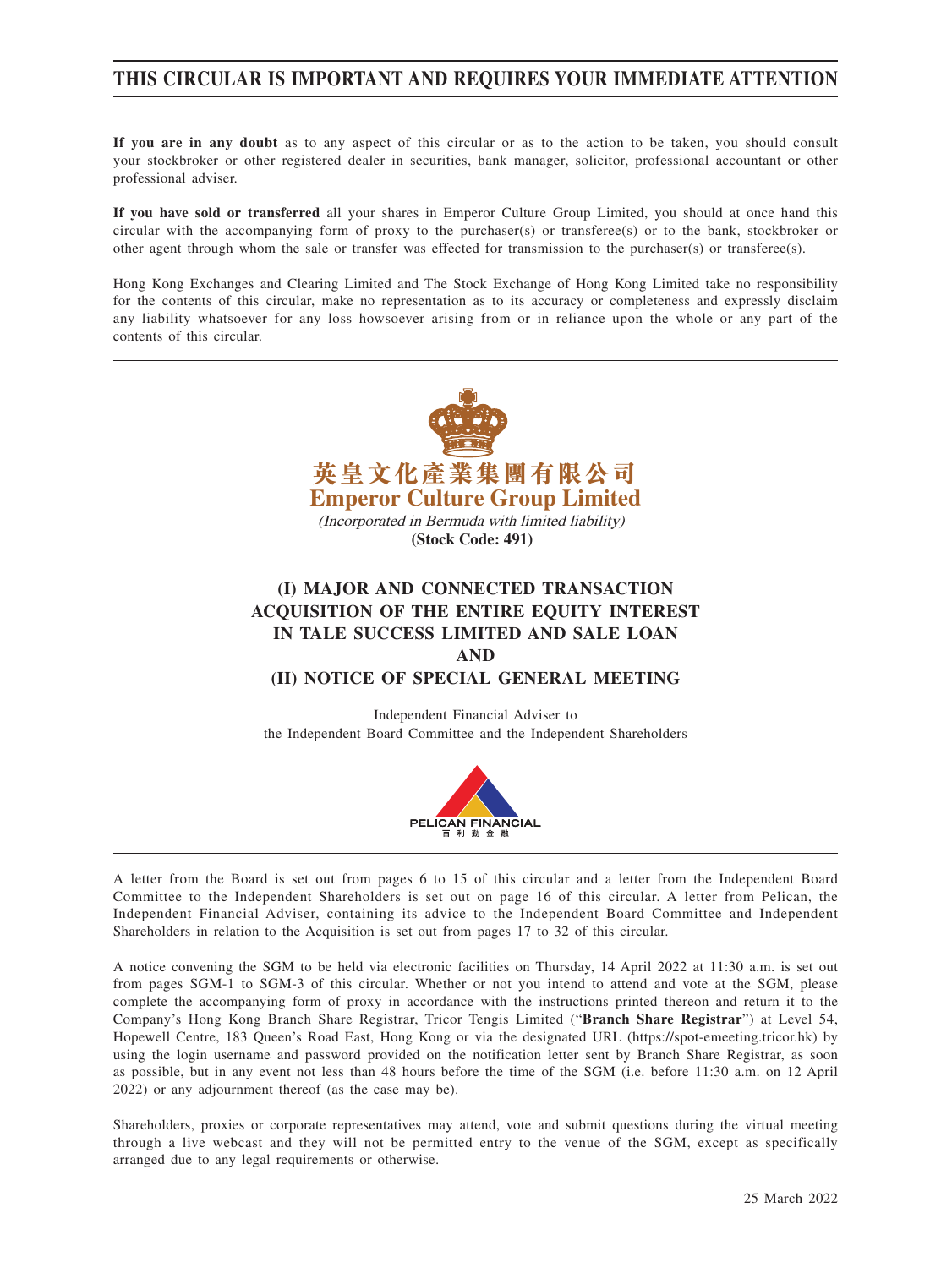# **CONTENTS**

## *Page*

|                                                                                                                                                                      | $\overline{3}$  |
|----------------------------------------------------------------------------------------------------------------------------------------------------------------------|-----------------|
|                                                                                                                                                                      | $6\overline{6}$ |
| LETTER FROM THE INDEPENDENT BOARD COMMITTEE                                                                                                                          | 16              |
|                                                                                                                                                                      |                 |
|                                                                                                                                                                      |                 |
|                                                                                                                                                                      |                 |
| APPENDIX III - UNAUDITED PRO FORMA FINANCIAL INFORMATION                                                                                                             |                 |
| APPENDIX IV - MANAGEMENT DISCUSSION AND ANALYSIS<br>OF THE TARGET GROUP $\ldots \ldots \ldots \ldots \ldots \ldots \ldots \ldots \ldots \ldots \qquad \text{IV - 1}$ |                 |
| APPENDIX V – GENERAL INFORMATION $\ldots$ $V-1$                                                                                                                      |                 |
|                                                                                                                                                                      |                 |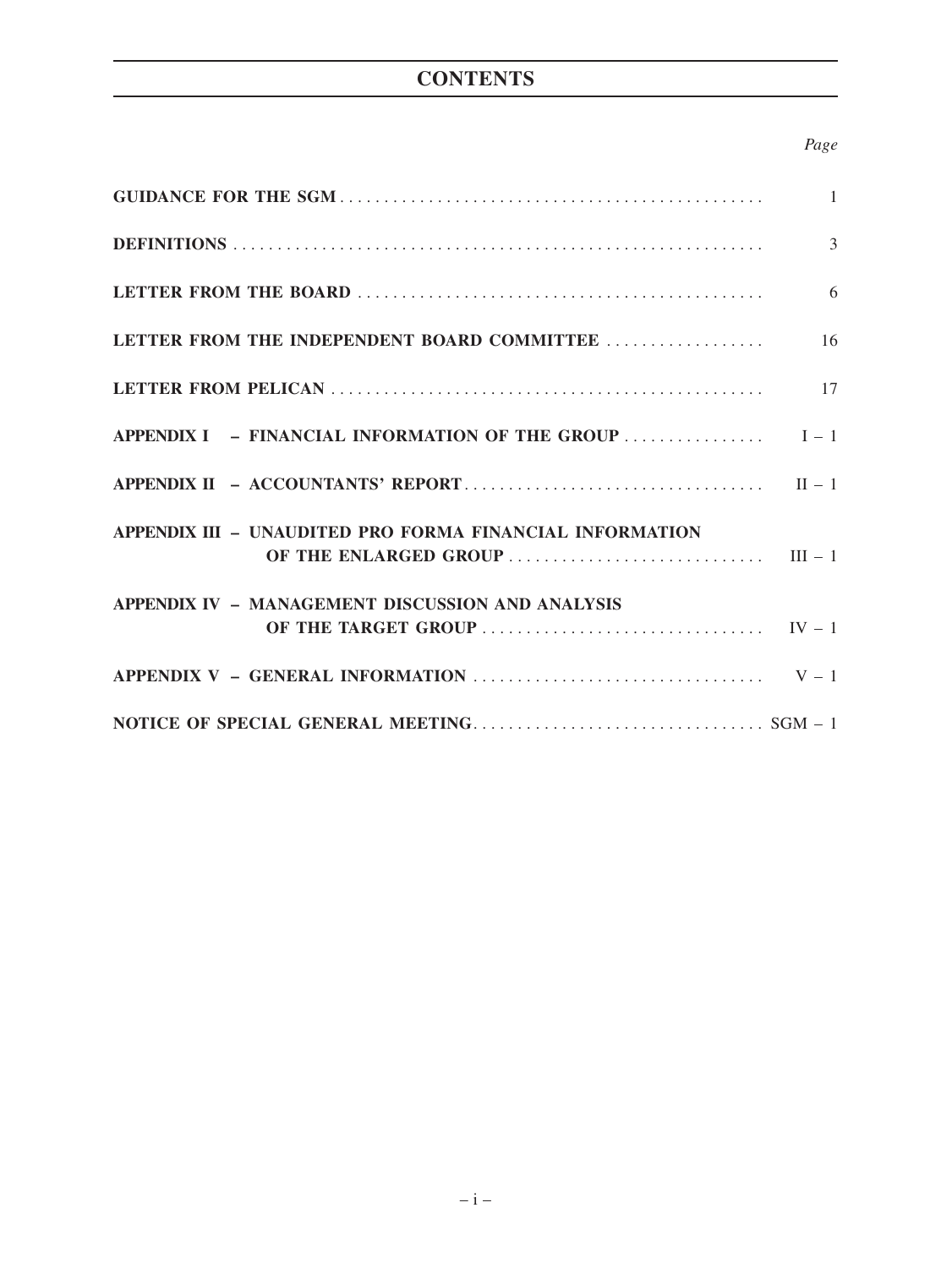## **GUIDANCE FOR THE SGM**

To conform to the regulatory requirements and to safeguard the interests of public health and safety, the SGM will be held via electronic facilities with arrangements as follows:–

#### **ATTENDING THE SGM BY ELECTRONIC MEANS**

To minimize the continuing risks posed by the Covid-19 pandemic, the SGM will be held by way of an online virtual meeting via electronic facilities. No Shareholder, proxy or corporate representative should attend the SGM physically and they will not be permitted entry to the venue of the SGM except as specifically arranged due to any legal requirements or otherwise.

All Shareholders, proxies and corporate representatives will be able to login the SGM via the e-Meeting System provided by Branch Share Registrar which can be accessed from any location with access to the internet via smartphone, tablet device or computer 30 minutes prior to the commencement time of the SGM.

Through the e-Meeting System, all Shareholders, proxies or corporate representatives will be able to view the live video broadcast and participate in voting and submit questions online. Each registered Shareholders' personalized username and password regarding the e-Meeting System will be sent under separate letter later.

## **HOW TO ATTEND**

Shareholders who wish to attend the SGM and exercise their voting rights can be achieved in one of the following ways:

- (1) appoint the chairperson of the SGM (highly recommended) or other persons as their proxies by providing their email addresses for receiving the designated login username and password to attend and vote on their behalf via the e-Meeting System; or
- (2) attend the SGM via e-Meeting System which enables live streaming and interactive platform for submitting questions and voting online.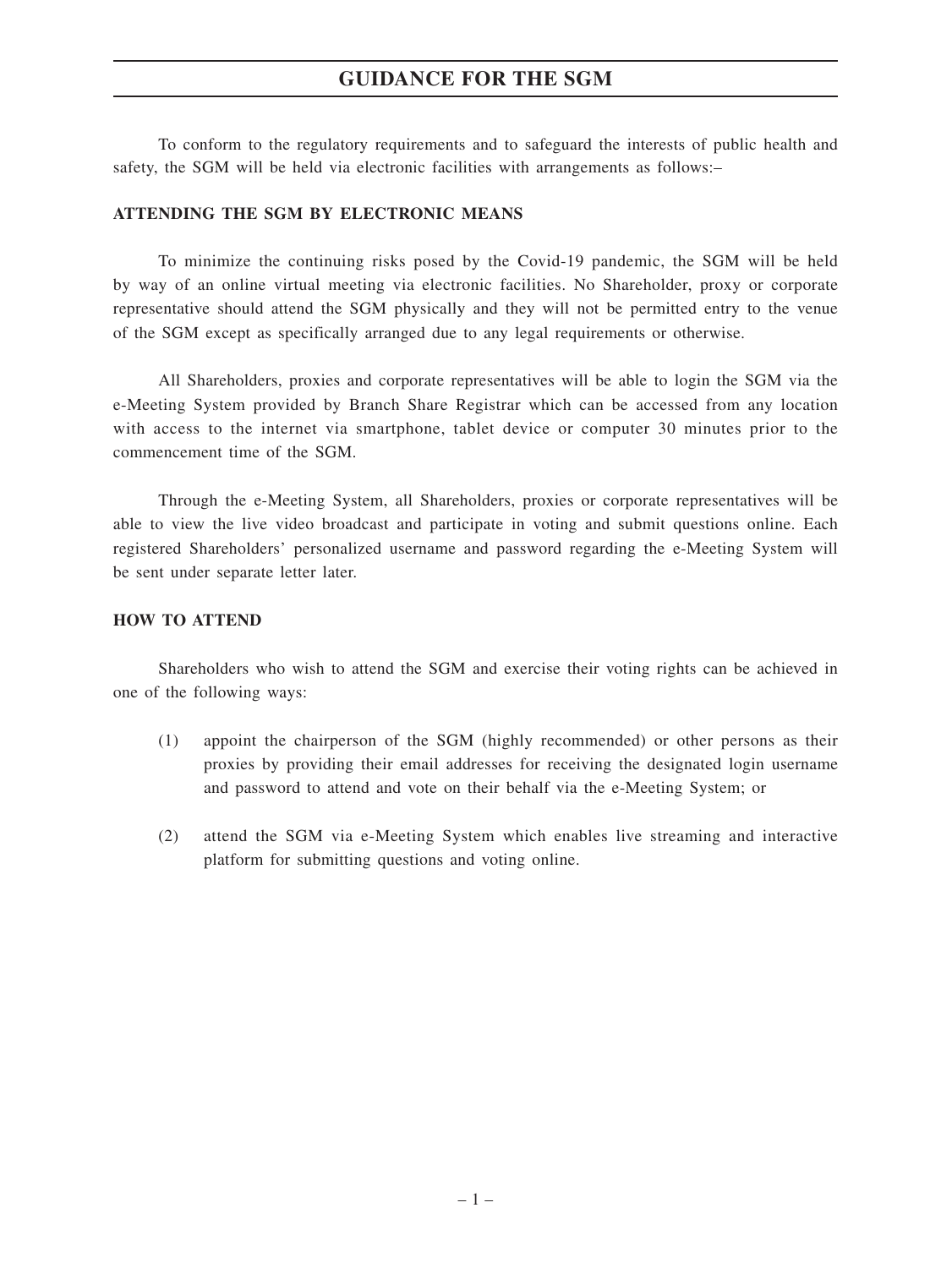## **GUIDANCE FOR THE SGM**

If you are a non-registered Shareholder and wish to attend the SGM, you should contact your banks, brokers, custodians, nominees or HKSCC Nominees Limited through which your shares are held (as the case may be) (collectively the "**Intermediary**") and instruct the Intermediary to appoint you as proxy or corporate representative to attend and vote via e-Meeting System at the SGM and in doing so, you will be asked to provide your email address before the time limit required by the relevant Intermediary. Details regarding the e-Meeting System including the login details will be emailed to you by 5:00 p.m. on Wednesday, 13 April 2022 by the Branch Share Registrar.

Completion and return of the form of proxy will not preclude a member from attending and voting via the e-Meeting System at the SGM or any adjournment thereof (as the case may be) and, in such event, the instrument appointing a proxy shall be deemed to be revoked.

In order to qualify for the right to attend and vote at the SGM, all relevant share certificates and properly completed transfer forms must be lodged for registration with the Branch Share Registrar at the above address before 4:30 p.m. on Friday, 8 April 2022.

If you have any questions relating to the SGM, please contact Branch Share Registrar for assistance with the following details:

Address: Level 54, Hopewell Centre, 183 Queen's Road East, Hong Kong Email: emeeting@hk.tricorglobal.com Telephone: (852) 2975 0928 Fax: (852) 2861 1465

Due to the constantly evolving Covid-19 pandemic situation in Hong Kong, the Company may be required to adopt further changes to the SGM arrangements at a short notice. Shareholders are advised to check the websites of the Company (https://www.empculture.com) and the Stock Exchange (https://www.hkexnews.hk) for the latest announcement and information relating to the SGM.

## **QUESTIONS AT OR PRIOR TO THE SGM**

Shareholders attending the SGM through the e-Meeting System may submit questions relevant to the proposed resolution online during the SGM. Shareholders can also send their emails to ir491@emperorgroup.com if they have any question about the relevant resolution or about the Company, or any matter for communication with the Board, as early as possible before the SGM date. The Company will endeavour to reply as soon as practicable.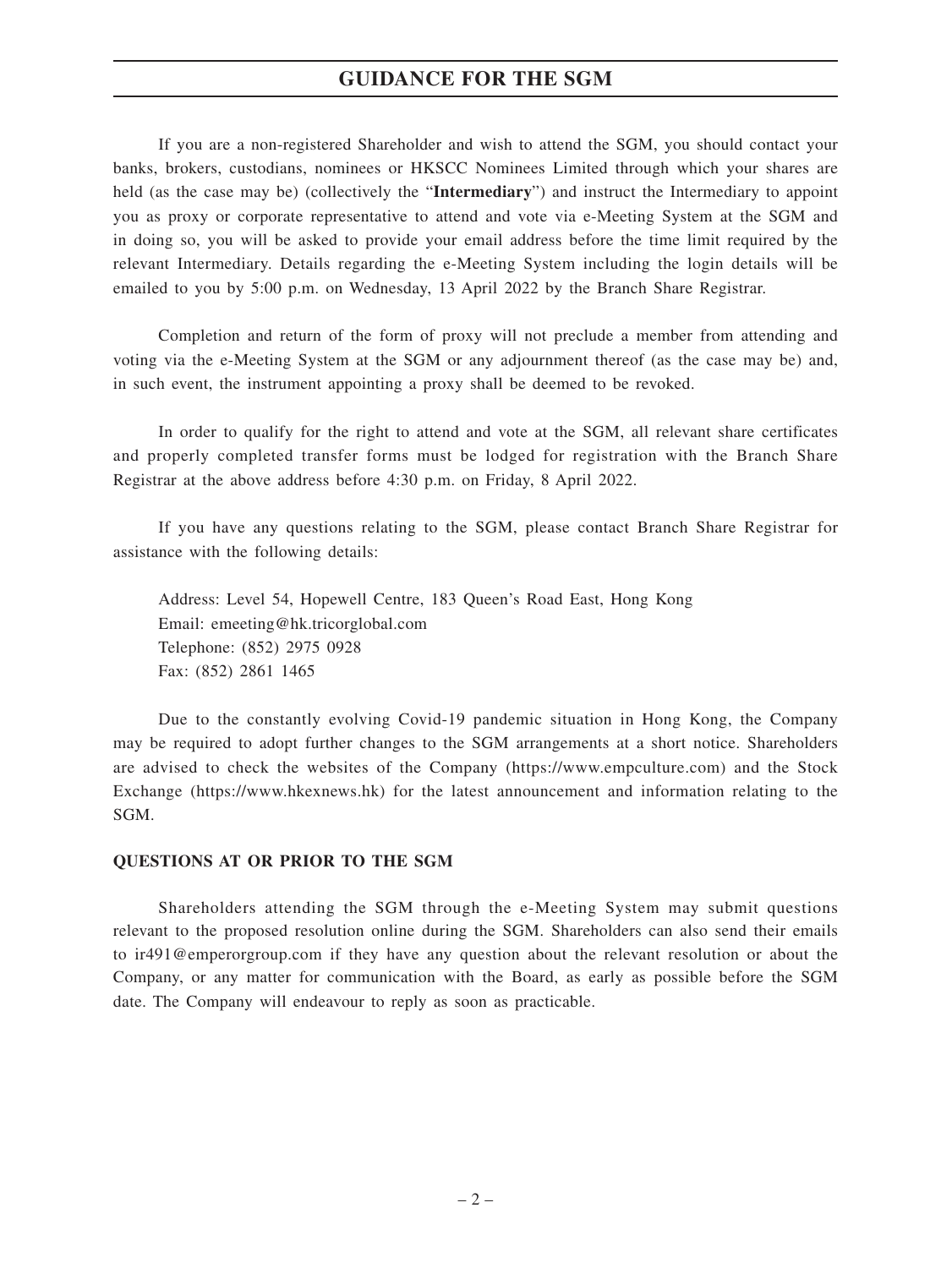# **DEFINITIONS**

*In this circular, unless the context otherwise requires, the following expressions shall have the following meanings:*

| "Acquisition"                               | the acquisition of the Sale Shares and the Sale Loan by the<br>Purchaser under the Sale and Purchase Agreements                                                                                                                                                                                                     |
|---------------------------------------------|---------------------------------------------------------------------------------------------------------------------------------------------------------------------------------------------------------------------------------------------------------------------------------------------------------------------|
| "associates"                                | has the meaning ascribed to it in the Listing Rules                                                                                                                                                                                                                                                                 |
| "Board" or "Directors"                      | the board of directors of the Company                                                                                                                                                                                                                                                                               |
| "Business Day(s)"                           | a day other than a Saturday, Sunday or public holiday (or a<br>day on which a tropical cyclone No.8 or above or a "black"<br>rainstorm warning is hoisted in Hong Kong at any time<br>between 9:00 a.m. and 5:00 p.m. on weekdays) on which<br>banks are open in Hong Kong to the general public for<br>business    |
| "BVI"                                       | the British Virgin Islands                                                                                                                                                                                                                                                                                          |
| "Bye-laws"                                  | the bye-laws of the Company adopted on 20 May 1992 as<br>amended from time to time                                                                                                                                                                                                                                  |
| "Companies Act"                             | the Companies Act 1981 of the laws of Bermuda, as amended                                                                                                                                                                                                                                                           |
| "Company"                                   | Emperor Culture Group Limited, an exempted company<br>incorporated in Bermuda with limited liability, the shares of<br>which are listed on the Main Board of the Stock Exchange                                                                                                                                     |
| "Completion"                                | the completion of the Acquisition in accordance with the<br>terms and conditions of the Sale and Purchase Agreements                                                                                                                                                                                                |
| "Completion Date"                           | the date on which the Completion takes place which shall<br>be within five Business Days (or such other day as mutually<br>agreed by the Vendor and the Purchaser) following satisfaction<br>(or where permitted, waived) of all conditions precedent to<br>Completion pursuant to the Sale and Purchase Agreements |
| "connected person(s)"                       | has the meaning ascribed to it under the Listing Rules                                                                                                                                                                                                                                                              |
| "Dr. Albert Yeung"                          | Dr. Yeung Sau Shing, Albert                                                                                                                                                                                                                                                                                         |
| "Emperor Cinemas (China)" or<br>"Purchaser" | Emperor Cinemas (China) Limited, a company incorporated in<br>Hong Kong with limited liability and indirectly wholly-owned<br>by the Company                                                                                                                                                                        |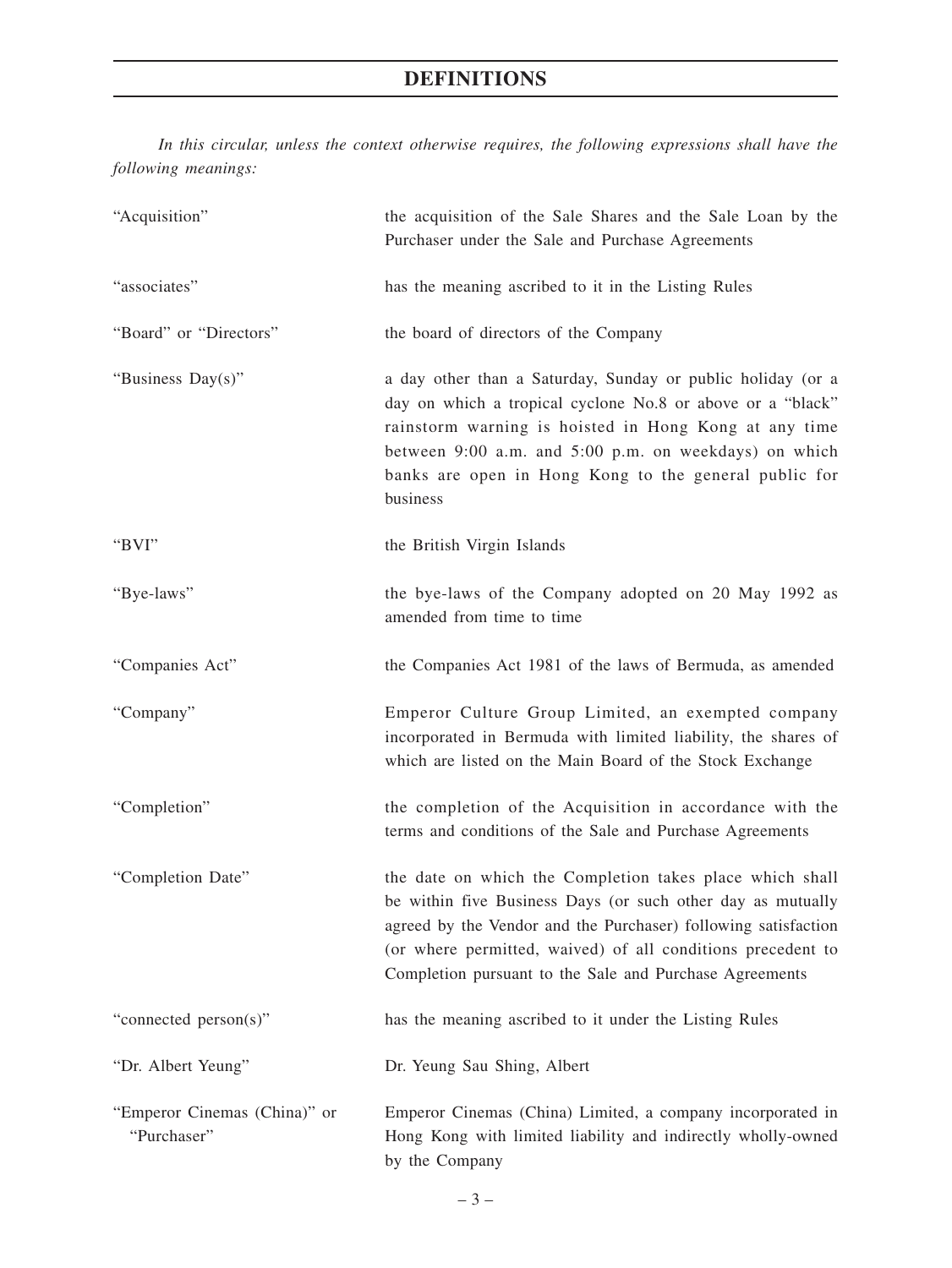# **DEFINITIONS**

| "Emperor Motion Picture Enterprise"<br>or "Vendor" | Emperor Motion Picture Enterprise Limited, a company<br>incorporated in Hong Kong with limited liability                                                                                                                                                                                                                                                                                                                    |
|----------------------------------------------------|-----------------------------------------------------------------------------------------------------------------------------------------------------------------------------------------------------------------------------------------------------------------------------------------------------------------------------------------------------------------------------------------------------------------------------|
| "Encumbrance"                                      | mortgage, charge, pledge, lien, option, restriction, right of first<br>refusal, right of pre-emption, third-party right or interest, other<br>encumbrance or security interest of any kind, or any other type<br>of preferential arrangement (including, without limitation, a title<br>transfer or retention arrangement) having similar effect and any<br>agreement or obligation to create or grant any of the aforesaid |
| "Enlarged Group"                                   | the Group enlarged by acquisition of the Target Group                                                                                                                                                                                                                                                                                                                                                                       |
| "Group"                                            | the Company and its subsidiaries from time to time                                                                                                                                                                                                                                                                                                                                                                          |
| "НК\$"                                             | Hong Kong dollars, being the lawful currency of Hong Kong                                                                                                                                                                                                                                                                                                                                                                   |
| "Hong Kong"                                        | the Hong Kong Special Administrative Region of the People's<br>Republic of China                                                                                                                                                                                                                                                                                                                                            |
| "Independent Board Committee"                      | the independent board committee of the Board comprising of<br>all of the independent non-executive Directors, established<br>to advise the Independent Shareholders in respect of the<br>Acquisition                                                                                                                                                                                                                        |
| "Independent Shareholders"                         | the Shareholders who do not have material interest in the<br>transactions contemplated under the Sale and Purchase<br>Agreements                                                                                                                                                                                                                                                                                            |
| "Independent Third Party(ies)"                     | third party independent of and not connected with the<br>Company and its connected persons (as defined in the Listing<br>Rules)                                                                                                                                                                                                                                                                                             |
| "Independent Financial Adviser" or<br>"Pelican"    | Pelican Financial Limited, a licensed corporation to carry<br>out Type 6 (advising on corporate finance) regulated activity<br>under the SFO and being the independent financial adviser<br>to the Independent Board Committee and the Independent<br>Shareholders in respect of the Acquisition                                                                                                                            |
| "Latest Practicable Date"                          | 17 March 2022, being the latest practicable date prior to the<br>printing of this circular for ascertaining certain information<br>contained herein                                                                                                                                                                                                                                                                         |
| "Listing Rules"                                    | the Rules Governing the Listing of Securities on the Stock<br>Exchange                                                                                                                                                                                                                                                                                                                                                      |
| "Sale Loan"                                        | all the loans and sums owing by the Target Company to the<br>Vendor as at the Completion Date                                                                                                                                                                                                                                                                                                                               |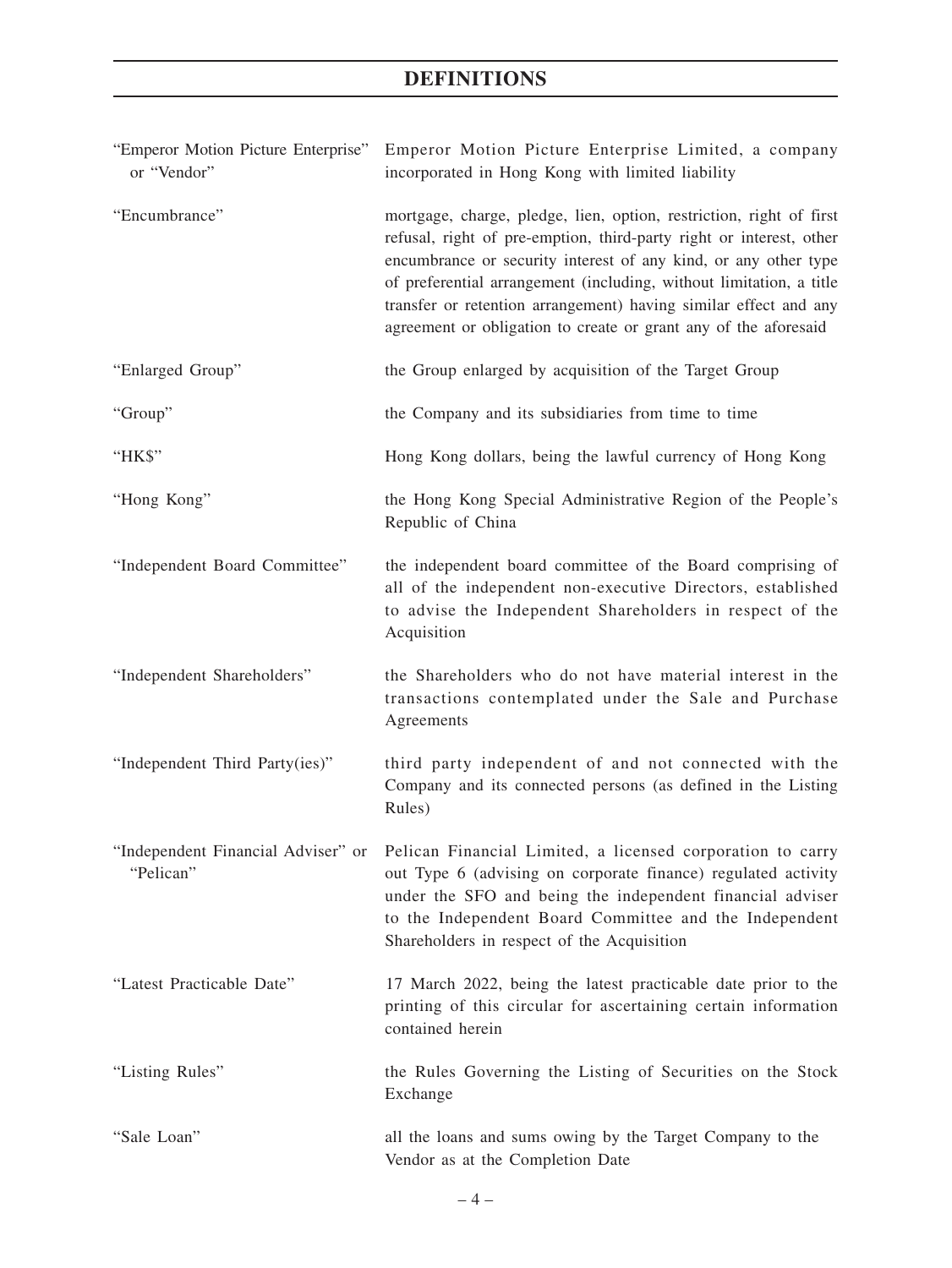# **DEFINITIONS**

| "Sale Loan SPA"                       | the sale and purchase agreement dated 31 January 2022<br>entered into between the Vendor and the Purchaser in relation<br>to the acquisition of the Sale Loan                                                                                                                     |
|---------------------------------------|-----------------------------------------------------------------------------------------------------------------------------------------------------------------------------------------------------------------------------------------------------------------------------------|
| "Sale Shares"                         | two issued ordinary shares of US\$1.0 each in the Target<br>Company being the entire issued shares in the Target<br>Company                                                                                                                                                       |
| "Sale Shares SPA"                     | the sale and purchase agreement dated 31 January 2022<br>entered into between the Vendor and the Purchaser in relation<br>to the acquisition of the Sale Shares                                                                                                                   |
| "Sale and Purchase Agreements"        | collectively, the Sale Shares SPA and the Sale Loan SPA                                                                                                                                                                                                                           |
| "SFO"                                 | The Securities and Futures Ordinance (Chapter 571 of the<br>Laws of Hong Kong)                                                                                                                                                                                                    |
| "SGM"                                 | a special general meeting (or an adjournment thereof) of the<br>Company to be held on Thursday, 14 April 2022 at 11:30<br>a.m. to consider and, if think fit, to approve, among other<br>things, the Sale and Purchase Agreements and the transactions<br>contemplated thereunder |
| "Share $(s)$ "                        | ordinary share(s) of HK\$0.01 each in the share capital of the<br>Company                                                                                                                                                                                                         |
| "Shareholders"                        | holder(s) of the Share                                                                                                                                                                                                                                                            |
| "Stock Exchange"                      | The Stock Exchange of Hong Kong Limited                                                                                                                                                                                                                                           |
| "subsidiary(ies)"                     | has the meaning ascribed to it under the Companies Ordinance<br>(Chapter 622 of the Laws of Hong Kong)                                                                                                                                                                            |
| "Tale Success" or<br>"Target Company" | Tale Success Limited, a company incorporated in the BVI<br>with limited liability and a direct wholly-owned subsidiary of<br>the Vendor                                                                                                                                           |
| "Target Group"                        | Target Company, its subsidiaries and its investments                                                                                                                                                                                                                              |
| "US\$"                                | United States dollar, the lawful currency of United States of<br>America                                                                                                                                                                                                          |
| $``\%"$                               | per cent                                                                                                                                                                                                                                                                          |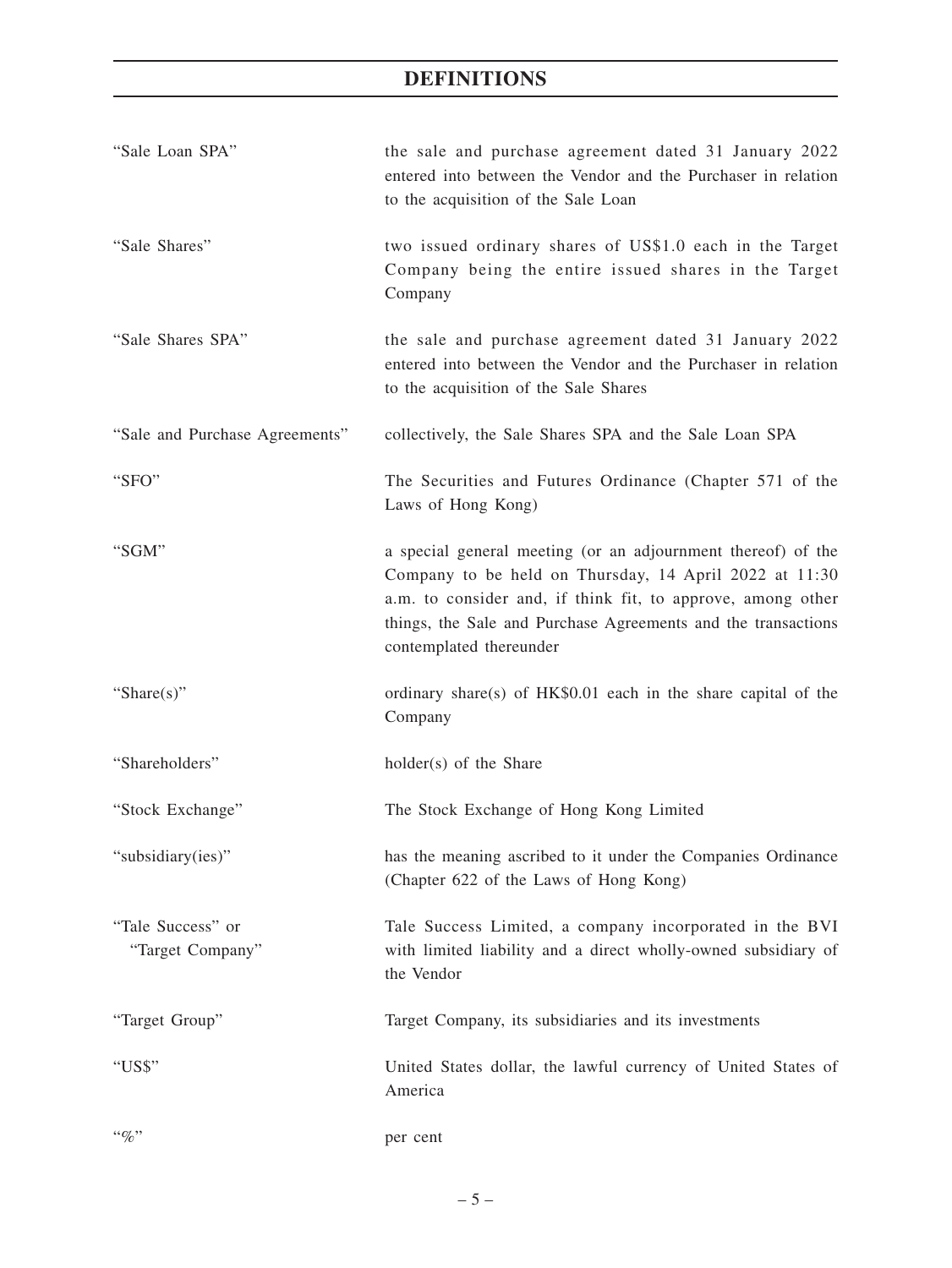

*Executive Directors: Registered Office:* Ms. Fan Man Seung, Vanessa Clarendon House, Mr. Wong Chi Fai 2 Church Street, Mr. Yeung Ching Loong, Alexander Hamilton HM11 Ms. Shirley Percy Hughes Bermuda

*Independent Non-executive Directors: Head Office and Place of Principal* Ms. Chan Sim Ling, Irene *Business in Hong Kong*: Mr. Ho Tat Kuen 28th Floor Ms. Tam Sau Ying **Emperor Group Centre** 

288 Hennessy Road Wanchai, Hong Kong

25 March 2022

*To the Shareholders*

Dear Sir/Madam,

# **MAJOR AND CONNECTED TRANSACTION ACQUISITION OF THE ENTIRE EQUITY INTEREST IN TALE SUCCESS AND SALE LOAN**

## **INTRODUCTION**

Reference is made to the announcement of the Company dated 31 January 2022 whereby the Board announced that the Vendor and the Purchaser entered into the Sale and Purchase Agreements, pursuant to which, the Vendor conditionally agreed to sell, and the Purchaser conditionally agreed to purchase the entire equity interest in the Target Company and the loan due from the Target Company to the Vendor at an aggregate consideration of HK\$4.0.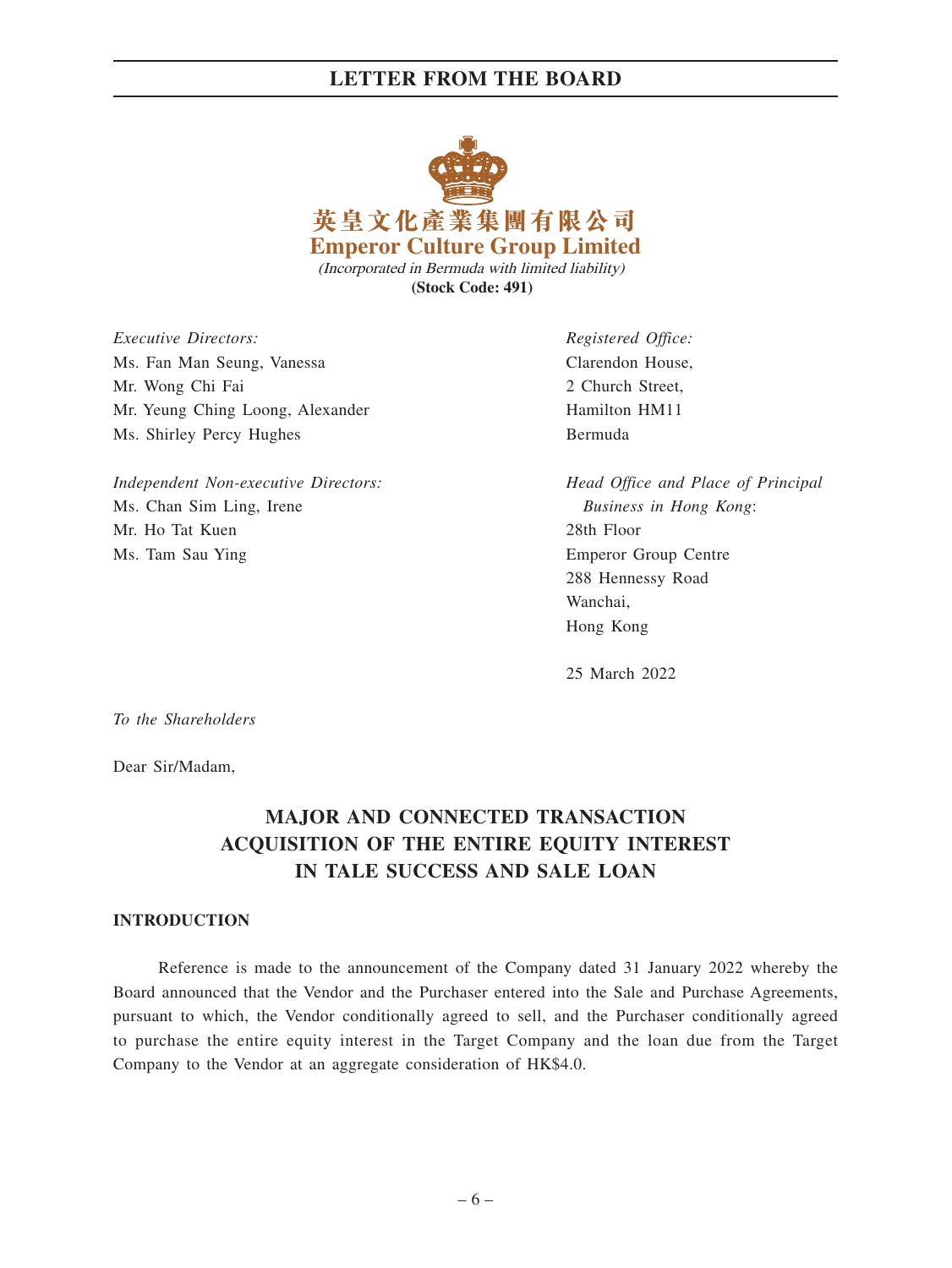The purpose of this circular is to provide you with, amongst other, (i) further details of the Acquisition; (ii) the financial information of the Target Group; (iii) a letter from Pelican to the Independent Board Committee and the Independent Shareholders regarding the Acquisition; (iv) the unaudited pro forma financial information of the Enlarged Group; (v) the financial information of the Company; (vi) other information as required under the Listing Rules; and (vii) a notice of the SGM to be convened for the purpose of considering and, if think fit, approving, by way of poll, the Sale and Purchase Agreements and the transactions contemplated thereunder.

## **SALE AND PURCHASE AGREEMENTS DATED 31 JANUARY 2022**

| The Vendor: |  | <b>Emperor Motion Picture Enterprise</b> |
|-------------|--|------------------------------------------|
|             |  |                                          |

The Purchaser: Emperor Cinemas (China)

#### **Assets to be acquired of**

- (i) the Sale Shares; and
- (ii) the Sale Loan.

#### **Consideration and payment terms**

The consideration payable by the Purchaser to the Vendor for the acquisition of the Sale Shares and the Sale Loan shall be HK\$3.0 and HK\$1.0 respectively, implying an aggregate consideration of HK\$4.0, and shall be payable by the Purchaser to the Vendor upon Completion.

The aggregate consideration of HK\$4.0, which is considered as a nominal consideration, was determined after arm's length negotiation between the Vendor and the Purchaser taken into account (i) the net liabilities of the Target Group remained approximately HK\$210.1 million after excluding the Sale Loan of approximately HK\$322.0 million as at 30 September 2021; (ii) the opportunity cost of developing new cinemas by the Group which, in general, involves an initial investment cost of approximately HK\$40 million (excluding the lease and/or acquisition cost of the premise) and approximately three to six months time to set up a new cinema; and (iii) the reason and benefits as stated under section headed "Reasons for and Benefits of the Acquisition" below. As at the Latest Practicable Date, the amount of Sale Loan was approximately HK\$322.0 million. The Purchaser has agreed not to demand the settlement of the Sale Loan until such time when the Target Group is in a position to repay the amount due without impairing its liquidity position. The Board considered that the transactions under the Sale and Purchase Agreements are on normal commercial terms, fair and reasonable and in the interests of the Company and the Shareholders as a whole.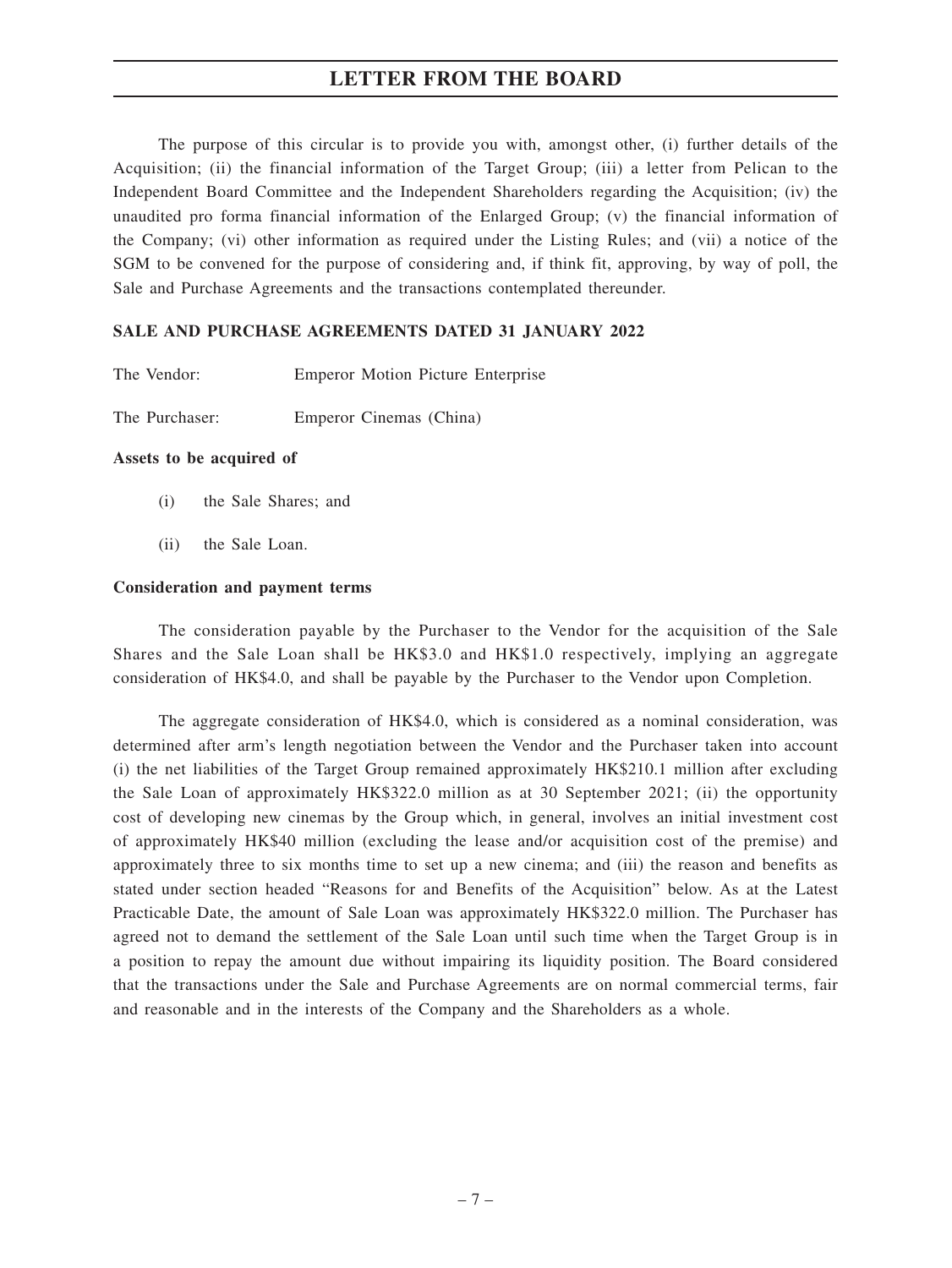#### **Conditions precedent of the Sale Shares SPA**

Completion for the acquisition of the Sale Shares shall be conditional upon the following conditions precedent:

- (a) the Vendor being the sole legal and beneficial owner of the Sale Shares free from all Encumbrances and having the capacity and power to sell and assign the Sale Shares to the Purchaser free from all Encumbrances at Completion;
- (b) the Purchaser having completed its due diligence investigation on the business, financial, legal and other aspects of the Target Group and reasonably satisfied with the result thereof;
- (c) the transaction contemplated under the Sale Shares SPA having been approved by the Independent Shareholders at the SGM;
- (d) the Vendor's representations, warranties and undertaking under the Sale Shares SPA being true and accurate in all material aspects and no materially misleading as if the Vendor had given them at Completion by reference to the facts and circumstances then existing as at Completion; and
- (e) any consents or conditions from any relevant parties as reasonably required by the Purchaser having been obtained and have not been revoked.

If any of the foregoing conditions is not fulfilled (or waived by the Purchaser in writing, except condition (c) above which cannot be waived) in accordance with the Sale Shares SPA within nine months from the date of the Sale Shares SPA, either party shall be entitled to terminate the Sale Shares SPA by giving at least five Business Days' prior notice in writing to the other party and the Sale Shares SPA shall be terminated upon expiry of such notice and cease to have further effect thereafter. As at the Latest Practicable Date, conditions (b) and (d) have been fulfilled.

## **Conditions precedent of the Sale Loan SPA**

Completion for the assignment of the Sale Loan shall be conditional upon the following conditions precedent:

- (a) the Vendor being the sole legal and beneficial owner of the Sale Loan free from all Encumbrances and having the capacity and power to sell and assign the Sale Loan to the Purchaser free from all Encumbrances at Completion;
- (b) the transaction contemplated under Sale Loan SPA having been approved by the Independent Shareholders at the SGM; and
- (c) the sale and purchase of the Sale Shares having been completed in accordance with the terms and conditions of the Sale Shares SPA.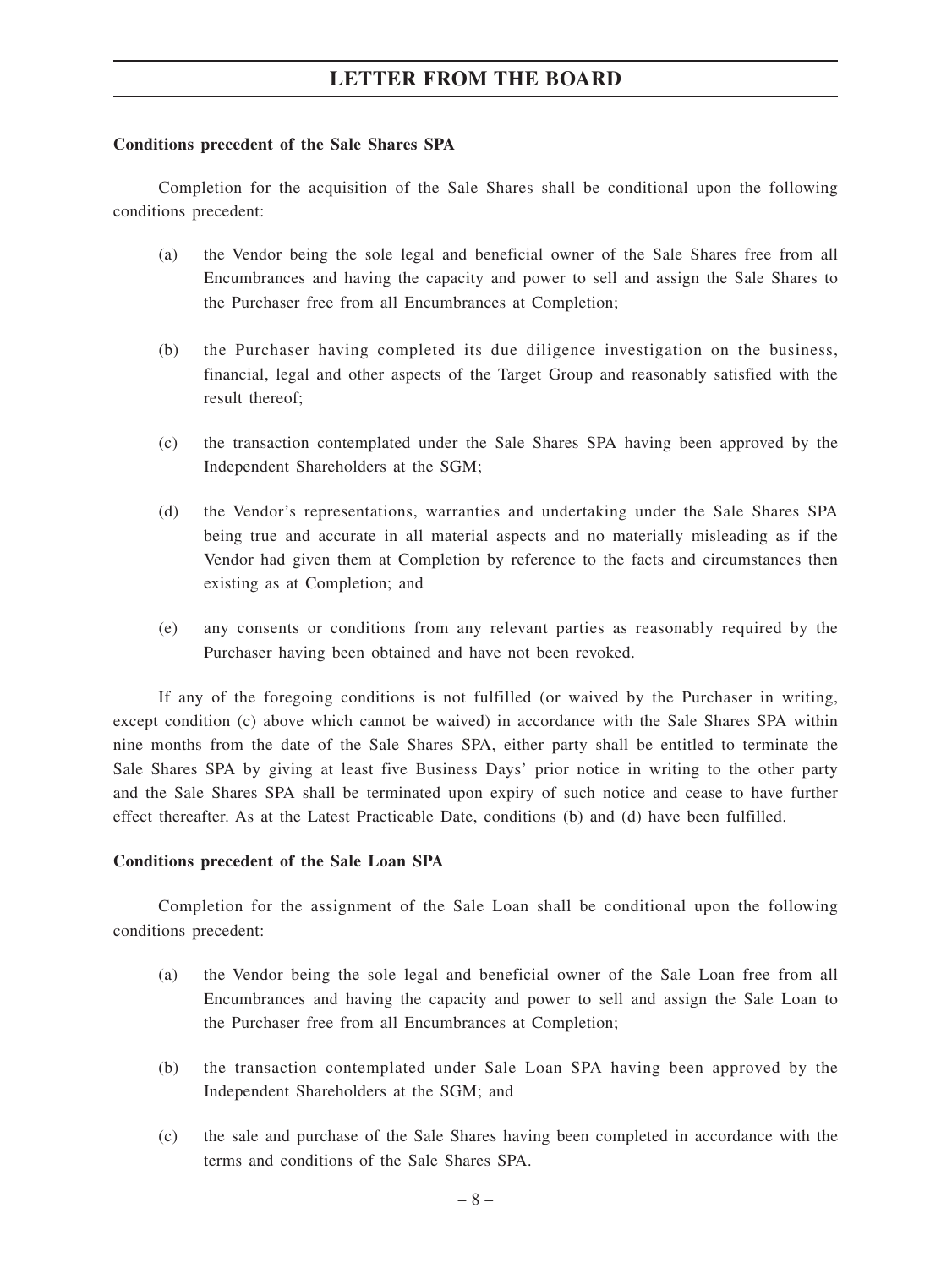If any of the foregoing conditions is not fulfilled (or waived by the Purchaser in writing, except conditions (b) and (c) which cannot be waived) in accordance with the Sale Loan SPA within nine months from the date of the Sale Loan SPA, either party shall be entitled to terminate the Sale Loan SPA by giving at least five Business Days' prior notice in writing to the other party and the Sale Loan SPA shall be terminated upon expiry of such notice and cease to have further effect thereafter. As at the Latest Practicable Date, none of the above conditions precedent has been fulfilled.

## **Completion**

Subject to the fulfilment of all the above conditions precedent (or waived by the Purchaser), Completion shall take place at or before 12:00 noon on the Completion Date at the place mutually agreed by the Vendor and the Purchaser or at such time or other place as may be agreed by the Vendor and the Purchaser in writing pursuant to the Sale and Purchase Agreements. The Completion is expected to take place on or before 22 April 2022.

If the Sale and Purchase Agreements are terminated due to unfulfillment of any conditions precedent, neither party shall have any claim against the other party save and except for any antecedent breach.

## **INFORMATION OF THE VENDOR**

The Vendor is an investment holding company incorporated in Hong Kong and is indirectly controlled by the Company's substantial shareholder, namely Albert Yeung Entertainment Holdings Limited (the "**Controlling Shareholder**"). After Completion, save for the Group, the Vendor, together with the other companies controlled by the Controlling Shareholder will cease to be engaged in cinema operation.

## **INFORMATION OF THE COMPANY AND THE PURCHASER**

The Company is an investment holding company and its subsidiaries are principally engaged in entertainment, media and cultural development businesses which include (i) cinema operation; and (ii) investments in films and a variety of cultural events.

The Purchaser is an indirect wholly-owned subsidiary of the Company with principal business of investment holding.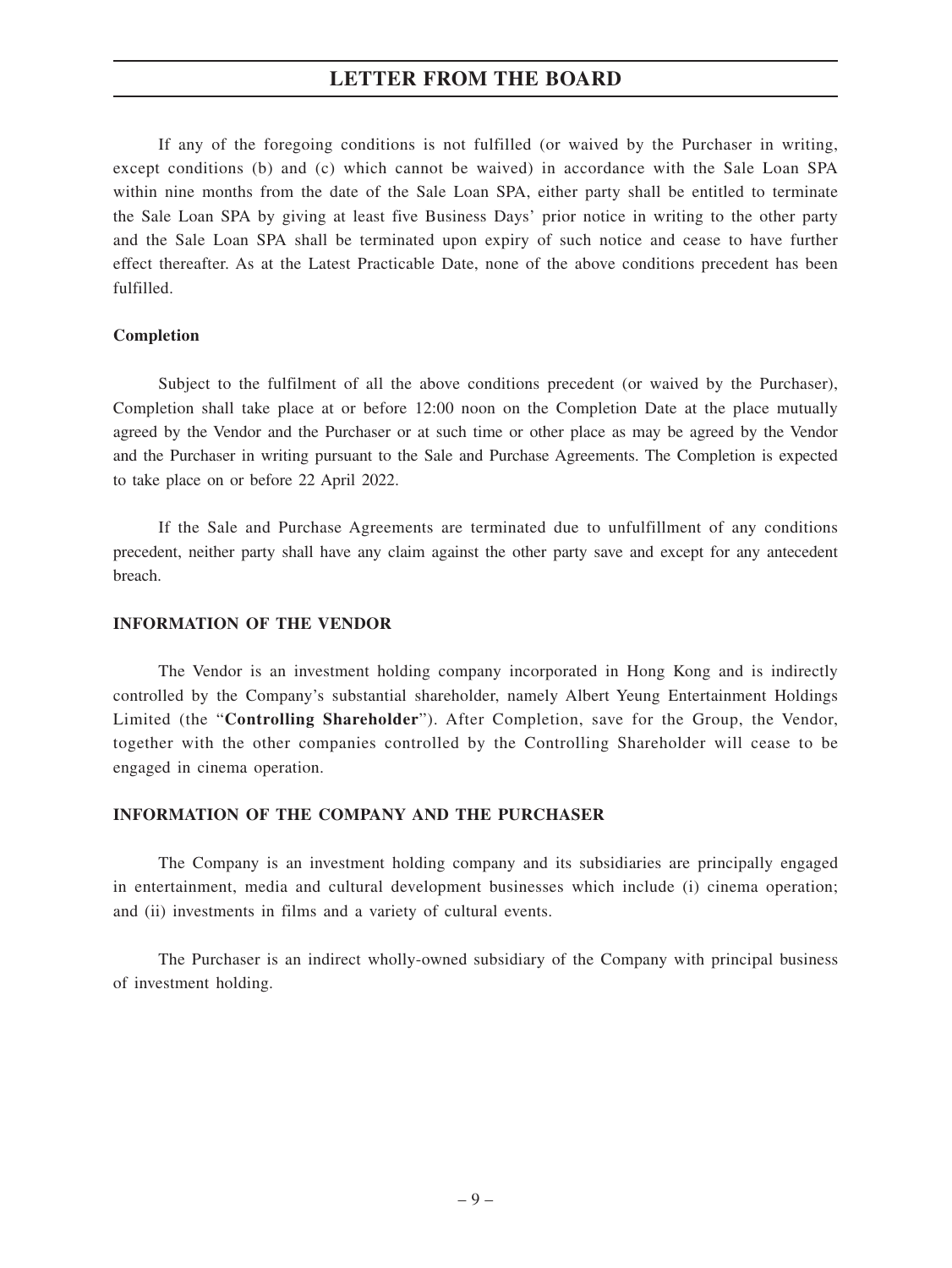#### **INFORMATION OF THE TARGET GROUP**

The Target Company is an investment holding company incorporated in the BVI and a direct wholly-owned subsidiary of the Vendor. The Target Company owns (i) 100% interest in a cinema operation located in Hong Kong; (ii) 70% interest in 7 cinema operations located in Shanghai, Shenzhen, Chengdu, Foshan and Zhuhai of mainland China (whereas the remaining 30% is owned by an Independent Third Party); and (iii) 45% interest in a cinema operation located in Hefei of mainland China (whereas the remaining 55% is owned by the Group).

All premises where the cinemas of the Target Group operate are leased from landlords who are Independent Third Parties. The remaining terms of the leases for the premises are ranging from 3 to 11 years. As at the Latest Practicable Date, the total future minimum lease payments under non-cancellable operating leases of the Target Group's cinemas mentioned above fall due as follows:

|                                        | HK\$'000 |
|----------------------------------------|----------|
| Within one year                        | 72,795   |
| In the second-to-fifth year, inclusive | 286,590  |
| After five years                       | 138,783  |
|                                        | 498,168  |

The operating leases of cinemas also called for contingent rentals, which would be based on a certain percentage of revenue of the operations being undertaken therein pursuant to the terms and conditions as stipulated in the respective tenancy agreements. As the future revenue of these cinemas could not be reliably determined as at the Latest Practicable Date, the relevant contingent rentals have not been included in the above total future minimum lease payments.

The audited combined financial information of the Target Group for the two years ended 30 June 2020 and 2021, assuming the group structure of the Target Group had been in existence at those dates, is set out below:

|                                  | For the<br>For the |              |
|----------------------------------|--------------------|--------------|
|                                  | year ended         | year ended   |
|                                  | 30 June 2020       | 30 June 2021 |
|                                  | (Audited)          | (Audited)    |
|                                  | HK\$'000           | HK\$'000     |
| Revenue                          | 99,501             | 97,779       |
| Net loss before taxation (Note)  | (228,090)          | (56, 694)    |
| Net loss after taxation $(Note)$ | (228,090)          | (56, 694)    |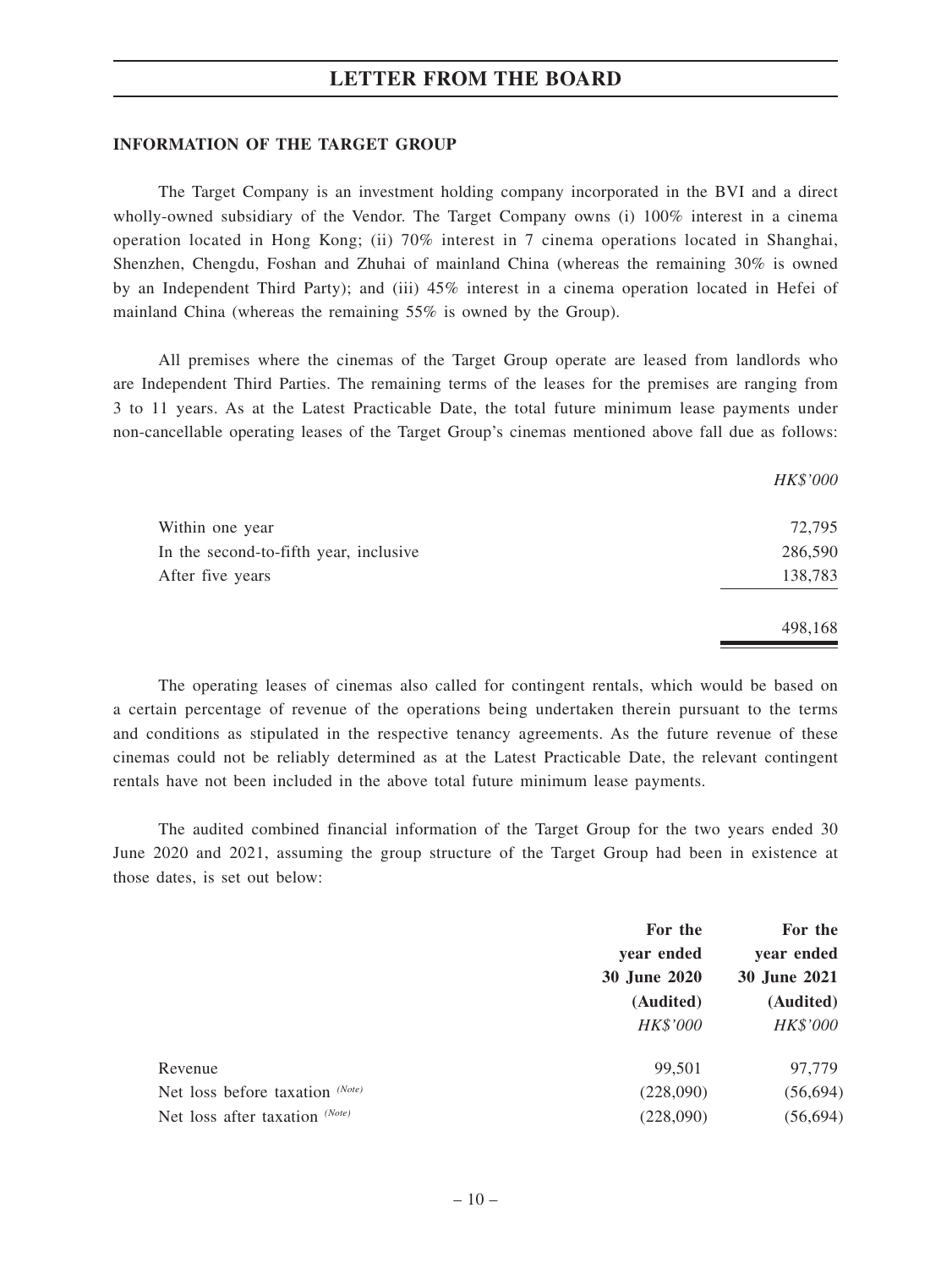#### *Note:*

Due to the outbreak of Covid-19 pandemic ("**Pandemic**") since early 2020, the Target Group had made an impairment of property, plant and equipment and right-of-use assets in aggregate of HK\$149.9 million and HK\$25.6 million for the two financial years ended 30 June 2020 and 2021 respectively. For illustration purpose, the adjusted net loss before (or after) taxation for the two financial years ended 30 June 2020 and 2021 would be HK\$78.2 million and HK\$31.1 million respectively, excluding these impairment losses.

The audited combined total asset value and net liabilities (including the Sale Loan) of the Target Group as at 30 September 2021 were approximately HK\$255.0 million and HK\$532.1 million respectively.

## **FINANCIAL EFFECTS OF THE ACQUISITION**

Immediately upon Completion, the Target Company will become an indirect wholly-owned subsidiary of the Company. The financial statements of the Target Group will be consolidated into the financial statements of the Group and the financial effects of the Acquisition to the Enlarged Group are summarised below:

## **Earnings**

After the Acquisition, the Group will consolidate the financial results of the Target Group into its consolidated statement of profit or loss and it is expected that the revenue of the Enlarged Group will be increased and the earnings of the Enlarged Group will be basically affected by the results of the Target Group in the same level. After considering the factors set out in the section headed "Reasons for and Benefits of the Acquisition" in this letter, the Directors expect that the Acquisition will have a positive impact on the Group's earning in the long run. However, the financial impact will depend on the future operating performance of the Target Group after the Acquisition.

## **Net assets**

As extracted from the interim report of the Company for the six months ended 31 December 2021, the unaudited consolidated total assets and total liabilities of the Group were approximately HK\$1,791.9 million and HK\$1,834.0 million respectively. The unaudited net liabilities as at 31 December 2021 was approximately HK\$42.1 million. Based on the unaudited pro forma financial information of the Enlarged Group set out in Appendix III to this circular, assuming Completion had taken place on 31 December 2021, the unaudited pro forma consolidated total assets and total liabilities of the Enlarged Group would increase to approximately HK\$2,044.8 million and HK\$2,255.5 million respectively. The unaudited pro forma net liabilities of the Enlarged Group would have been approximately HK\$210.7 million.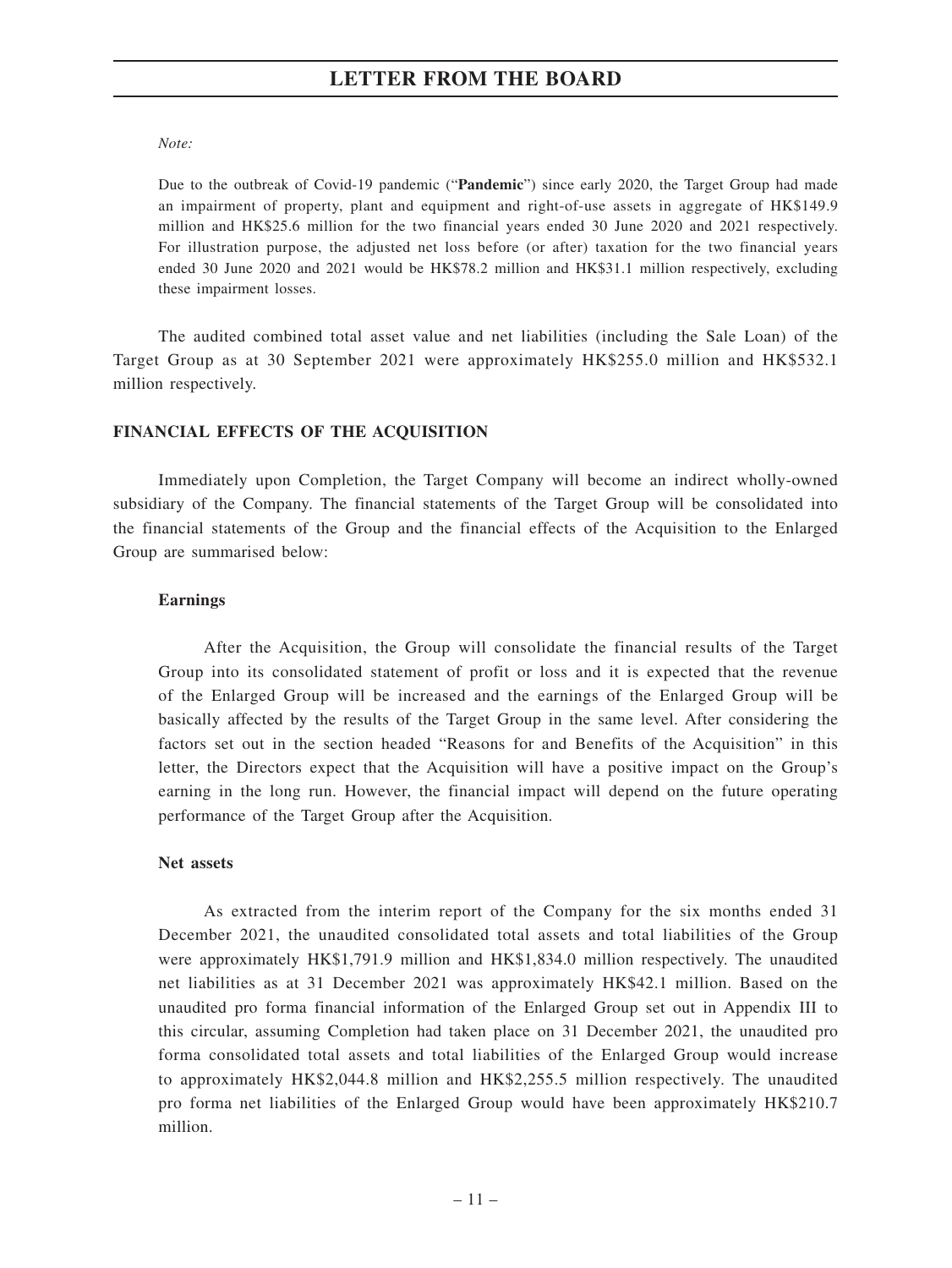#### **REASONS FOR AND BENEFIT OF THE ACQUISITION**

The Group has always been exploring opportunities to expand its cinema network, especially within the Greater China region. The Acquisition is in line with the overall business development strategy of the Group. Upon Completion, the Group will continue to operate the cinemas under the Target Group and the coverage of the Group's film exhibition network will be further expanded into the central business district in Hong Kong, and tier-1 and tier-2 cities in the mainland China, which will cement the Group's position in the film exhibition industry.

The cinemas under the Target Group are currently operated with the brand "*Emperor*" which will be unified under the Group upon Completion. From the operational perspective, the Acquisition will enable the Group to master the entire cinema network with the brand "*Emperor*" by achieving better resources allocation, enjoying economies of scale and implementing integrated marketing strategy. From the investment perspective, it will enable the existing Shareholders and potential investors to better assess the investment values of the Group by understanding the layout and performance of the entire cinema operation with the brand "*Emperor*".

The Directors have considered that (i) China has been the world's largest box office market for the second consecutive years since 2020, indicating a rapid recovery of China's film exhibition industry; (ii) riding on the continuous expansion of the middle-income group in China, there will have further impetus for the growth of entertainment and leisure demand; (iii) the suppressed desire for leisure and pent-up demand will be released if the Pandemic is well contained; (iv) the upcoming release of blockbuster movies; (v) the overall strength of and synergies with other entertainment companies under the parent company of the Group; (vi) based on the initial investment cost of approximately HK\$40 million per cinema in general with reference to the historical capital expenditure of the cinemas of the Group and the Target Group, the net liabilities of the Target Group of approximately HK\$210.1 million (after excluding the Sale Loan) is less than the estimated aggregate initial investment cost up to approximately HK\$360 million for 9 cinemas assuming which to be set up as at the date of this circular; and (vii) the internal fit-out period of three to six months for setting up a new cinema, during which no revenue will be generated, as compared to the immediate revenue generating ability of the Target Group's ready-to-operate cinemas and therefore regarded the Acquisition a precious acquisition opportunity.

In addition, the decrease in revenue of the Target Group for the years ended 30 June 2020 and 2021 was in line with the general economic downturn as a result of the Pandemic and the quarantine measures imposed in Hong Kong and mainland China, which are considered to be temporary and extreme situation. However, the adjusted net loss (excluding the impairment of property, plant and equipment and right-of-use assets) for the two financial years ended 30 June 2020 and 2021 of the Target Group has significantly reduced from HK\$78.2 million to HK\$31.1 million, which indicated the trend of recovery of the industry since the second half of 2020 and reflected the strong box office market in mainland China. Regarding the unfavourable financial position of the Target Group, no immediate cashflow pressure is expected from the repayment of the liabilities of the Target Group. The Group will be capable to finance the liabilities of the Target Group according to the respective credit terms and lease agreements with cash flows generated from its operations, and in case of any shortage, by utilising the existing long-term loan facility obtained from a related party, who is a family member of a Director and Dr. Albert Yeung, in an amount of HK\$1,200.0 million, which is unsecured and interest-bearing at Hong Kong Interbank Offer Rate (HIBOR) plus 2.0% per annum. The related party has agreed not to demand repayment of such loan together with all accrued interest and all outstanding amounts until 20 January 2024. As at the Latest Practicable Date, the Company does not have any commitment of the Target Company.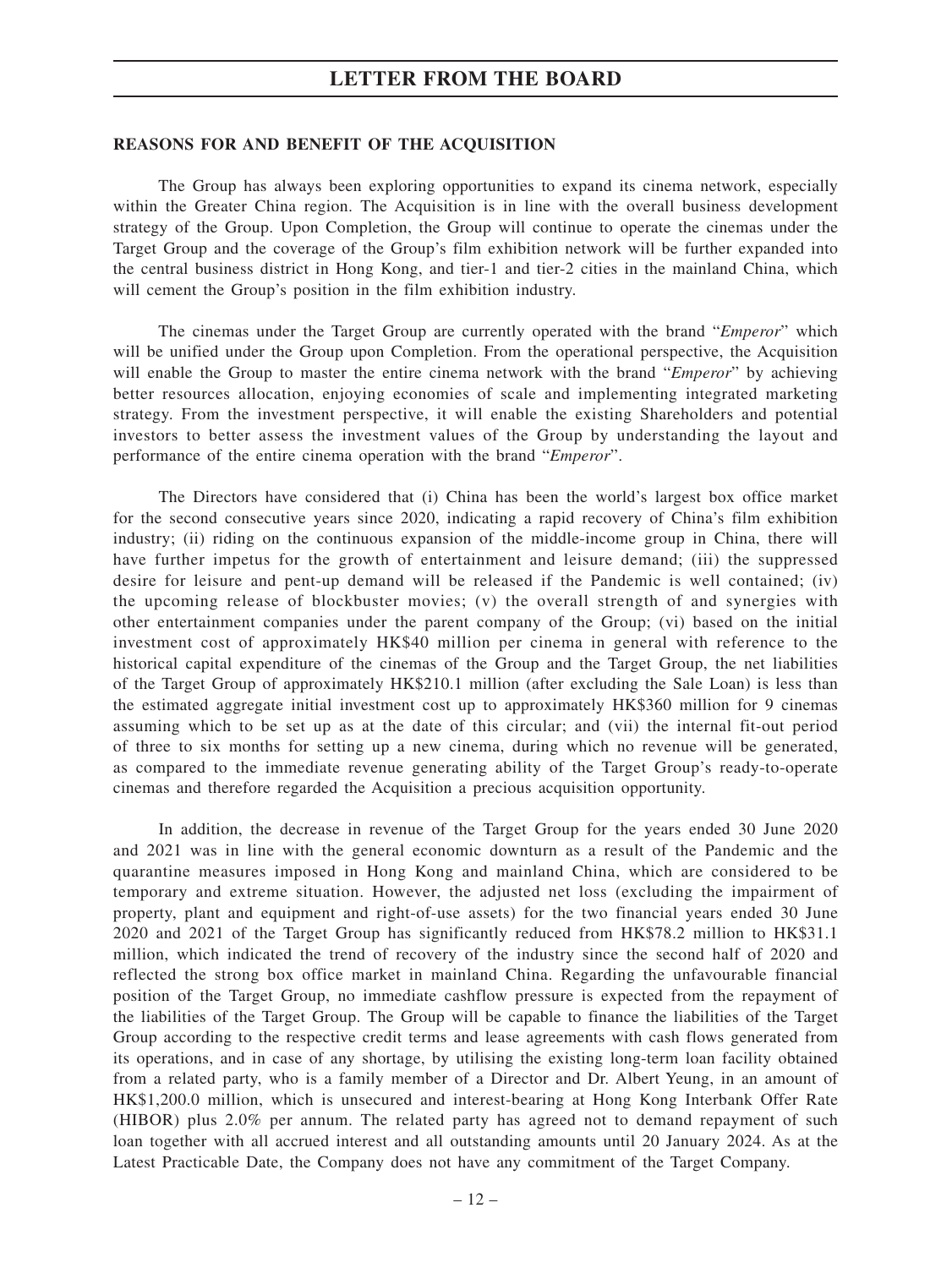With the good progress on the implementation of vaccination programme and effective precautionary measures in both Hong Kong and mainland China, the management of the Group remains positive towards the outlook of film exhibition market in the long-run and is confident to seize the opportunities to be brought by the industry revival when the leisure life returns to normal, after taking into consideration the recent outbreak of coronavirus variant in Hong Kong and mainland China, as well as the historical financial performance of the Target Group and the operating companies under the Target Group during the Pandemic.

The Directors (excluding all the independent non-executive Directors who will give their opinion based on the recommendation from the Independent Financial Adviser which is set out in this circular) considered that the terms and conditions for the Acquisition are on normal commercial terms, which are fair and reasonable and in the interest of the Company and its Shareholders as a whole.

## **LISTING RULES IMPLICATIONS**

As at the Latest Practicable Date, the Vendor is an indirect wholly-owned subsidiary of the Controlling Shareholder. As such, under Chapter 14A of the Listing Rules, the Vendor is a connected person of the Company and accordingly, the Acquisition constitutes a connected transaction for the Company. As one or more of the applicable percentage ratios (as defined under the Listing Rules) in respect of the Acquisition exceed 25% but all of them are less than 100%, the Acquisition constitutes a major and connected transaction for the Company under Chapter 14 and Chapter 14A of the Listing Rules and is subject to announcement, Independent Shareholders' approval and reporting requirement under the Listing Rules.

An Independent Board Committee comprising all independent non-executive Directors has been established to advise the Independent Shareholders in respect of the terms of the Sale and Purchase Agreements and the transactions contemplated thereunder and an independent financial adviser has been appointed to advise the Independent Board Committee and the Independent Shareholders in the same regard.

Mr. Wong Chi Fai and Ms. Fan Man Seung, Vanessa, executive Directors, have been involved in the management of the Vendor's group companies. For prudent sake, they did abstain from voting on the relevant board resolution of the Company regarding the Acquisition.

Mr. Yeung Ching Loong, Alexander, an executive Director, did also abstain from voting on the same board resolution in view of his deemed interest in the Acquisition by virtue of being one of the eligible beneficiaries of the private discretionary trust which indirectly controls the Vendor.

Save as disclosed above, none of the other Directors has material interest or conflict of role in the transactions and has abstained from voting/was required to abstain from voting on the board resolution(s) regarding the Acquisition.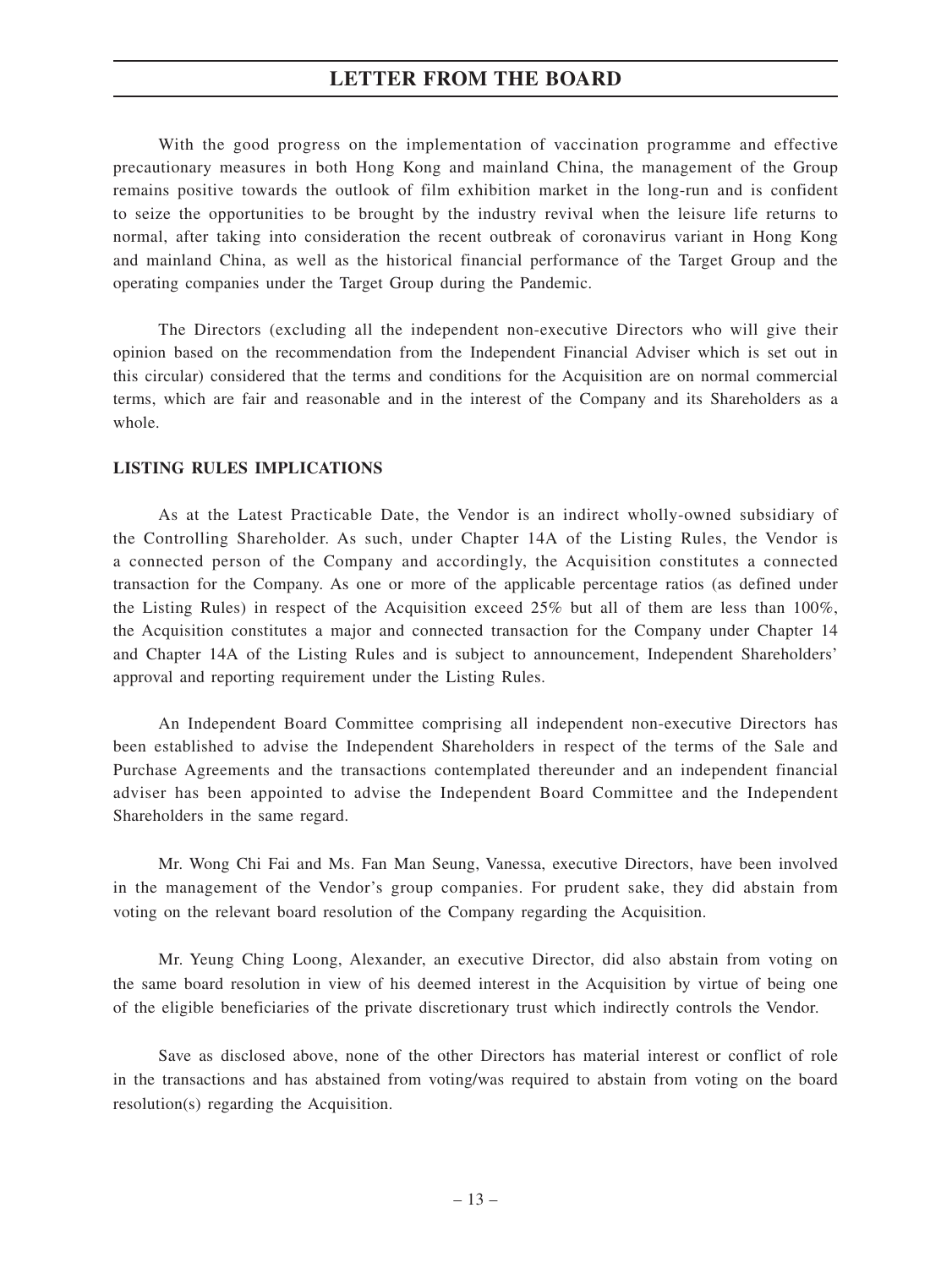## **INDEPENDENT BOARD COMMITTEE AND INDEPENDENT FINANCIAL ADVISER**

The Company has established an Independent Board Committee comprising Ms. Chan Sim Ling, Irene, Mr. Ho Tat Kuen and Ms. Tam Sau Ying (all of whom are independent non-executive Directors) to advise the Independent Shareholders as to (i) whether the terms of the Sale and Purchase Agreements are fair and reasonable; (ii) whether the transactions thereunder are on normal commercial terms or better and in the ordinary and usual course of business of the Group; (iii) whether the transactions are in the interests of the Company and the Shareholders as a whole; and (iv) how to vote on the transactions. Pelican has been appointed as the Independent Financial Adviser to advise the Independent Board Committee and the Independent Shareholders in the same regard.

## **SGM**

A notice convening the SGM to be held via electronic facilities on Thursday, 14 April 2022 at 11:30 a.m. is set out from pages SGM-1 to SGM-3 of this circular. An ordinary resolution (the "**Resolution**") will be proposed at the SGM for the Independent Shareholders to approve the Sale and Purchase Agreements and the transactions contemplated thereunder.

As at the Latest Practicable Date, both the Purchaser and the Vendor were indirectly owned by the Controlling Shareholder. As such, the Controlling Shareholder and its associates will abstain from voting on the Resolution. In compliance with the Listing Rules, the Resolution will be voted by way of poll and the results of the SGM will be published after the SGM.

A form of proxy for use at the SGM is enclosed with this circular. Such form of proxy is also published on the Stock Exchange's website (https://www.hkexnews.hk) and the Company's website (https://www.empculture.com). Shareholders are highly recommended to appoint the chairperson of the SGM as their proxy by completing the enclosed form of proxy in accordance with the instructions printed thereon and return the same as soon as possible to the Company's Hong Kong branch share registrar, Tricor Tengis Limited, at Level 54, Hopewell Centre, 183 Queen's Road East, Hong Kong, or via the designated URL (https://spot-emeeting.tricor.hk) by using the login username and password provided on the notification letter sent by the Branch Share Registrar, and in any event not less than 48 hours before the time appointed for holding of the SGM or any adjournment thereof. Completion and delivery of the form of proxy will not preclude you from attending and voting at the SGM (or any adjourned meeting) if you so wish and in such event, the instrument appointing a proxy will be deemed to be revoked.

In accordance with Rule 13.39(4) of the Listing Rules, all votes of the Independent Shareholders at the SGM shall be taken by poll.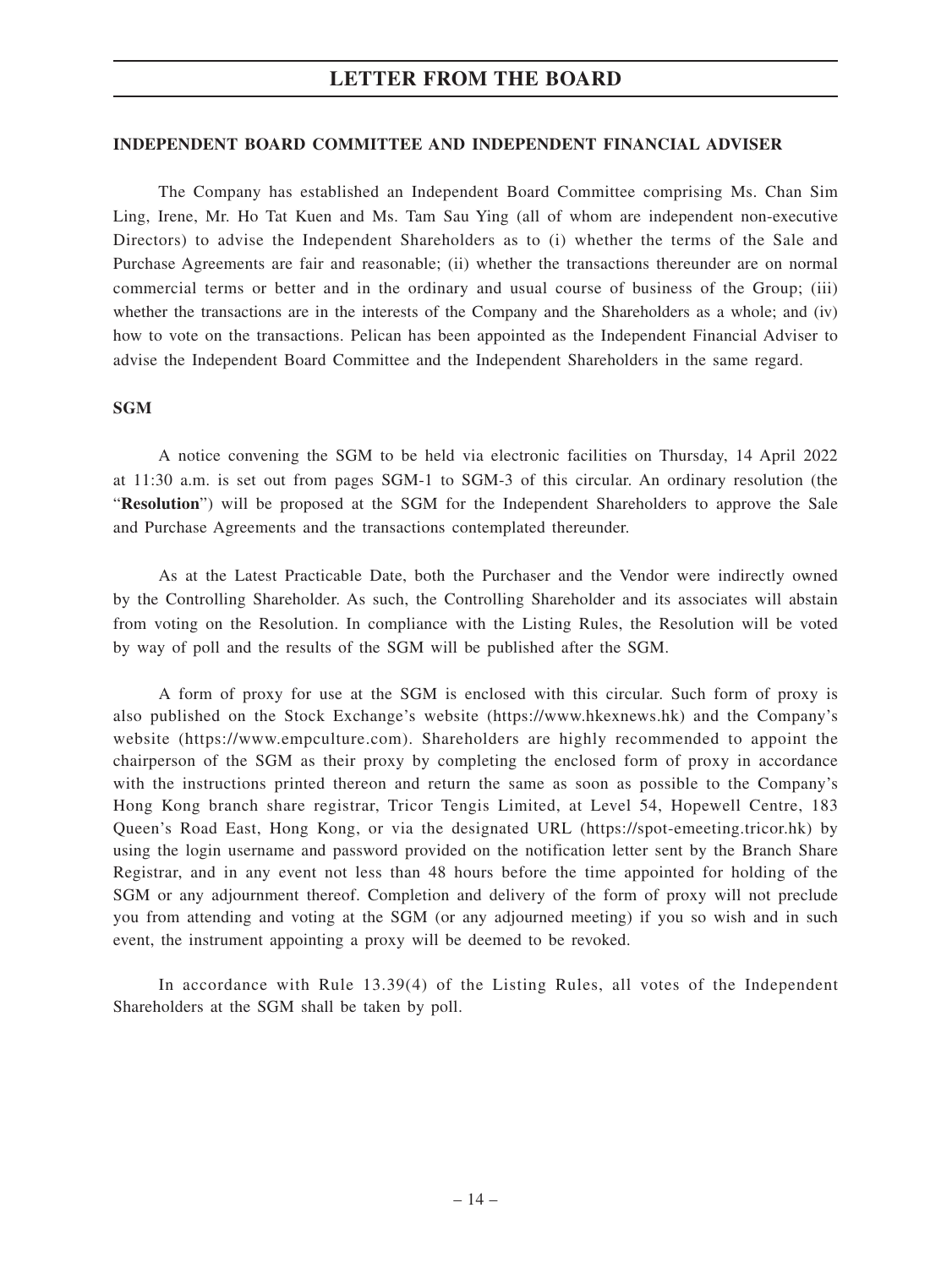In order to qualify for the right to attend and vote at the above meeting, all relevant share certificates and properly completed transfer forms must be lodged for registration with the Company's Hong Kong Branch Share Registrar, Tricor Tengis Limited at Level 54, Hopewell Centre, 183 Queen's Road East, Hong Kong before 4:30 p.m. on Friday, 8 April 2022.

The Company is not aware that the aforesaid SGM arrangement is prohibited by the Byelaws nor the Companies Act.

## **RECOMMENDATION**

The Board is of the view that the terms of the Sale and Purchase Agreements have been negotiated on an arm's length basis, on normal commercial terms, fair and reasonable, and in the interests of the Company and the Shareholders as a whole. Accordingly, the Board recommends the Independent Shareholders to vote in favour of the Resolution to be proposed at the SGM. Before deciding how to vote on the Resolution at the SGM, you are advised to read (i) the Letter from the Independent Board Committee on page 16 of this circular; and (ii) the Letter from Pelican from pages 17 to 32 of this circular which contains its advice to the Independent Board Committee and Independent Shareholders in relation to the Sale and Purchase Agreements and the transactions contemplated thereunder as well as the principal factors and reasons considered by it in arriving its opinions.

#### **ADDITIONAL INFORMATION**

Your attention is drawn to the additional information set out in the appendices to this circular.

In light of the current Covid-19 situation, your attention is also drawn to the section headed "Guidance for the SGM" set out on pages 1 to 2 of this circular for further information.

#### **WARNING**

**Shareholders and potential investors should note that the Completion is conditional upon the satisfaction or, if applicable, waiver of the conditions precedent set out in the Sale and Purchase Agreements. Accordingly, the Acquisition may or may not proceed. Shareholders and potential investors should exercise caution when dealing in the Shares.**

> By order of the board **Emperor Culture Group Limited Fan Man Seung, Vanessa** *Chairperson*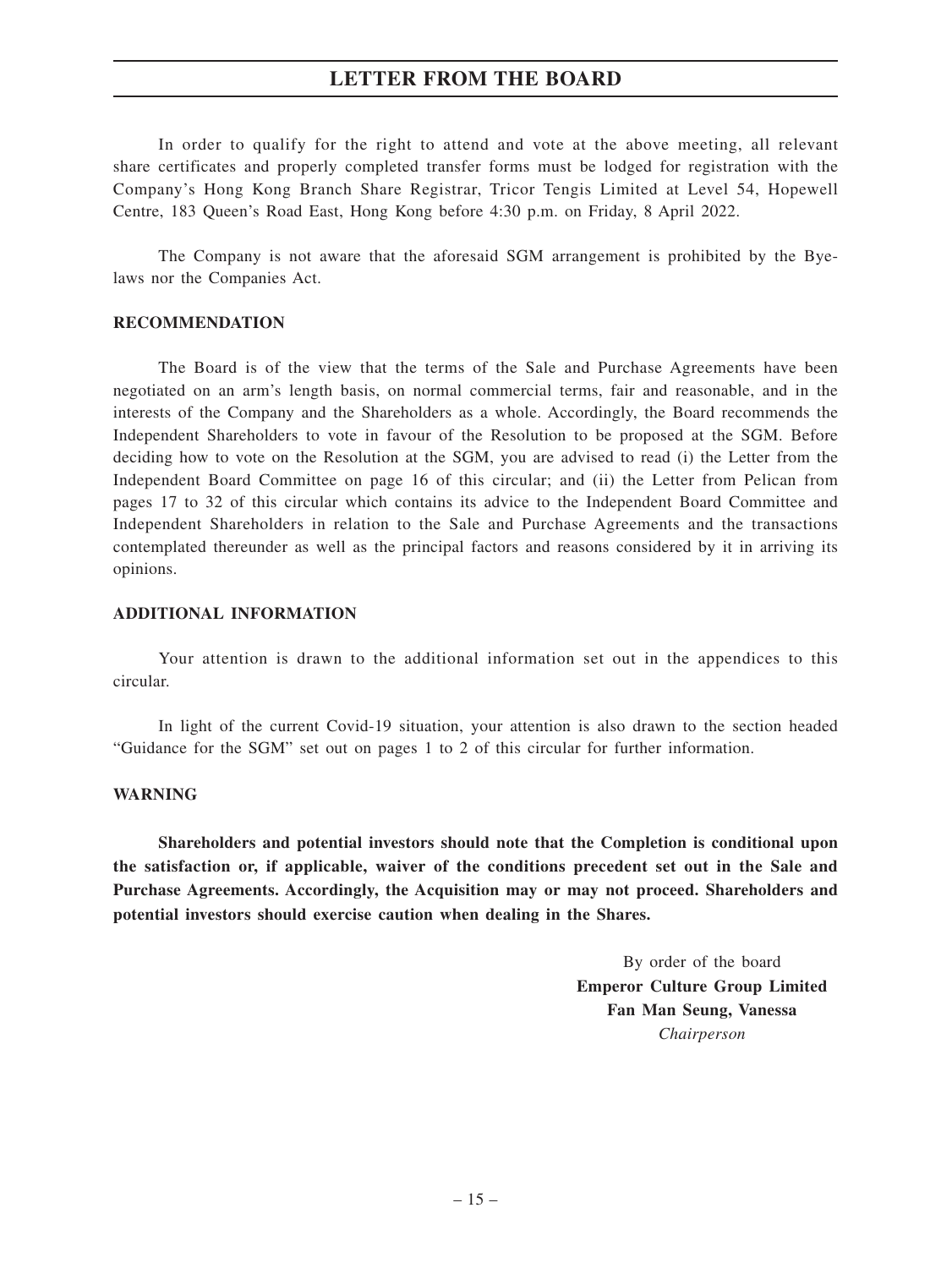## **LETTER FROM THE INDEPENDENT BOARD COMMITTEE**

*The following is the text of the letter of recommendation from the Independent Board Committee to the Independent Shareholders in relation to the Sale and Purchase Agreements and the transactions contemplated thereunder for the purpose of incorporation in this circular.*



25 March 2022

*To the Independent Shareholders of Emperor Culture Group Limited*

Dear Sir/Madam,

## **MAJOR AND CONNECTED TRANSACTION ACQUISITION OF THE ENTIRE EQUITY INTEREST IN TALE SUCCESS AND SALE LOAN**

We refer to the circular of the Company to the Shareholders dated 25 March 2022 (the "**Circular**"), of which this letter forms part. Unless the context requires otherwise, capitalised terms used in this letter will have the same meanings as those defined in the Circular.

We, Independent Board Committee, has been appointed by the Board to advise you on the terms of the Sale and Purchase Agreements and the transactions contemplated thereunder, Pelican has been appointed to advise you and us in this regard. Details of its advice, together with the principal factors and reasons it has taken into consideration in giving its advice, are set out from pages 17 to 32 of the Circular. Your attention is also drawn to the "**Letter from the Board**" and the "**Letter from Pelican**" in the Circular and the additional information set out in the appendices thereto.

Having considered the advice given by Pelican, in particular the principal factors, reasons and recommendation as set out in its letter, we consider that (i) the entering into the Sale and Purchase Agreements and the transactions contemplated thereunder is in ordinary and usual course of business of the Group and is in the interests of the Company and the Shareholders as a whole; and (ii) the terms and conditions of the Sale and Purchase Agreements and the transactions contemplated thereunder are on normal commercial terms and are fair and reasonable so far as the Company and the Independent Shareholders are concerned. Accordingly, we recommend you to vote in favour of the relevant ordinary resolution to be proposed at the SGM to approve the Sale and Purchase Agreements and the transactions contemplated thereunder.

> Yours faithfully, For and on behalf of the **Independent Board Committee Emperor Culture Group Limited**

**Chan Sim Ling, Irene Ho Tat Kuen Tam Sau Ying**

*Independent Non-executive Directors*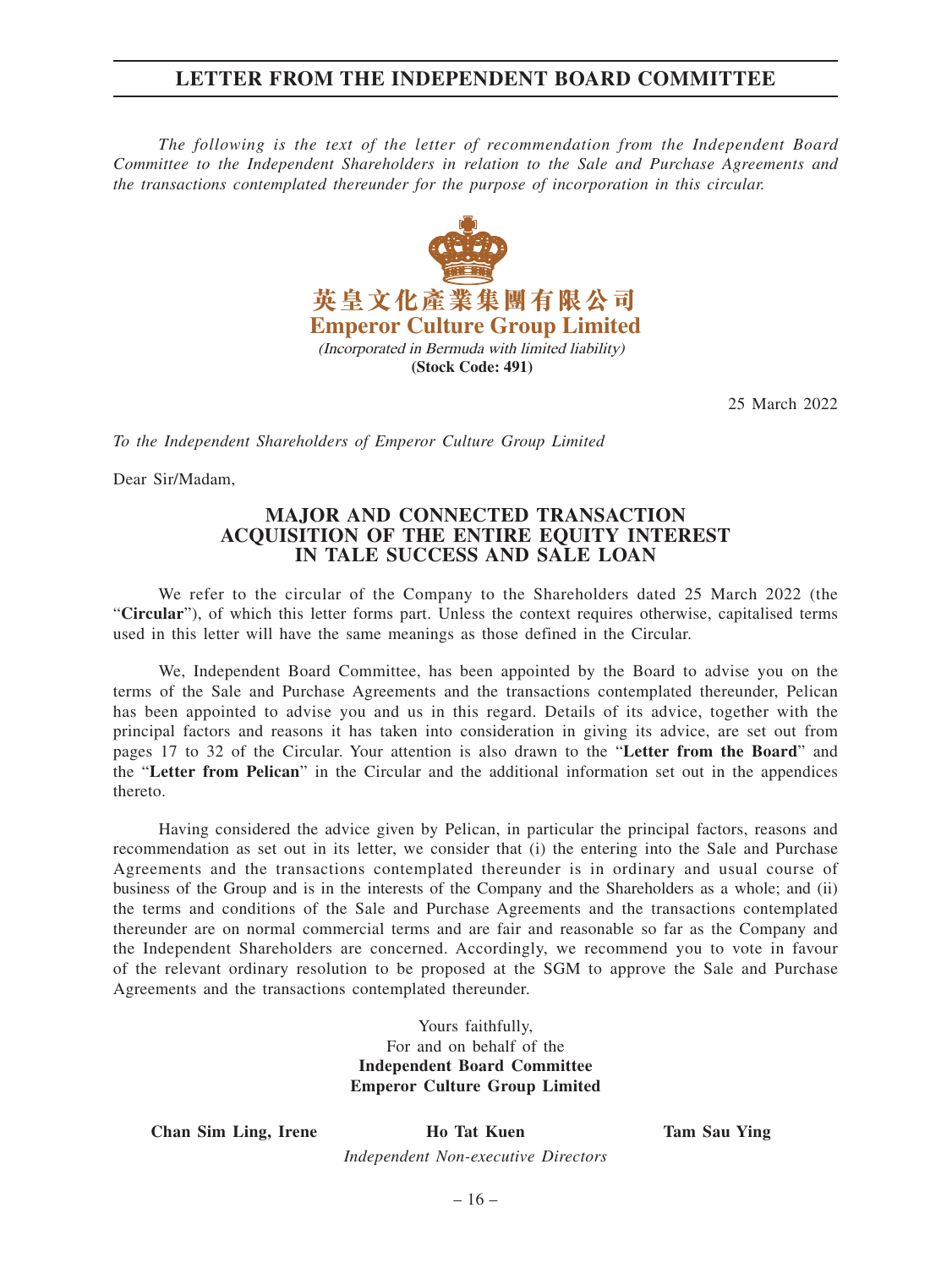*The following is the full text of a letter of advice from Pelican, the independent financial adviser to the Independent Board Committee and the Independent Shareholders in respect of the Sale and Purchase Agreements and the transactions contemplated thereunder, which has been prepared for the purpose of inclusion in this circular.*



## **PELICAN FINANCIAL LIMITED**

21/F, Lee Garden Three, 1 Sunning Road, Causeway Bay, Hong Kong

25 March 2022

*To the Independent Board Committee and the Independent Shareholders of Emperor Culture Group Limited*

Dear Sirs/Madams,

## **MAJOR AND CONNECTED TRANSACTION ACQUISITION OF ENTIRE EQUITY INTEREST IN TALE SUCCESS AND SALE LOAN**

#### **INTRODUCTION**

We refer to our appointment as the Independent Financial Adviser to the Independent Board Committee and the Independent Shareholders in respect of the Acquisition, details of which are set out in the letter from the Board (the "**Board Letter**") contained in the circular of the Company dated 25 March 2022 (the "**Circular**"), of which this letter forms a part. Terms used in this letter shall have the same meanings as those defined in the Circular unless the context requires otherwise.

As set out in the Board Letter, on 31 January 2022 (after trading hours), the Vendor and the Purchaser entered into the Sale and Purchase Agreements, pursuant to which, the Vendor conditionally agreed to sell, and the Purchaser conditionally agreed to purchase the entire equity interest in the Target Company and the loan due from the Target Company to the Vendor pursuant to the terms and conditions of the Sale and Purchase Agreements.

Given that the Purchaser is an indirect wholly-owned subsidiary of the Company and the Vendor is an indirect wholly-owned subsidiary of the Controlling Shareholder (as defined below), the Vendor is a connected person of the Company, and hence the Acquisition constitutes a connected transaction of the Company under Chapter 14A of the Listing Rules.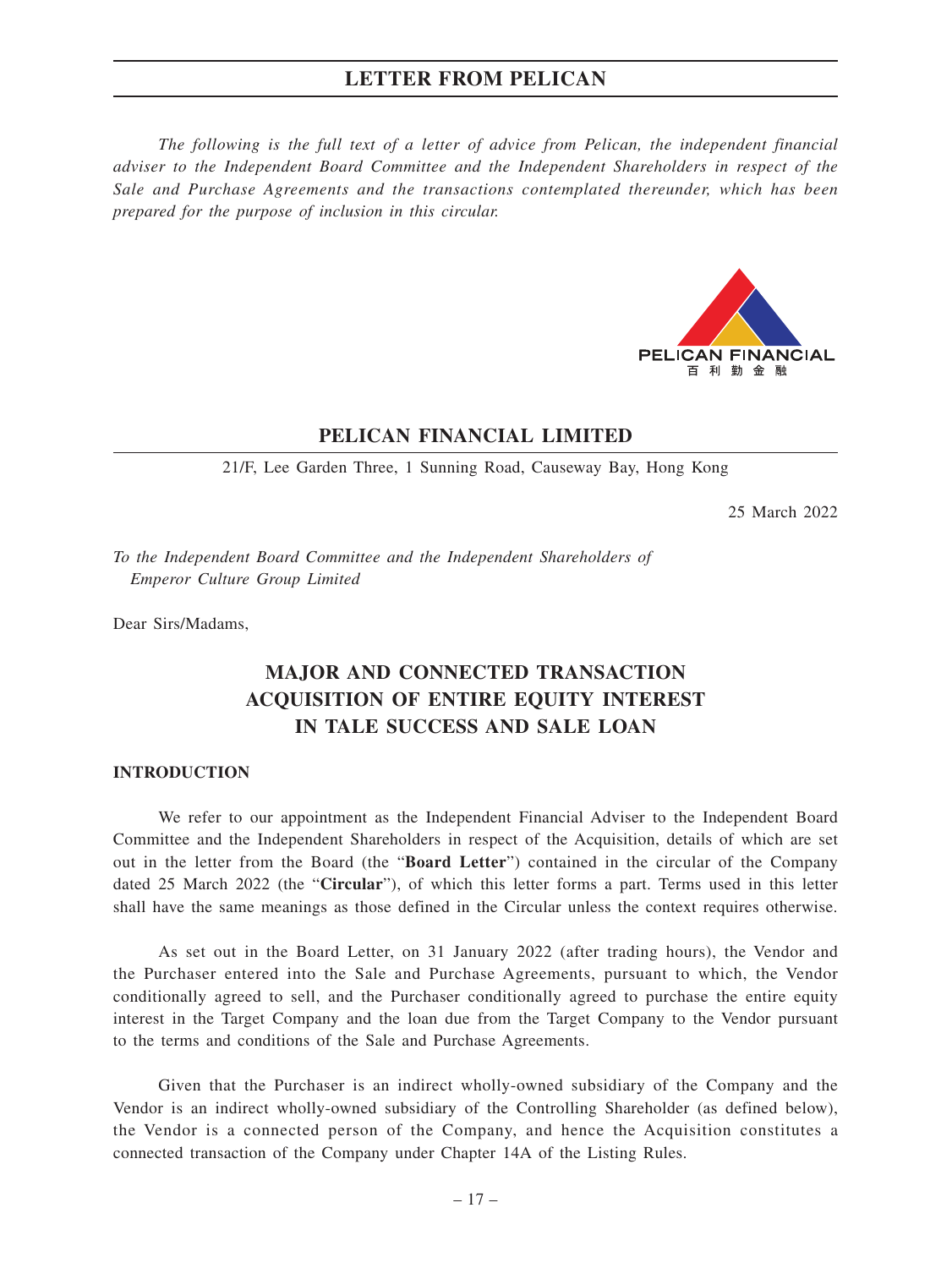As one or more of the applicable percentage ratios (as defined in the Listing Rules) in respect of the Acquisition exceed 25% but all of them are less than 100%, the Acquisition constitutes a major and connected transaction for the Company under Chapter 14 and Chapter 14A of the Listing Rules and is subject to announcement, Independent Shareholders' approval and reporting requirement under the Listing Rules.

An Independent Board Committee comprising all the independent non-executive Directors has been established to make recommendations to the Independent Shareholders in respect of the terms of the Sale and Purchase Agreements and the transactions contemplated thereunder. We have been appointed by the Independent Board Committee as the Independent Financial Adviser to advise the Independent Board Committee and the Independent Shareholders in this respect and such appointment has been approved by the Independent Board Committee.

Pelican is not connected with the Directors, chief executive of the Company or substantial Shareholders or any of their respective associates and therefore is considered suitable to give independent advice to the Independent Board Committee and the Independent Shareholders. In the last two years, we had not been engaged by the Company for the provision of other services that would affect our independence. Apart from normal professional fees payable to us in connection with this appointment of us as Independent Financial Adviser, no arrangement exists whereby Pelican will receive any fees or benefits from the Company or the Directors, chief executive of the Company or substantial Shareholders or any of their respective associates.

Our role is to provide you with our independent opinion and recommendation as to (i) whether the Sale and Purchase Agreements and transactions contemplated thereunder are on normal commercial terms and were entered into in the ordinary and usual course of business of the Group; (ii) whether the terms of the Sale and Purchase Agreements and transactions contemplated thereunder are fair and reasonable so far as the Independent Shareholders are concerned and in the interests of the Company and the Shareholders as a whole; and (iii) how the Independent Shareholders should vote on the relevant resolution(s) in respect of the Sale and Purchase Agreements and transactions contemplated thereunder at the SGM.

#### **BASIS OF OUR OPINION**

In formulating our opinion to the Independent Board Committee and the Independent Shareholders, we have performed relevant procedures and those steps which we deemed necessary in forming our opinions which include, among other things, review of relevant agreements, documents as well as information provided by the Company and verified them, to an extent, to the relevant public information, statistics and market data, the relevant industry guidelines and rules and regulations as well as information, facts and representations provided, and the opinions expressed, by the Company and/or the Directors and/or the management of the Group. The documents reviewed include, but are not limited to, the annual report of the Company for the year ended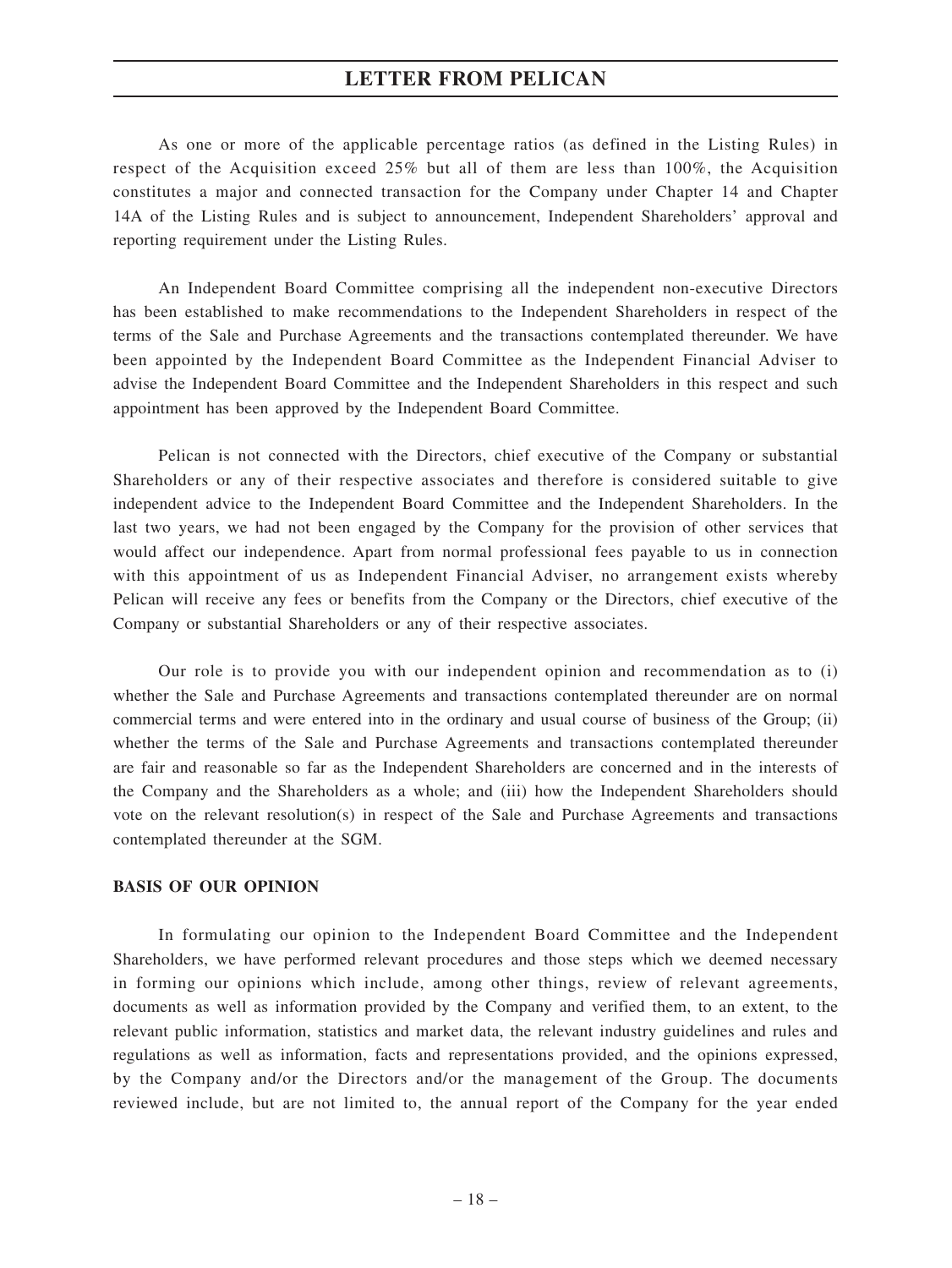30 June 2021 (the "**2021 Annual Report**"); the Sales and Purchase Agreements, the consolidated financial information of the Target Group for the three years ended 30 June 2021 and the three months ended 30 September 2021 (as disclosed in Appendix II of the Circular), the unaudited pro forma financial information of the Enlarged Group (as disclosed in Appendix III of the Circular), the historical investment costs schedule for the Group and the Target Group's cinemas in mainland China and Hong Kong; the announcement of the Company dated 31 January 2022 and the Circular. We have assumed that all information and representations that have been provided by the Directors, for which they are solely and wholly responsible, are true and accurate at the time when they were made and continue to be so as at the Latest Practicable Date. We have also assumed that all statements of belief, opinion, expectation and intention made by the Directors in the Circular were reasonably made after due enquiry and careful consideration. We have no reason to suspect that any material facts or information have been withheld or to doubt the truth, accuracy and completeness of the information and facts contained in the Circular, or the reasonableness of the opinions expressed by the Company, its management and/or the Directors, which have been provided to us.

The Directors jointly and severally accept full responsibility for the accuracy of the information contained in the Circular and confirm, having made all reasonable enquiries, that to the best of their knowledge, opinions expressed in the Circular have been arrived at after due and careful consideration and there are no other facts not contained in the Circular, the omission of which would make any statement in the Circular misleading.

We consider that we have been provided with sufficient information to reach an informed view and to provide a reasonable basis for our opinion. We have not, however, conducted any independent verification of the information included in the Circular and provided to us by the Directors and the management of the Group nor have we conducted any form of an in-depth investigation into the business and affairs or the prospects of the Group.

## **PRINCIPAL FACTORS TAKEN INTO CONSIDERATION**

In formulating our opinion in respect of the Acquisition, we have considered the following principal factors and reasons:

#### **1. Background of the Acquisition**

#### *1.1. Information of the Group*

The Company is an investment holding company and its subsidiaries are principally engaged in entertainment, media and cultural development businesses which include (i) cinema operation; and (ii) investments in films and a variety of cultural events.

Set out below is a breakdown of the Group's revenue and other financial information for the two years ended 30 June 2020 and 2021 as extracted from the 2021 Annual Report: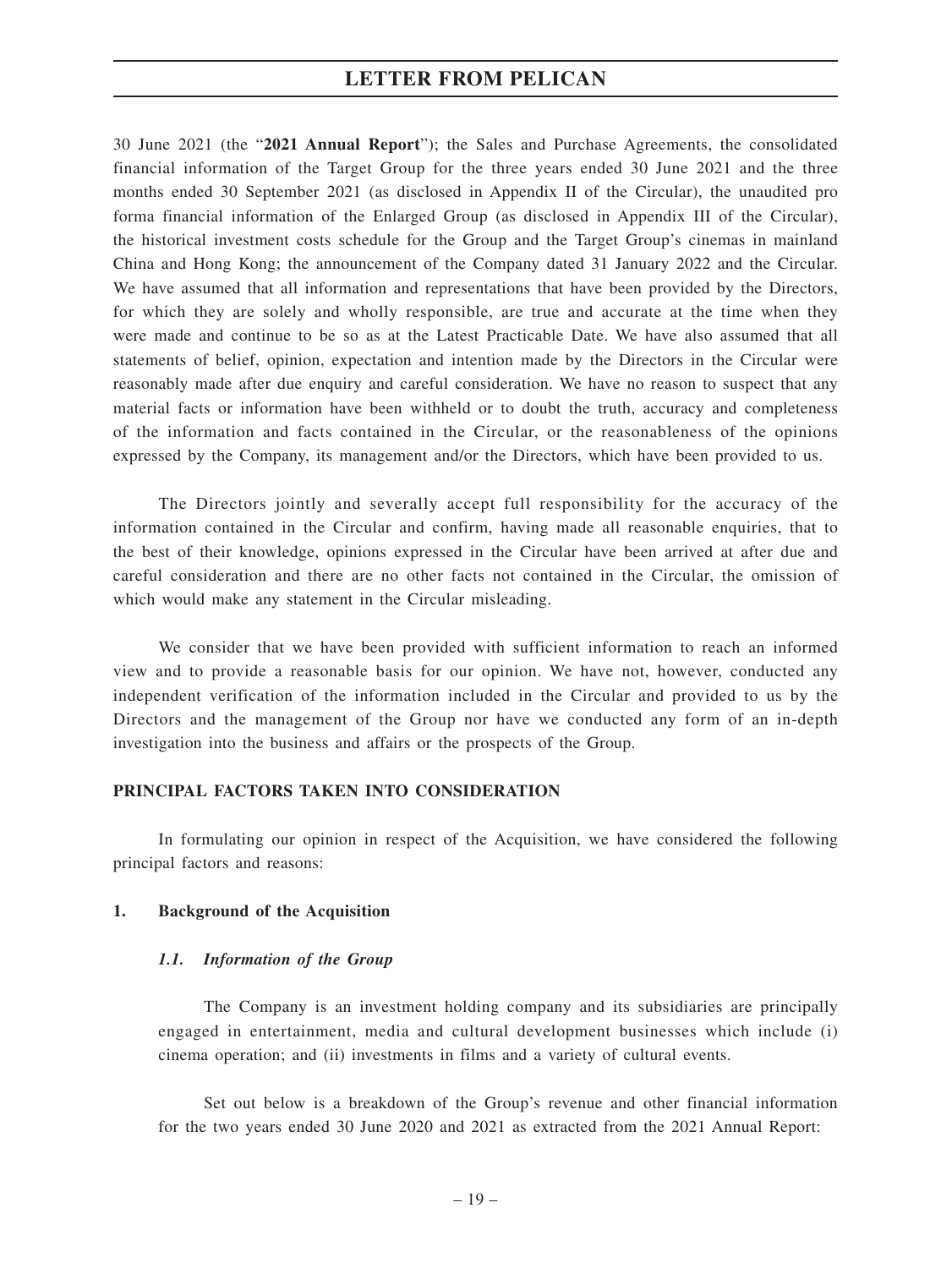|                             | For the year ended 30 June |           |
|-----------------------------|----------------------------|-----------|
|                             | 2021<br><b>2020</b>        |           |
|                             | (Audited)                  | (Audited) |
|                             | HK\$'000                   | HK\$'000  |
| Cinema operation            |                            |           |
| Box office takings          | 164,097                    | 100,851   |
| Sale of concession goods    | 11,684                     | 11,859    |
| Screen advertising services | 7,116                      | 7,348     |
| Others                      | 10,011                     | 6,187     |
| <b>Total revenue</b>        | 192,908                    | 126,245   |
| Gross profit                | 111,172                    | 75,903    |
| Loss for the year           | 228,078                    | 353,226   |

## **Table 1: Revenue breakdown and other financial information of the Group**

The Group's total revenue increased by approximately HK\$66.7 million or 52.8%, from approximately HK\$126.2 million for the year ended 30 June 2020 to approximately HK\$192.9 million for the year ended 30 June 2021. The increase was mainly attributable to the increase of box office takings due to the gradual recovery in the film exhibition market together with the gradual easing of social distancing measures, as well as the fact that the number of the Group's cinemas increased from 14 as at 30 June 2020 to 16 as at 30 June 2021. During the year ended 30 June 2021, the Group continued adopting various measures to alleviate the adverse impacts caused by the Covid-19 pandemic (the "**Pandemic**"), including negotiating with landlords for rental reductions, implementing staff cost-saving measures, improving the customers' experience, and launching various promotional programs. With an increase in total revenue together with its cost-saving measures, and no further impairment of its cinema assets during the year ended 30 June 2021, the Group had reduced the loss for the year to approximately HK\$228.1 million as compared with the loss of approximately HK\$353.2 million for the previous year.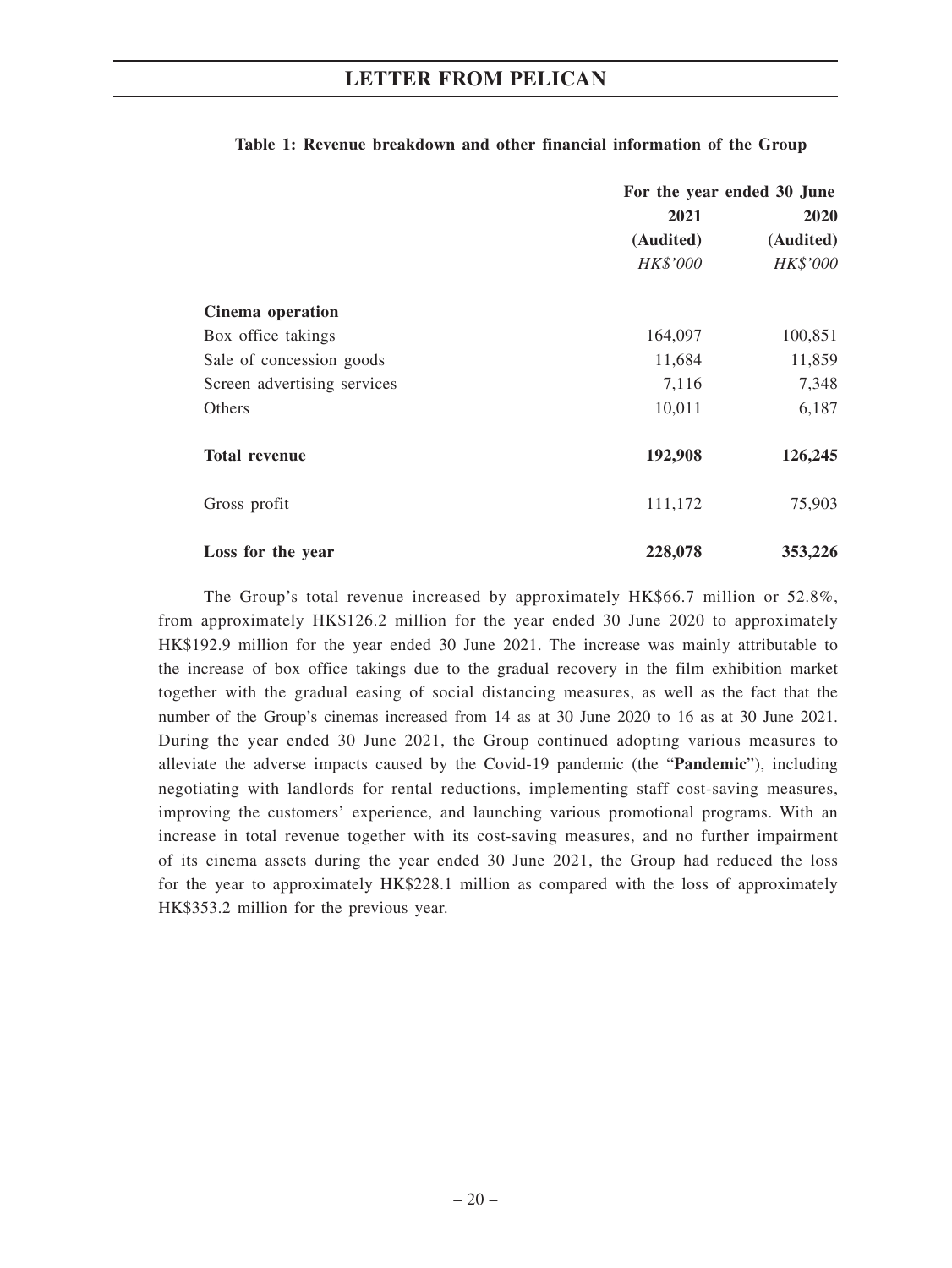Meanwhile, set out below is a summary of the Group's financial position as at 30 June 2021 as extracted from the 2021 Annual Report:

## **Table 2: Financial position of the Group**

|                           | As at<br>30 June 2021<br>(Audited)<br>HK\$'000 | As at<br>30 June 2020<br>(Audited)<br>HK\$'000 |
|---------------------------|------------------------------------------------|------------------------------------------------|
| <b>Total assets</b>       |                                                |                                                |
| - Non-current assets      | 1,615,191                                      | 1,625,189                                      |
| - Current assets          | 110,556                                        | 91,155                                         |
| <b>Total liabilities</b>  |                                                |                                                |
| - Non-current liabilities | 1,473,595                                      | 1,338,474                                      |
| - Current liabilities     | 199,127                                        | 120,323                                        |
| Net current liabilities   | 88,571                                         | 29,168                                         |
| Net assets                | 53,025                                         | 257,547                                        |
| <b>Gearing ratio</b>      | 19.3%                                          | 11.2%                                          |

As shown in the above table, the net assets of the Group decreased from approximately HK\$257.5 million as at 30 June 2020 to approximately HK\$53.0 million as at 30 June 2021, representing a decrease of approximately 79.4%, which was a combined result of (i) the loss for the year of approximately HK\$228.1 million; and (ii) the increase in exchange fluctuation reserve of approximately HK\$23.6 million, for the year ended 30 June 2021. In addition, the Group's gearing ratio, which is calculated by dividing the total borrowings (including amount due to non-controlling interests and interest-bearing bank and other borrowings) by total assets, was about 19.3% as at 30 June 2021, which was about 8.1 percentage points higher than that as at 30 June 2020.

## *1.2. Information of the Purchaser*

The Purchaser is an indirect wholly-owned subsidiary of the Company with the principal business of investment holding.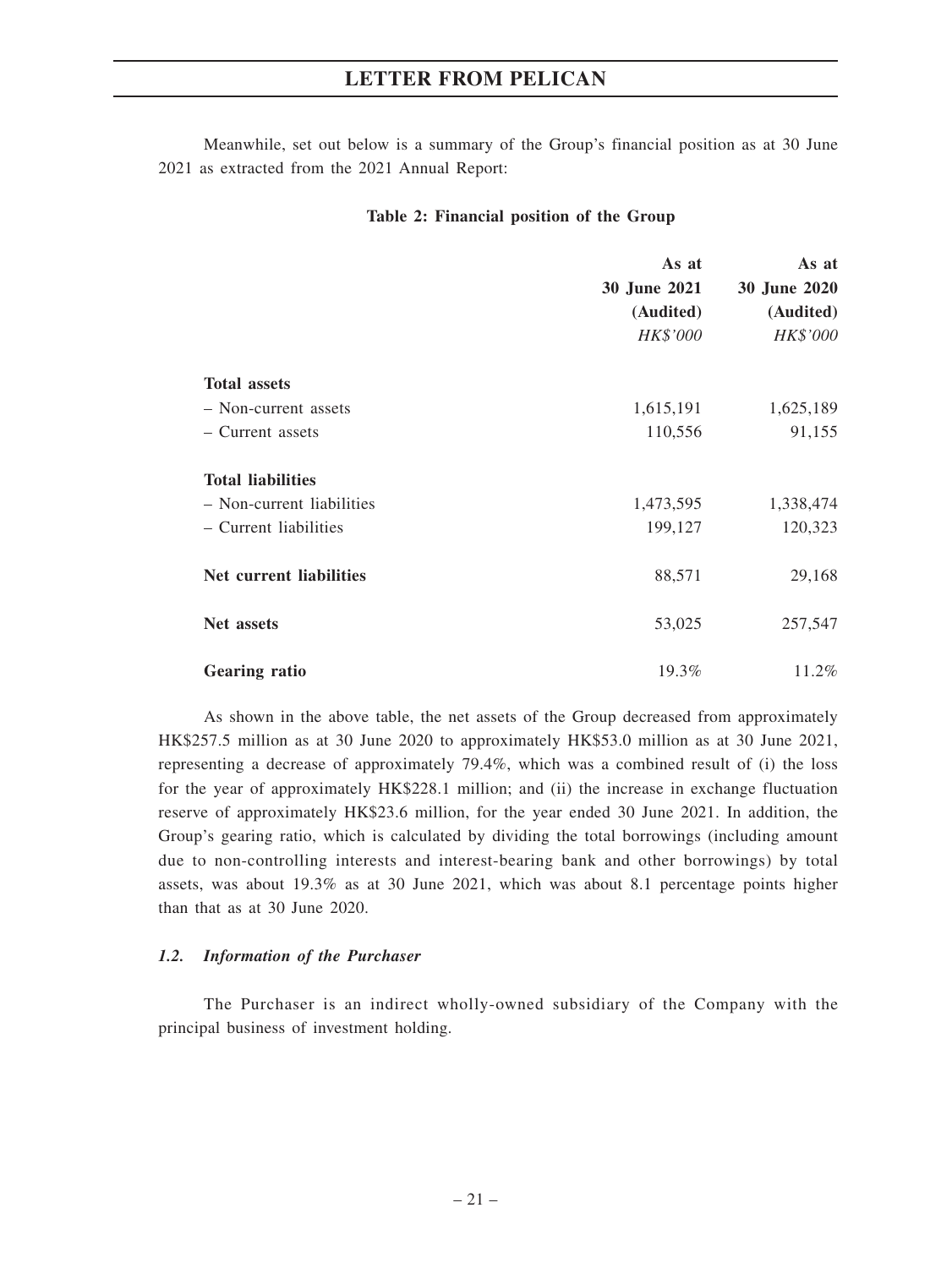## *1.3. Information of the Vendor*

The Vendor is an investment holding company incorporated in Hong Kong and is indirectly controlled by the Company's substantial shareholder, namely Albert Yeung Entertainment Holdings Limited (the "**Controlling Shareholder**").

After Completion, save for the Group, the Vendor, together with the other companies controlled by the Controlling Shareholder will cease to be engaged in cinema operation.

## *1.4. Information of the Target Group*

The Target Company is an investment holding company incorporated in the BVI and a direct wholly-owned subsidiary of the Vendor. As at the Latest Practicable Date, the Target Company owned (i) 100% interest in a cinema operation located in Hong Kong; (ii) 70% interest in seven cinema operations located in Shanghai, Shenzhen, Chengdu, Foshan and Zhuhai of mainland China (whereas the remaining 30% was owned by an Independent Third Party); and (iii) 45% interest in a cinema operation located in Hefei of mainland China (whereas the remaining 55% was owned by the Group).

All premises where the cinemas of the Target Group operate are leased from landlords who are Independent Third Parties. The remaining terms of the leases for the premises are ranging from 3 to 11 years. As at the Latest Practicable Date, the total future minimum lease payments under non-cancellable operating leases of the Target Group's cinemas mentioned above fall due as follows:

|                                        | HK\$'000 |
|----------------------------------------|----------|
| Within one year                        | 72,795   |
| In the second-to-fifth year, inclusive | 286,590  |
| After five years                       | 138,783  |
|                                        | 498,168  |

The operating leases of cinemas also called for contingent rentals, which would be based on a certain percentage of revenue of the operations being undertaken therein pursuant to the terms and conditions as stipulated in the respective tenancy agreements. As the future revenue of these cinemas could not be reliably determined as at Latest Practicable Date, the relevant contingent rentals have not been included in the above total future minimum lease payments.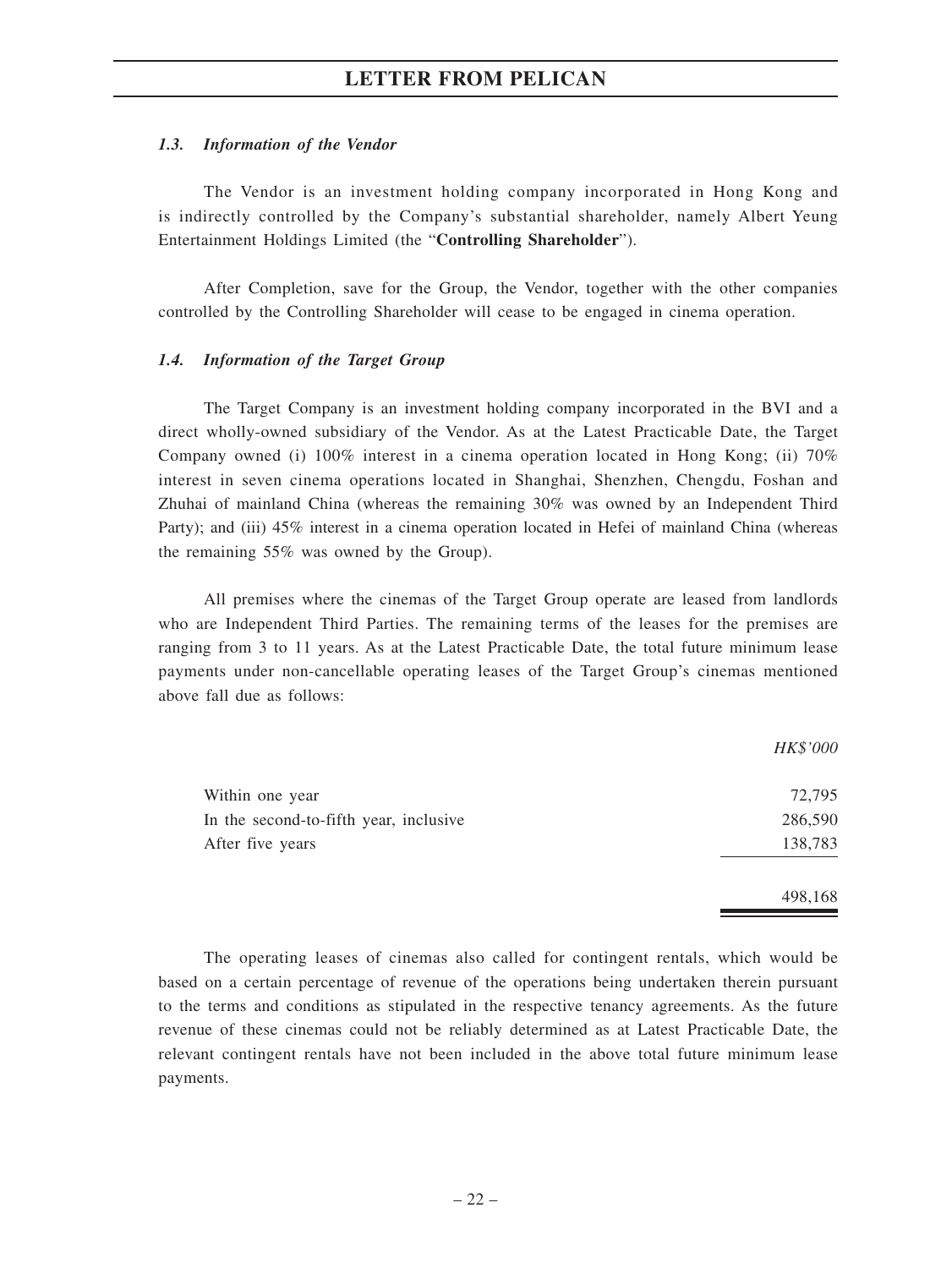As disclosed in the Board Letter, the audited combined financial information of the Target Group for the two years ended 30 June 2020 and 2021, assuming the group structure of the Target Group had been in existence at those dates, is set out below:

|                                   | For the             | For the             |
|-----------------------------------|---------------------|---------------------|
|                                   | year ended          | year ended          |
|                                   | <b>30 June 2020</b> | <b>30 June 2021</b> |
|                                   | (Audited)           | (Audited)           |
|                                   | HK\$'000            | HK\$'000            |
| Revenue                           | 99,501              | 97,779              |
| Net loss before taxation $(Note)$ | 228,090             | 56,694              |
| Net loss after taxation (Note)    | 228,090             | 56,694              |

*Note:*

*Due to the outbreak of the Pandemic in early 2020, the Target Group had made an impairment of property, plant and equipment and right-of-use assets in aggregate of HK\$149.9 million and HK\$25.6 million for the respective financial years ended 30 June 2020 and 2021. For illustration purposes, the adjusted net loss before (or after) taxation for the two financial years ended 30 June 2020 and 2021 would be HK\$78.2 million and HK\$31.1 million respectively, excluding these impairment losses.*

The audited combined total asset value and net liabilities (including the Sale Loan) of the Target Group as at 30 September 2021 were approximately HK\$255.0 million and HK\$532.1 million respectively.

## **2. Review of the development of the film exhibition industry in Hong Kong and mainland China**

Since the start of the Pandemic, various social distancing measures and capacity limitation measures have been in place. These measures had severely affected the film exhibition industry in mainland China and Hong Kong. With the hope of the ease of anti-Pandemic measures and the recovery of entertainment market sentiment, it is expected that the film exhibition industry will be revived in a short period of time.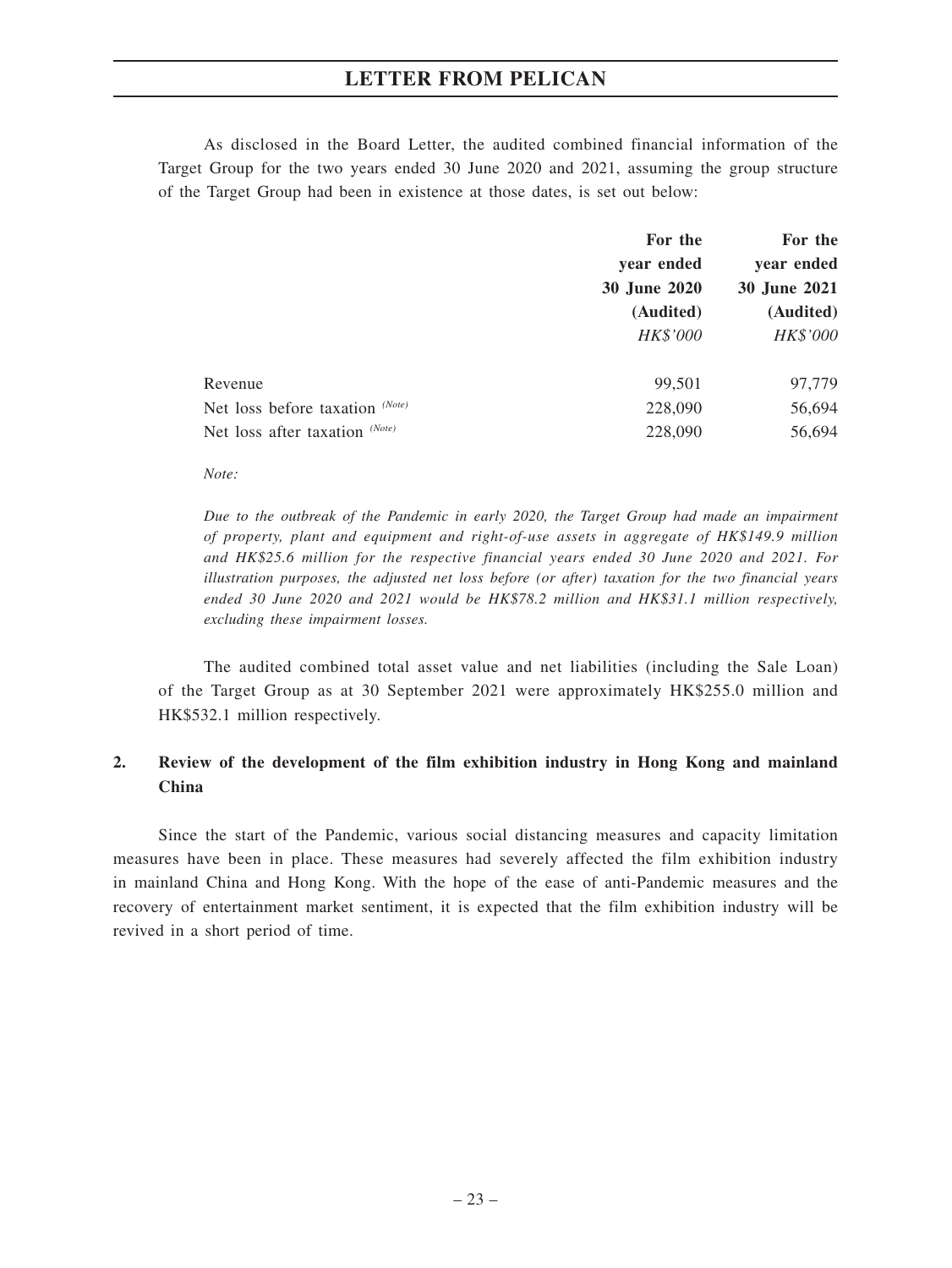According to the information released by China Film Administration, China's film exhibition industry was undergoing a rapid recovery in 2021 and remained to be the largest market in the world in terms of box office revenue for the second consecutive year. In particular, China's movie box office revenue hit approximately RMB47.2 billion in 2021, which was about 74% of movie box office revenue at the pre-covid level<sup>1</sup>.

Also, according to an industry forecast conducted by iiMedia Research, an independent thirdparty research company in China, China's film exhibition market is expected to reach RMB69.1 billion in 2024<sup>2</sup>, representing a compound annual growth rate ("CAGR") of about 13.6% from 2021 to 2024.

On the other hand, according to the Hong Kong Trade Development Council, the movie box office revenue in Hong Kong recorded approximately HK\$537.0 million in 2020, which was down by approximately 72.1% from approximately HK\$1,923.0 million in 2019 due to the Pandemic. However, speedy revival in the movie industry was observed once the anti-Pandemic measures were released in 2021, as the movie box revenue reached approximately HK\$376.0 million during the first half of 2021, which was already about 70.0% of the previous year<sup>3</sup>. Furthermore, based on the research conducted by PwC Hong Kong in July 2021, it is expected that the film exhibition industry's revenue would recover to US\$276.0 million (equivalent to approximately HK\$2,147.3 million) in 2025, at a CAGR of 31.6% from 20204 .

#### **3. Reasons for and benefits of the Acquisition**

As mentioned in the Board Letter and above, the Group is engaged in entertainment, media and cultural development businesses, which include (i) cinema operation; and (ii) investments in films and a variety of cultural events. As disclosed in the 2021 Annual Report, the Group had a total of 14 cinemas with the brand "*Emperor*", among which eight of them are in mainland China, five in Hong Kong and one in Malaysia. It is noted that the Group has been exploring opportunities to expand its cinema network, especially in Greater China.

As the Target Group owns one cinema in Hong Kong and eight cinemas in mainland China, the Acquisition is in line with the business development strategy of the Group. Upon Completion, the coverage of the Group's film exhibition network will be further expanded into the central business district in Hong Kong, and tier-1 and tier-2 cities in mainland China, which will cement the Group's position in the film exhibition industry. Meanwhile, given that the Target Group operates its cinemas with the brand "*Emperor*", the Acquisition would allow the Group to strengthen the brand awareness for "*Emperor*" by enabling it to employ integrated marketing strategies and better resources allocation, and hence achieve operational and management efficiency.

 $\overline{a}$ 

<sup>1</sup> Please refer to https://www.chinafilm.gov.cn/chinafilm/contents/142/4075.shtml

<sup>2</sup> Please refer to https://baijiahao.baidu.com/s?id=1718116165205681230&wfr=spider&for=pc; and https:// data.iimedia.cn/data-classification/detail/44280629.html

<sup>3</sup> Please refer to https://research.hktdc.com/en/article/MzExMjc4NDIz

<sup>4</sup> Please refer to https://www.pwchk.com/en/industries/telecommunications-media-and-technology/publications/ entertainment-and-media-outlook-2021-2025.html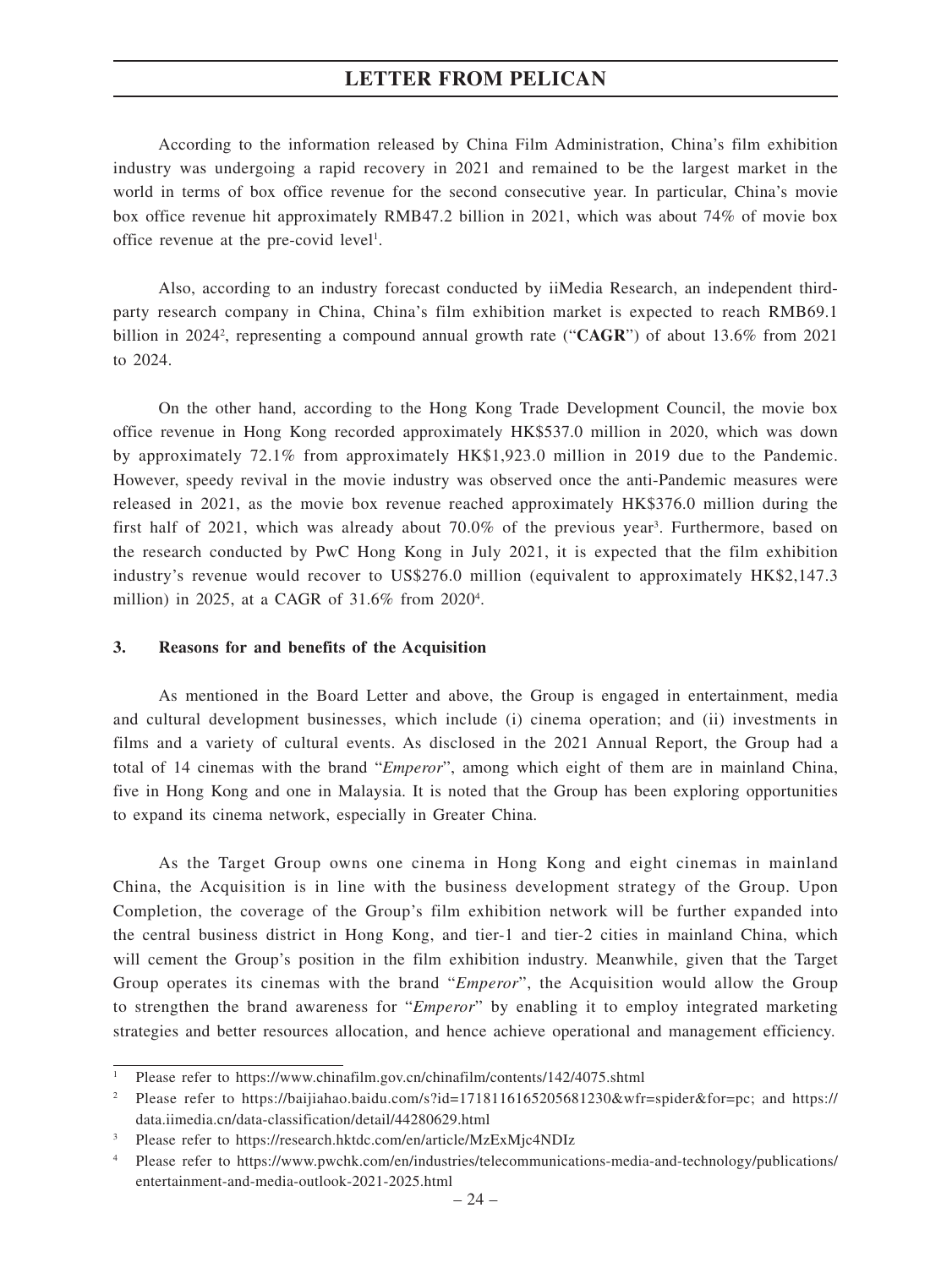As discussed above, the Target Group had been loss-making in the past consecutive three years and was in a net liability position even after excluding the Sale Loan. In this regard, we noted the Directors have balanced against (i) the fact that China had been the largest box office market for two consecutive years since 2020; (ii) the rapid recovery of the film exhibition industry in mainland China and Hong Kong; (iii) the growth of entertainment and leisure demand brought by the continuous expansion of the middle-income group in mainland China; (iv) the suppressed desire and pent-up demand for leisure and entertainment that will be released when the Pandemic is well contained; (v) the synergies between the entertainment companies under the parent company of the Group upon Completion which will strengthen the market position and broaden the revenue base of the Group; and (vi) the extensive amount of time and initial investment costs to set up new cinemas and promote them compared to the Acquisition.

In terms of the prospect of the film exhibition industry, based on our abovementioned online industry research, we agree with the Directors that the film exhibition industry will be revived in a short period of time once the Pandemic in Hong Kong and mainland China starts to wane, and the Acquisition would allow the Group to consolidate its businesses with the brand "*Emperor*" and enjoy the synergistic benefits so as to capture the growth opportunities in the film exhibition market.

Meanwhile, despite the Target Group's loss-making position in recent years, we are of the view that it does not fairly represent its earning potential, given that during this period, both mainland China and Hong Kong, and in fact, the world, have been hit hard economically because of the Pandemic. The film exhibition industry has been one of those industries that have taken a great hit because of the quarantine measures imposed in mainland China and Hong Kong. However, as discussed above, it was also one that was quick to rebound once the quarantine measures were eased in 2021. Therefore, although the Acquisition would worsen the financial position of the Group as discussed in the below section headed "Possible financial effects of the Acquisition" of this letter, we are of the view that the Target Group's loss-making situation is temporary and should not deter the Group from the Acquisition, especially given that the Group is experienced in the film exhibition industry in both mainland China and Hong Kong, and hence the Acquisition would enable the Group to further widen its cinema network, particularly in mainland China, and strengthen its industry position therein as well as achieve overall operational efficiency.

On the other hand, as further discussed in the below section headed "Assessment of the principal terms of the Sale and Purchase Agreements" of this letter, although the Target Group remains in a net liability position even after excluding the Sale Loan, the Group is not expected to experience any immediate cashflow pressure either from the payment of the Consideration or the repayment of the liabilities, which is not usually the case in acquisition transactions. Hence, upon Completion, the Group could immediately focus on streamlining its and the Target Group's businesses and achieving greater success for the Enlarged Group. We consider this a favorable term of the Acquisition, which might not have happened if the Acquisition were not conducted during these difficult economic times and the film exhibition industry had not been hit hard by the Pandemic.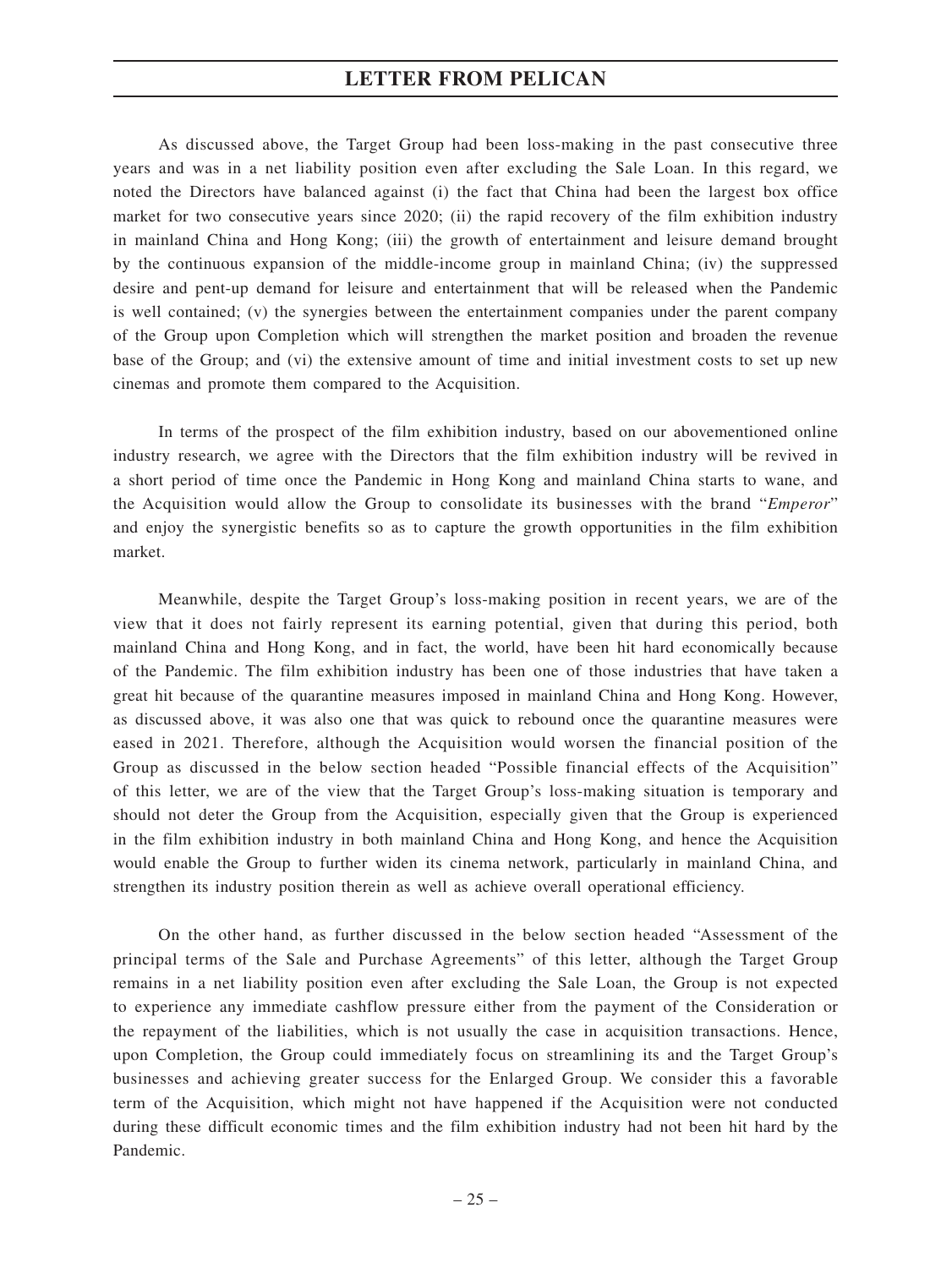We have also reviewed the historical investment costs schedule for the Group and the Target Group's cinemas in mainland China and Hong Kong, which lists out the capital expenditure on each cinema and house, as well as the deposits required. We noted that the initial investment cost per new cinema was approximately HK\$40 million. Considering that the Target Group owns a total of nine cinemas in mainland China and Hong Kong, the estimated aggregate initial investment cost could amount to approximately HK\$360 million, which is more than the net liabilities of the Target Group of approximately HK\$210.1 million (after excluding the Sale Loan). Apart from such upfront investment cost, based on the Group's experience in setting up new cinemas, a period of at least three to six months would also be needed for the internal renovation and fitting of a new cinema, which would require plenty of human resources and effort of the Group. On the other hand, the ready-to-operate cinemas of the Target Group can generate revenue immediately, allowing the Group to maximise its value to the Shareholders. In view of this, we agree with the Board that the Acquisition is a precious acquisition opportunity that represents a lower opportunity cost and a greater potential upside for the Company and the Shareholders.

Taking into account the Group's plan to expand its cinema network in mainland China, the current financial performance of the Target Group presents an excellent opportunity for the Group to acquire it at a bargain price, which would unlikely be possible before the Pandemic. Accordingly, we consider that the Consideration (as defined below), which is a nominal one, is fair and reasonable so far as the Independent Shareholders are concerned. In light of the other merits of the Acquisition as discussed above, we also concur with the Directors that the Acquisition is in the ordinary and usual course of business of the Group, fair and reasonable so far as the Independent Shareholders are concerned, and in the interests of the Company and the Shareholders as a whole.

## **4. Principal terms of the Sale and Purchase Agreements**

Below summarises the major terms of the Sale and Purchase Agreements:

| Date:                    | 31 January 2022                          |
|--------------------------|------------------------------------------|
| Vendor:                  | <b>Emperor Motion Picture Enterprise</b> |
| Purchaser                | Emperor Cinemas (China)                  |
| Assets to be acquired of | the Sale Shares; and<br>(i)              |
|                          | the Sale Loan<br>(11)                    |

#### *4.1. Consideration and payment terms*

Pursuant to the Sale and Purchase Agreements, the consideration payable by the Purchaser to the Vendor for the acquisition of the Sale Shares and the Sale Loan shall be HK\$3.0 and HK\$1.0 respectively, implying that an aggregate consideration of HK\$4.0 (the "**Consideration**") and shall be payable by the Purchaser to the Vendor upon Completion.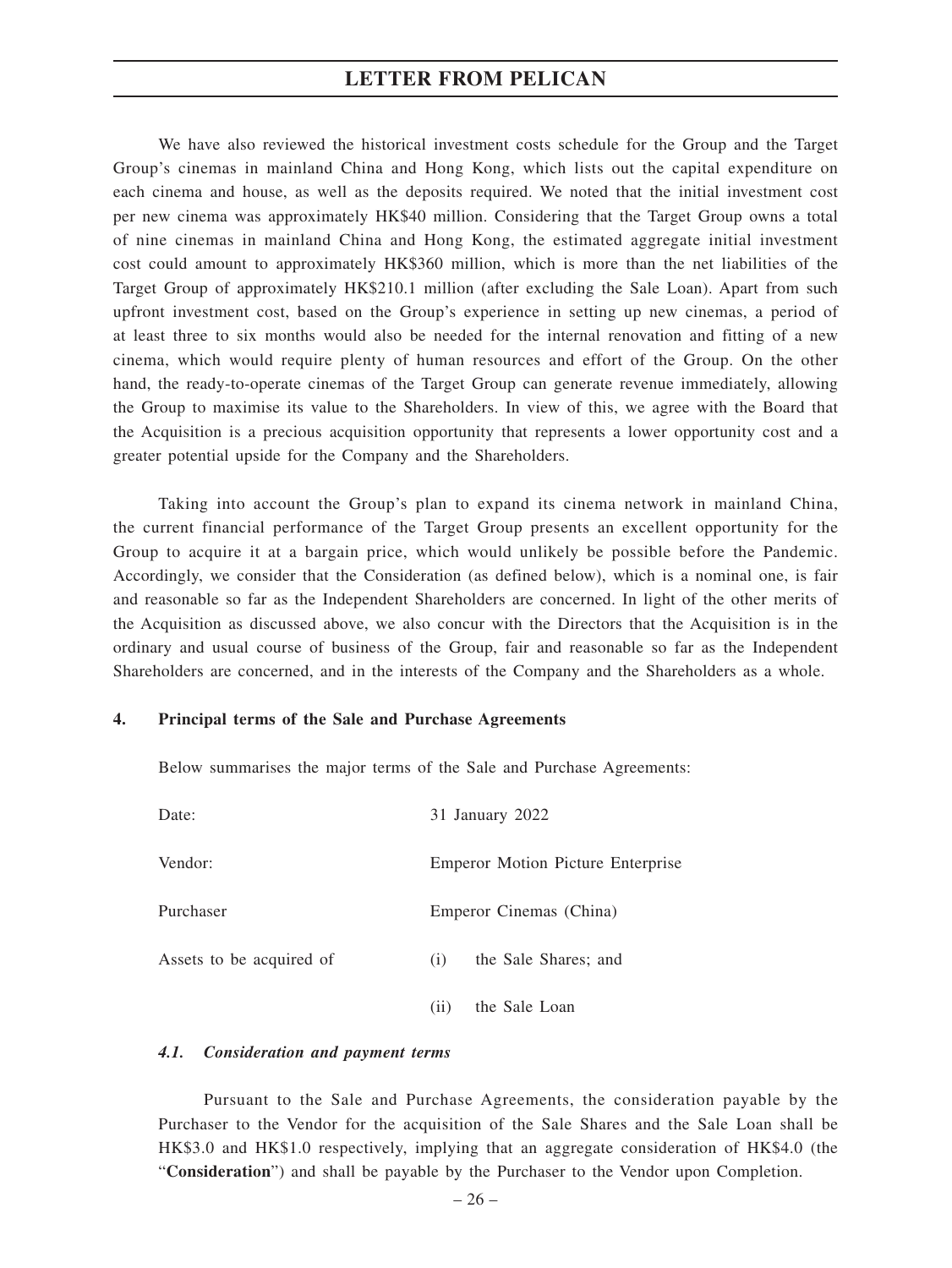The Consideration, which is a nominal consideration, was determined after arm's length negotiation between the Vendor and the Purchaser taking into account (i) the net liabilities of the Target Group of approximately HK\$210.1 million even after excluding the Sale Loan of approximately HK\$322.0 million as at 30 September 2021; (ii) the opportunity cost of setting up new cinemas by the Group which, in general, involves an initial investment cost of approximately HK\$40 million (excluding the lease and/or acquisition cost of the premise) and approximately three to six months per new cinema; and (iii) the reasons for and benefits of the Acquisition as stated in the section headed "Reason and Benefits of the Acquisition" of the Board Letter. As at the Latest Practicable Date, the amount of the Sale Loan was approximately HK\$322.0 million. As further discussed below, the Vendor agreed to sell its lender's title in the Sale Loan to the Purchaser, meaning that the Group will not need to repay the Vendor the Sale Loan upon Completion. Meanwhile, the Purchaser agreed not to demand the settlement of the Sale Loan until such time when the Target Group is in a position to repay the amount due without impairing its liquidity position. Accordingly, there will be no immediate cashflow pressure on the Target Group and/or the Group.

## *4.2. Conditions precedent of the Sale Shares SPA*

Completion for the acquisition of the Sale Shares shall be conditional upon the following conditions precedent:

- (a) the Vendor being the sole legal and beneficial owner of the Sale Shares free from all Encumbrances and having the capacity and power to sell and assign the Sale Shares to the Purchaser free from all Encumbrances at Completion;
- (b) the Purchaser having completed its due diligence investigation on the business, financial, legal and other aspects of the Target Group and reasonably satisfied with the result thereof;
- (c) the transaction contemplated under the Sale Shares SPA having been approved by the Independent Shareholders at the SGM;
- (d) the Vendor's representations, warranties and undertaking under the Sale Shares SPA being true and accurate in all material aspects and not materially misleading as if the Vendor had given them at Completion by reference to the facts and circumstances then existing as at Completion; and
- (e) any consents or conditions from any relevant parties as reasonably required by the Purchaser having been obtained and have not been revoked.

If any of the foregoing conditions is not fulfilled (or waived by the Purchaser in writing, except condition (c) above which cannot be waived) in accordance with the Sale Shares SPA within nine months from the date of the Sale Shares SPA, either party shall be entitled to terminate the Sale Shares SPA by giving at least five Business Days' prior notice in writing to the other party and the Sale Shares SPA shall be terminated upon expiry of such notice and cease to have further effect thereafter. As at the Latest Practicable Date, conditions (b) and (d) have been fulfilled.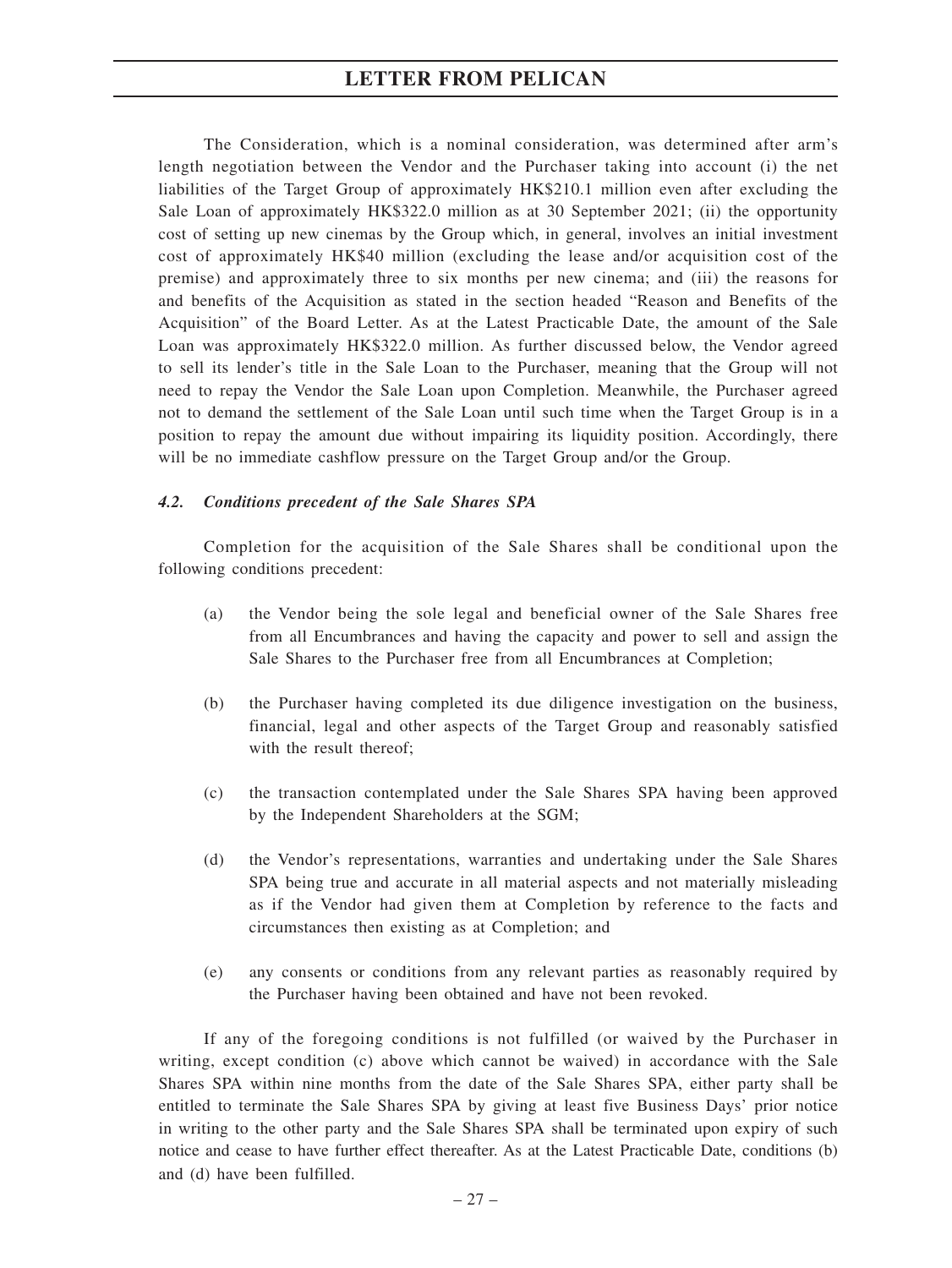#### *4.3. Conditions precedent of the Sale Loan SPA*

Completion for the assignment of the Sale Loan shall be conditional upon the following conditions precedent:

- (a) the Vendor being the sole legal and beneficial owner of the Sale Loan free from all Encumbrances and having the capacity and power to sell and assign the Sale Loan to the Purchaser free from all Encumbrances at Completion;
- (b) the transaction contemplated under Sale Loan SPA having been approved by the Independent Shareholders at the SGM; and
- (c) the sale and purchase of the Sale Shares having been completed in accordance with the terms and conditions of the Sale Shares SPA.

If any of the foregoing conditions is not fulfilled (or waived by the Purchaser in writing, except conditions (b) and (c) which cannot be waived) in accordance with the Sale Loan SPA, within nine months from the date of the Sale Loan SPA, either party shall be entitled to terminate the Sale Loan SPA by giving at least five Business Days' prior notice in writing to the other party and the Sale Loan SPA shall be terminated upon expiry of such notice and cease to have further effect thereafter. As at the Latest Practicable Date, none of the above conditions precedent has been fulfilled.

#### *4.4. Completion*

Subject to the fulfilment of all the above conditions precedent (or waived by the Purchaser), Completion shall take place at or before 12:00 noon on the Completion Date at the place mutually agreed by the Vendor and the Purchaser or at such time or other place as may be agreed by the Vendor and the Purchaser in writing pursuant to the Sale and Purchase Agreements. The Completion is expected to take place on or before 22 April 2022.

If the Sale and Purchase Agreements are terminated due to unfulfillment of any conditions precedent, neither party shall have any claim against the other party save and except for any antecedent breach.

#### **5. Assessment of the principal terms of the Sale and Purchase Agreements**

## *5.1. Consideration*

As stated in the Board Letter and our discussion with the management of the Group, the Consideration was arrived at after arm's length negotiation between the Vendor and the Purchaser taking into account (i) the net liabilities of the Target Group of approximately HK\$210.1 million even after excluding the Sale Loan of approximately HK\$322.0 million as at 30 September 2021; (ii) the opportunity cost of setting up new cinemas by the Group; and (iii) the reasons for and benefits of the Acquisition as stated in section headed "Reason and Benefits of the Acquisition" of the Board Letter.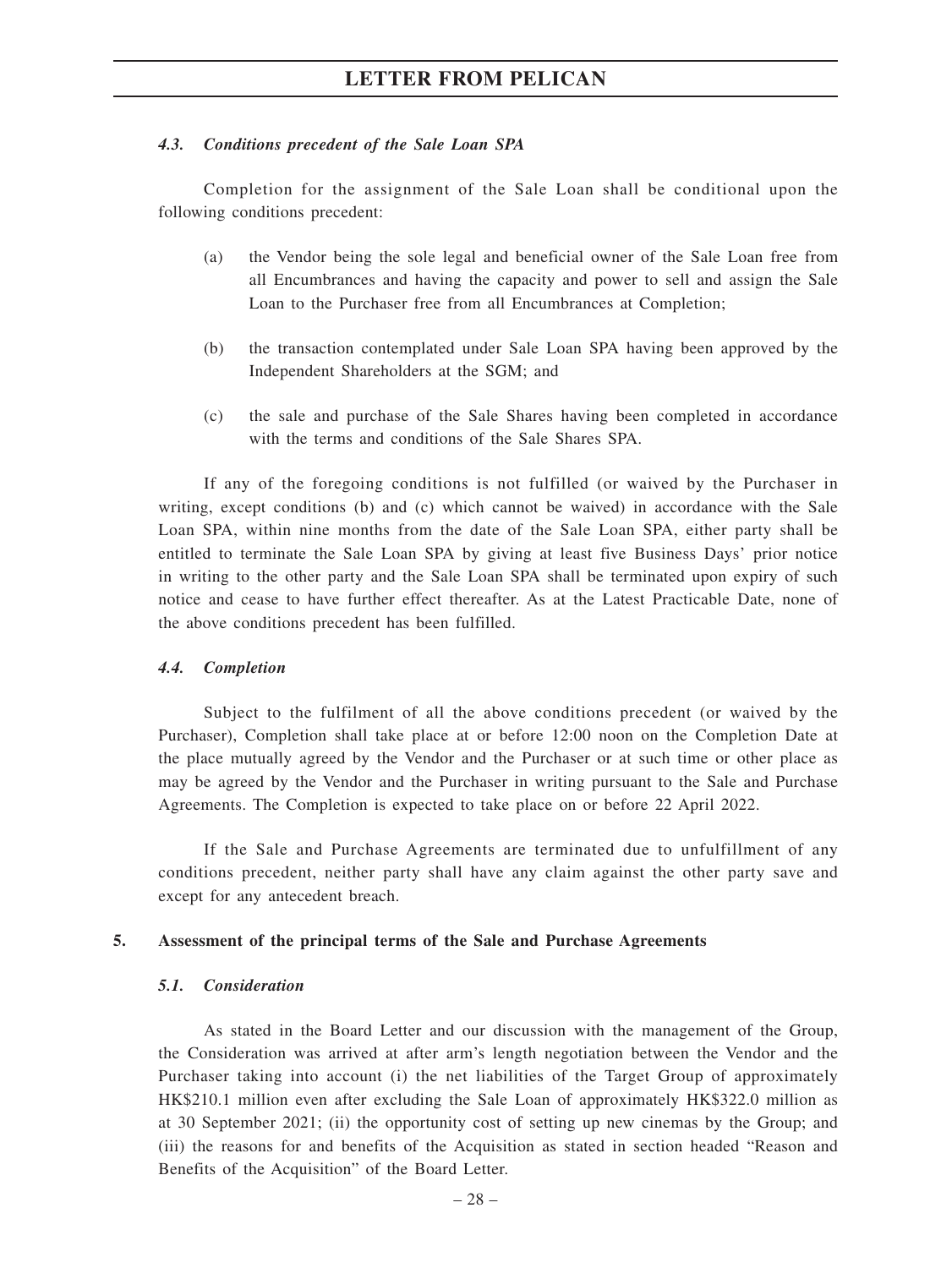To assess the fairness and reasonableness of the Consideration, we have, amongst other things, reviewed the audited financial information of the Target Group (as disclosed in Appendix II of the Circular) and confirmed that the Target Group recorded combined net liabilities of approximately HK\$532.1 million as at 30 September 2021, among which, approximately HK\$322.0 million was the Sale Loan which the Target Group owed to the Vendor through the Vendor itself and its fellow subsidiary.

We also noticed that the audited total assets of the Target Group as at 30 September 2021 was approximately HK\$255.0 million, among which approximately HK\$156.3 million were right-of-use assets, approximately HK\$50.7 million were property, plant and equipment and approximately HK\$22.7 million were cash and cash equivalents. Given that as discussed in the above section headed "Reasons for and benefits of the Acquisition" of this letter, it has been the Group's plan to expand its cinema network in mainland China, the Acquisition is not only in line with the business development strategy of the Group to expand its cinema network, but also a precious opportunity for the Group to acquire the required operating assets at a minimal cost.

In addition, given that the Consideration was determined on an arm's length basis, in view that the net liabilities of the Target Group remained in excess of the Sale Loan by approximately HK\$210.1 million as at 30 September 2021, meaning that the Target Group does not have sufficient assets to finance its liabilities, the Vendor agreed to sell its lender's title in the Sale Loan to the Purchaser (i.e., the Target Group will owe the Sale Loan to the Purchaser, instead of the Vendor, upon Completion), so that the Group will not need to repay the Vendor the Sale Loan upon Completion. We also understand that, the Purchaser agreed not to demand repayment of the Sale Loan until such time when the Target Group is in a position to repay the amount due without impairing its liquidity position, and that the Group intends to finance the liabilities of the Target Group after the Acquisition with cash flows generated from its operations, and in case of any shortage, by utilising a long-term loan facility obtained from a related party, who is family member of a Director and Dr. Albert Yeung, in an amount of HK\$1,200.0 million, which is unsecured and interest-bearing at Hong Kong Interbank Offer Rate (HIBOR) plus 2.0% per annum. The related party has agreed not to demand repayment of such loan together with all accrued interest and all outstanding amounts until 20 January 2024. Accordingly, the Acquisition is not expected to have a material impact on the Group's working capital position in the foreseeable future, which we consider a favorable term of the Acquisition that might not have happened if the Acquisition were not conducted during these difficult economic times and the film exhibition industry had not been hit hard by the Pandemic.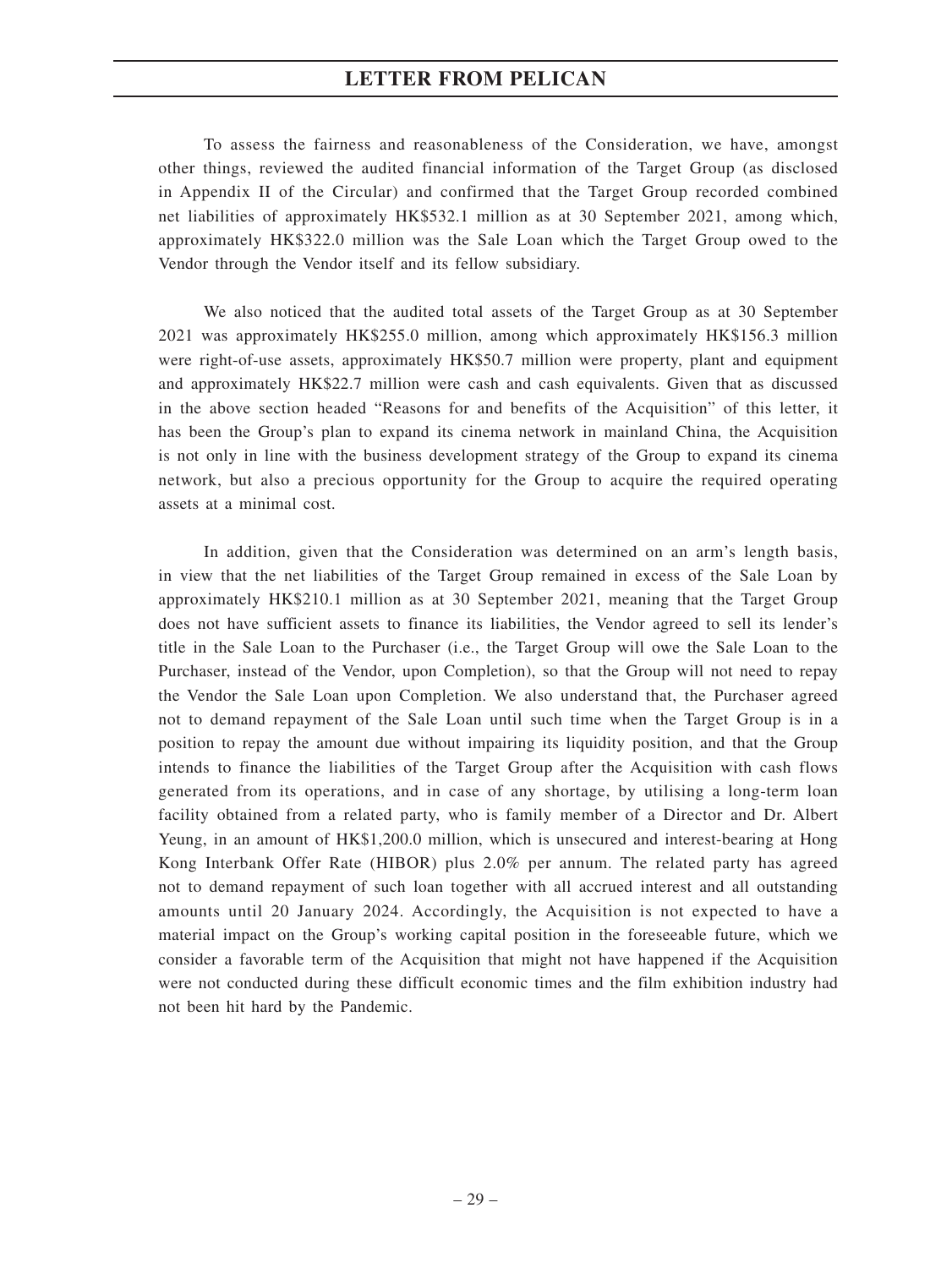Last but not least, as discussed in the above section headed "Reasons for and benefits of the Acquisition" of this letter, based on the historical investment cost per new cinema of the Group and the Target Group of approximately HK\$40 million, the estimated aggregate investment cost of setting up nine cinemas (i.e., the number of cinemas owned by the Target Group) could amount to approximately HK\$360 million, which is more than the net liabilities of the Target Group of approximately HK\$210.1 million (after excluding the Sale Loan). As such, the Acquisition is a precious opportunity that represents a lower opportunity cost and a greater potential upside for the Company and the Shareholders.

Given that the Consideration is merely a nominal consideration determined for the purpose of proceeding with the Acquisition, in assessing its fairness and reasonableness, one should consider the overall merits of the Acquisition, including the fact that, (i) the Acquisition would allow the Group to acquire the required operating assets for its cinema network expansion at a minimal cost; (ii) there will be no immediate cash outflow pressure on the Group upon Completion, given that (a) the Vendor agreed to sell its lender's title in the Sale Loan to the Purchaser, meaning that the Group will not need to repay the Vendor the Sale Loan upon Completion, and (b) the Group will be able to finance the liabilities arose from the Acquisition through a long-term loan facility obtained from a related party; and (iii) the Acquisition provides other benefits as discussed in the above section headed "Reasons for and benefits of the Acquisition" of this letter. In light of the above, we considered that the Consideration is fair and reasonable so far as the Independent Shareholders are concerned and in the interests of the Company and the Shareholders as a whole.

## *5.2. Other principal terms of the Sale and Purchase Agreements*

We have also reviewed other principal terms (i.e., payment terms, conditions precedent, Completion, etc.) of the Sale and Purchase Agreements and compared them to those in other transactions similar to the Acquisition, particularly equity interest acquisition transactions, conducted by other companies listed on the Stock Exchange, and noted that similar principal terms were also adopted by other listed companies. Accordingly, we are of the view that other principal terms of the Sale and Purchase Agreements are in line with the market practice and we consider that they are fair and reasonable so far as the Independent Shareholders are concerned and in the interests of the Company and the Shareholders as a whole.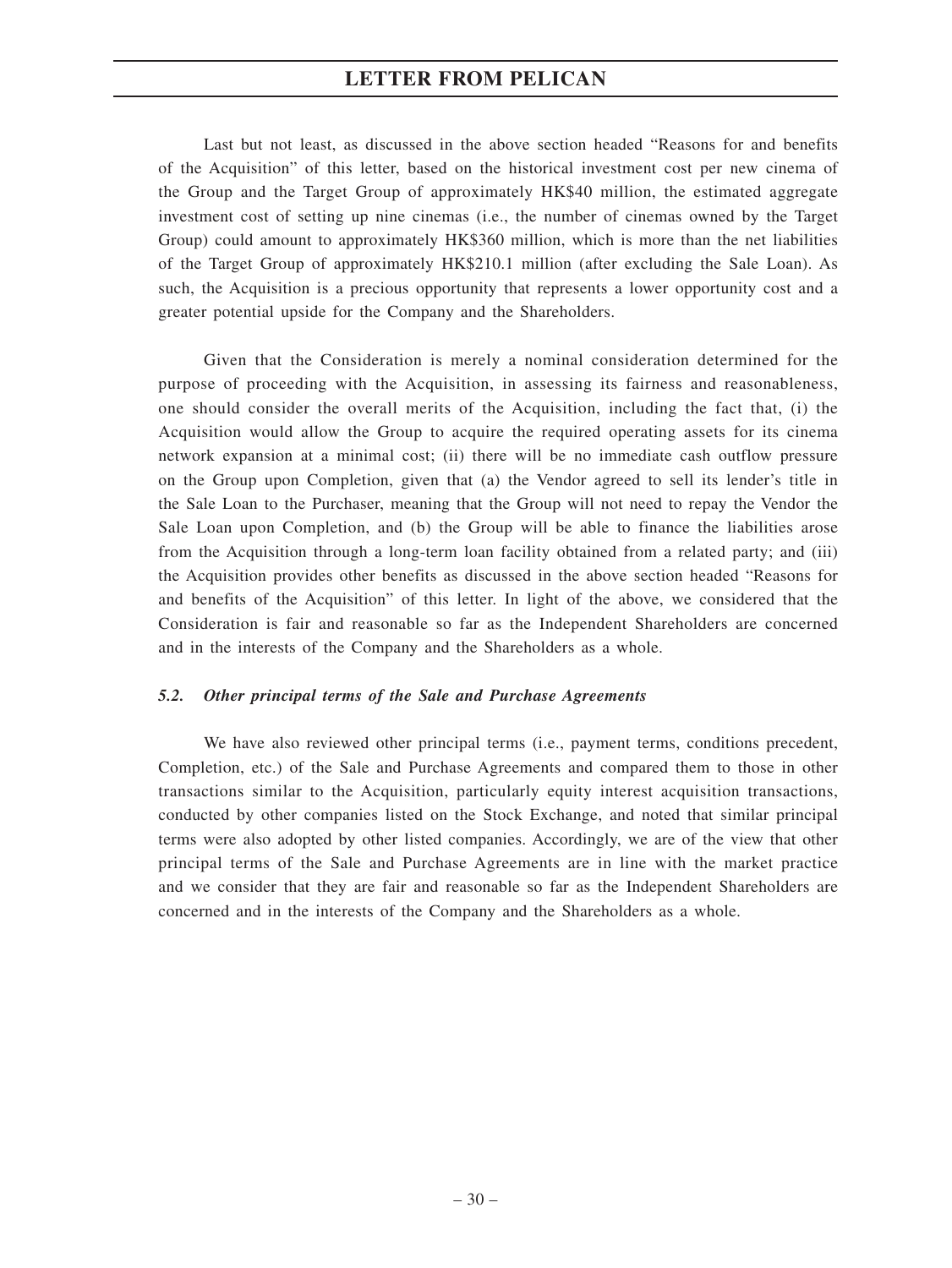## **6. Possible financial effects of the Acquisition**

Upon Completion, the Target Group will be wholly-owned subsidiaries of the Company and their respective financial results will be consolidated into the consolidated financial statements of the Group.

Based on the unaudited pro forma financial information of the Enlarged Group as set out in Appendix III of the Circular, the financial effects of the Acquisition on the Enlarged Group's net asset value, earnings and gearing ratio are set out below. It should be noted that the analysis below is for illustrative purposes only and does not purport to represent how the financial position of the Enlarged Group would be upon Completion.

## *6.1. Net Assets*

Assuming Completion had taken place on 31 December 2021, the unaudited pro forma consolidated total assets and total liabilities of the Enlarged Group would have increased to approximately HK\$2,044.8 million and HK\$2,255.5 million respectively. Accordingly, the unaudited pro forma consolidated net liabilities of the Enlarged Group would have been approximately HK\$210.7 million.

## *6.2. Earnings*

Given that the financial results of the Target Group will be consolidated into the consolidated financial statements of the Group upon Completion, it is expected that the earnings of the Enlarged Group will increase at the same level as those of the Target Group.

Meanwhile, given the factors as listed in the above section headed "Reasons for and benefits of the Acquisition" of this letter, it is expected that the Acquisition will have a positive impact on the Enlarged Group's earnings in the long run. However, the financial impact will depend on the future operating performance of the Enlarged Group after the Acquisition.

## *6.3. Gearing ratio*

Assuming Completion had taken place on 31 December 2021, the total borrowings of the Enlarged Group would have increased to approximately HK\$507.7 million, representing the sum of interest-bearing bank and other borrowings and amount due to non-controlling interests of approximately HK\$437.5 million and HK\$70.2 million respectively, and the Enlarged Group's gearing ratio (calculated on the basis of total borrowings over total assets) would have been 24.8%.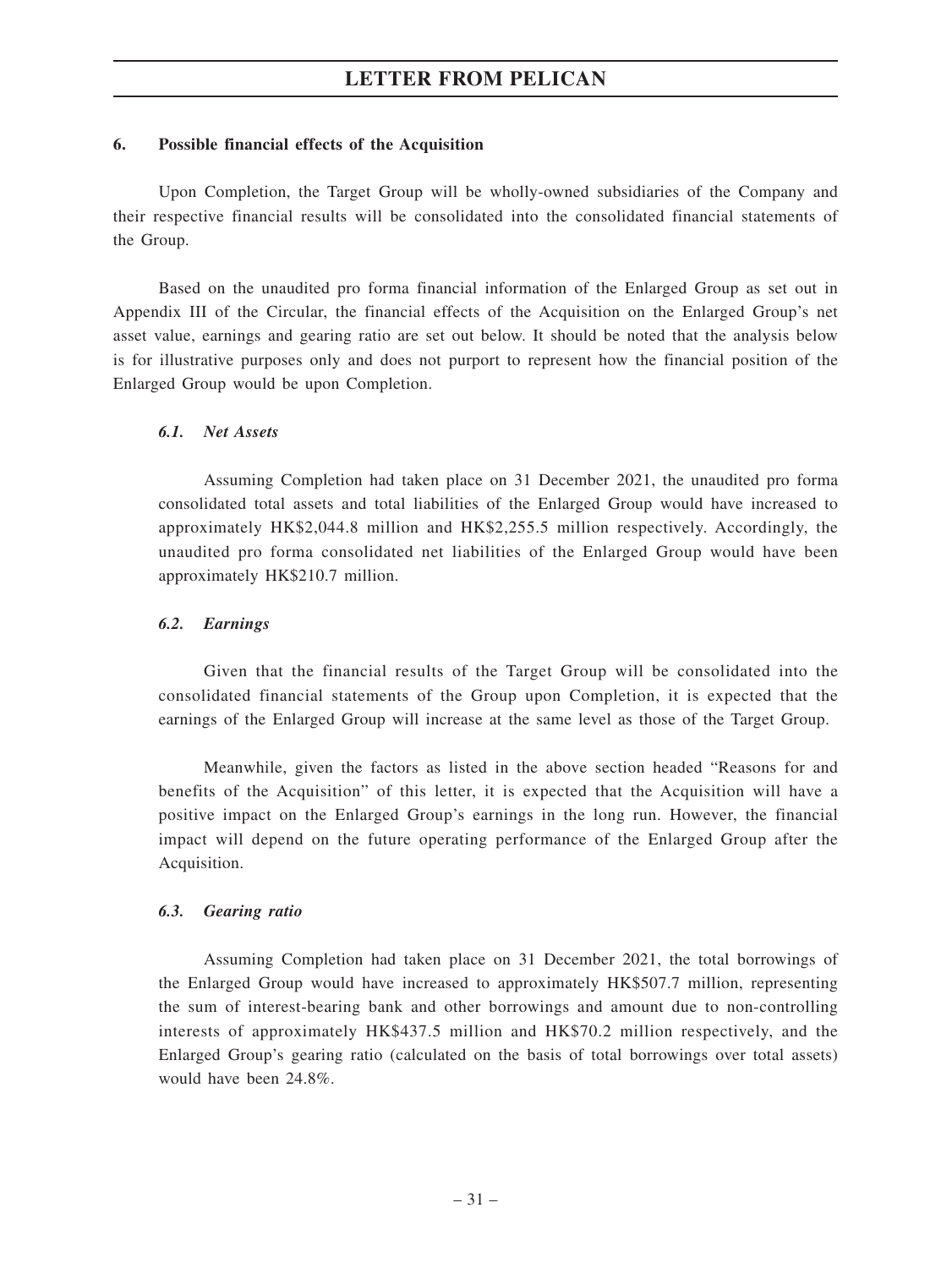While we noted that the Acquisition would have negative financial effects on the Enlarged Group's net assets position and gearing ratio, having considered the reasons for and benefits of the Acquisition, we are of the view that the Acquisition is fair and reasonable so far as the Independent Shareholders are concerned and in the interests of the Company and the Shareholders as a whole.

## **RECOMMENDATION**

Having considered the principal factors and reasons referred to above, we are of the opinion that the Sale and Purchase Agreements and the transactions contemplated thereunder are on normal commercial terms and were entered into in the ordinary and usual course of business of the Group. We are also of the view that the terms of the Sale and Purchase Agreements and the transactions contemplated thereunder are fair and reasonable so far as the Independent Shareholders are concerned and in the interests of the Company and its Shareholders as a whole. Accordingly, we advise the Independent Board Committee to recommend the Independent Shareholders to vote in favor of the resolution to be proposed at the SGM to approve the Sale and Purchase Agreements and the transactions contemplated thereunder. We also recommend the Independent Shareholders to vote in favour of the Sale and Purchase Agreements and the transactions contemplated thereunder at the SGM.

> Yours faithfully, For and on behalf of **Pelican Financial Limited Charles Li\*** *Managing Director*

*<sup>\*</sup> Mr. Charles Li is a responsible person registered under the SFO to carry out Type 6 (advising on corporate finance) regulated activity for Pelican Financial Limited and has over 30 years of experience in the accounting and financial services industry.*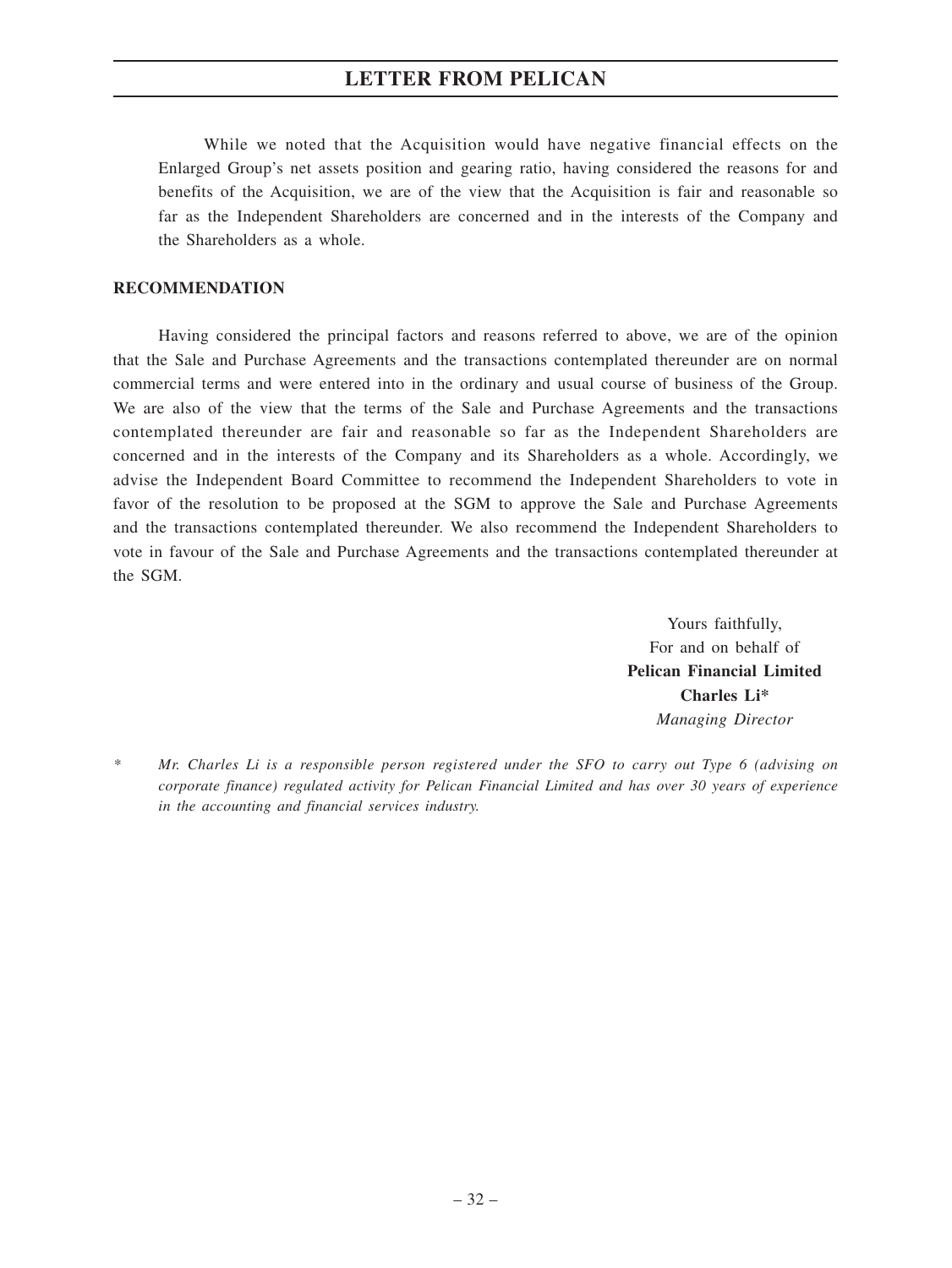## **A. FINANCIAL INFORMATION OF THE GROUP**

The financial information of the Group for the years ended 30 June 2019, 2020 and 2021 and 30 June 2020 and for the six months ended 31 December 2021 are disclosed in the following documents which have been published on the website of the Stock Exchange at https://www.hkexnews. hk, and the website of the Company at https://www.empculture.com:

Annual report of the Company for the year ended 30 June 2019: https://www1.hkexnews.hk/listedco/listconews/sehk/2019/1017/ltn20191017047.pdf

Annual report of the Company for the year ended 30 June 2020: https://www1.hkexnews.hk/listedco/listconews/sehk/2020/1019/2020101900398.pdf

Annual report of the Company for the year ended 30 June 2021: https://www1.hkexnews.hk/listedco/listconews/sehk/2021/1018/2021101800551.pdf

Interim report of the Company for the six months ended 31 December 2021: https://www1.hkexnews.hk/listedco/listconews/sehk/2022/0310/2022031000645.pdf

## **B. INDEBTEDNESS**

At the close of business on 31 January 2022 (being the latest practicable date for ascertaining information regarding this indebtedness statement), the Group had an aggregate outstanding indebtedness amounting to approximately HK\$1,607.7 million, which consist of:

#### **Bank and other borrowings**

The Group had unsecured, unguaranteed and interest-bearing other loan and bank borrowing of approximately HK\$378.2 million and HK\$20.0 million respectively. The lender of the other loan who is a related party of the Group had agreed not to demand repayment of the other loan together with all accrued interest and all outstanding amounts until 20 January 2024 while the terms of the bank borrowing contain a repayment on demand clause in accordance with the facility letter.

The Group had amount due to non-controlling interests of approximately HK\$43.6 million which is unsecured, unguaranteed, interest-free and repayable after one year from the date of the close of business on 31 January 2022.

## **Lease liabilities**

The Group measures the lease liabilities at the present value of the remaining lease payments, discounted by using the Group's incremental borrowing rates. At the close of business on 31 January 2022, the Group had total lease liabilities amounting to HK\$1,165.9 million.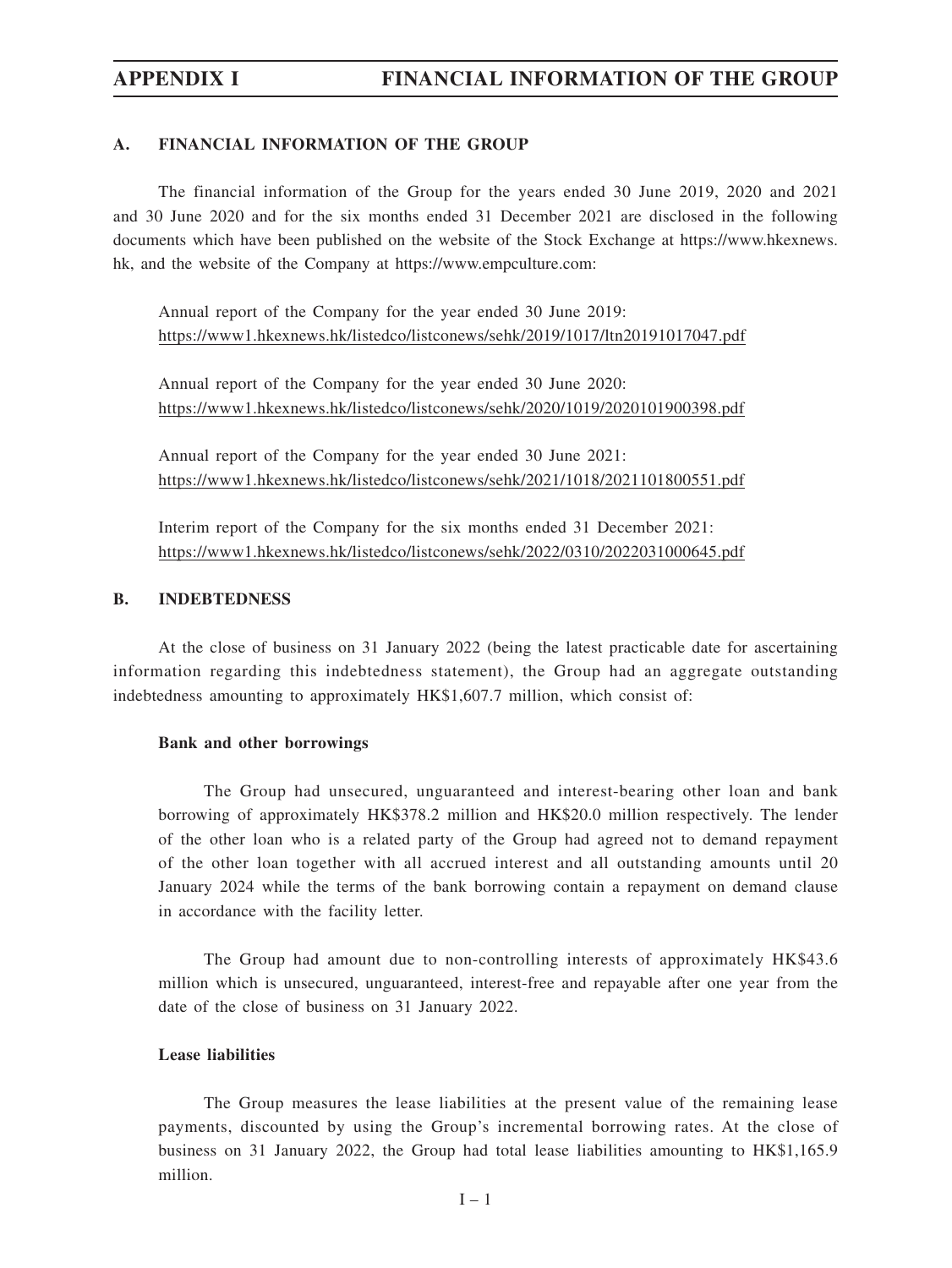## **Disclaimer**

Save for the aforesaid and apart from intra-group liabilities, at the close of business on 31 January 2022, the Group did not have any debt securities issued and outstanding, or any other borrowings or indebtedness including bank overdrafts and liabilities under acceptances (other than normal trade payables) or acceptance credits or hire purchases commitments, or any other borrowings subject to mortgages or charges, or any other material contingent liabilities or guarantees.

## **C. WORKING CAPITAL**

After taking into account the present internal financial resources available to the Group, including cash and bank balances as well as the available loan and banking facilities, the Directors are of the opinion that the working capital available to the Group is sufficient for the Group's requirement for at least 12 months from the Latest Practicable Date.

## **D. MATERIAL ADVERSE CHANGE**

As at the Latest Practicable Date, the Directors were not aware of any circumstances or events that may give rise to a material adverse change in the financial or trading position of the Group since 30 June 2021, being the date to which the latest audited consolidated financial statements of the Group were made up.

## **E. FINANCIAL AND TRADING PROSPECTS OF THE ENLARGED GROUP**

According to figures published by the China Film Administration, China's movie box office revenue reached RMB47.2 billion in 2021, with RMB40.0 billion of the revenue contributed by movies produced in China, representing 84.7% of the total movie box office revenue. China once again surpassed the United States in annual box office revenue, and remained the world's largest movie market for the second consecutive year. Recently, the China Film Administration has laid out a five-year plan to help the country keep the top spot, including by releasing 50 films per year and expanding the number of theatres from 70,000 to 100,000 over the next five years. In addition, with a number of blockbusters by major studios potentially coming in 2022, the Group as well as the Enlarged Group believe that China movie industry will maintain the recovery momentum in the near term.

On the other hand, the prevalence of the Omicron variant of Covid-19 has been affecting the world and is driving the number of cases to new highs. Local Omicron cases were also identified in mainland China and Hong Kong, which hindered the recovery of the movie industry. Amid the volatile economic environment, the Group planned to seize the opportunities to enlarge its business network in order to expand the revenue base. After Completion, the Enlarged Group will closely monitor the market conditions and promptly respond as appropriate. Customers' habits and tastes are ever-changing, and the Enlarged Group will continue to enhance the offerings of its cinemas in order to provide patrons with the best cinematic experience. With its long-established "*Emperor*" brand label, the Enlarged Group will strive to strengthen its core competency as well as its position in the industry.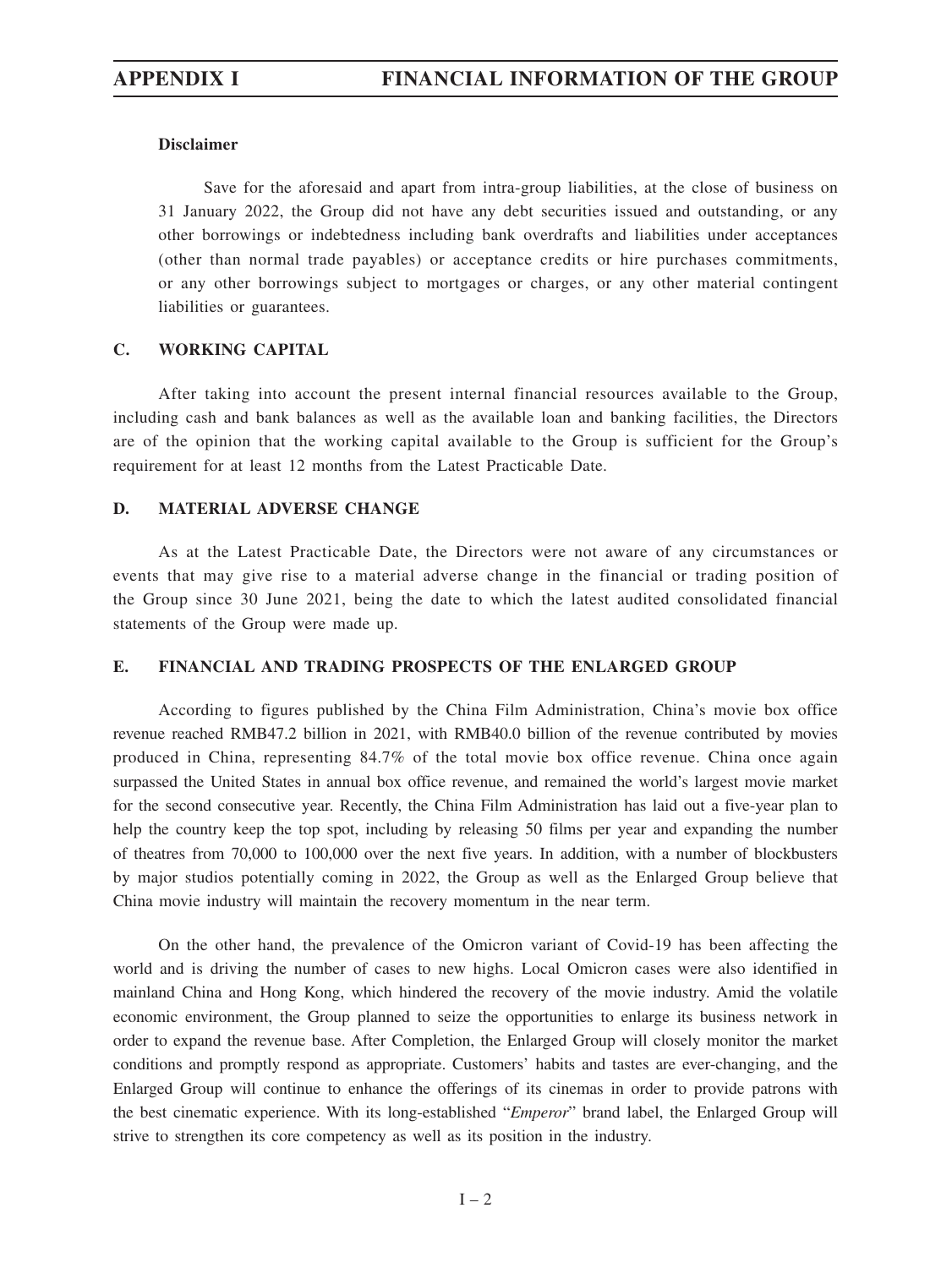*The following is the text of a report, prepared for the purpose of incorporation in this circular, received from the independent reporting accountants, Ernst & Young, Certified Public Accountants, Hong Kong.*



Ernst & Young 27/F, One Taikoo Place 979 King's Road Quarry Bay, Hong Kong

安永會計師事務所 太古坊一座 27 樓

Tel 雷話: +852 2846 9888 香港鰂魚涌英皇道 979 號 Fax 傳真: +852 2868 4432 ev.com

# **ACCOUNTANTS' REPORT ON HISTORICAL FINANCIAL INFORMATION TO THE DIRECTORS OF EMPEROR CULTURE GROUP LIMITED**

# **Introduction**

We report on the historical financial information of Tale Success Limited (the "**Target Company**") and its subsidiaries (together, the "**Target Group**") set out on pages  $II - 4$  to  $II - 70$ , which comprises the combined statements of profit or loss, statements of comprehensive income, statements of changes in equity and statements of cash flows of the Target Group for each of the years ended 30 June 2019, 2020 and 2021, and the three months ended 30 September 2021 (the "**Relevant Periods**"), and the combined statements of financial position of the Target Group as at 30 June 2019, 2020 and 2021 and 30 September 2021, and a summary of significant accounting policies and other explanatory information (together, the "**Historical Financial Information**"). The Historical Financial Information set out on pages  $II - 4$  to  $II - 70$  forms an integral part of this report, which has been prepared for inclusion in the circular of Emperor Culture Group Limited (the "**Company**") dated 25 March 2022 (the "**Circular**") in connection with the proposed acquisition from Emperor Motion Picture Enterprise Limited ("**Emperor Motion Picture Enterprise**" or the "**Vendor**") the entire equity interest in the Target Company (the "**Share Acquisition**") and all the loans and sums owing by the Target Company to the Vendor as at the completion date.

### **Directors' responsibility for the Historical Financial Information**

The directors of the Target Company (the "**Target Company Directors**") are responsible for the preparation of the Historical Financial Information that gives a true and fair view in accordance with the basis of presentation and the basis of preparation set out in notes 2.1 and 2.2 to the Historical Financial Information, respectively, and for such internal control as the Target Company Directors determine is necessary to enable the preparation of the Historical Financial Information that is free from material misstatement, whether due to fraud or error.

The directors of the Company are responsible for the contents of this Circular in which the Historical Financial Information of the Target Company is included, and such information is prepared based on accounting policies materially consistently with those of the Company.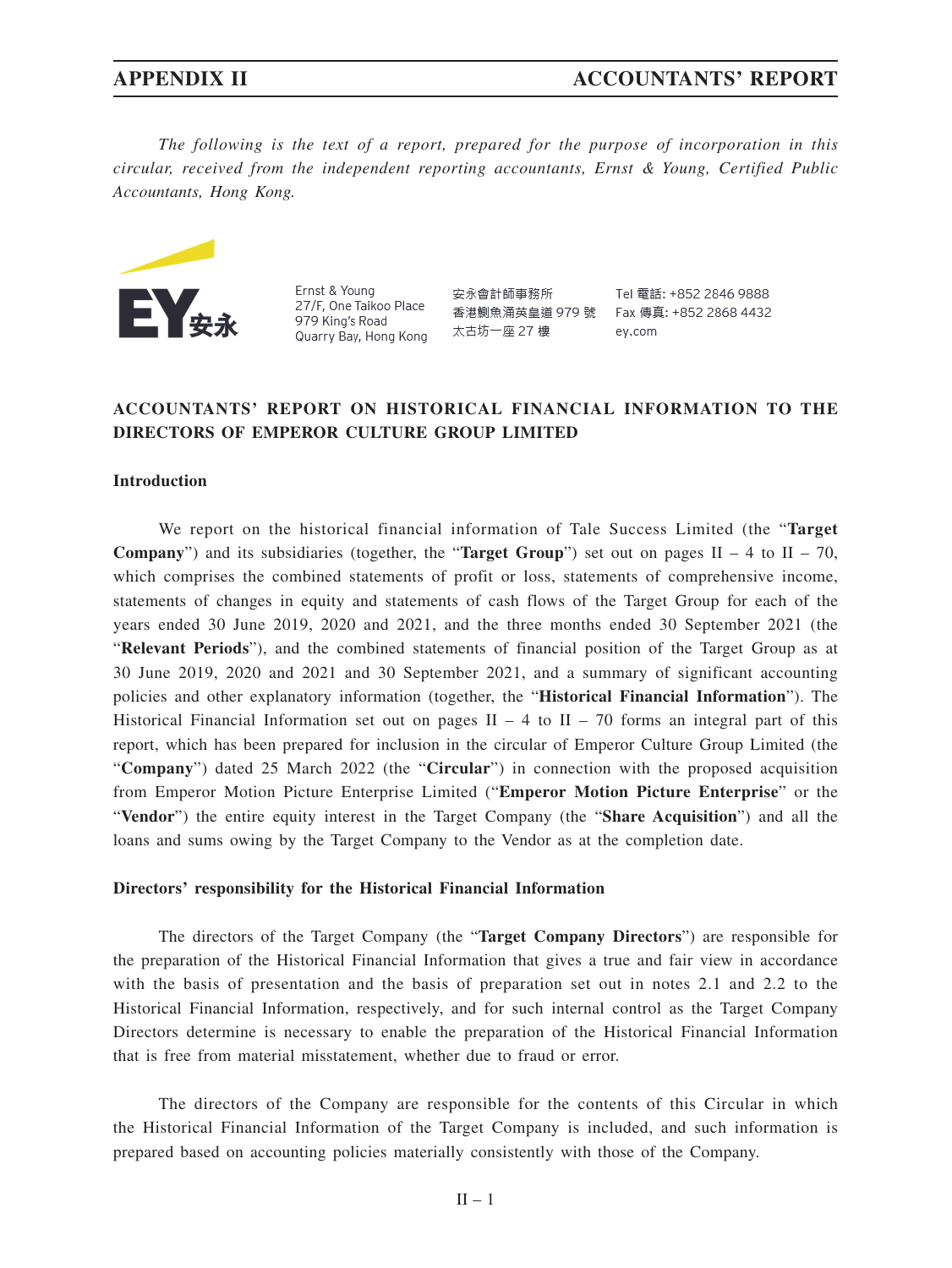# **Reporting accountants' responsibility**

Our responsibility is to express an opinion on the Historical Financial Information and to report our opinion to you. We conducted our work in accordance with Hong Kong Standard on Investment Circular Reporting Engagements 200 *Accountants' Reports on Historical Financial Information in Investment Circulars* issued by the Hong Kong Institute of Certified Public Accountants ("**HKICPA**"). This standard requires that we comply with ethical standards and plan and perform our work to obtain reasonable assurance about whether the Historical Financial Information is free from material misstatement.

Our work involved performing procedures to obtain evidence about the amounts and disclosures in the Historical Financial Information. The procedures selected depend on the reporting accountants' judgement, including the assessment of risks of material misstatement of the Historical Financial Information, whether due to fraud or error. In making those risk assessments, the reporting accountants consider internal control relevant to the entity's preparation of the Historical Financial Information that gives a true and fair view in accordance with the basis of presentation and the basis of preparation set out in notes 2.1 and 2.2 to the Historical Financial Information, respectively, in order to design procedures that are appropriate in the circumstances, but not for the purpose of expressing an opinion on the effectiveness of the entity's internal control. Our work also included evaluating the appropriateness of accounting policies used and the reasonableness of accounting estimates made by the Target Company Directors, as well as evaluating the overall presentation of the Historical Financial Information.

We believe that the evidence we have obtained is sufficient and appropriate to provide a basis for our opinion.

# **Opinion**

In our opinion, the Historical Financial Information gives, for the purposes of the accountants' report, a true and fair view of the financial position of the Target Company as at 30 June 2019, 2020 and 2021 and 30 September 2021 and the combined financial position of the Target Group as at 30 June 2019, 2020 and 2021 and 30 September 2021, and of the combined financial performance and combined cash flows of the Target Group for each of the Relevant Periods in accordance with the basis of presentation and the basis of preparation set out in notes 2.1 and 2.2 to the Historical Financial Information, respectively.

# **Review of interim comparative financial information**

We have reviewed the interim comparative financial information of the Target Group which comprises the combined statement of profit or loss, statement of comprehensive income, statement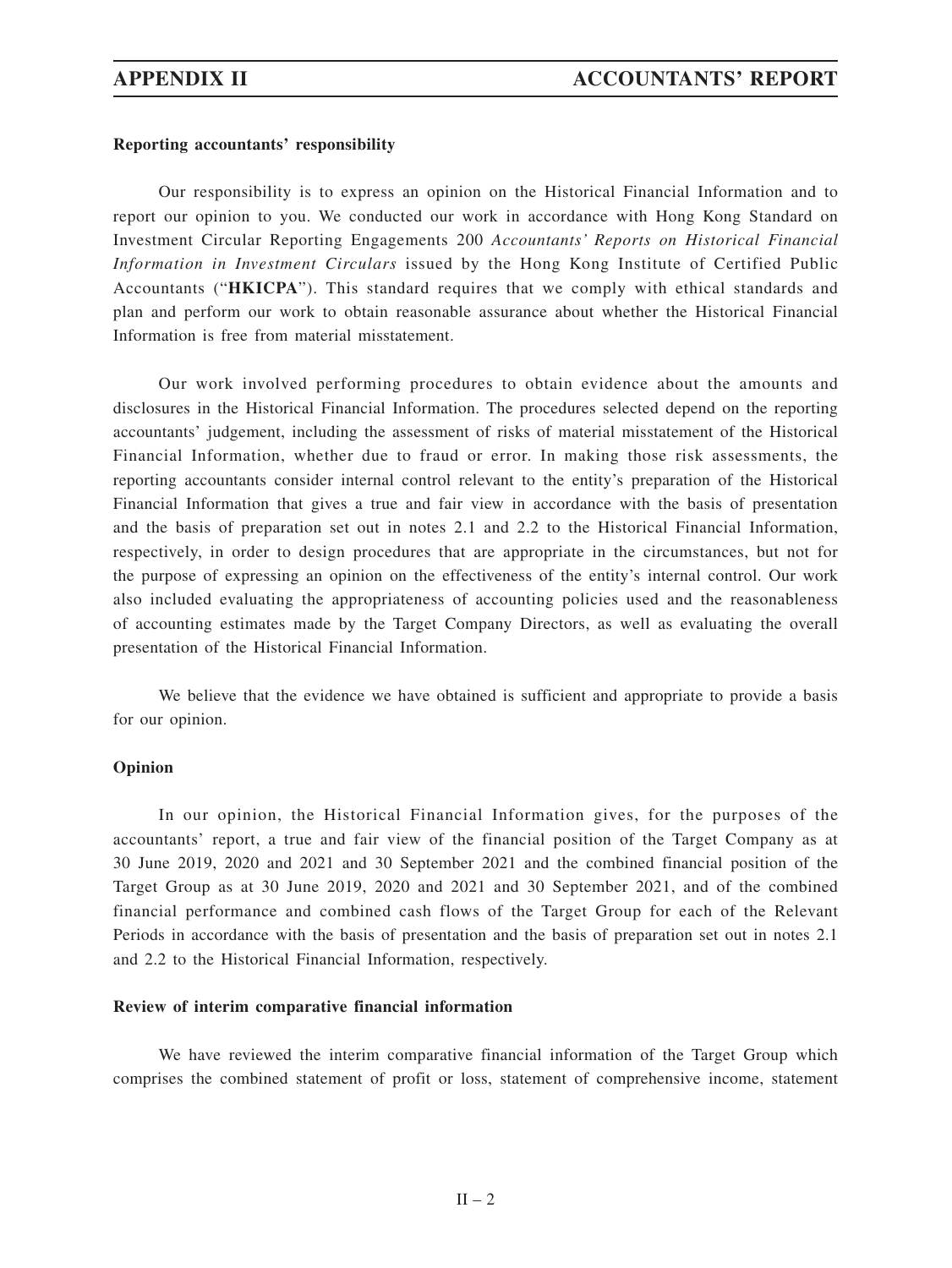of changes in equity and statement of cash flows for the three months ended 30 September 2020 and other explanatory information (the "**Interim Comparative Financial Information**"). The Target Company Directors are responsible for the preparation and presentation of the Interim Comparative Financial Information in accordance with the basis of presentation and the basis of preparation set out in notes 2.1 and 2.2 to the Historical Financial Information, respectively. Our responsibility is to express a conclusion on the Interim Comparative Financial Information based on our review. We conducted our review in accordance with Hong Kong Standard on Review Engagements 2410 *Review of Interim Financial Information Performed by the Independent Auditor of the Entity* issued by the HKICPA. A review consists of making inquiries, primarily of persons responsible for financial and accounting matters, and applying analytical and other review procedures. A review is substantially less in scope than an audit conducted in accordance with Hong Kong Standards on Auditing and consequently does not enable us to obtain assurance that we would become aware of all significant matters that might be identified in an audit. Accordingly, we do not express an audit opinion. Based on our review, nothing has come to our attention that causes us to believe that the Interim Comparative Financial Information, for the purposes of the accountants' report, is not prepared, in all material respects, in accordance with the basis of presentation and the basis of preparation set out in notes 2.1 and 2.2 to the Historical Financial Information, respectively.

# **Report on matters under the Rules Governing the Listing of Securities on The Stock Exchange of Hong Kong Limited**

# *Adjustments*

In preparing the Historical Financial Information, no adjustments to the Underlying Financial Statements as defined on page  $II - 4$  have been made.

# *Dividends*

No dividends have been paid by the Target Company and the Target Group in respect of the Relevant Periods.

**Ernst & Young** *Certified Public Accountants* Hong Kong 25 March 2022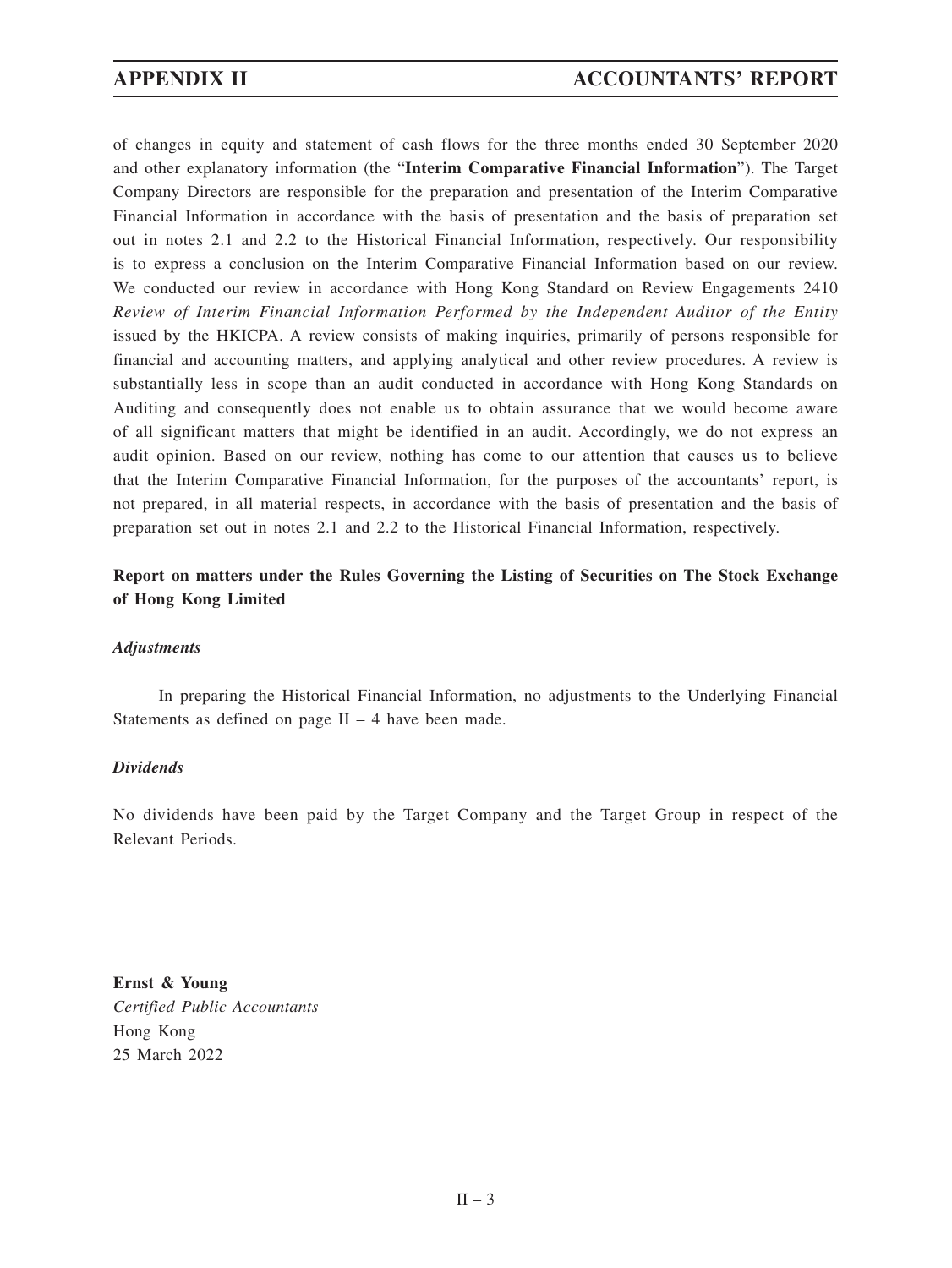# **I. HISTORICAL FINANCIAL INFORMATION**

# **Preparation of Historical Financial Information**

Set out below is the Historical Financial Information which forms an integral part of this accountants' report.

The combined financial statements of the Target Group for the Relevant Periods, on which the Historical Financial Information is based, were audited by Ernst & Young in accordance with Hong Kong Standards on Auditing issued by the HKICPA (the "**Underlying Financial Statements**").

The Historical Financial Information is presented in Hong Kong dollars and all values are rounded to the nearest thousand (HK\$'000) except when otherwise indicated.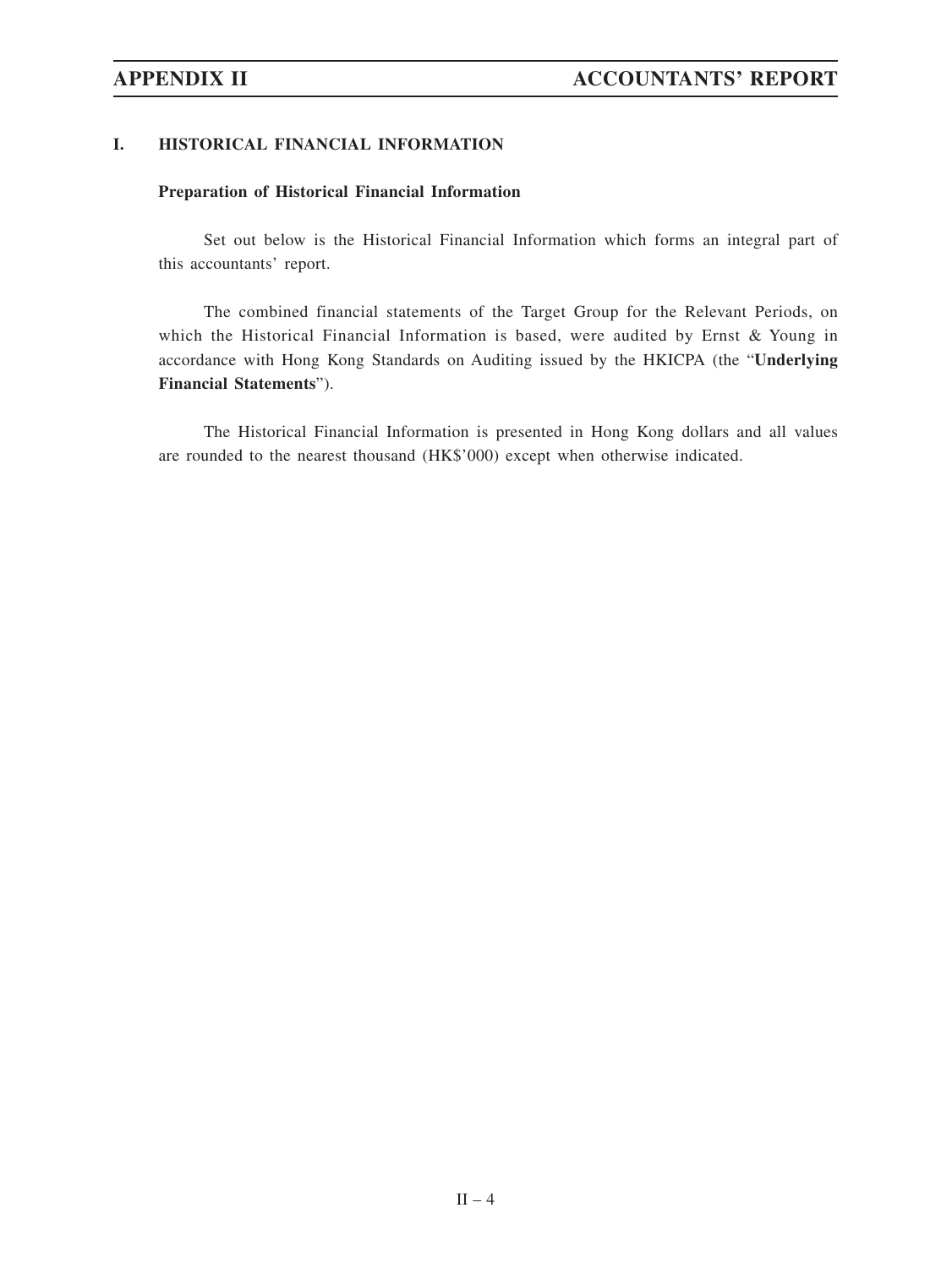# **COMBINED STATEMENTS OF PROFIT OR LOSS**

|                | Three months ended |            |              |                    |          |  |
|----------------|--------------------|------------|--------------|--------------------|----------|--|
|                |                    |            | 30 September |                    |          |  |
|                | 2019               | 2020       | 2021         | 2020               | 2021     |  |
| <b>Notes</b>   | HK\$'000           | HK\$'000   | HK\$'000     | HK\$'000           | HK\$'000 |  |
|                |                    |            |              | (Unaudited)        |          |  |
| 5              | 191,169            | 99,501     | 97,779       | 12,929             | 24,392   |  |
|                | (77, 298)          | (41, 273)  | (41, 323)    | (5,921)            | (9,969)  |  |
|                | 113,871            | 58,228     | 56,456       | 7,008              | 14,423   |  |
| 6              | 2,270              | 3,977      | 4,384        | 1,289              | 356      |  |
|                | (139, 298)         | (108, 510) | (73, 869)    | (13, 162)          | (20,067) |  |
|                | (1,309)            | (6,426)    | (1, 477)     | (479)              | (287)    |  |
|                | (76,909)           | (157, 733) | (25,369)     | 27                 |          |  |
| 8              |                    | (17,626)   | (16, 819)    | (4,264)            | (3,986)  |  |
| $\overline{7}$ | (101, 375)         | (228,090)  | (56, 694)    | (9,581)            | (9,561)  |  |
| 10             |                    |            |              |                    |          |  |
|                | (101, 375)         | (228,090)  | (56, 694)    | (9,581)            | (9, 561) |  |
|                |                    |            |              |                    |          |  |
|                | (92, 516)          | (184, 391) | (46,301)     | (6,851)            | (6, 823) |  |
|                | (8, 859)           | (43,699)   | (10, 393)    | (2,730)            | (2,738)  |  |
|                | (101, 375)         | (228,090)  | (56, 694)    | (9,581)            | (9, 561) |  |
|                |                    |            |              | Year ended 30 June |          |  |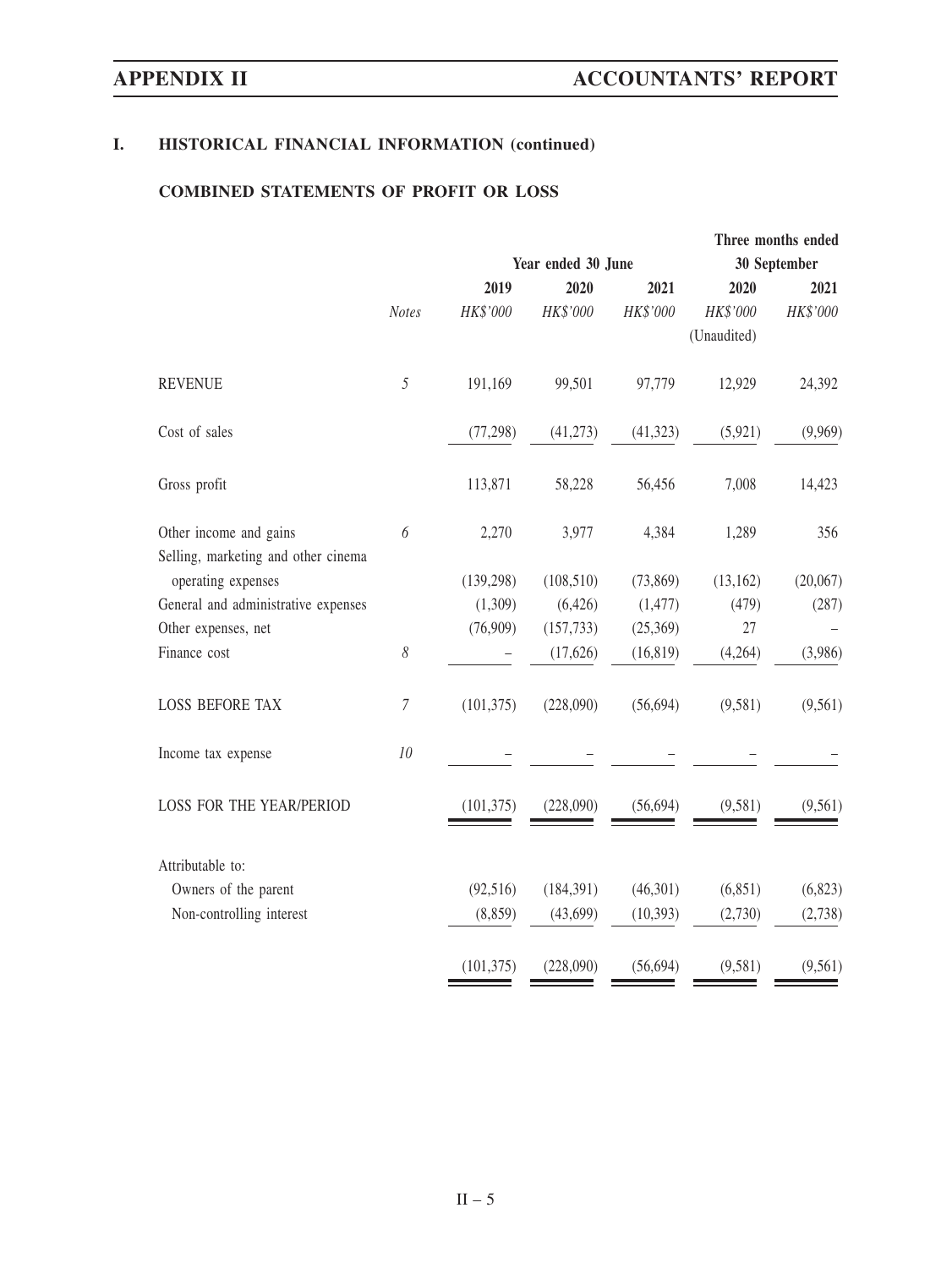# **COMBINED STATEMENTS OF COMPREHENSIVE INCOME**

|                                                             |            |                    |           |              | Three months ended |  |
|-------------------------------------------------------------|------------|--------------------|-----------|--------------|--------------------|--|
|                                                             |            | Year ended 30 June |           | 30 September |                    |  |
|                                                             | 2019       | 2020               | 2021      | 2020         | 2021               |  |
|                                                             | HK\$'000   | HK\$'000           | HK\$'000  | HK\$'000     | HK\$'000           |  |
|                                                             |            |                    |           | (Unaudited)  |                    |  |
| <b>LOSS FOR THE YEAR/PERIOD</b>                             | (101, 375) | (228,090)          | (56, 694) | (9,581)      | (9, 561)           |  |
| OTHER COMPREHENSIVE LOSS                                    |            |                    |           |              |                    |  |
| Other comprehensive loss that may                           |            |                    |           |              |                    |  |
| be reclassified to profit or loss in<br>subsequent periods: |            |                    |           |              |                    |  |
| Exchange differences on translation                         |            |                    |           |              |                    |  |
| of foreign operations                                       | (7, 582)   | (824)              | (1,130)   | (454)        | (24)               |  |
| TOTAL COMPREHENSIVE LOSS                                    |            |                    |           |              |                    |  |
| FOR THE YEAR/PERIOD                                         | (108, 957) | (228, 914)         | (57, 824) | (10,035)     | (9,585)            |  |
| Attributable to:                                            |            |                    |           |              |                    |  |
| Owners of the parent                                        | (97, 823)  | (184,968)          | (47,092)  | (7,169)      | (6,839)            |  |
| Non-controlling interests                                   | (11, 134)  | (43,946)           | (10, 732) | (2,866)      | (2,746)            |  |
|                                                             |            |                    |           |              |                    |  |
|                                                             | (108, 957) | (228, 914)         | (57, 824) | (10,035)     | (9, 585)           |  |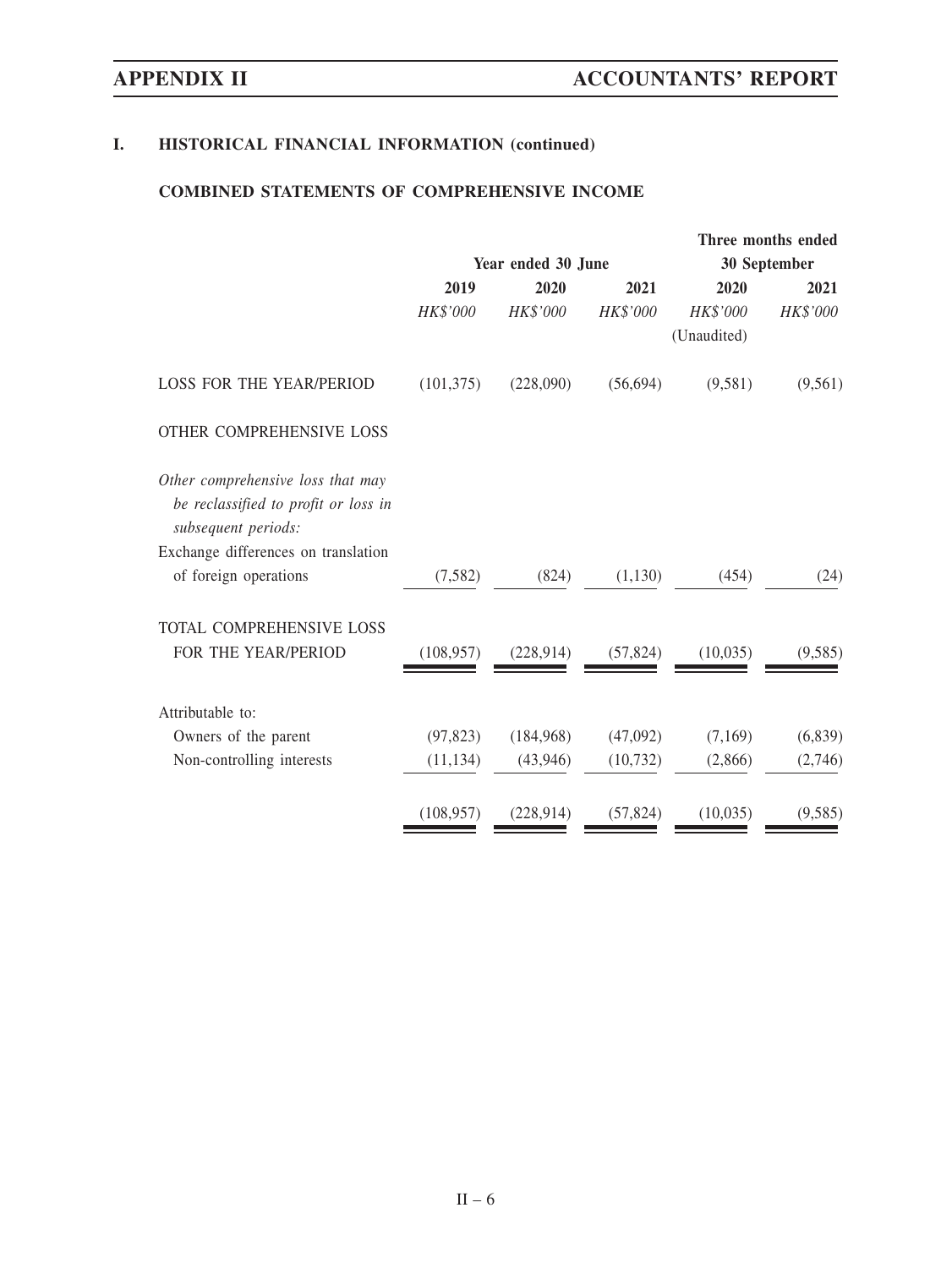# **COMBINED STATEMENTS OF FINANCIAL POSITION**

|                                         |              |            |               |            | As at 30   |  |
|-----------------------------------------|--------------|------------|---------------|------------|------------|--|
|                                         |              |            | As at 30 June |            | September  |  |
|                                         |              | 2019       | 2020          | 2021       | 2021       |  |
|                                         | <b>Notes</b> | HK\$'000   | HK\$'000      | HK\$'000   | HK\$'000   |  |
| NON-CURRENT ASSETS                      |              |            |               |            |            |  |
| Property, plant and equipment           | 11           | 130,543    | 64,896        | 53,544     | 50,684     |  |
| Right-of-use assets                     | 12           |            | 197,899       | 162,341    | 156,304    |  |
| Investment in an associate              | 13           |            |               |            |            |  |
| Prepayments, deposits and               |              |            |               |            |            |  |
| other receivables                       | 16           | 16,143     | 11,848        | 13,648     | 13,783     |  |
| Total non-current assets                |              | 146,686    | 274,643       | 229,533    | 220,771    |  |
| <b>CURRENT ASSETS</b>                   |              |            |               |            |            |  |
| Inventories                             | 14           | 1,334      | 1,685         | 1,126      | 1,220      |  |
| Trade receivables                       | 15           | 9,915      | 1,001         | 2,497      | 4,082      |  |
| Prepayments, deposits and               |              |            |               |            |            |  |
| other receivables                       | 16           | 5,946      | 5,754         | 8,030      | 6,288      |  |
| Cash and cash equivalents               | 17           | 130,129    | 39,099        | 22,335     | 22,673     |  |
| Total current assets                    |              | 147,324    | 47,539        | 33,988     | 34,263     |  |
| <b>CURRENT LIABILITIES</b>              |              |            |               |            |            |  |
| Trade payables, other payables          |              |            |               |            |            |  |
| and accruals                            | 18           | 45,591     | 19,406        | 22,622     | 26,926     |  |
| Contract liabilities                    | 19           | 13,628     | 15,847        | 15,526     | 15,670     |  |
| Lease liabilities                       | 12           |            | 34,531        | 46,446     | 53,555     |  |
| Amount due to the immediate holding     |              |            |               |            |            |  |
| company                                 | 27(b)        | 215,466    | 163,855       | 163,855    | 163,855    |  |
| Amount due to a fellow subsidiary       | 27(b)        | 149,148    | 154,680       | 158,180    | 158,180    |  |
| Amount due to non-controlling interests | 27(b)        | 92,345     | 70,225        | 70,225     | 70,225     |  |
| Total current liabilities               |              | 516,178    | 458,544       | 476,854    | 488,411    |  |
| NET CURRENT LIABILITIES                 |              | (368, 854) | (411,005)     | (442, 866) | (454, 148) |  |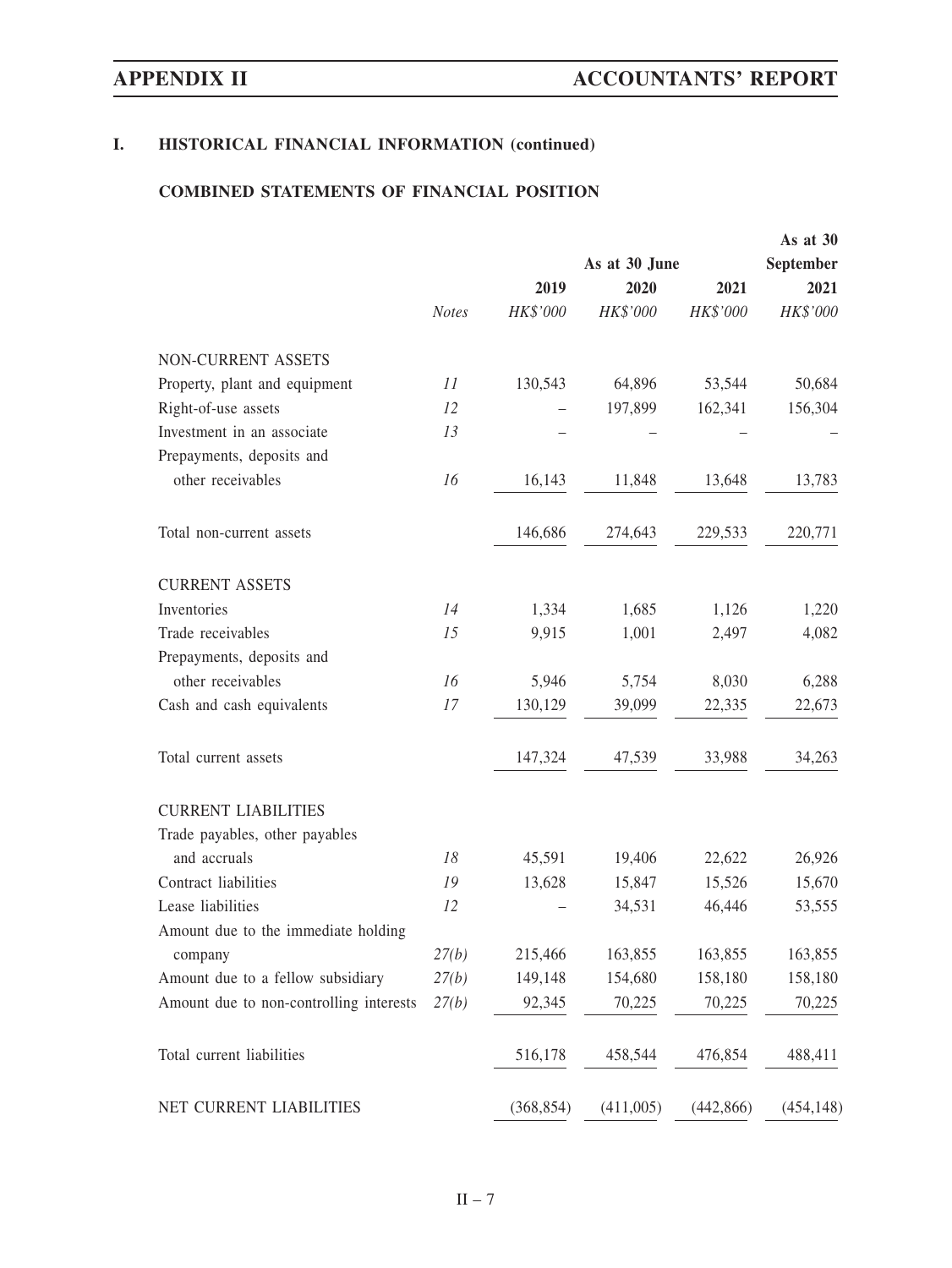# **COMBINED STATEMENTS OF FINANCIAL POSITION (continued)**

|                               |              |            |               |            | As at 30   |
|-------------------------------|--------------|------------|---------------|------------|------------|
|                               |              |            | As at 30 June |            | September  |
|                               |              | 2019       | 2020          | 2021       | 2021       |
|                               | <b>Notes</b> | HK\$'000   | HK\$'000      | HK\$'000   | HK\$'000   |
| TOTAL ASSETS LESS CURRENT     |              |            |               |            |            |
| <b>LIABILITIES</b>            |              | (222, 168) | (136, 362)    | (213, 333) | (233, 377) |
| NON-CURRENT LIABILITIES       |              |            |               |            |            |
| Provisions                    | 20           | 13,613     | 13,261        | 14,149     | 14,158     |
| Lease liabilities             | 12           |            | 315,072       | 295,037    | 284,569    |
| Total non-current liabilities |              | 13,613     | 328,333       | 309,186    | 298,727    |
| Net liabilities               |              | (235,781)  | (464, 695)    | (522, 519) | (532, 104) |
| <b>EQUITY</b>                 |              |            |               |            |            |
| Issued capital                | 22           |            |               |            |            |
| Reserves                      | 23           | (207,741)  | (392,709)     | (439, 801) | (446, 640) |
|                               |              | (207,741)  | (392,709)     | (439, 801) | (446, 640) |
| Non-controlling interests     |              | (28,040)   | (71,986)      | (82,718)   | (85, 464)  |
| Total equity                  |              | (235, 781) | (464, 695)    | (522, 519) | (532, 104) |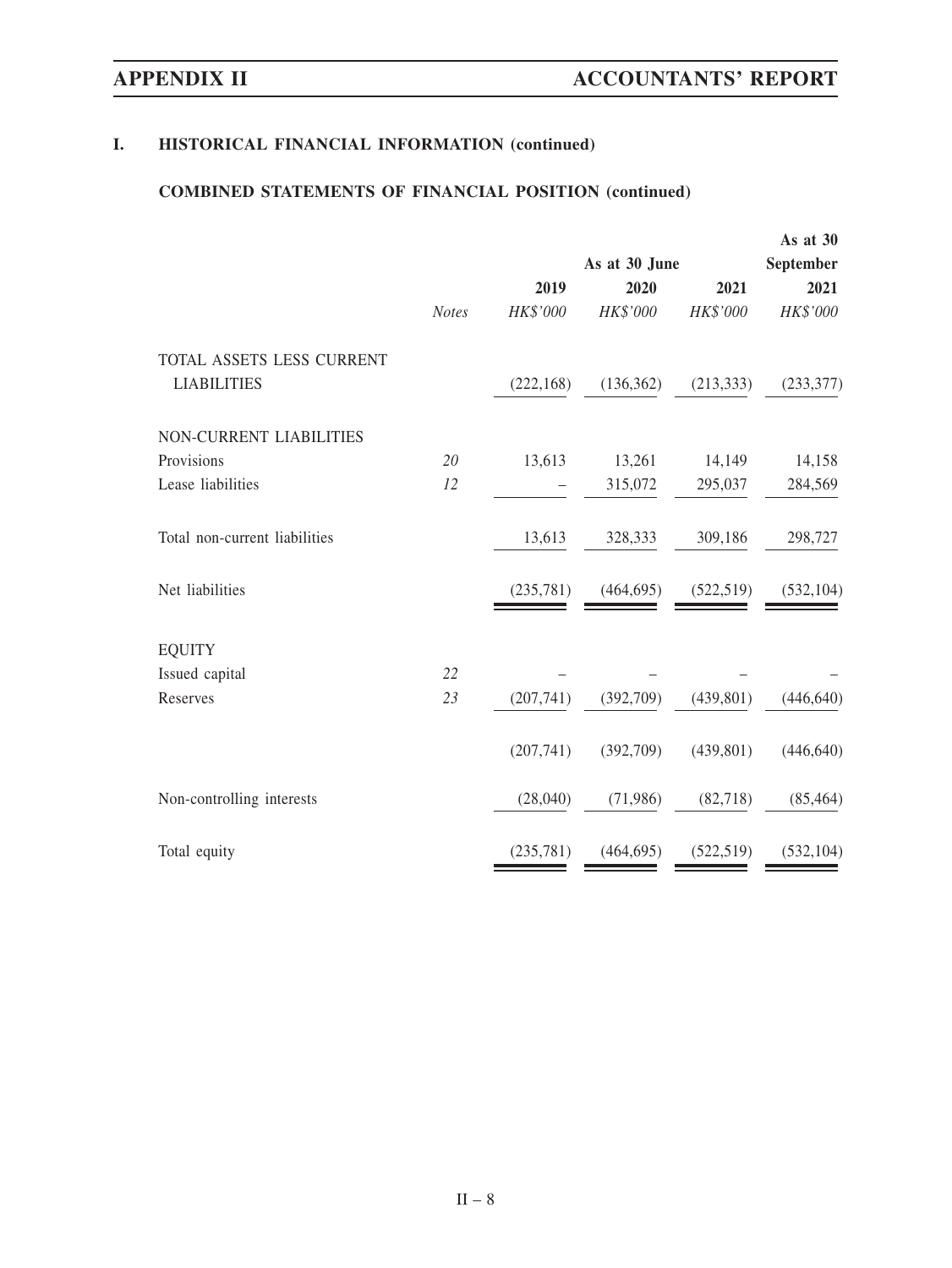# **COMBINED STATEMENTS OF CHANGES IN EQUITY**

|                                                                                                   |                                      | Attributable to owners of the parent   |                                               |                          |                                              |                                    |
|---------------------------------------------------------------------------------------------------|--------------------------------------|----------------------------------------|-----------------------------------------------|--------------------------|----------------------------------------------|------------------------------------|
|                                                                                                   | <b>Issued</b><br>capital<br>HK\$'000 | <b>Exchange</b><br>reserve<br>HK\$'000 | fluctuation Accumulated<br>losses<br>HK\$'000 | <b>Total</b><br>HK\$'000 | Non-<br>controlling<br>interests<br>HK\$'000 | <b>Total</b><br>equity<br>HK\$'000 |
| At 1 July 2018                                                                                    |                                      | (4,230)                                | (105, 688)                                    | (109, 918)               | (16,906)                                     | (126, 824)                         |
| Loss for the year<br>Other comprehensive loss<br>for the year:<br>Exchange differences related to |                                      |                                        | (92, 516)                                     | (92,516)                 | (8, 859)                                     | (101, 375)                         |
| foreign operations                                                                                |                                      | (5,307)                                |                                               | (5,307)                  | (2,275)                                      | (7, 582)                           |
| Total comprehensive loss                                                                          |                                      |                                        |                                               |                          |                                              |                                    |
| for the year                                                                                      |                                      | (5,307)                                | (92, 516)                                     | (97, 823)                | (11, 134)                                    | (108, 957)                         |
| At 30 June 2019 and 1 July 2019                                                                   |                                      | $(9,537)^*$                            | $(198,204)^*$                                 | (207,741)                | (28,040)                                     | (235,781)                          |
| Loss for the year<br>Other comprehensive loss<br>for the year:<br>Exchange differences related to |                                      |                                        | (184, 391)                                    | (184, 391)               | (43,699)                                     | (228,090)                          |
| foreign operations                                                                                |                                      | (577)                                  |                                               | (577)                    | (247)                                        | (824)                              |
| Total comprehensive loss                                                                          |                                      |                                        |                                               |                          |                                              |                                    |
| for the year                                                                                      |                                      | (577)                                  | (184, 391)                                    | (184,968)                | (43,946)                                     | (228, 914)                         |
| At 30 June 2020 and 1 July 2020                                                                   |                                      | $(10,114)^*$                           | $(382,595)^*$                                 | (392,709)                | (71,986)                                     | (464, 695)                         |
| Loss for the year<br>Other comprehensive loss<br>for the year:<br>Exchange differences related to |                                      |                                        | (46,301)                                      | (46,301)                 | (10, 393)                                    | (56, 694)                          |
| foreign operations                                                                                |                                      | (791)                                  |                                               | (791)                    | (339)                                        | (1,130)                            |
| Total comprehensive loss                                                                          |                                      |                                        |                                               |                          |                                              |                                    |
| for the year                                                                                      |                                      | (791)                                  | (46,301)                                      | (47,092)                 | (10, 732)                                    | (57, 824)                          |
| At 30 June 2021 and 1 July 2021                                                                   |                                      | $(10,905)^{*}$                         | $(428,896)^*$                                 | (439, 801)               | (82, 718)                                    | (522, 519)                         |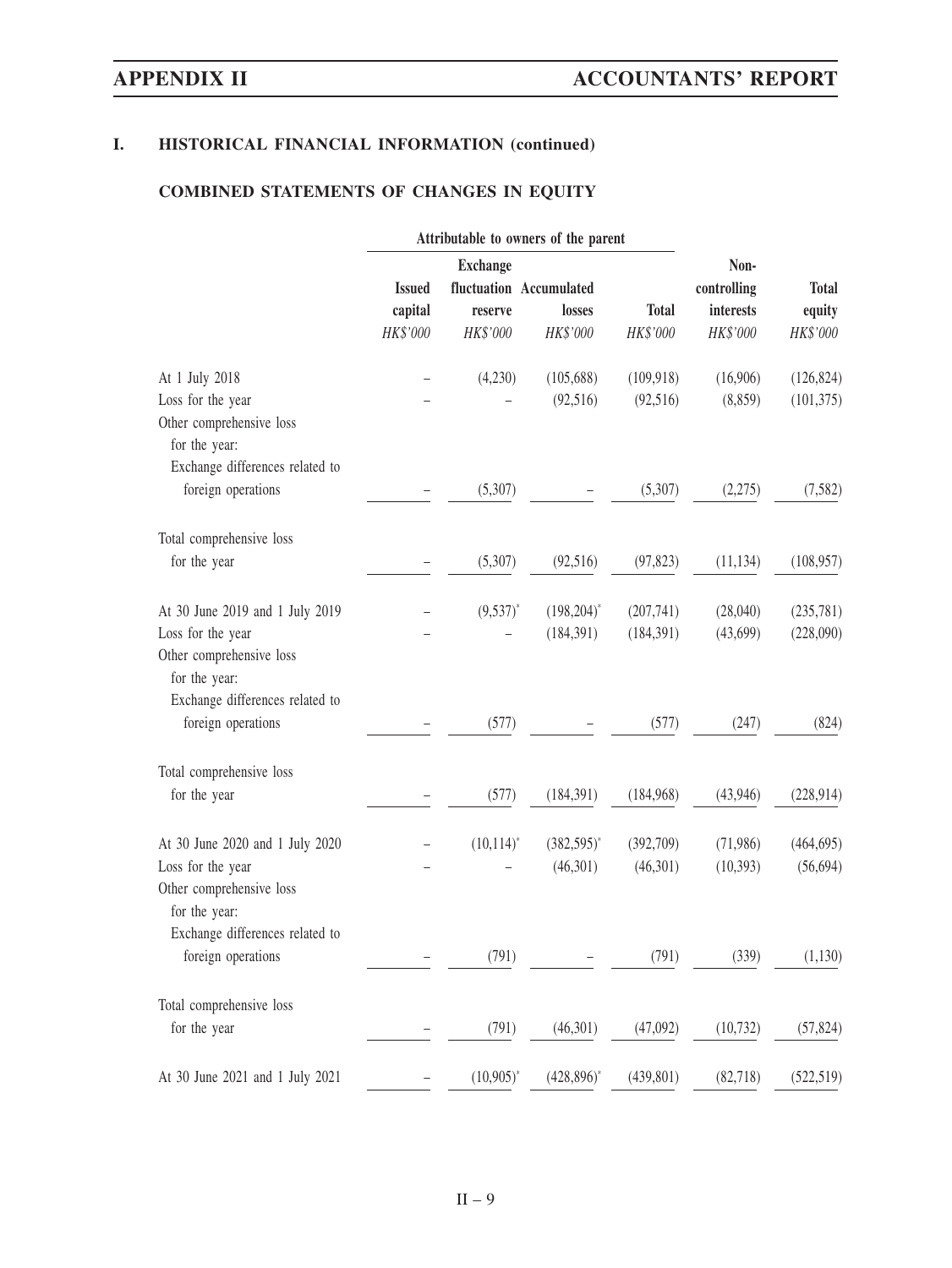# **COMBINED STATEMENTS OF CHANGES IN EQUITY (continued)**

|                                                                                                       |               | Attributable to owners of the parent |                         |              |             |              |
|-------------------------------------------------------------------------------------------------------|---------------|--------------------------------------|-------------------------|--------------|-------------|--------------|
|                                                                                                       |               | <b>Exchange</b>                      | Non-                    |              |             |              |
|                                                                                                       | <b>Issued</b> |                                      | fluctuation Accumulated |              | controlling | <b>Total</b> |
|                                                                                                       | capital       | reserve                              | losses                  | <b>Total</b> | interests   | equity       |
|                                                                                                       | HK\$'000      | HK\$'000                             | HK\$'000                | HK\$'000     | HK\$'000    | HK\$'000     |
| At 30 June 2021 and 1 July 2021                                                                       |               | (10,905)                             | (428, 896)              | (439, 801)   | (82,718)    | (522, 519)   |
| Loss for the period<br>Other comprehensive loss<br>for the period:<br>Exchange differences related to |               |                                      | (6, 823)                | (6,823)      | (2,738)     | (9, 561)     |
| foreign operations                                                                                    |               | (16)                                 |                         | (16)         | (8)         | (24)         |
| Total comprehensive loss                                                                              |               |                                      |                         |              |             |              |
| for the period                                                                                        |               | (16)                                 | (6, 823)                | (6,839)      | (2,746)     | (9, 585)     |
| At 30 September 2021                                                                                  |               | $(10, 921)^*$                        | $(435,719)^*$           | (446, 640)   | (85, 464)   | (532, 104)   |
| (Unaudited)                                                                                           |               |                                      |                         |              |             |              |
| At 1 July 2020                                                                                        |               | (10, 114)                            | (382, 595)              | (392,709)    | (71,986)    | (464, 695)   |
| Loss for the period<br>Other comprehensive loss<br>for the period:                                    |               |                                      | (6, 851)                | (6,851)      | (2,730)     | (9,581)      |
| Exchange differences related to<br>foreign operations                                                 |               | (318)                                |                         | (318)        | (136)       | (454)        |
| Total comprehensive loss                                                                              |               |                                      |                         |              |             |              |
| for the period                                                                                        |               | (318)                                | (6, 851)                | (7,169)      | (2,866)     | (10,035)     |
| At 30 September 2020                                                                                  |               | (10, 432)                            | (389, 446)              | (399, 878)   | (74, 852)   | (474, 730)   |

\* These reserve accounts comprise the combined debit reserves of HK\$207,741,000, HK\$392,709,000, HK\$439,801,000 and HK\$446,640,000 in the combined statements of financial position as at 30 June 2019, 2020 and 2021 and 30 September 2021, respectively.

No dividends have been paid or declared by the Target Company or the Target Group in respect of the Relevant Periods.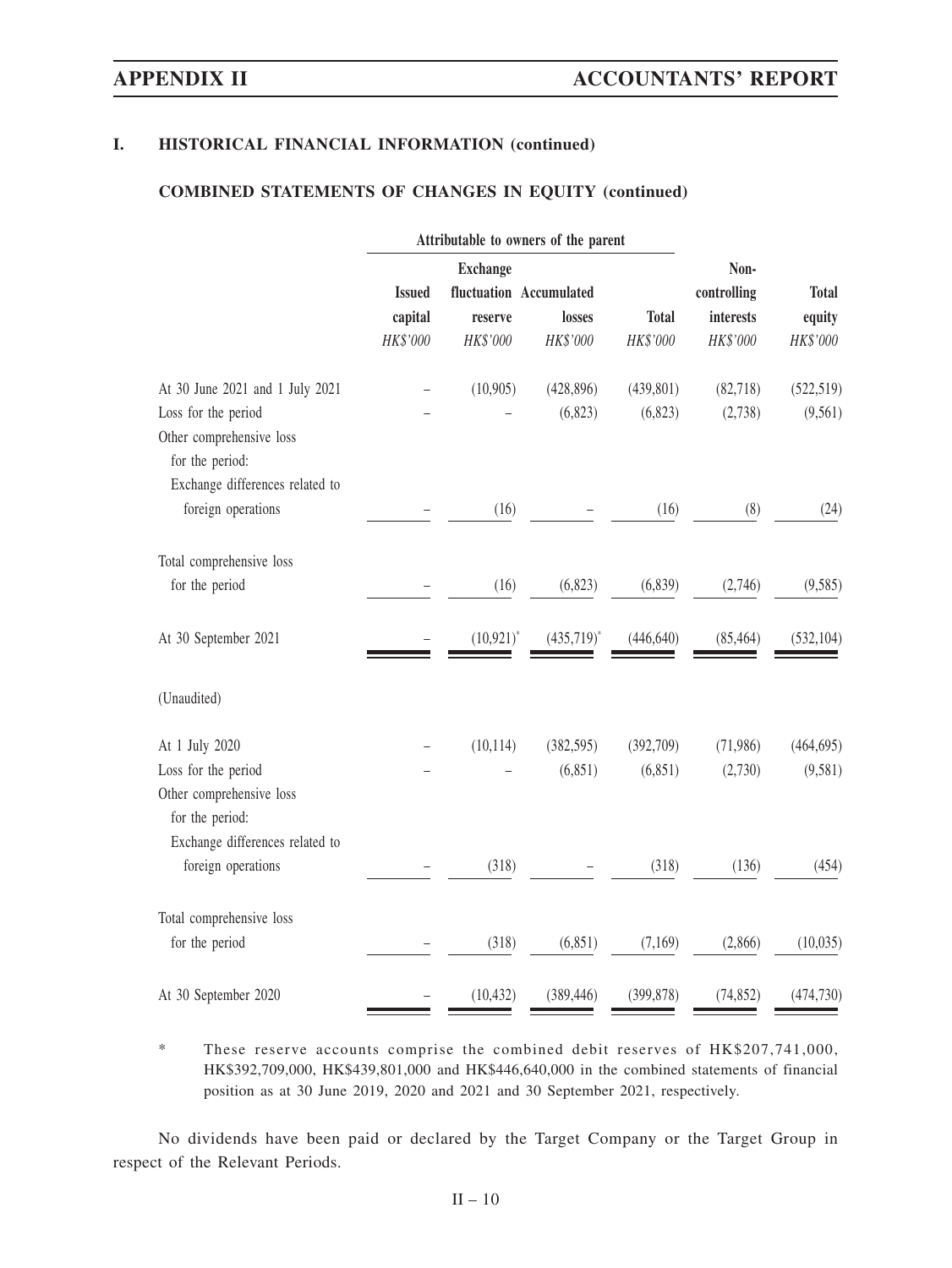# **COMBINED STATEMENTS OF CASH FLOWS**

|                                                                       |                  |                    |           |           |                         | Three months ended |  |
|-----------------------------------------------------------------------|------------------|--------------------|-----------|-----------|-------------------------|--------------------|--|
|                                                                       |                  | Year ended 30 June |           |           | 30 September            |                    |  |
|                                                                       |                  | 2019               | 2020      | 2021      | 2020                    | 2021               |  |
|                                                                       | <b>Notes</b>     | HK\$'000           | HK\$'000  | HK\$'000  | HK\$'000<br>(Unaudited) | HK\$'000           |  |
| CASH FLOWS FROM OPERATING<br><b>ACTIVITIES</b>                        |                  |                    |           |           |                         |                    |  |
| Loss before tax                                                       |                  | (101, 375)         | (228,090) | (56, 694) | (9,581)                 | (9, 561)           |  |
| Adjustments for:                                                      |                  |                    |           |           |                         |                    |  |
| Finance cost                                                          | 8                |                    | 17,626    | 16,819    | 4,264                   | 3,986              |  |
| Interest income                                                       | 6                | (192)              | (631)     | (545)     | (134)                   |                    |  |
| Covid-19-related rent concessions                                     |                  |                    |           |           |                         | (136)              |  |
| from lessors                                                          | 12               |                    |           |           |                         |                    |  |
|                                                                       |                  |                    |           | (13, 323) | (5,867)                 | (1, 349)           |  |
| Depreciation of property, plant                                       |                  |                    |           |           |                         |                    |  |
| and equipment                                                         | 7                | 41,127             | 21,311    | 14,449    | 3,610                   | 3,182              |  |
| Depreciation of right-of-use assets<br>Loss on disposal/write-off of  | 7                |                    | 45,951    | 27,599    | 6,592                   | 6,166              |  |
| property, plant and equipment                                         | 7                |                    | 5,561     |           |                         |                    |  |
| Impairment of property, plant                                         |                  |                    |           |           |                         |                    |  |
| and equipment                                                         | $\overline{7}$   | 74,992             | 25,615    | 2,537     |                         |                    |  |
| Impairment of right-of-use assets                                     | 7                |                    | 124,254   | 23,020    |                         |                    |  |
| Impairment of amount due from                                         |                  |                    |           |           |                         |                    |  |
| an associate                                                          | $\overline{7}$   | 1,917              | 672       |           |                         |                    |  |
| Impairment/(reversal of impairment)                                   |                  |                    |           |           |                         |                    |  |
| of trade receivables, net                                             | $\boldsymbol{7}$ |                    | 1,631     | (188)     | (27)                    |                    |  |
|                                                                       |                  | 16,469             | 13,900    | 13,674    | (1,143)                 | 2,288              |  |
| Decrease/(increase) in inventories                                    |                  | 252                | (364)     | 579       | 143                     | (96)               |  |
| Decrease/(increase) in trade<br>receivables                           |                  | (1, 457)           | 7,280     | (1,270)   | (4, 184)                | (1,591)            |  |
| Decrease/(increase) in prepayments,<br>deposits and other receivables |                  | 10,940             | 374       | (3,266)   | (239)                   | 1,703              |  |
| Increase in amount due from                                           |                  |                    |           |           |                         |                    |  |
| an associate<br>Increase/(decrease) in trade payables,                |                  | (1, 917)           | (672)     |           |                         |                    |  |
| other payables and accruals                                           |                  | (3,623)            | (22, 915) | 4,912     | 844                     | 4,365              |  |
| Increase/(decrease) in contract<br>liabilities                        |                  | 1,029              | 2,400     | (715)     | (229)                   | 178                |  |
|                                                                       |                  |                    |           |           |                         |                    |  |
| Net cash flows from/(used in)                                         |                  |                    |           |           |                         |                    |  |
| operating activities                                                  |                  | 21,693             | 3         | 13,914    | (4,808)                 | 6,847              |  |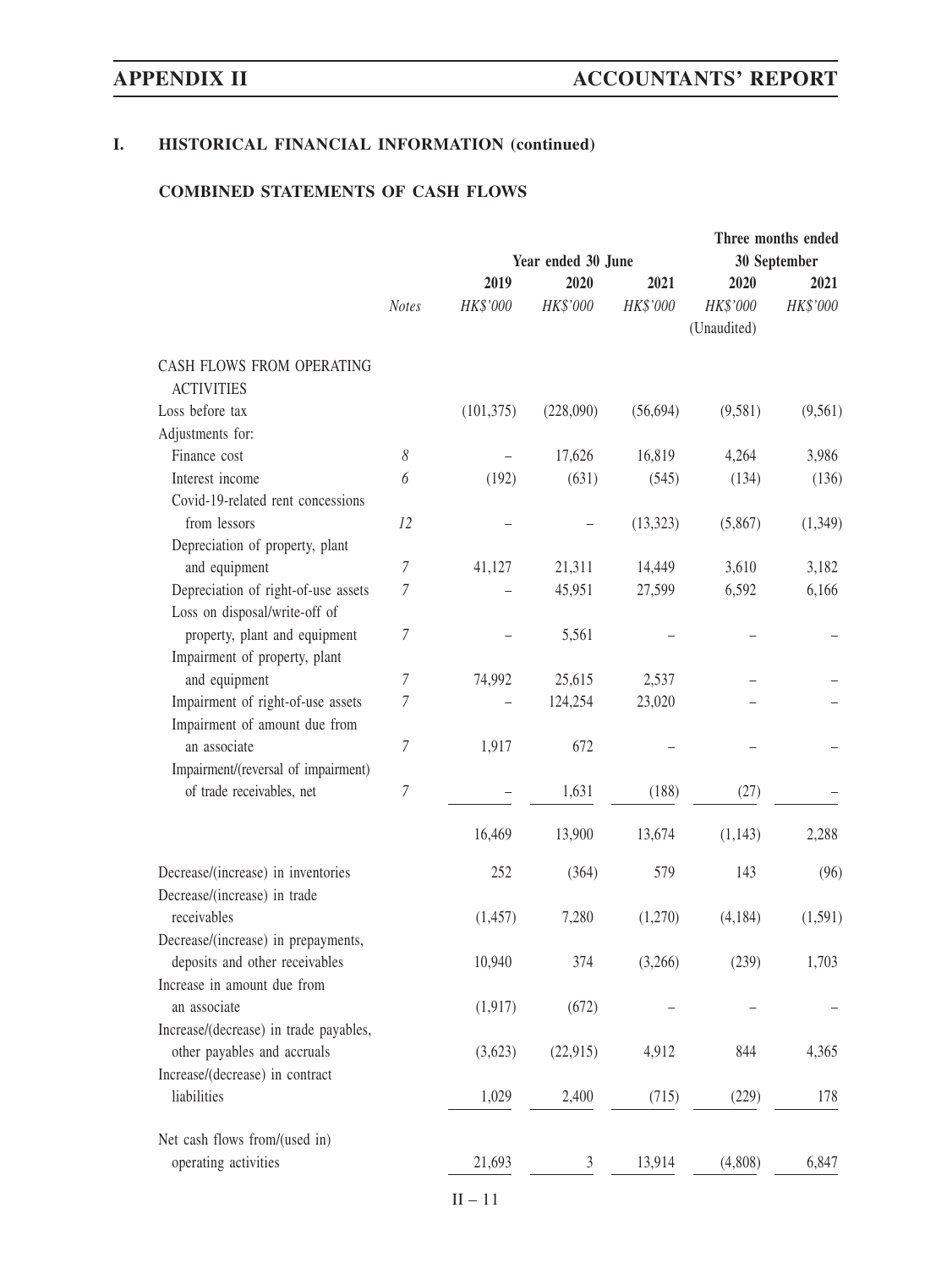# **COMBINED STATEMENTS OF CASH FLOWS (continued)**

|                                                                               |                    |                  |                  |                  | Three months ended              |                  |
|-------------------------------------------------------------------------------|--------------------|------------------|------------------|------------------|---------------------------------|------------------|
|                                                                               | Year ended 30 June |                  |                  | 30 September     |                                 |                  |
|                                                                               | <b>Notes</b>       | 2019<br>HK\$'000 | 2020<br>HK\$'000 | 2021<br>HK\$'000 | 2020<br>HK\$'000<br>(Unaudited) | 2021<br>HK\$'000 |
| CASH FLOWS FROM INVESTING<br><b>ACTIVITIES</b>                                |                    |                  |                  |                  |                                 |                  |
| Interest received<br>Purchase of items of property, plant                     |                    | 192              | 209              | 79               | 24                              | 14               |
| and equipment<br>Proceed from disposal of items of                            |                    | (8,635)          | (371)            | (41)             |                                 | (270)            |
| property, plant and equipment                                                 |                    | 487              |                  |                  |                                 |                  |
| Net cash flows from/(used in)<br>investing activities                         |                    | (7,956)          | (162)            | 38               | 24                              | (256)            |
| CASH FLOWS FROM FINANCING<br><b>ACTIVITIES</b><br>Advance from/(repayment to) |                    |                  |                  |                  |                                 |                  |
| non-controlling interests                                                     |                    | 18,750           | (22, 120)        |                  |                                 |                  |
| Advance from a fellow subsidiary, net<br>Advance from/(repayment to) the      |                    | 17,662           | 5,532            | 3,500            |                                 |                  |
| immediate holding company                                                     |                    | 43,750           | (51, 611)        |                  |                                 |                  |
| Principal portion of lease payments                                           | 25(c)              |                  | (4,744)          | (17,796)         |                                 | (2, 237)         |
| Interest portion of lease payments                                            | 25(c)              |                  | (17,626)         | (16, 819)        | (1, 563)                        | (3,986)          |
| Net cash flows from/(used in)<br>financing activities                         |                    | 80,162           | (90, 569)        | (31, 115)        | (1, 563)                        | (6,223)          |
|                                                                               |                    |                  |                  |                  |                                 |                  |
| NET INCREASE/(DECREASE)                                                       |                    |                  |                  |                  |                                 |                  |
| IN CASH AND CASH<br><b>EQUIVALENTS</b><br>Cash and cash equivalents at the    |                    | 93,899           | (90, 728)        | (17, 163)        | (6,347)                         | 368              |
| beginning of the year/period<br>Effect of foreign exchange rate               |                    | 36,968           | 130,129          | 39,099           | 39,099                          | 22,335           |
| changes, net                                                                  |                    | (738)            | (302)            | 399              | 302                             | (30)             |
| CASH AND CASH EQUIVALENTS<br>AT THE END OF THE YEAR/                          |                    |                  |                  |                  |                                 |                  |
| <b>PERIOD</b>                                                                 |                    | 130,129          | 39,099           | 22,335           | 33,054                          | 22,673           |
| ANALYSIS OF BALANCE<br>OF CASH AND CASH<br><b>EQUIVALENTS</b>                 |                    |                  |                  |                  |                                 |                  |
| Cash and bank balances                                                        |                    | 130,129          | 39,099           | 22,335           | 33,054                          | 22,673           |
|                                                                               |                    |                  |                  |                  |                                 |                  |

II – 12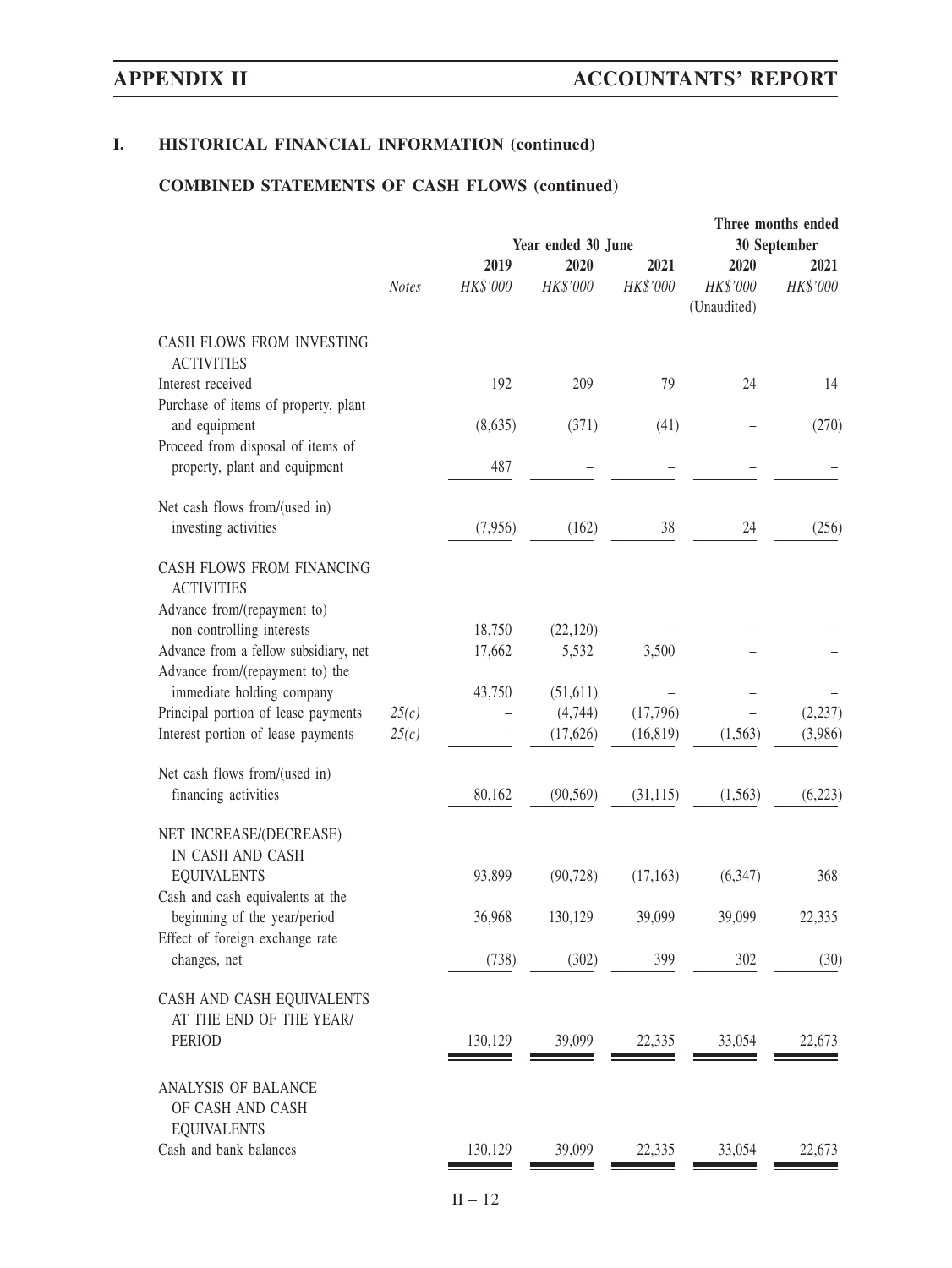# **II. NOTES TO THE HISTORICAL FINANCIAL INFORMATION**

# **1. CORPORATE AND TARGET GROUP INFORMATION**

The Target Company is a limited liability company incorporated in the British Virgin Islands (the "**BVI**") on 2 July 2015. The registered office of the Target Company is located at Vistra Corporate Services Centre, Wickhams Cay II, Road Town, Tortola, VG1110, British Virgin Islands.

The Target Company is an investment holding company. During the Relevant Periods, the companies now comprising the Target Group were principally involved in cinema operation.

In the opinion of the Target Company Directors, the immediate holding company and the ultimate holding company of the Target Company are Emperor Motion Picture Enterprise and Albert Yeung Entertainment Holdings Limited ("**AY Entertainment Holdings**"), respectively, both are incorporated in the BVI, and AY Entertainment Holdings is legally wholly-owned by Alto Trust Limited, being the trustee of Albert Yeung Entertainment Discretionary Trust, a private discretionary trust set up by Dr. Yeung Sau Shing, Albert ("**Dr. Albert Yeung**").

For the purposes of this report, all companies directly or indirectly controlled by respective private discretionary trusts set up by Dr. Albert Yeung other than the Target Group are collectively referred to as the "**Emperor Group**".

In preparing for the Share Acquisition, the companies now comprising the Target Group underwent a group reorganisation (the "**Reorganisation**") as described below:

- (i) On 15 November 2021, a fellow subsidiary of Emperor Motion Picture Enterprise transferred one ordinary share of the Target Company, representing the entire issued share capital of the Target Company, to Emperor Motion Picture Enterprise at a consideration of US\$1.
- (ii) On 3 December 2021, the immediate holding company of Emperor Motion Picture Enterprise transferred one ordinary share of Emperor Cinemas Limited, representing the entire issued share capital of Emperor Cinemas Limited, to the Target Company at a consideration of HK\$1.
- (iii) On 17 December 2021, Emperor Motion Picture Enterprise transferred seven ordinary shares of Emperor UA Cinemas Limited ("**Emperor UA Cinemas**"), representing 70% of the issued share capital of Emperor UA Cinemas, to the Target Company in exchange for the Target Company issuing one ordinary share of the Target Company credited as fully paid to Emperor Motion Picture Enterprise. Emperor UA Cinemas directly holds 100% equity interest in 英皇娛藝影院(廣東)有限公司. Since then, Emperor UA Cinemas and 英皇娛藝影院(廣東)有限公司 have become 70%-owned subsidiaries of the Target Company.

As at the date of this report, the Target Company had direct and indirect interests in its subsidiaries, all of which are private limited liability companies (or, if incorporated outside Hong Kong, have substantially similar characteristics to a private company incorporated in Hong Kong), the particulars of which are set out below: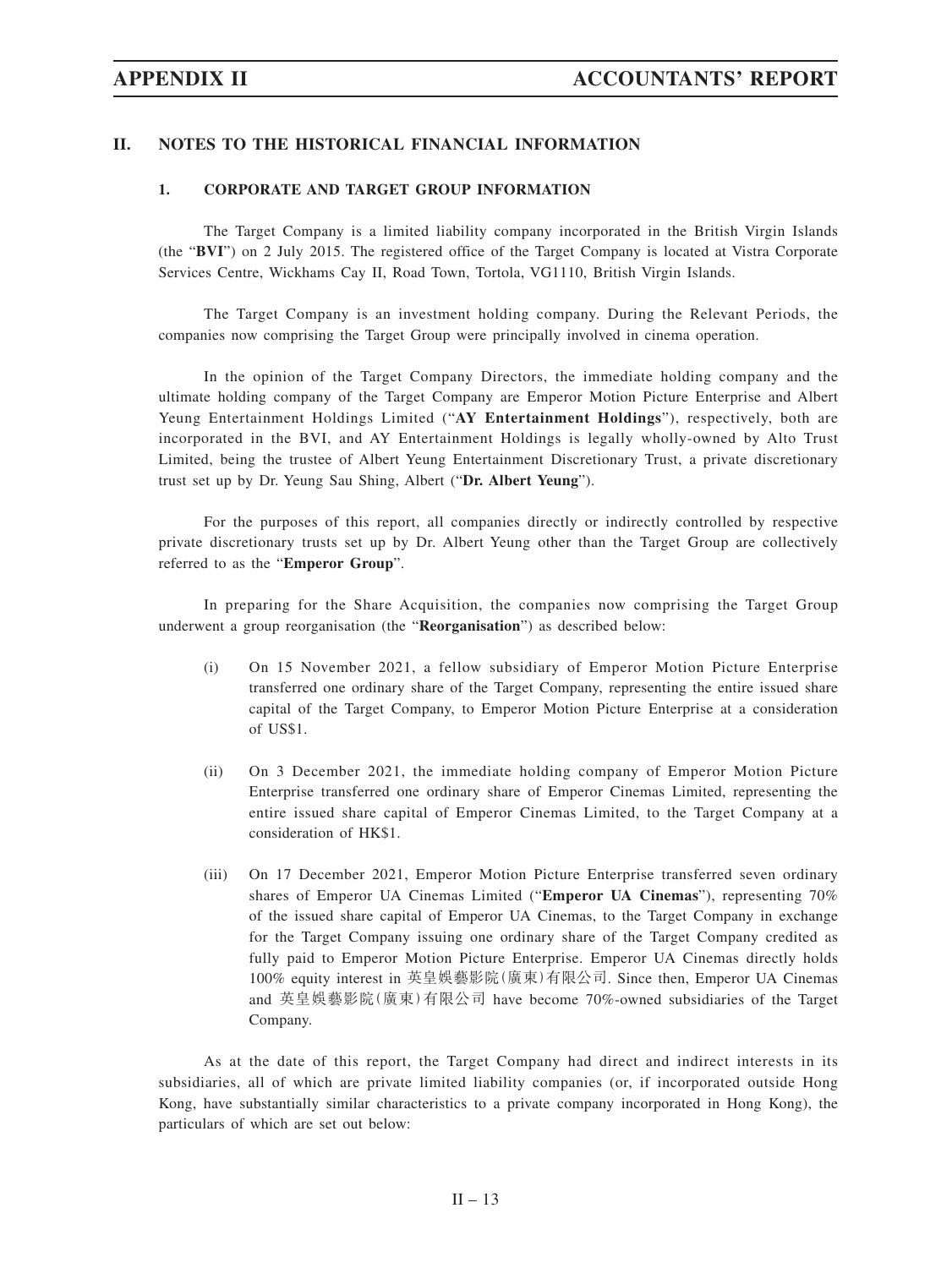| <b>Name</b>                   | Place and date of<br>incorporation/<br>registration and<br>place of<br>operations | Nominal value of<br>issued ordinary<br>share capital/<br>registered<br>capital | Percentage<br>of equity<br>attributable to the<br><b>Target Company</b><br><b>Direct</b> | <b>Indirect</b> | <b>Principal activities</b> |
|-------------------------------|-----------------------------------------------------------------------------------|--------------------------------------------------------------------------------|------------------------------------------------------------------------------------------|-----------------|-----------------------------|
| Emperor Cinema Limited        | Hong Kong<br>29 July 2016                                                         | HK\$1                                                                          | 100                                                                                      |                 | Cinema operation            |
| Emperor UA Cinemas<br>Limited | Hong Kong<br>19 March 1999                                                        | <b>HK\$10</b>                                                                  | 70                                                                                       |                 | Investment holding          |
| 英皇娛藝影院<br>(廣東)有限公司            | People's Republic of<br>China (" $PRC$ ")<br>25 October 2013                      | RMB110,000,000                                                                 |                                                                                          | 70              | Cinema operation            |

## **1. CORPORATE AND TARGET GROUP INFORMATION (continued)**

## **2.1 BASIS OF PRESENTATION**

Pursuant to the Reorganisation, the Target Company became the holding company of the companies now comprising the Target Group subsequent to the end of the Relevant Periods in December 2021. The companies now comprising the Target Group were under the common control of the controlling shareholder (the "**Controlling Shareholder**"), AY Entertainment Holdings, before and after the Reorganisation. Accordingly, for the purpose of this report, the Historical Financial Information has been prepared on a combined basis by applying the pooling of interests method as if the Reorganisation had been completed at the beginning of the Relevant Periods.

Accordingly, the combined statements of profit or loss, the combined statements of comprehensive income, the combined statements of changes in equity and the combined statements of cash flows of the Target Group for the Relevant Periods and the three months ended 30 September 2020 include the results and cash flows of all companies now comprising the Target Group from the earliest date presented or since the date when the subsidiaries and/or businesses first came under the common control of the Controlling Shareholder, where this is a shorter period. The combined statements of financial position of the Target Group as at 30 June 2019, 2020 and 2021 and 30 September 2021 have been prepared to present the assets and liabilities of the subsidiaries and/or businesses using the existing book values from the Controlling Shareholder's perspective. No adjustments are made to reflect fair values, or recognise any new assets or liabilities as a result of the Reorganisation. Equity interests in subsidiaries and/or businesses held by parties other than the Controlling Shareholder prior to the Reorganisation are presented as non-controlling interests in equity in applying the pooling of interests method.

All intra-group transactions and balances have been eliminated on combination.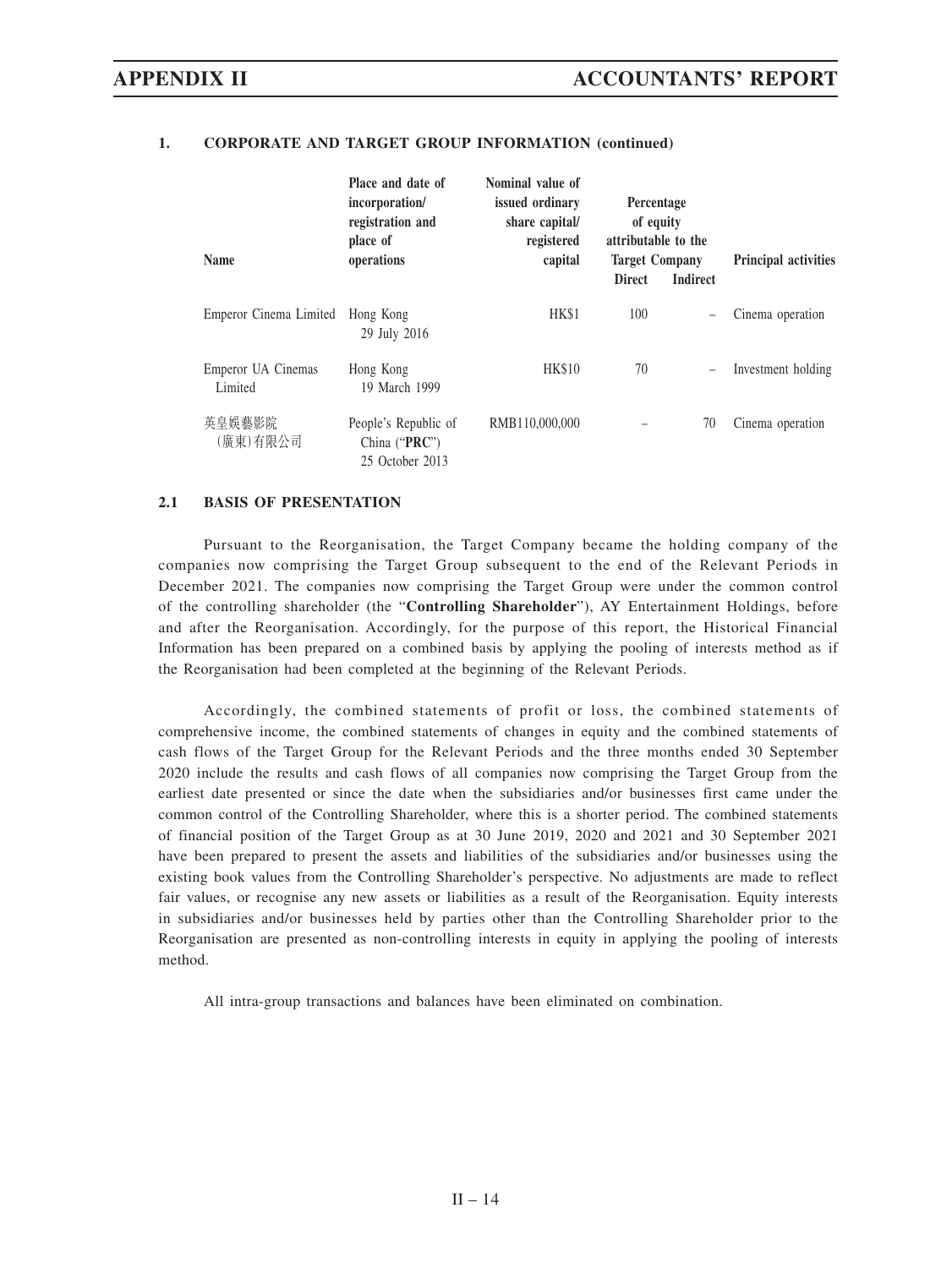# **2.2 BASIS OF PREPARATION**

The Historical Financial Information has been prepared in accordance with HKFRSs (which include all Hong Kong Financial Reporting Standards, Hong Kong Accounting Standards ("**HKASs**") and Interpretations) issued by the HKICPA and accounting principles generally accepted in Hong Kong. For the purpose of preparing this Historical Financial Information.

The Historical Financial Information has been prepared under the historical cost convention.

The outbreak of novel coronavirus ("**Covid-19**") since early 2020 has disrupted the business operations and development of the Target Group. The Target Group has closely monitored the development of Covid-19 outbreak and the extent of the impact depends on the duration of the pandemic and the implementation of relevant policies and protective measures by respective governments. The Target Group has paid close attention to any significant changes of situation and has evaluated their impact on the Target Group's combined financial position, financial performance and cash flows, as well as financial resources available to the Target Group in the short to medium term.

In preparing the Historical Financial Information, the Target Company Directors have given careful consideration to the current and anticipated future liquidity of the Target Group and the ability of the Target Group to attain growth and cash positive operations in the near future. Active costsaving and financial resources improvement measurements to streamline/enhance the Target Group's existing operations and to focus on improving the financial resources of the Target Group have been implemented/contemplated by the Target Group to control its operating expenses and cash outflows in the current and coming years and to enable the Target Group to revitalise itself to take advantage of any growth opportunities in the near future (the "**Improvement Measures**").

In addition, the immediate holding company and a fellow subsidiary have agreed not to demand the repayment of the amounts the Target Group has owed to them until the Target Group has the financial ability to do so, and the ultimate holding company and a member of the Emperor Group have agreed to provide adequate funds and/or other financial support for the Target Group to meet its liabilities as and when they fall due, so as to maintain it as a going concern for the foreseeable future (collectively, the "**Financial Supports**").

The Target Company Directors have evaluated relevant conditions and events that are known or could be reasonably forecasted/estimated. Based on such evaluation, the Target Company Directors are of the opinion that, in light of the measures/arrangements contemplated/implemented to date, including, inter alia, the Improvement Measures and the availability of the Financial Supports, the Target Group will have sufficient financial resources to satisfy its working capital and other financing requirements for the foreseeable future and, accordingly, it is appropriate for the Target Group to adopt the going concern basis for the preparation of the Historical Financial Information for the Relevant Periods.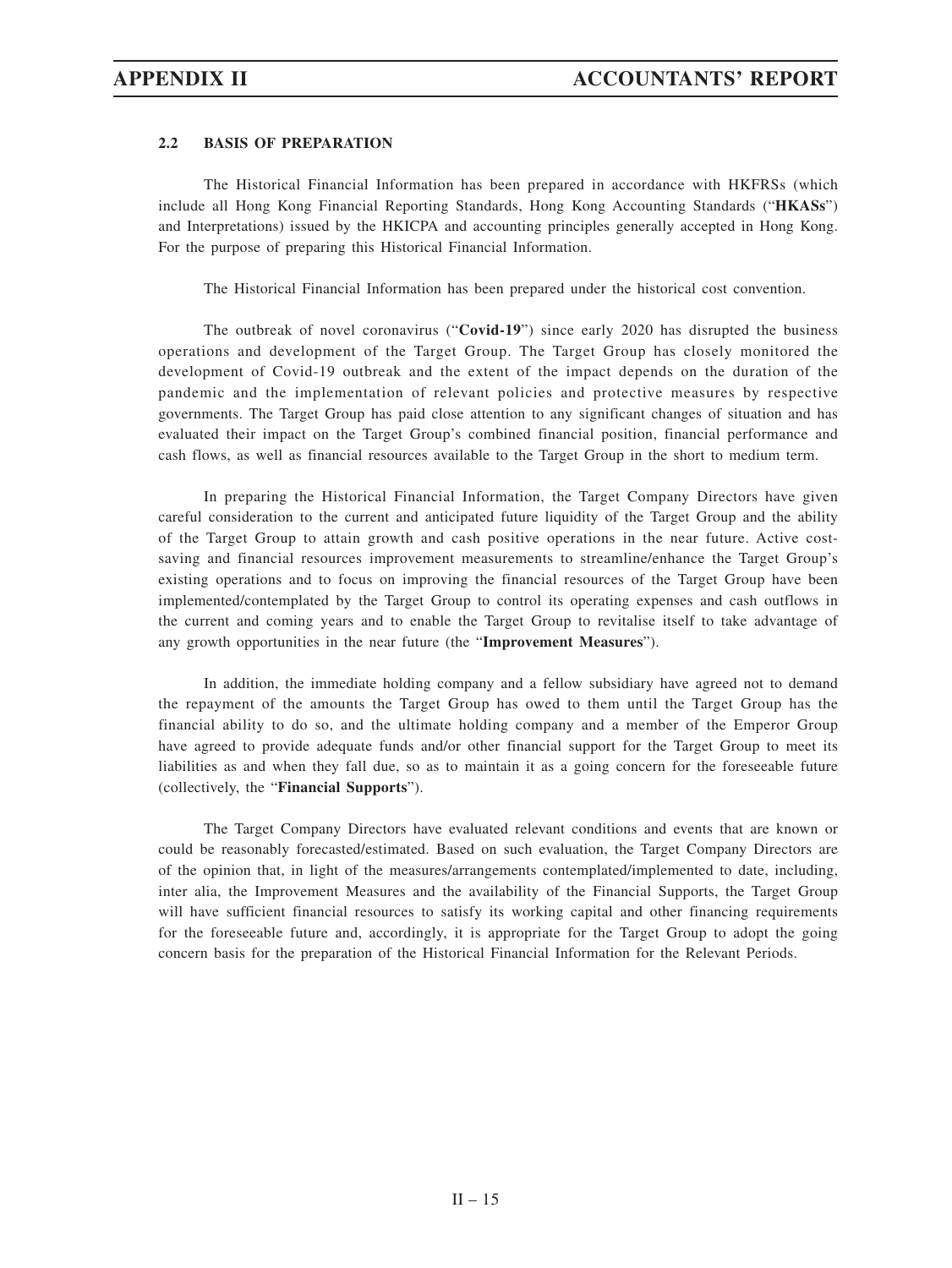## **2.3 CHANGES IN ACCOUNTING POLICIES AND DISCLOSURES**

For the purposes of preparing and presenting the Historical Financial Information, the Target Group has consistently adopted accounting policies which conform with HKFRSs, which are effective for the accounting period beginning on 1 July 2021 throughout the Relevant Periods except that the following new and revised HKFRSs have been adopted from their respective effective dates as follows:

| Definition of a Business <sup>2</sup>                                                 |
|---------------------------------------------------------------------------------------|
| Prepayment Features with Negative<br>Compensation <sup>1</sup>                        |
| Interest Rate Benchmark Reform <sup>2</sup>                                           |
|                                                                                       |
| Leases <sup>1</sup>                                                                   |
| Covid-19-Related Rent Concessions <sup>3</sup>                                        |
| Covid-19-Related Rent Concessions beyond<br>30 June 2021 (early adopted) <sup>3</sup> |
| Definition of Material <sup>2</sup>                                                   |
| Plan Amendment, Curtailment or Settlement <sup>1</sup>                                |
| Long-term Interests in Associates and Joint<br>Ventures <sup>1</sup>                  |
| Uncertainty over Income Tax Treatments <sup>1</sup>                                   |
| Amendments to HKFRS 3, HKFRS 11,                                                      |
| $HKAS$ 12 and $HKAS$ 23 <sup>1</sup>                                                  |
|                                                                                       |

- 1 Effective for annual periods beginning on or after 1 January 2019
- 2 Effective for annual periods beginning on or after 1 January 2020
- 3 Effective for annual periods beginning on or after 1 June 2020

Except for HKFRS 16 and the above amendments to HKFRS 16, the above new and revised HKFRSs are not relevant to or do not have significant financial impact on the preparation of the Target Group's Historical Financial Information. The nature and the impact of HKFRS 16 and the above amendments to HKFRS 16 are described below:

**(a)** HKFRS 16 replaces HKAS 17 *Leases*, HK(IFRIC)-Int 4 *Determining whether an Arrangement contains a Lease***,** HK(SIC)-Int 15 *Operating Leases* - *Incentives* and HK(SIC)-Int 27 *Evaluating the Substance of Transactions Involving the Legal Form of a Lease*. The standard sets out the principles for the recognition, measurement, presentation and disclosure of leases and requires lessees to account for all leases under a single onbalance sheet model to recognise and measure right-of-use assets and lease liabilities, except for certain recognition exemptions. Lessor accounting under HKFRS 16 is substantially unchanged from HKAS 17. Lessors continue to classify leases as either operating or finance leases using similar principles as in HKAS 17.

The Target Group has adopted HKFRS 16 using the modified retrospective method with the date of initial application of 1 July 2019. Under this method, the standard has been applied retrospectively with the cumulative effect of initial adoption recognised as an adjustment to the opening balance of accumulated losses (or other component of equity, as appropriate) as at 1 July 2019, and the information as at 30 June 2019 and for the year then ended was not restated and continued to be reported under HKAS 17 and related interpretations. Accordingly, certain comparative information is not comparable.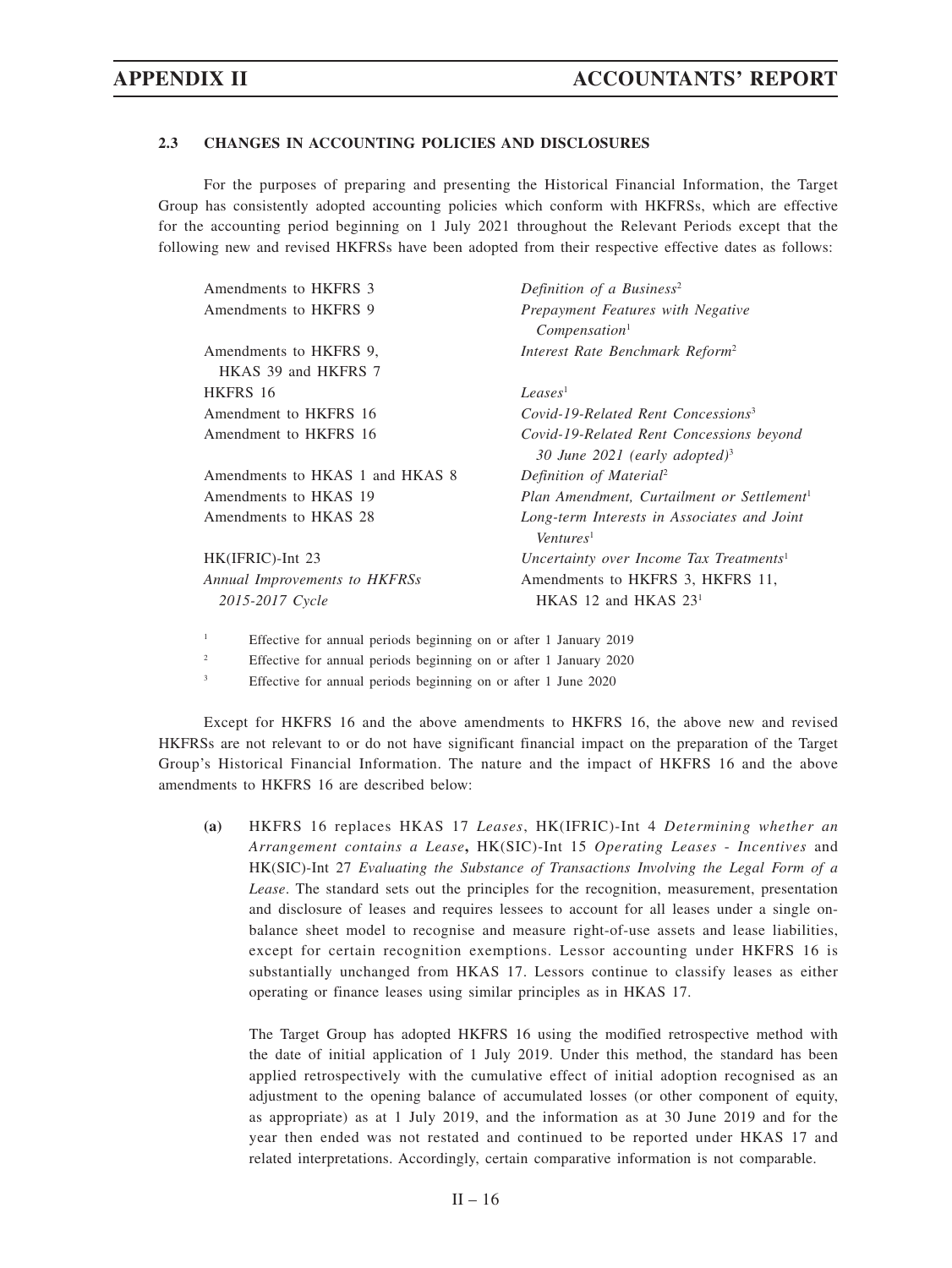## **2.3 CHANGES IN ACCOUNTING POLICIES AND DISCLOSURES (continued)**

#### **(a) (continued)**

### *New definition of a lease*

Under HKFRS 16, a contract is, or contains, a lease if the contract conveys a right to control the use of an identified asset for a period of time in exchange for consideration. Control is conveyed where the customer has both the right to obtain substantially all of the economic benefits from use of the identified asset and the right to direct the use of the identified asset. The Target Group elected to use the transition practical expedient allowing the standard to be applied only to contracts that were previously identified as leases applying HKAS 17 and HK(IFRIC)-Int 4 at the date of initial application. Contracts that were not identified as leases under HKAS 17 and HK(IFRIC)-Int 4 were not reassessed. Therefore, the definition of a lease under HKFRS 16 has been applied only to contracts entered into or changed on or after 1 July 2019.

#### *As a lessee – Leases previously classified as operating leases*

### *Nature of the effect of adoption of HKFRS 16*

The Target Group has lease contracts for various cinemas used in its operations. As a lessee, the Target Group previously classified leases as either finance leases or operating leases based on the assessment of whether the lease transferred substantially all the rewards and risks of ownership of assets to the Target Group. Under HKFRS 16, the Target Group applies a single approach to recognise and measure right-of-use assets and lease liabilities for all leases, except for two elective exemptions for leases of low-value assets (elected on a lease-by-lease basis) and leases with a lease term of 12 months or less ("**short-term leases**") (elected by class of underlying asset). Instead of recognising rental expenses under operating leases on a straight-line basis over the lease term, commencing from 1 July 2019, the Target Group recognises depreciation (and impairment, if any) of the right-of-use assets and interest accrued on the outstanding lease liabilities (as finance costs).

#### *Impact on transition*

Lease liabilities as at 1 July 2019 were recognised based on the present value of the remaining lease payments, discounted using the incremental borrowing rate as at 1 July 2019. The right-of-use assets were measured at the amount of the lease liabilities, adjusted by the amount of any prepaid or accrued lease payments relating to the lease recognised in the combined statement of financial position immediately before 1 July 2019. The Target Group elected to present the right-of-use assets separately in the combined statement of financial position.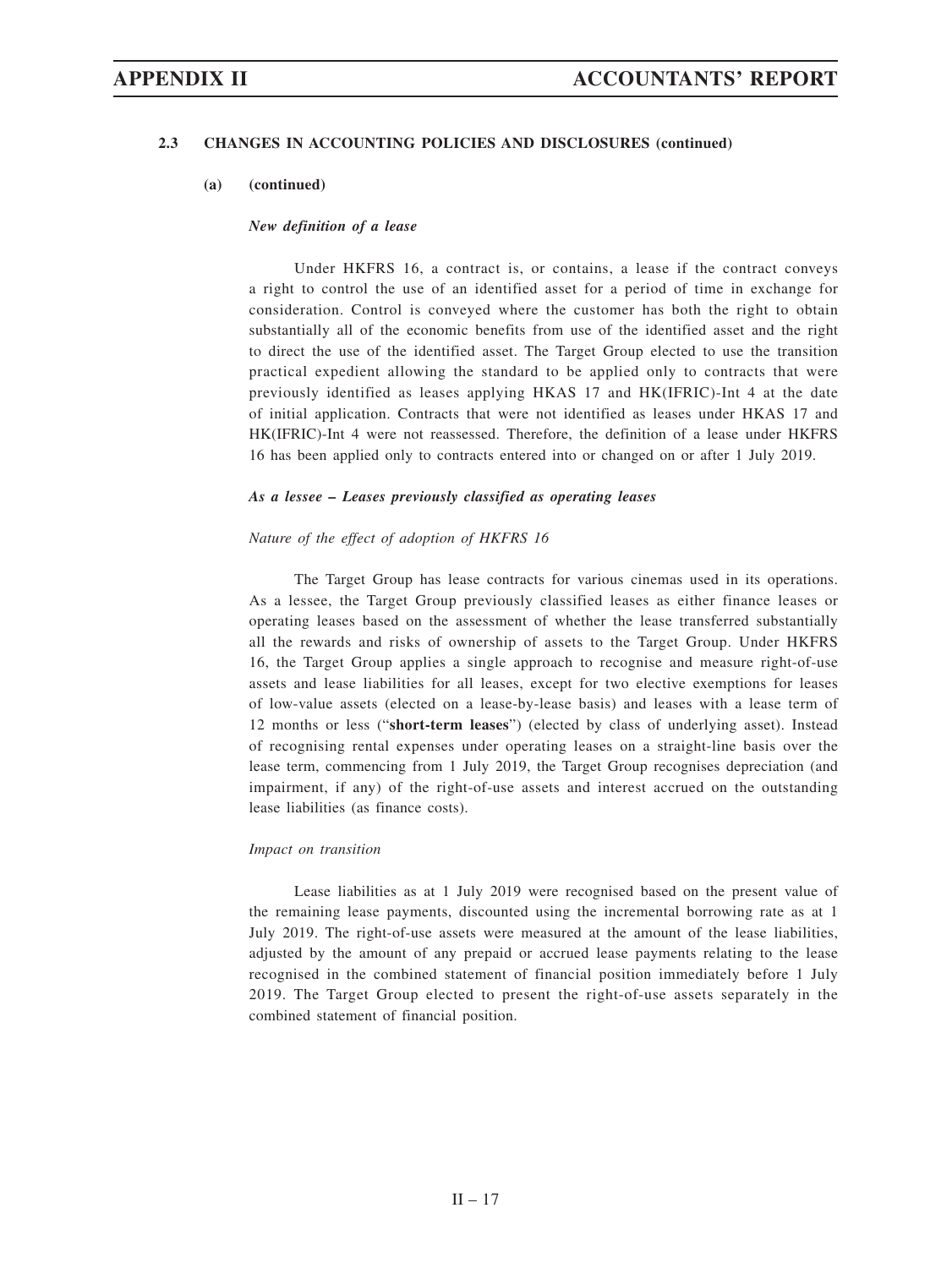# **2.3 CHANGES IN ACCOUNTING POLICIES AND DISCLOSURES (continued)**

### **(a) (continued)**

*As a lessee – Leases previously classified as operating leases (continued)*

## *Impact on transition (continued)*

The Target Group has used the following elective practical expedients when applying HKFRS 16 as at 1 July 2019:

- Using hindsight in determining the lease term where the contract contains options to extend/terminate the lease
- Applying a single discount rate to a portfolio of leases with reasonably similar characteristics when measuring the lease liabilities as at 1 July 2019
- Relying on the Target Group's assessment of whether leases were onerous by applying HKAS 37 immediately before 1 July 2019 as an alternative to performing an impairment review
- Excluding initial direct costs from the measurement of the right-of-use assets at the date of initial application

### *Financial impact at 1 July 2019*

The impact arising from the adoption of HKFRS 16 as at 1 July 2019 was as follows:

|                                                         | Increase/  |
|---------------------------------------------------------|------------|
|                                                         | (decrease) |
|                                                         | HK\$'000   |
| <b>Assets</b>                                           |            |
| Increase in right-of-use assets                         | 399,511    |
| Decrease in property, plants and equipment              | (9, 569)   |
| Decrease in prepayments, deposits and other receivables | (4,408)    |
| Increase in total assets                                | 385,534    |
| <b>Liabilities</b>                                      |            |
| Increase in lease liabilities                           | 385,534    |
| Increase in total liabilities                           | 385,534    |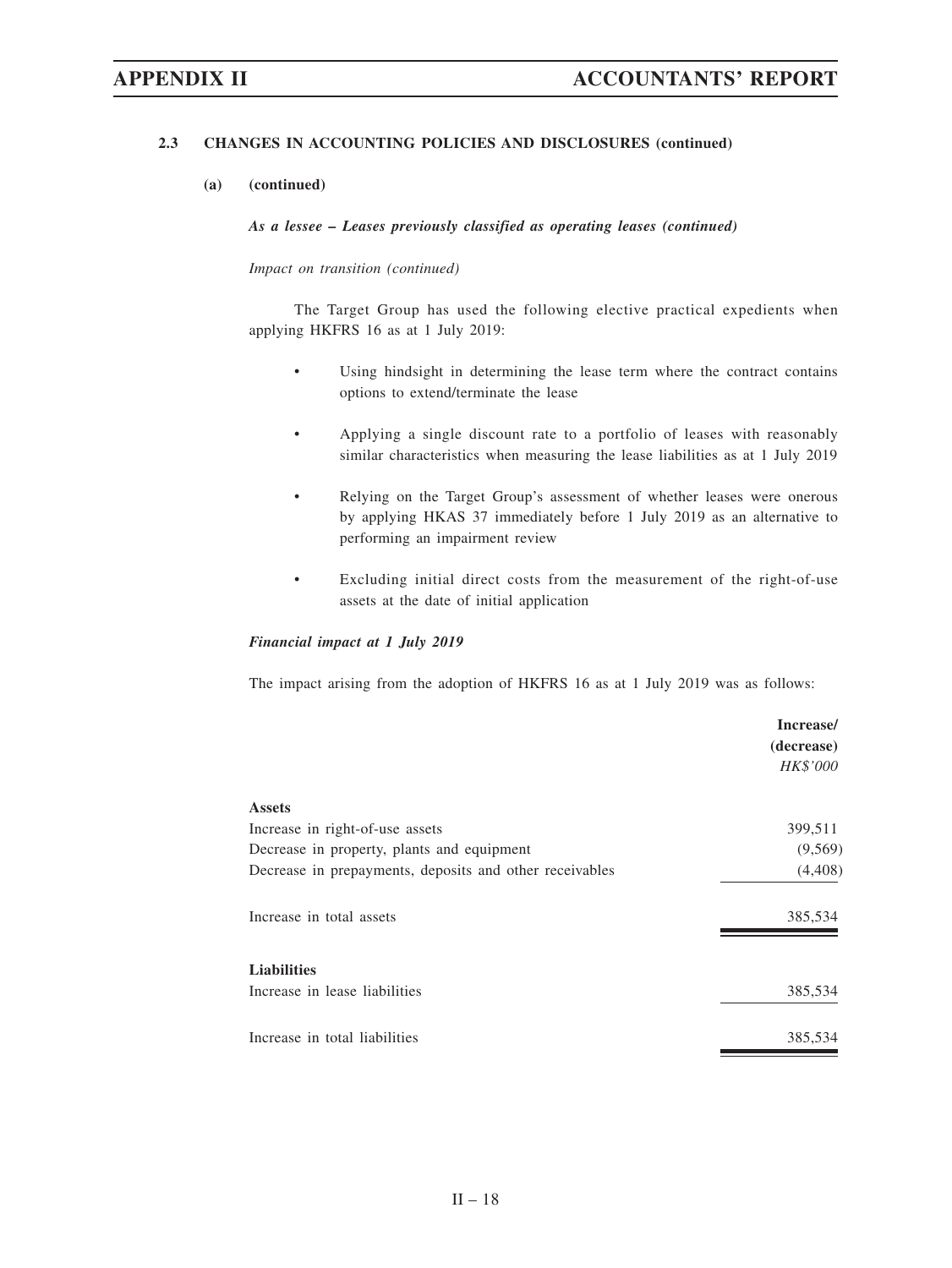## **2.3 CHANGES IN ACCOUNTING POLICIES AND DISCLOSURES (continued)**

## **(a) (continued)**

### *Financial impact at 1 July 2019 (continued)*

The lease liabilities as at 1 July 2019 reconciled to the operating lease commitments as at 30 June 2019 are as follows:

|                                                                                                                  | HK\$'000 |
|------------------------------------------------------------------------------------------------------------------|----------|
| Operating lease commitments at 30 June 2019<br>Add: Lease payments for optional extension periods not recognised | 391,313  |
| at 30 June 2019                                                                                                  | 98,323   |
|                                                                                                                  | 489,636  |
| Weighted average incremental borrowing rate at 1 July 2019                                                       | $4.8\%$  |
| Lease liabilities at 1 July 2019                                                                                 | 385,534  |

**(b)** Amendment to HKFRS 16 issued in June 2020 provides a practical expedient for lessees to elect not to apply lease modification accounting for rent concessions arising as a direct consequence of the Covid-19 pandemic. The practical expedient applies only to rent concessions occurring as a direct consequence of the Covid-19 pandemic and only if (i) the change in lease payments results in revised consideration for the lease that is substantially the same as, or less than, the consideration for the lease immediately preceding the change; (ii) any reduction in lease payments affects only payments originally due on or before 30 June 2021; and (iii) there is no substantive change to other terms and conditions of the lease. In April 2021, the HKICPA issued another amendment to HKFRS 16 *Covid-19-Related Rent Concessions beyond 30 June 2021* to extend the availability of the practical expedient for any reduction in lease payments that affects only payments originally due on or before 30 June 2022 (the "**2021 Amendment**"). The 2021 Amendment is effective retrospectively for annual periods beginning on or after 1 April 2021 with any cumulative effect of initially applying the amendment recognised as an adjustment to the opening balance of retained profits/accumulated losses at the beginning of the current accounting period. Earlier application is permitted.

 During the year ended 30 June 2021 and the three months ended 30 September 2020 and 2021, certain monthly lease payments for the leases of the Target Group's cinemas have been reduced or waived by the lessors as a result of the Covid-19 pandemic and there are no other changes to the terms of the leases. The Target Group has early adopted the 2021 Amendment on 1 July 2020 and elected not to apply lease modification accounting during the year ended 30 June 2021 and the three months ended 30 September 2020 and 2021 for all rent concessions granted by the lessors that affected only payments originally due on or before 30 June 2022 as a direct consequence of the Covid-19 pandemic. Accordingly, a reduction in the lease payments arising from the rent concessions of HK\$13,323,000, HK\$5,867,000 and HK\$1,349,000 has been accounted for as variable lease payments by derecognising part of the lease liabilities and crediting to profit or loss for the year ended 30 June 2021 and the three months ended 30 September 2020 and 2021, respectively. Comparative information is not restated. Accordingly, certain comparative information is not comparable.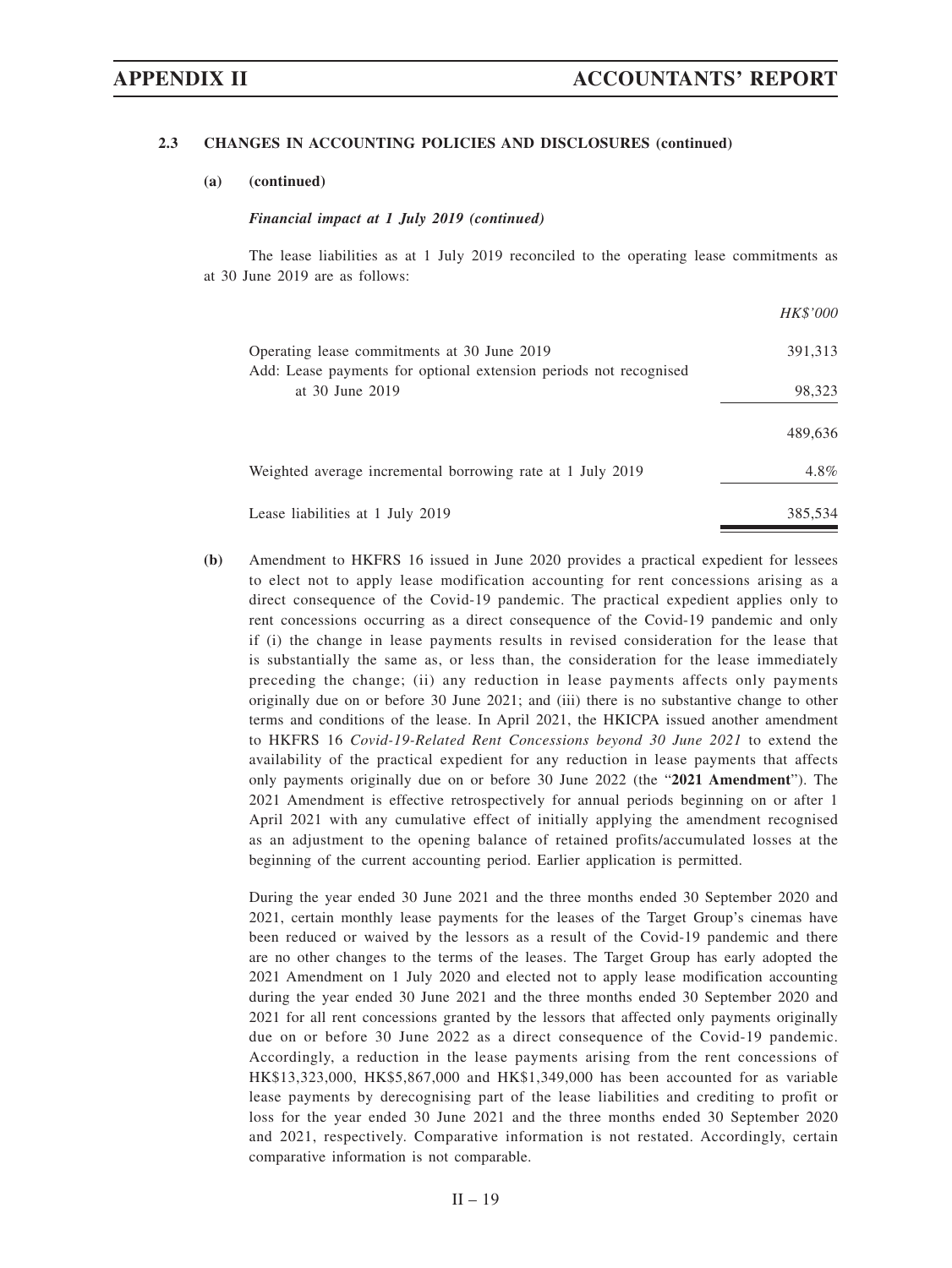# **2.4 ISSUED BUT NOT YET EFFECTIVE HONG KONG FINANCIAL REPORTING STANDARDS**

The Target Group has not applied the following new and revised HKFRSs, that have been issued but are not yet effective, in the Historical Financial Information:

| Amendments to HKFRS 3                   | Reference to the Conceptual Framework <sup>1</sup>                                                          |
|-----------------------------------------|-------------------------------------------------------------------------------------------------------------|
| Amendments to HKFRS 10 and              | Sale or Contribution of Assets between an                                                                   |
| HKAS 28 (2011)                          | Investor and its Associate or Joint Venture <sup>3</sup>                                                    |
| HKFRS 17                                | Insurance Contracts <sup>2</sup>                                                                            |
| Amendments to HKFRS 17                  | Insurance Contracts <sup>2, 5</sup>                                                                         |
| Amendments to HKAS 1                    | Classification of Liabilities as Current or<br>Non-current <sup>2, 4</sup>                                  |
| Amendments to HKAS 1 and                | Disclosure of Accounting Policies <sup>2</sup>                                                              |
| <b>HKFRS</b> Practice Statement 2       |                                                                                                             |
| Amendments to HKAS 8                    | Definition of Accounting Estimates <sup>2</sup>                                                             |
| Amendments to HKFRS 12                  | Deferred Tax related to Assets and Liabilities<br>arising from a Single Transaction <sup>2</sup>            |
| Amendments to HKAS 16                   | Property, Plant and Equipment: Proceeds before<br>Intended Use <sup>1</sup>                                 |
| Amendments to HKAS 37                   | Onerous Contracts - Cost of Fulfilling a<br>Contract <sup>1</sup>                                           |
| Annual Improvements to HKFRSs 2018-2020 | Amendments to HKFRS 1,<br>HKFRS 9, Illustrative Examples accompanying<br>HKFRS 16, and HKAS 41 <sup>1</sup> |
|                                         |                                                                                                             |

- 1 Effective for annual periods beginning on or after 1 January 2022
- 2 Effective for annual periods beginning on or after 1 January 2023
- 3 No mandatory effective date yet determined but available for adoption
- 4 As a consequence of the amendments to HKAS 1, Hong Kong Interpretation 5 *Presentation of Financial Statements – Classification by the Borrower of a Term Loan that Contains a Repayment on Demand Clause* was revised in October 2020 to align the corresponding wording with no change in conclusion
- 5 As a consequence of the amendments to HKFRS 17 issued in October 2020, HKFRS 4 was amended to extend the temporary exemption that permits insurers to apply HKAS 39 rather than HKFRS 9 for annual periods beginning before 1 January 2023

The Target Group is in the process of making a detailed assessment of the impact of these new and revised HKFRSs upon initial application. So far, the Target Group considers that these new and revised HKFRSs may result in changes in accounting policies and are unlikely to have a significant impact on the Target Group's financial performance and financial position in the period of initial application.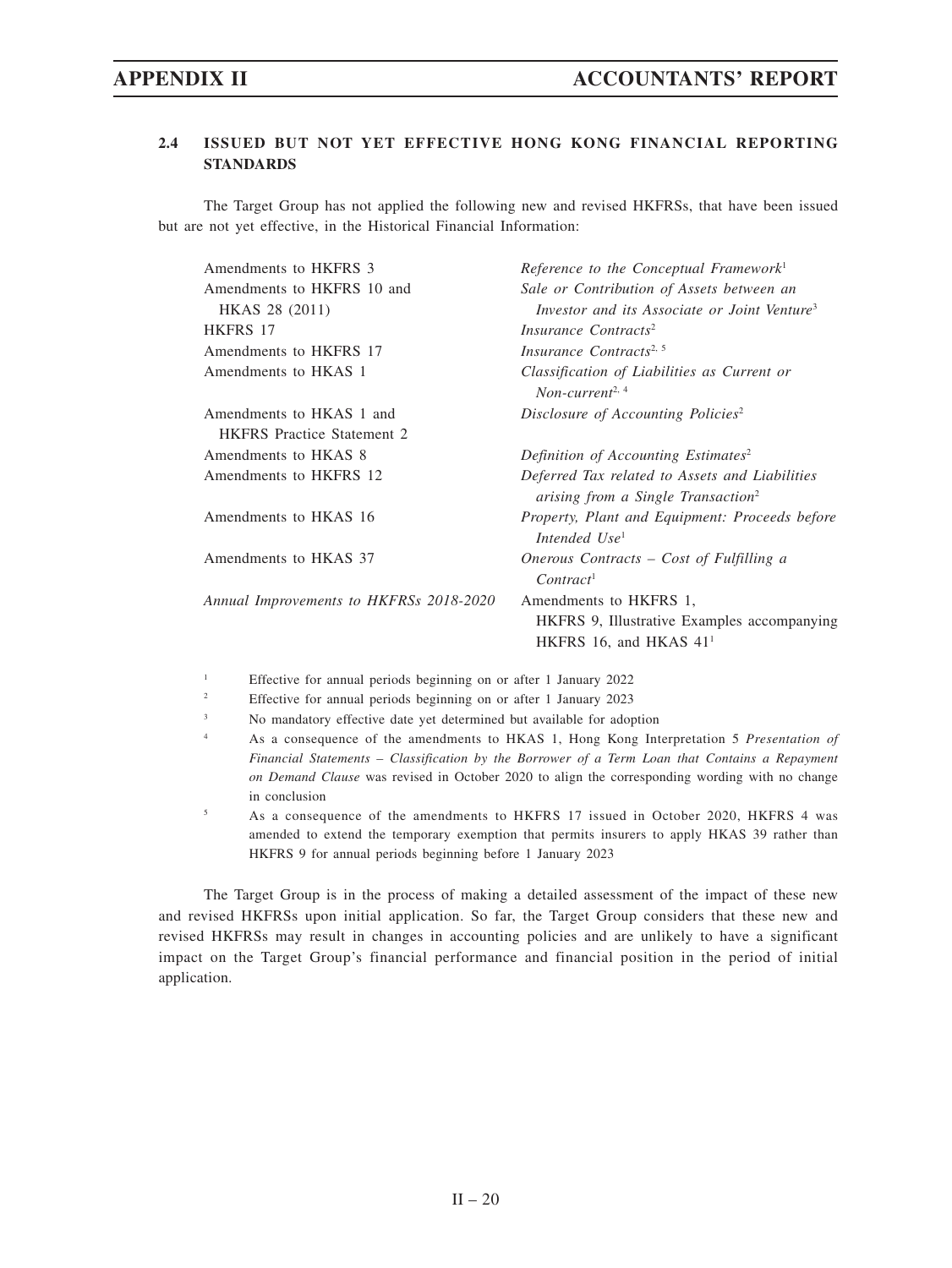# **2.5 SUMMARY OF SIGNIFICANT ACCOUNTING POLICIES**

### **Subsidiaries**

A subsidiary is an entity (including a structured entity), directly or indirectly, controlled by the Target Company. Control is achieved when the Target Group is exposed, or has rights, to variable returns from its involvement with the investee and has the ability to affect those returns through its power over the investee (i.e., existing rights that give the Target Group the current ability to direct the relevant activities of the investee).

When the Target Company has, directly or indirectly, less than a majority of the voting or similar rights of an investee, the Target Group considers all relevant facts and circumstances in assessing whether it has power over an investee, including:

- (a) the contractual arrangement with the other vote holders of the investee;
- (b) rights arising from other contractual arrangements; and
- (c) the Target Group's voting rights and potential voting rights.

Profit or loss and each component of other comprehensive income are attributed to the owners of the parent of the Target Group and to the non-controlling interests, even if this results in the non-controlling interests having a deficit balance. All intra-group assets and liabilities, equity, income, expenses and cash flows relating to transactions between members of the Target Group are eliminated in full on consolidation.

The Target Group reassesses whether or not it controls an investee if facts and circumstances indicate that there are changes to one or more of the three elements of control described above. A change in the ownership interest of a subsidiary, without a loss of control, is accounted for as an equity transaction.

#### **Investments in associates**

An associate is an entity in which the Target Group has a long term interest of generally not less than 20% of the equity voting rights and over which it is in a position to exercise significant influence. Significant influence is the power to participate in the financial and operating policy decisions of the investee, but is not control or joint control over those policies.

The Target Group's investments in associates are stated in the combined statement of financial position at the Target Group's share of net assets under the equity method of accounting, less any impairment losses. Adjustments are made to bring into line any dissimilar accounting policies that may exist.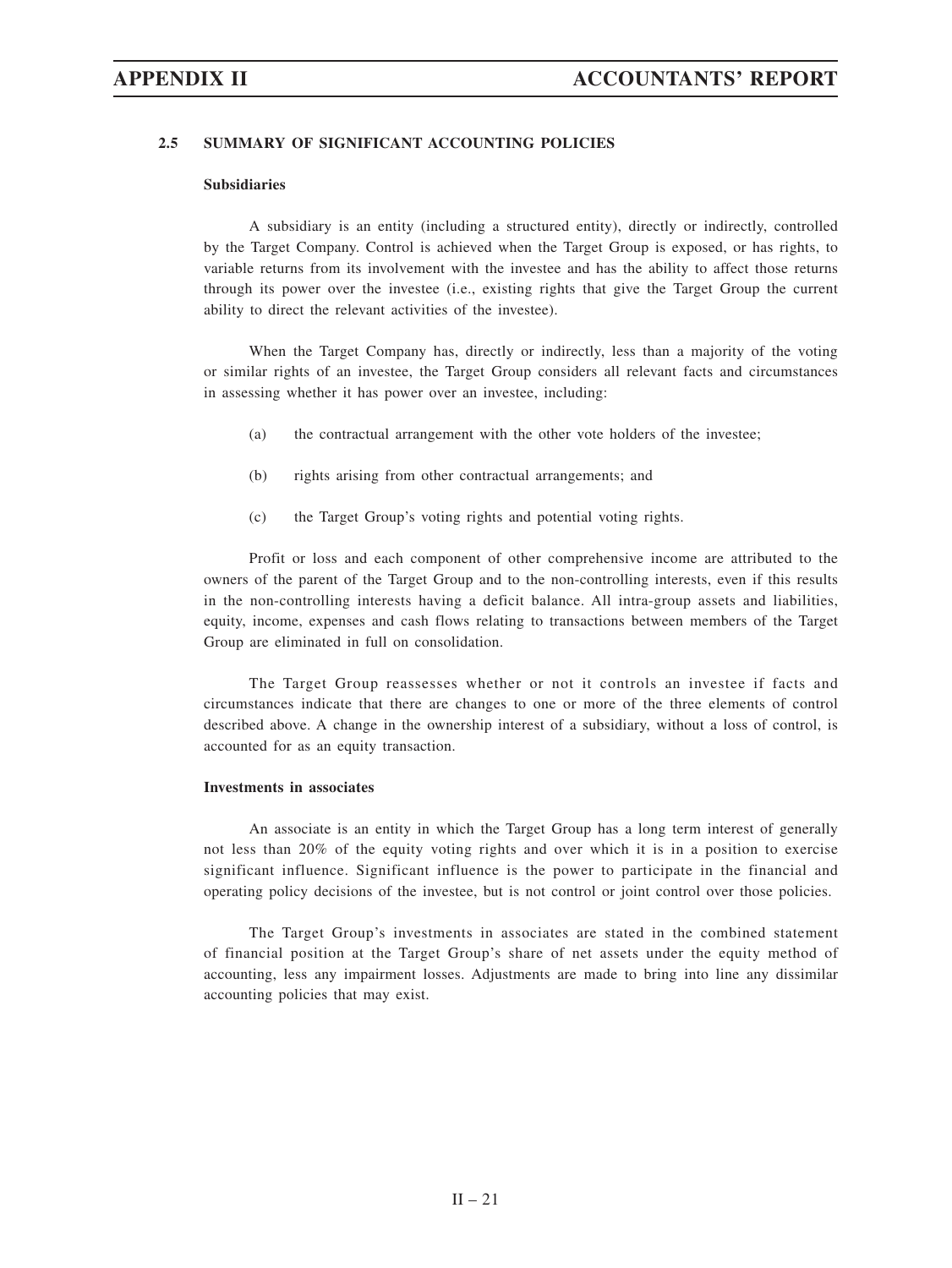### **Investments in associates (continued)**

The Target Group's share of the post-acquisition results and other comprehensive income of associates is included in the combined statement of profit or loss and combined other comprehensive income, respectively. In addition, when there has been a change recognised directly in the equity of the associate, the Target Group recognises its share of any changes, when applicable, in the combined statement of changes in equity. Unrealised gains and losses resulting from transactions between the Target Group and its associates are eliminated to the extent of the Target Group's investments in the associates, except where unrealised losses provide evidence of an impairment of the assets transferred. Goodwill arising from the acquisition of associates is included as part of the Target Group's investments in associates.

### **Impairment of non-financial assets**

Where an indication of impairment exists, or when annual impairment testing for an asset is required (other than inventories, deferred tax assets and financial assets), the asset's recoverable amount is estimated. An asset's recoverable amount is the higher of the asset's or cash-generating unit's value in use and its fair value less costs of disposal, and is determined for an individual asset, unless the asset does not generate cash inflows that are largely independent of those from other assets or groups of assets, in which case the recoverable amount is determined for the cash-generating unit ("**CGU**") to which the asset belongs.

An impairment loss is recognised only if the carrying amount of an asset exceeds its recoverable amount. In assessing value in use, the estimated future cash flows are discounted to their present value using a pre-tax discount rate that reflects current market assessments of the time value of money and the risks specific to the asset. An impairment loss is charged to profit or loss in the period in which it arises in those expense categories consistent with the function of the impaired asset.

An assessment is made at the end of each reporting period as to whether there is an indication that previously recognised impairment losses may no longer exist or may have decreased. If such an indication exists, the recoverable amount is estimated. A previously recognised impairment loss of an asset other than goodwill is reversed only if there has been a change in the estimates used to determine the recoverable amount of that asset, but not to an amount higher than the carrying amount that would have been determined (net of any depreciation/amortisation) had no impairment loss been recognised for the asset in prior years. A reversal of such an impairment loss is credited to the statement of profit or loss in the period in which it arises.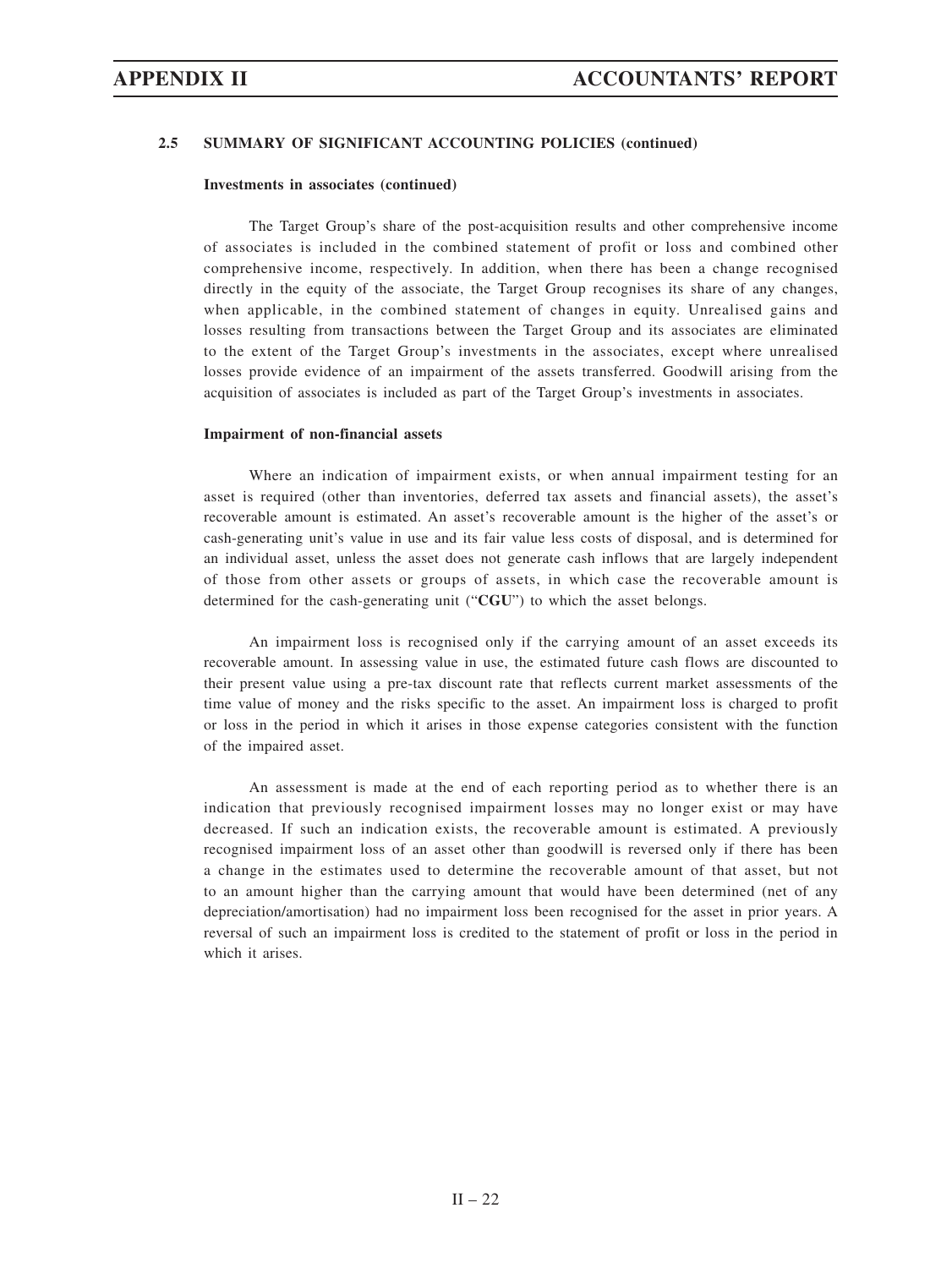### **Related parties**

A party is considered to be related to the Target Group if:

- (a) the party is a person or a close member of that person's family and that person
	- (i) has control or joint control over the Target Group;
	- (ii) has significant influence over the Target Group; or
	- (iii) is a member of the key management personnel of the Target Group or of a parent of the Target Group;
- or
- (b) the party is an entity where any of the following conditions applies:
	- (i) the entity and the Target Group are members of the same group;
	- (ii) one entity is an associate or joint venture of the other entity (or of a parent, subsidiary or fellow subsidiary of the other entity);
	- (iii) the entity and the Target Group are joint ventures of the same third party;
	- (iv) one entity is a joint venture of a third entity and the other entity is an associate of the third entity;
	- (v) the entity is a post-employment benefit plan for the benefit of employees of either the Target Group or an entity related to the Target Group;
	- (vi) the entity is controlled or jointly controlled by a person identified in (a);
	- (vii) a person identified in  $(a)(i)$  has significant influence over the entity or is a member of the key management personnel of the entity (or of a parent of the entity); and
	- (viii) the entity, or any member of a group of which it is a part, provides key management personnel services to the Target Group or to the parent of the Target Group.

### **Property, plant and equipment and depreciation**

Property, plant and equipment, other than construction in progress, are stated at cost less accumulated depreciation and any impairment losses. The cost of an item of property, plant and equipment comprises its purchase price and any directly attributable costs of bringing the asset to its working condition and location for its intended use.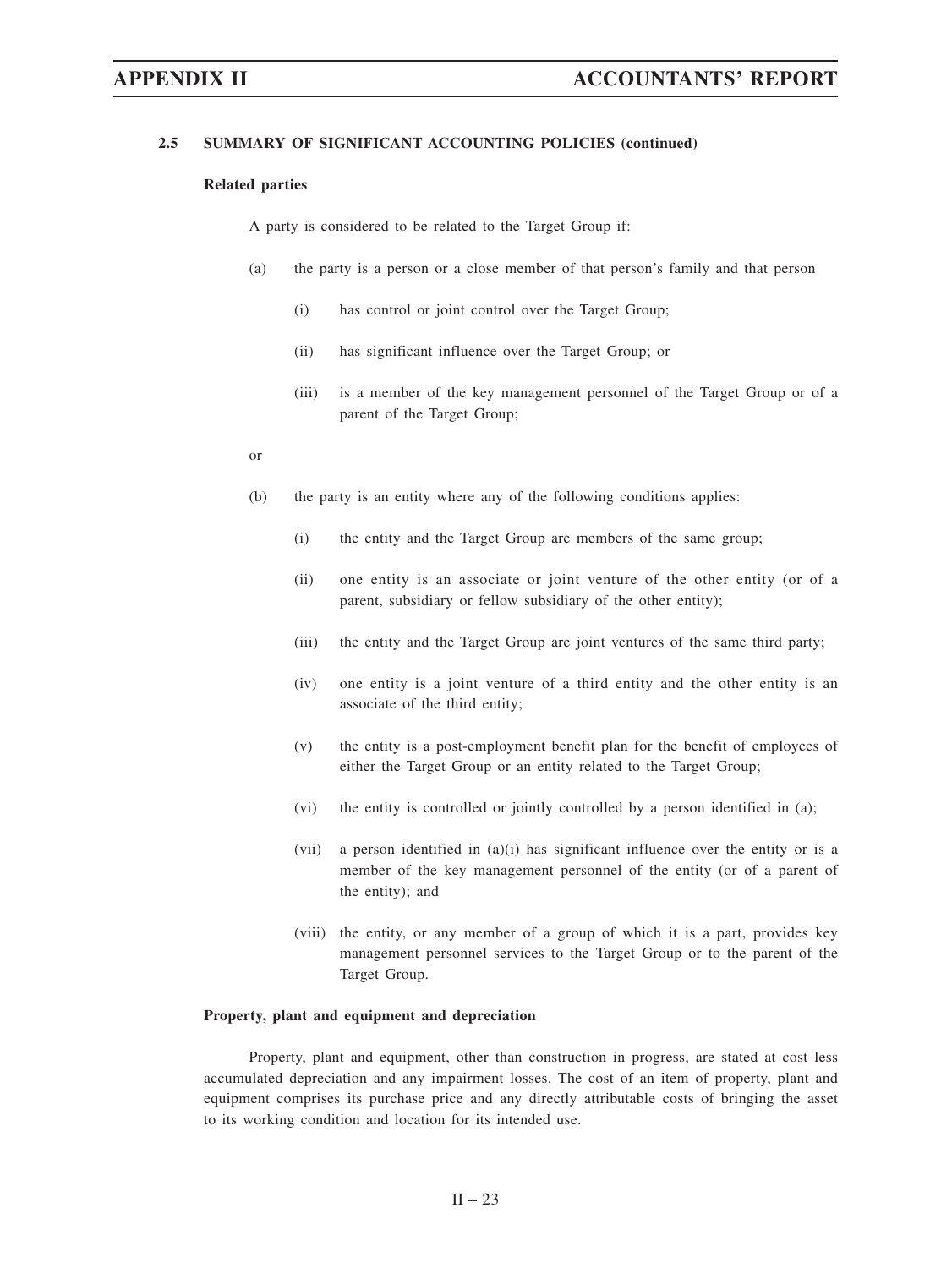#### **Property, plant and equipment and depreciation (continued)**

Expenditure incurred after items of property, plant and equipment have been put into operation, such as repairs and maintenance, is normally charged to the statement of profit or loss in the period in which it is incurred. In situations where the recognition criteria are satisfied, the expenditure for a major inspection is capitalised in the carrying amount of the asset as a replacement. Where significant parts of property, plant and equipment are required to be replaced at intervals, the Target Group recognises such parts as individual assets with specific useful lives and depreciates them accordingly.

Depreciation is calculated on the straight-line basis to write-off the cost of each item of property, plant and equipment to its residual value over its estimated useful life. The principal annual rates used for this purpose are as follows:

| Leasehold improvements            | 10\% or over the lease terms, |
|-----------------------------------|-------------------------------|
|                                   | whichever is higher           |
| Furniture, fixtures and equipment | 20\% to $33\frac{1}{3}\%$     |
| Plant and machinery               | $10\%$ to $20\%$              |

Where parts of an item of property, plant and equipment have different useful lives, the cost of that item is allocated on a reasonable basis among the parts and each part is depreciated separately. Residual values, useful lives and the depreciation method are reviewed, and adjusted if appropriate, at least at each financial year end.

An item of property, plant and equipment including any significant part initially recognised is derecognised upon disposal or when no future economic benefits are expected from its use or disposal. Any gain or loss on disposal or retirement recognised in the statement of profit or loss in the year the asset is derecognised is the difference between the net sales proceeds and the carrying amount of the relevant asset.

Construction in progress is stated at cost less any impairment losses, and is not depreciated. Cost comprises the direct costs of construction and capitalised borrowing costs on related borrowed funds during the period of construction. Construction in progress is reclassified to the appropriate category of property, plant and equipment when completed and ready for use.

#### **Leases (applicable from 1 July 2019)**

The Target Group assesses at contract inception whether a contract is, or contains, a lease. A contract is, or contains, a lease if the contract conveys the right to control the use of an identified asset for a period of time in exchange for consideration.

#### *Target Group as a lessee*

The Target Group applies a single recognition and measurement approach for all leases, except for short-term leases. The Target Group recognises lease liabilities to make lease payments and right-of-use assets representing the right to use the underlying assets.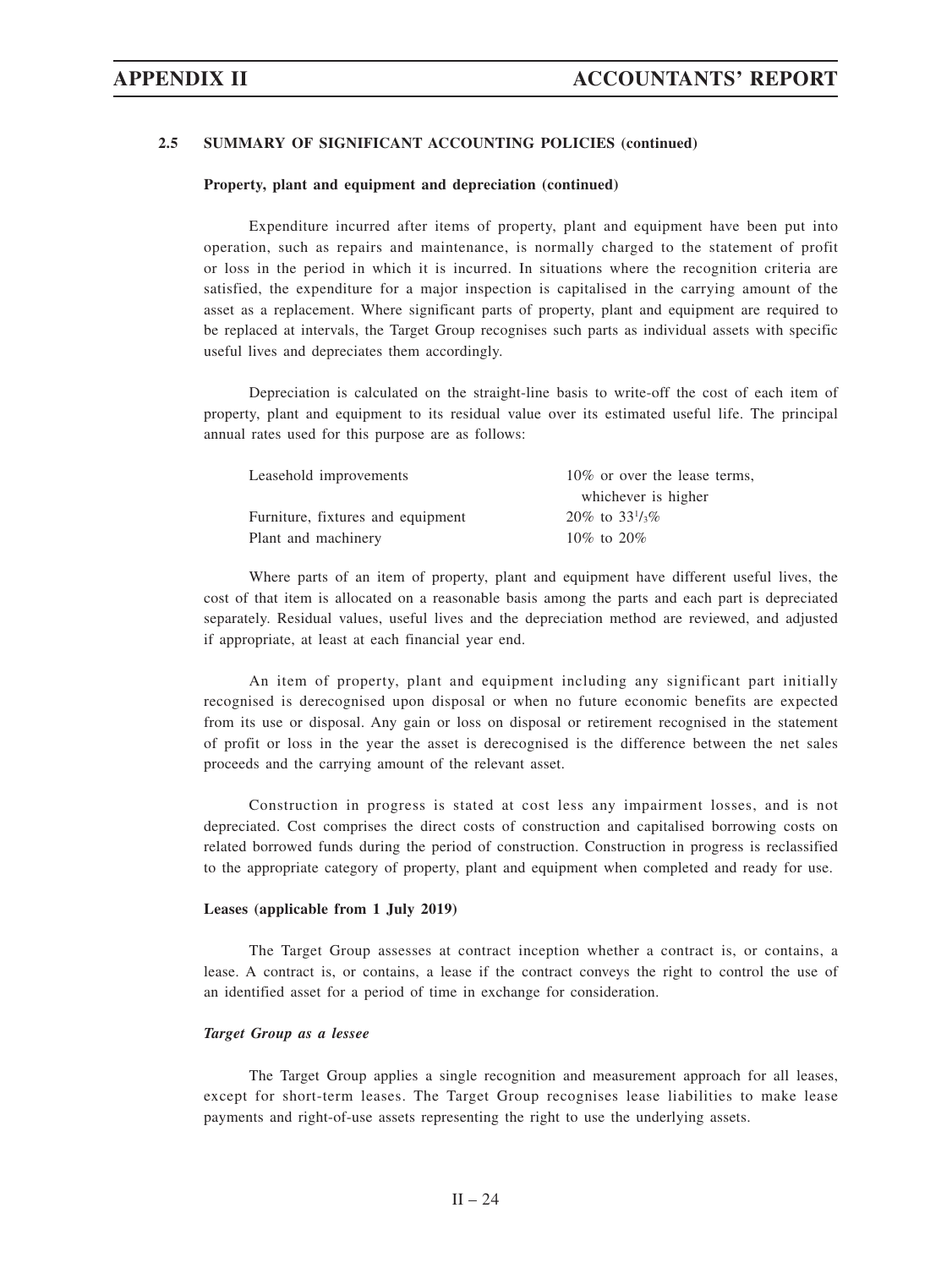**Leases (applicable from 1 July 2019) (continued)**

*Target Group as a lessee (continued)*

### *(a) Right-of-use assets*

Right-of-use assets are recognised at the commencement date of the lease (that is the date the underlying asset is available for use). Right-of-use assets are measured at cost, less any accumulated depreciation and any impairment losses, and adjusted for any remeasurement of lease liabilities. The cost of right-of-use assets includes the amount of lease liabilities recognised, initial direct costs incurred, and lease payments made at or before the commencement date less any lease incentives received. Right-of-use assets are depreciated on a straight-line basis over the lease terms.

If ownership of the leased asset transfers to the Target Group by the end of the lease term or the cost reflects the exercise of a purchase option, depreciation is calculated using the estimated useful life of the asset.

# *(b) Lease liabilities*

Lease liabilities are recognised at the commencement date of the lease at the present value of lease payments to be made over the lease term. The lease payments include fixed payments (including in-substance fixed payments) less any lease incentives receivable, variable lease payments that depend on an index or a rate, and amounts expected to be paid under residual value guarantees. The lease payments also include the exercise price of a purchase option reasonably certain to be exercised by the Target Group and payments of penalties for termination of a lease, if the lease term reflects the Target Group exercising the option to terminate the lease. The variable lease payments that do not depend on an index or a rate are recognised as an expense in the period in which the event or condition that triggers the payment occurs.

In calculating the present value of lease payments, the Target Group uses its incremental borrowing rate at the lease commencement date because the interest rate implicit in the lease is not readily determinable. After the commencement date, the amount of lease liabilities is increased to reflect the accretion of interest and reduced for the lease payments made. In addition, the carrying amount of lease liabilities is remeasured if there is a modification, a change in the lease term, a change in lease payments (e.g., a change to future lease payments resulting from a change in an index or rate) or a change in assessment of an option to purchase the underlying asset.

#### **Leases (applicable before 1 July 2019)**

Leases where substantially all the rewards and risks of ownership of assets remain with the lessor are accounted for as operating leases. Where the Target Group is the lessor, assets leased by the Target Group under operating leases are included in non-current assets, and rentals receivable under the operating leases are credited to the combined statement of profit or loss on the straight-line basis over the lease terms. Where the Target Group is the lessee, rentals payable under operating leases net of any incentives received from the lessor are charged to profit or loss on the straight-line basis over the lease terms.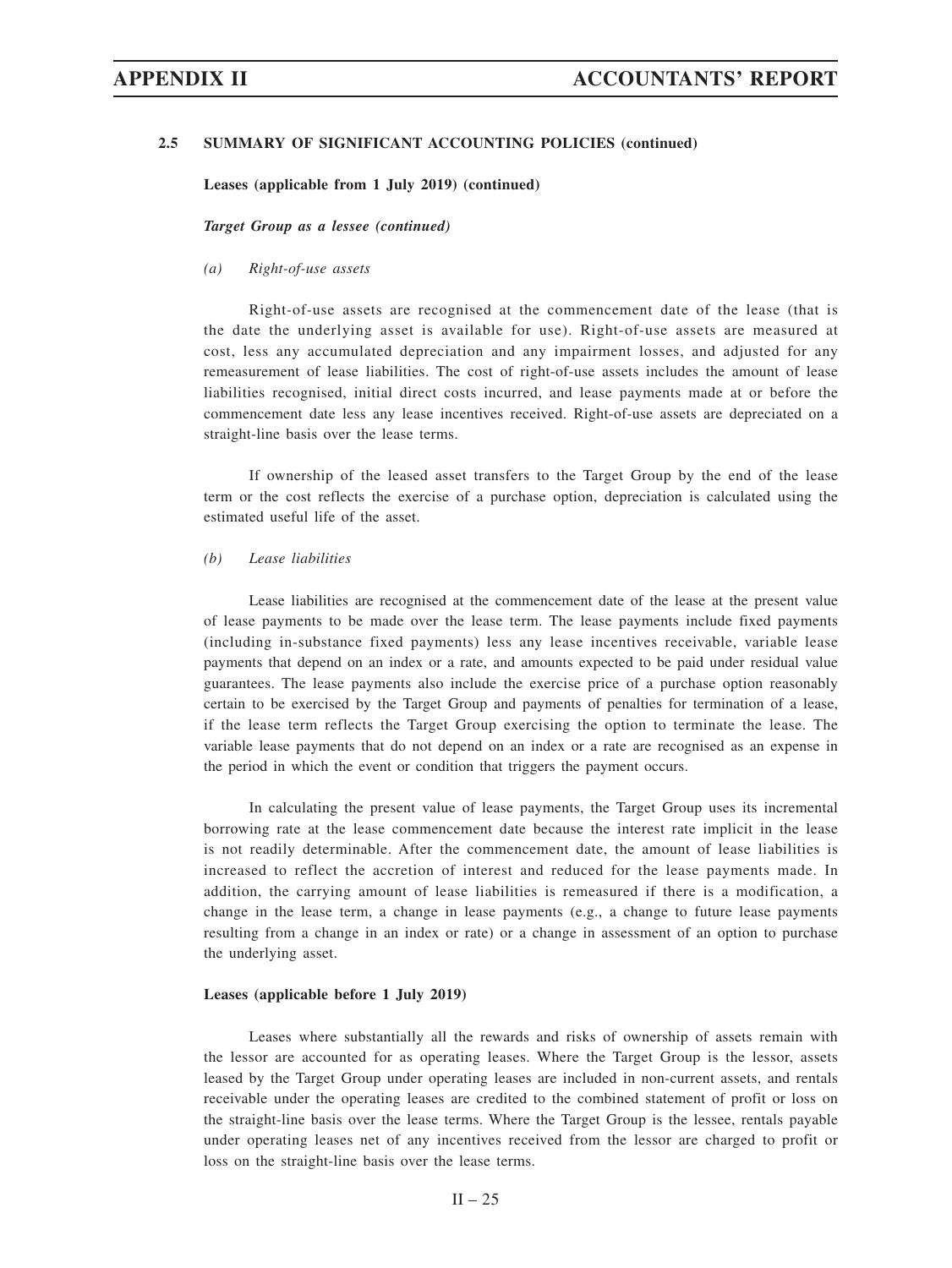### **Financial assets**

### *Initial recognition and measurement*

Financial assets of the Target Group are classified, at initial recognition, as subsequently measured at amortised cost.

The classification of financial assets at initial recognition depends on the financial asset's contractual cash flow characteristics and the Target Group's business model for managing them. With the exception of trade receivables that do not contain a significant financing component or for which the Target Group has applied the practical expedient of not adjusting the effect of a significant financing component, the Target Group initially measures a financial asset at its fair value, plus in the case of a financial asset not at fair value through profit or loss, transaction costs. Trade receivables that do not contain a significant financing component or for which the Target Group has applied the practical expedient are measured at the transaction price determined under HKFRS 15 in accordance with the policies set out for "Revenue recognition" below.

In order for a financial asset to be classified and measured at amortised cost, it needs to give rise to cash flows that are solely payments of principal and interest ("**SPPI**") on the principal amount outstanding. Financial assets with cash flows that are not SPPI are classified and measured at fair value through profit or loss, irrespective of the business model.

The Target Group's business model for managing financial assets refers to how it manages its financial assets in order to generate cash flows. The business model determines whether cash flows will result from collecting contractual cash flows, selling the financial assets, or both. Financial assets classified and measured at amortised cost are held within a business model with the objective to hold financial assets in order to collect contractual cash flows, while financial assets classified and measured at fair value through other comprehensive income are held within a business model with the objective of both holding to collect contractual cash flows and selling. Financial assets which are not held within the aforementioned business models are classified and measured at fair value through profit or loss.

All regular way purchases and sales of financial assets are recognised on the trade date, that is, the date that the Target Group commits to purchase or sell the asset. Regular way purchases or sales are purchases or sales of financial assets that require delivery of assets within the period generally established by regulation or convention in the marketplace.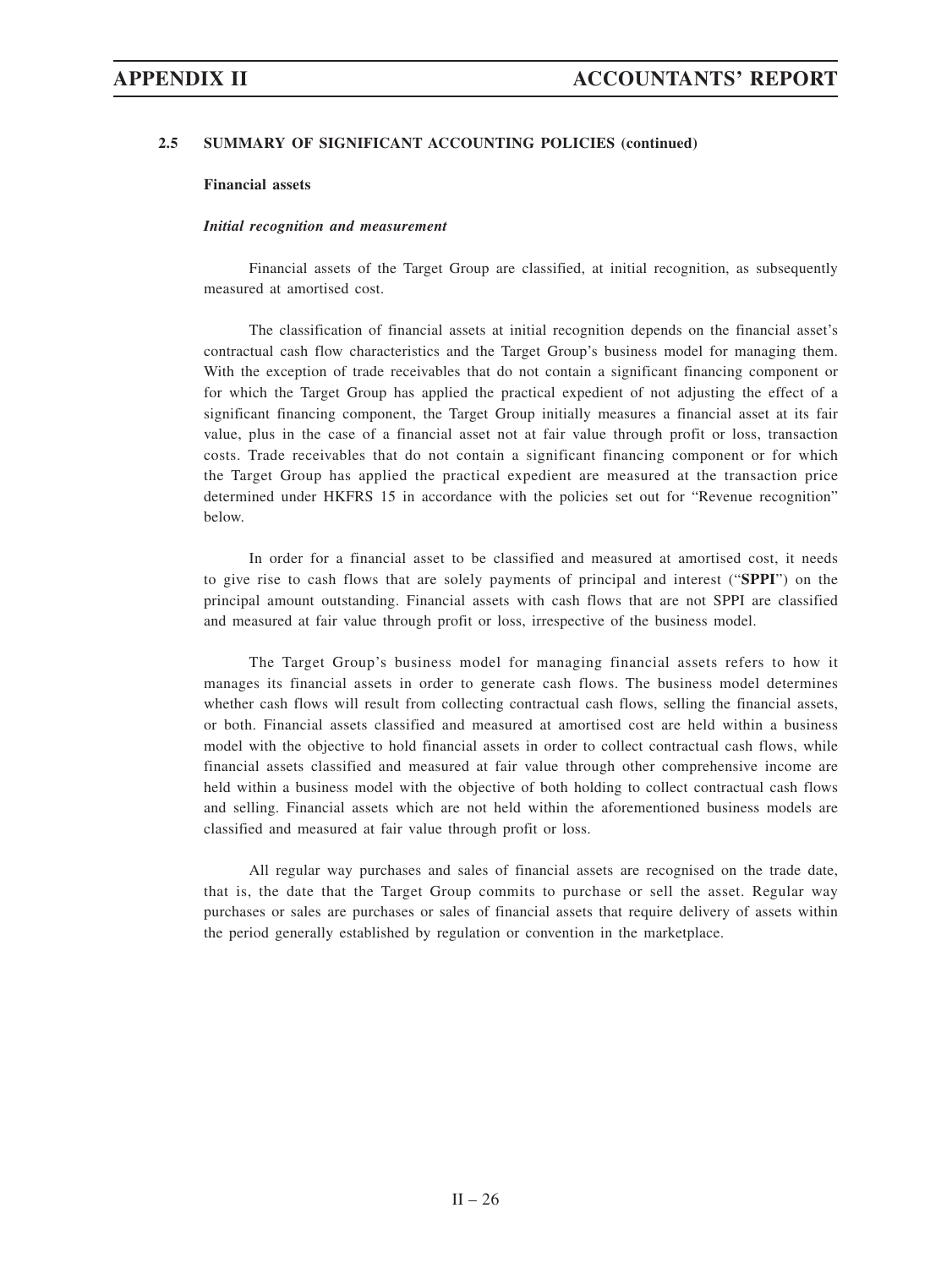**Financial assets (continued)**

#### *Subsequent measurement of financial assets at amortised cost (debt instruments)*

Financial assets at amortised cost are subsequently measured using the effective interest method and are subject to impairment. Gains and losses are recognised in the statement of profit or loss when the asset is derecognised, modified or impaired.

#### **Derecognition of financial assets**

A financial asset (or, where applicable, a part of a financial asset or part of a group of similar financial assets) is primarily derecognised (i.e., removed from the Target Group's combined statement of financial position) when:

- the rights to receive cash flows from the asset have expired; or
- the Target Group has transferred its rights to receive cash flows from the asset or has assumed an obligation to pay the received cash flows in full without material delay to a third party under a "pass-through" arrangement; and either (a) the Target Group has transferred substantially all the risks and rewards of the asset, or (b) the Target Group has neither transferred nor retained substantially all the risks and rewards of the asset, but has transferred control of the asset.

When the Target Group has transferred its rights to receive cash flows from an asset or has entered into a pass-through arrangement, it evaluates if, and to what extent, it has retained the risk and rewards of ownership of the asset. When it has neither transferred nor retained substantially all the risks and rewards of the asset nor transferred control of the asset, the Target Group continues to recognise the transferred asset to the extent of the Target Group's continuing involvement. In that case, the Target Group also recognises an associated liability. The transferred asset and the associated liability are measured on a basis that reflects the rights and obligations that the Target Group has retained.

Continuing involvement that takes the form of a guarantee over the transferred asset is measured at the lower of the original carrying amount of the asset and the maximum amount of consideration that the Target Group could be required to repay.

#### **Impairment of financial assets**

The Target Group recognises an allowance for expected credit losses ("**ECLs**") for all debt instruments not held at fair value through profit or loss. ECLs are based on the difference between the contractual cash flows due in accordance with the contract and all the cash flows that the Target Group expects to receive, discounted at an approximation of the original effective interest rate. The expected cash flows will include cash flows from the sale of collateral held or other credit enhancements that are integral to the contractual terms.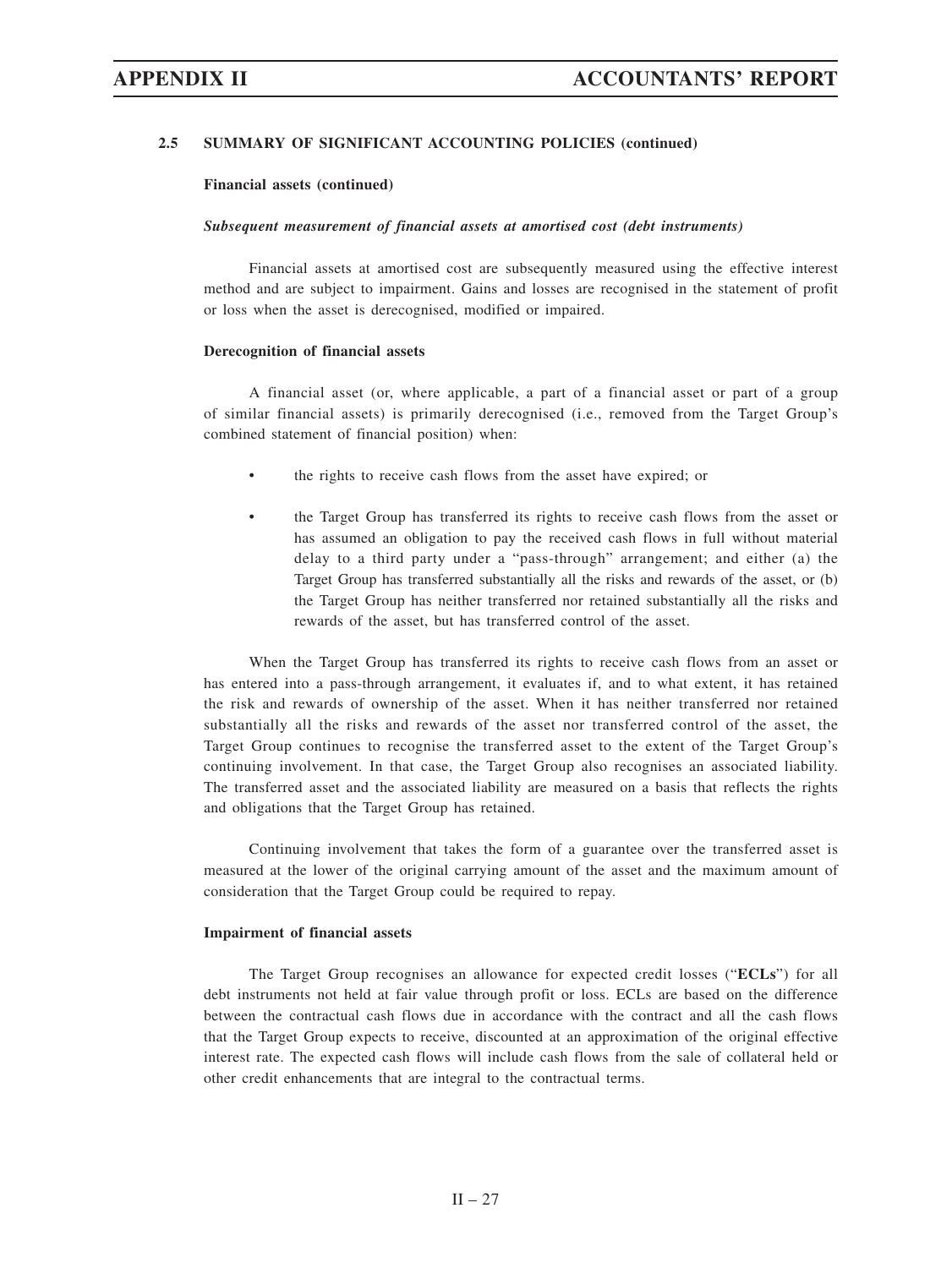### **Impairment of financial assets (continued)**

### *General approach*

ECLs are recognised in two stages. For credit exposures for which there has not been a significant increase in credit risk since initial recognition, ECLs are provided for credit losses that result from default events that are possible within the next 12 months (a 12-month ECL). For those credit exposures for which there has been a significant increase in credit risk since initial recognition, a loss allowance is required for credit losses expected over the remaining life of the exposure, irrespective of the timing of the default (a lifetime ECL).

At each reporting date, the Target Group assesses whether the credit risk on a financial instrument has increased significantly since initial recognition. When making the assessment, the Target Group compares the risk of a default occurring on the financial instrument as at the reporting date with the risk of a default occurring on the financial instrument as at the date of initial recognition and considers reasonable and supportable information that is available without undue cost or effort, including historical and forward-looking information.

The Target Group may consider a financial asset in default when contractual payments are 90 days past due. However, in certain cases, the Target Group may also consider a financial asset to be in default when internal or external information indicates that the Target Group is unlikely to receive the outstanding contractual amounts in full before taking into account any credit enhancements held by the Target Group. A financial asset is written off when there is no reasonable expectation of recovering the contractual cash flows.

Financial assets at amortised cost are subject to impairment under the general approach and they are classified within the following stages for measurement of ECLs except for trade receivables and contract assets which apply the simplified approach as detailed below.

- Stage 1 Financial instruments for which credit risk has not increased significantly since initial recognition and for which the loss allowance is measured at an amount equal to 12-month ECLs
- Stage 2 Financial instruments for which credit risk has increased significantly since initial recognition but that are not credit-impaired financial assets and for which the loss allowance is measured at an amount equal to lifetime ECLs
- Stage 3 Financial assets that are credit-impaired at the reporting date (but that are not purchased or originated credit-impaired) and for which the loss allowance is measured at an amount equal to lifetime ECLs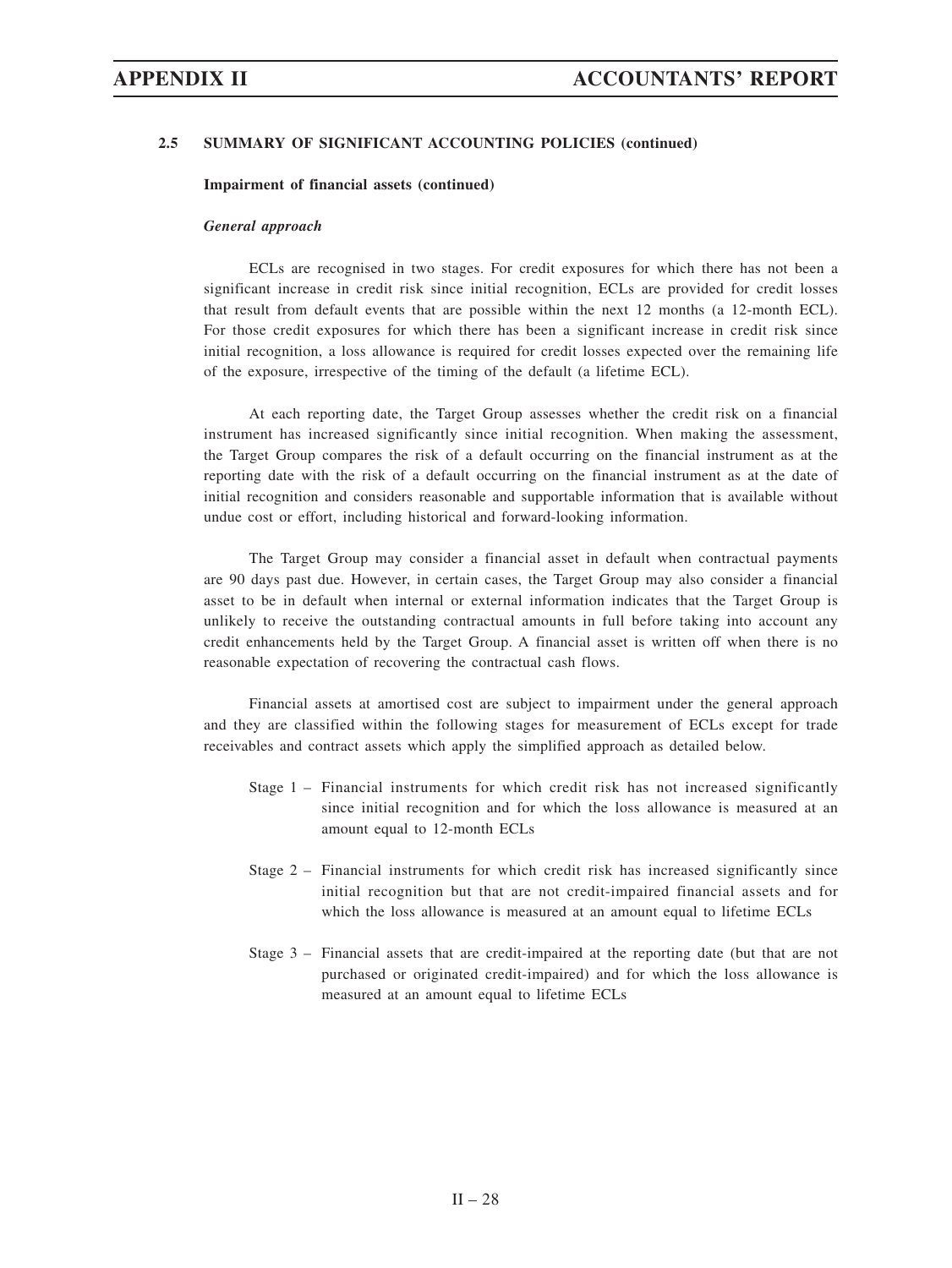#### **Impairment of financial assets (continued)**

#### *Simplified approach*

For trade receivables and contract assets that do not contain a significant financing component or when the Target Group applies the practical expedient of not adjusting the effect of a significant financing component, the Target Group applies the simplified approach in calculating ECLs. Under the simplified approach, the Target Group does not track changes in credit risk, but instead recognises a loss allowance based on lifetime ECLs at each reporting date. The Target Group recognises lifetime ECLs for trade receivables and measures the lifetime ECLs on a specific basis according to management's assessment of the recoverability of each individual receivable. Management considers the number of days that an individual receivable is outstanding, historical experience and forward-looking information to determine the recoverability of the trade receivable.

## **Financial liabilities**

### *Initial recognition and measurement*

Financial liabilities of the Target Group are classified, at initial recognition, as loans and borrowings or payables, as appropriate.

All financial liabilities are recognised initially at fair value and, in the case of loans and borrowings and payables, net of directly attributable transaction costs.

#### *Subsequent measurement of financial liabilities at amortised cost (loans and borrowings)*

After initial recognition, interest-bearing loans and borrowings are subsequently measured at amortised cost, using the effective interest rate method unless the effect of discounting would be immaterial, in which case they are stated at cost. Gains and losses are recognised in the combined statement of profit or loss when the liabilities are derecognised as well as through the effective interest rate amortisation process.

Amortised cost is calculated by taking into account any discount or premium on acquisition and fees or costs that are an integral part of the effective interest rate. The effective interest rate amortisation is included in the combined statement of profit or loss.

### **Derecognition of financial liabilities**

A financial liability is derecognised when the obligation under the liability is discharged or cancelled, or expires.

When an existing financial liability is replaced by another from the same lender on substantially different terms, or the terms of an existing liability are substantially modified, such an exchange or modification is treated as a derecognition of the original liability and a recognition of a new liability, and the difference between the respective carrying amounts is recognised in the combined statement of profit or loss.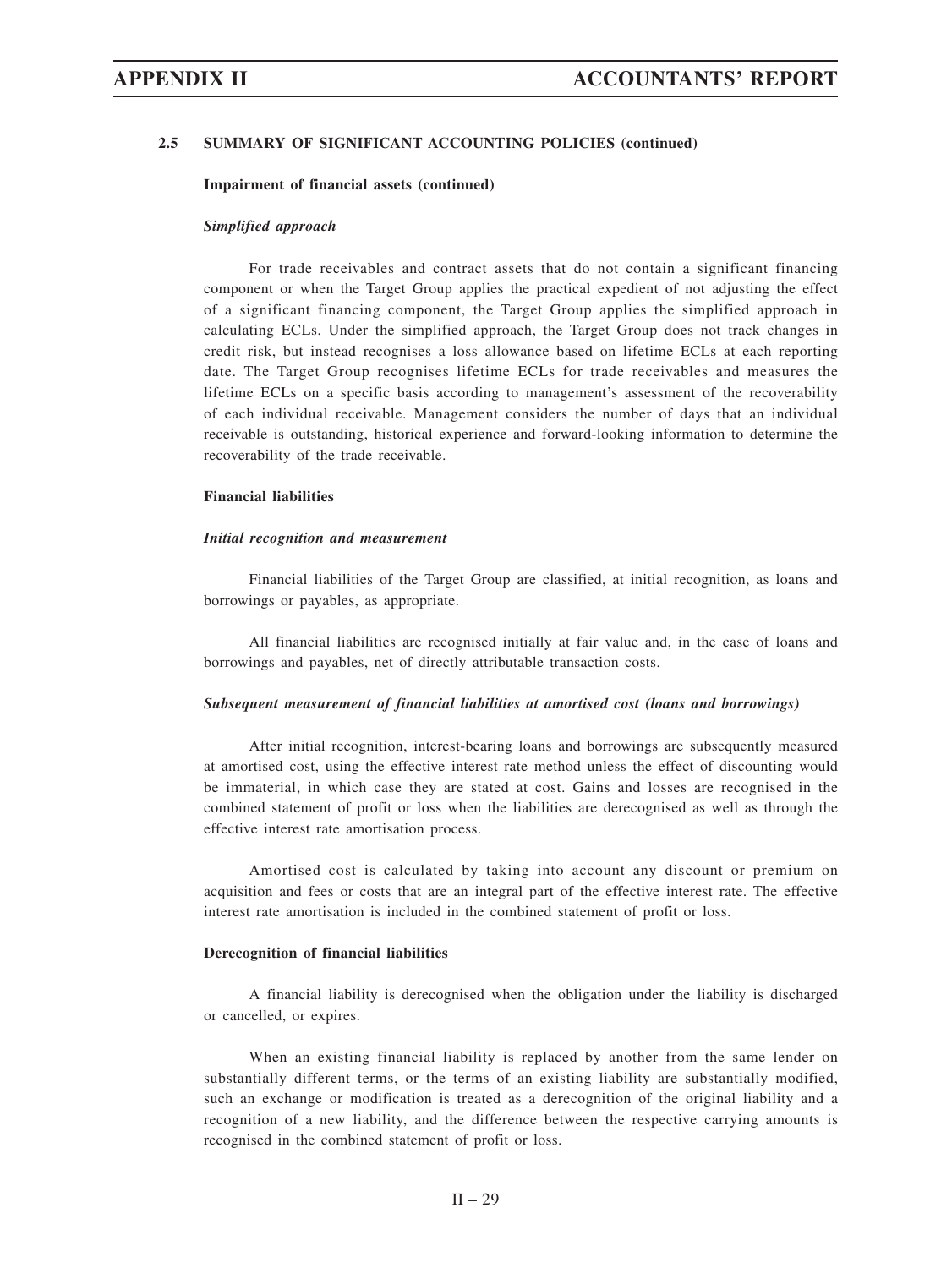#### **Offsetting of financial instruments**

Financial assets and financial liabilities are offset and the net amount is reported in the statement of financial position if there is a currently enforceable legal right to offset the recognised amounts and there is an intention to settle on a net basis, or to realise the assets and settle the liabilities simultaneously.

#### **Inventories**

Inventories are stated at the lower of cost and net realisable value. Cost is determined on the weighted average basis. Net realisable value is based on estimated selling prices less any estimated costs to be incurred in the process of disposal.

#### **Cash and cash equivalents**

For the purpose of the combined statement of cash flows, cash and cash equivalents comprise cash on hand and demand deposits, and short term highly liquid investments that are readily convertible into known amounts of cash, are subject to an insignificant risk of changes in value, and have a short maturity of generally within 3 months when acquired, less bank overdrafts which are repayable on demand and form an integral part of the Target Group's cash management.

For the purpose of the combined statement of financial position, cash and cash equivalents comprise cash on hand and at banks, including term deposits, and assets similar in nature to cash, which are not restricted as to use.

### **Provisions**

A provision is recognised when a present obligation (legal or constructive) has arisen as a result of a past event and it is probable that a future outflow of resources will be required to settle the obligation, provided that a reliable estimate can be made of the amount of the obligation.

When the effect of discounting is material, the amount recognised for a provision is the present value at the end of the reporting period of the future expenditures expected to be required to settle the obligation. The increase in the discounted present value amount arising from the passage of time is recognised in profit or loss.

A provision for reinstatement costs is recognised when a contractual obligation under the terms of a lease arrangement has arisen to reinstate a leased property at the end of the lease. Reinstatement costs are provided at the value of the expected costs to settle the obligation at the end of the reporting period using estimated cash flows and an equivalent asset is recognised and depreciated over the term of the lease arrangement. The estimated future costs of reinstatement are reviewed, and adjusted if appropriate, at least at each financial year end.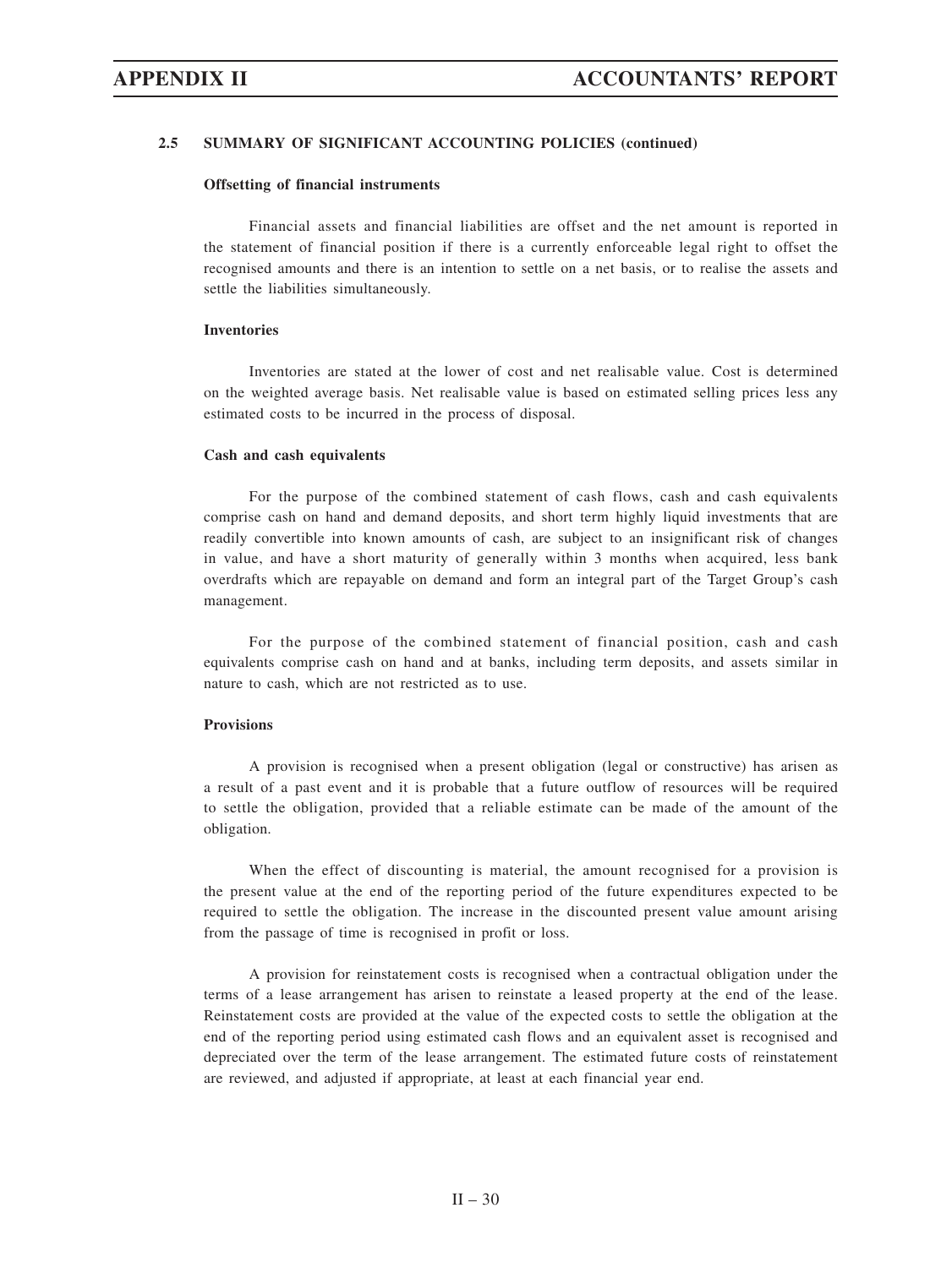### **Income tax**

Income tax comprises current and deferred tax. Income tax relating to items recognised outside profit or loss is recognised outside profit or loss, either in other comprehensive income or directly in equity.

Current tax assets and liabilities are measured at the amount expected to be recovered from or paid to the taxation authorities, based on tax rates (and tax laws) that have been enacted or substantively enacted by the end of each reporting period, taking into consideration interpretations and practices prevailing in the countries/jurisdictions in which the Target Group operates.

Deferred tax is provided, using the liability method, on all temporary differences at the end of the reporting period between the tax bases of assets and liabilities and their carrying amounts for financial reporting purposes.

Deferred tax liabilities are recognised for all taxable temporary differences, except:

- when the deferred tax liability arises from the initial recognition of goodwill or an asset or liability in a transaction that is not a business combination and, at the time of the transaction, affects neither the accounting profit nor taxable profit or loss; and
- in respect of taxable temporary differences associated with investments in subsidiaries and associates, when the timing of the reversal of the temporary differences can be controlled and it is probable that the temporary differences will not reverse in the foreseeable future.

Deferred tax assets are recognised for all deductible temporary differences, and the carryforward of unused tax credits and any unused tax losses. Deferred tax assets are recognised to the extent that it is probable that taxable profit will be available against which the deductible temporary differences, and the carryforward of unused tax credits and unused tax losses can be utilised, except:

- when the deferred tax asset relating to the deductible temporary differences arises from the initial recognition of an asset or liability in a transaction that is not a business combination and, at the time of the transaction, affects neither the accounting profit nor taxable profit or loss; and
- in respect of deductible temporary differences associated with investments in subsidiaries and associates, deferred tax assets are only recognised to the extent that it is probable that the temporary differences will reverse in the foreseeable future and taxable profit will be available against which the temporary differences can be utilised.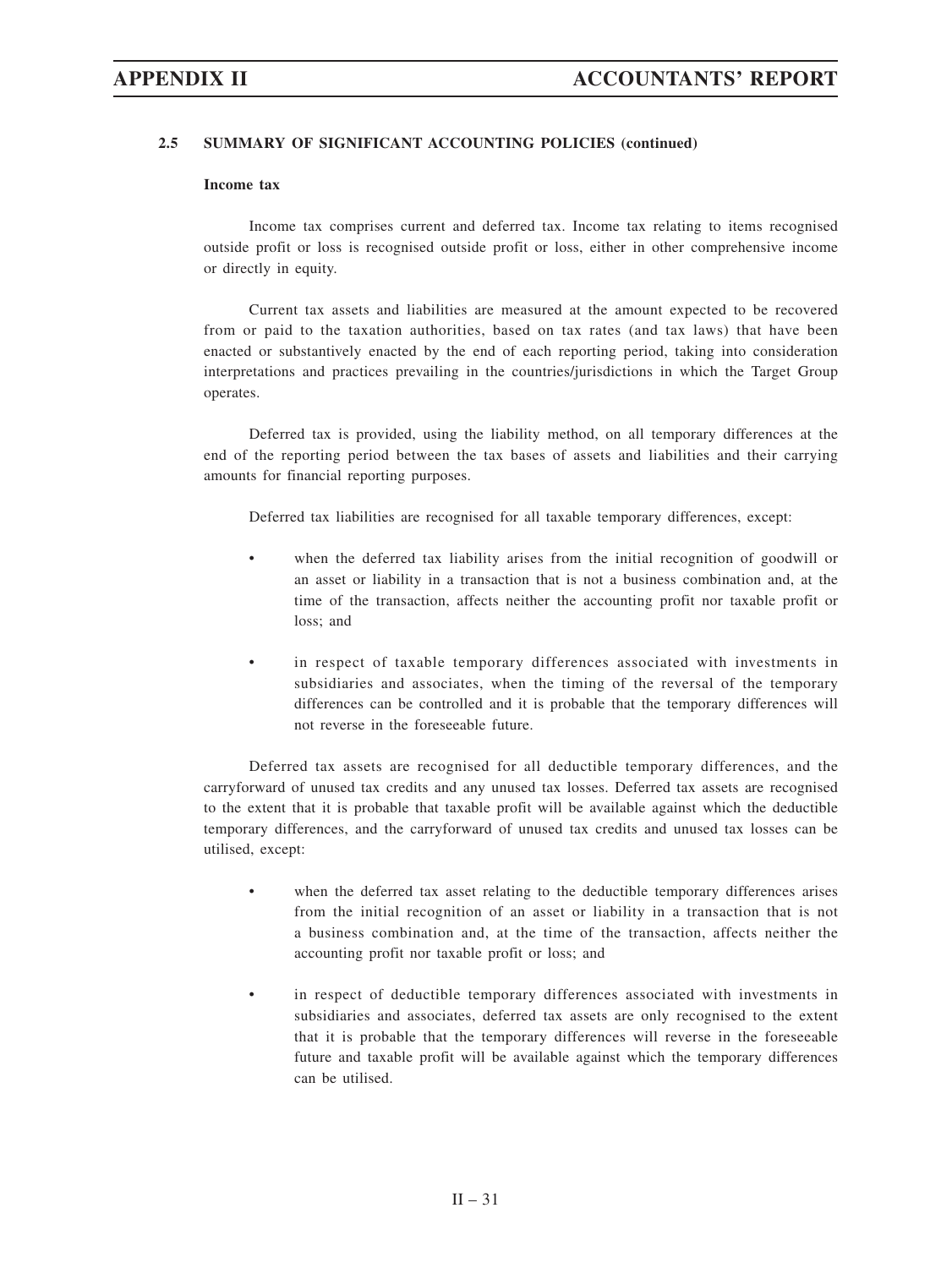#### **Income tax (continued)**

The carrying amount of deferred tax assets is reviewed at the end of each reporting period and reduced to the extent that it is no longer probable that sufficient taxable profit will be available to allow all or part of the deferred tax asset to be utilised. Unrecognised deferred tax assets are reassessed at the end of each reporting period and are recognised to the extent that it has become probable that sufficient taxable profit will be available to allow all or part of the deferred tax asset to be recovered.

Deferred tax assets and liabilities are measured at the tax rates that are expected to apply to the period when the asset is realised or the liability is settled, based on tax rates (and tax laws) that have been enacted or substantively enacted by the end of each reporting period.

Deferred tax assets and deferred tax liabilities are offset if and only if the Target Group has a legally enforceable right to set off current tax assets and current tax liabilities and the deferred tax assets and deferred tax liabilities relate to income taxes levied by the same taxation authority on either the same taxable entity or different taxable entities which intend either to settle current tax liabilities and assets on a net basis, or to realise the assets and settle the liabilities simultaneously, in each future period in which significant amounts of deferred tax liabilities or assets are expected to be settled or recovered.

#### **Government grants**

Government grants are recognised at their fair value where there is reasonable assurance that the grant will be received and all attaching conditions will be complied with. When the grant relates to an expense item, it is recognised as income on a systematic basis over the periods that the costs, for which it is intended to compensate, are expensed.

#### **Revenue recognition**

### *Revenue from contracts with customers*

Revenue from contracts with customers is recognised when control of goods or services is transferred to the customers at an amount that reflects the consideration to which the Target Group expects to be entitled in exchange for those goods or services.

When the consideration in a contract includes a variable amount, the amount of consideration is estimated to which the Target Group will be entitled in exchange for transferring the goods or services to the customer. The variable consideration is estimated at contract inception and constrained until it is highly probable that a significant revenue reversal in the amount of cumulative revenue recognised will not occur when the associated uncertainty with the variable consideration is subsequently resolved.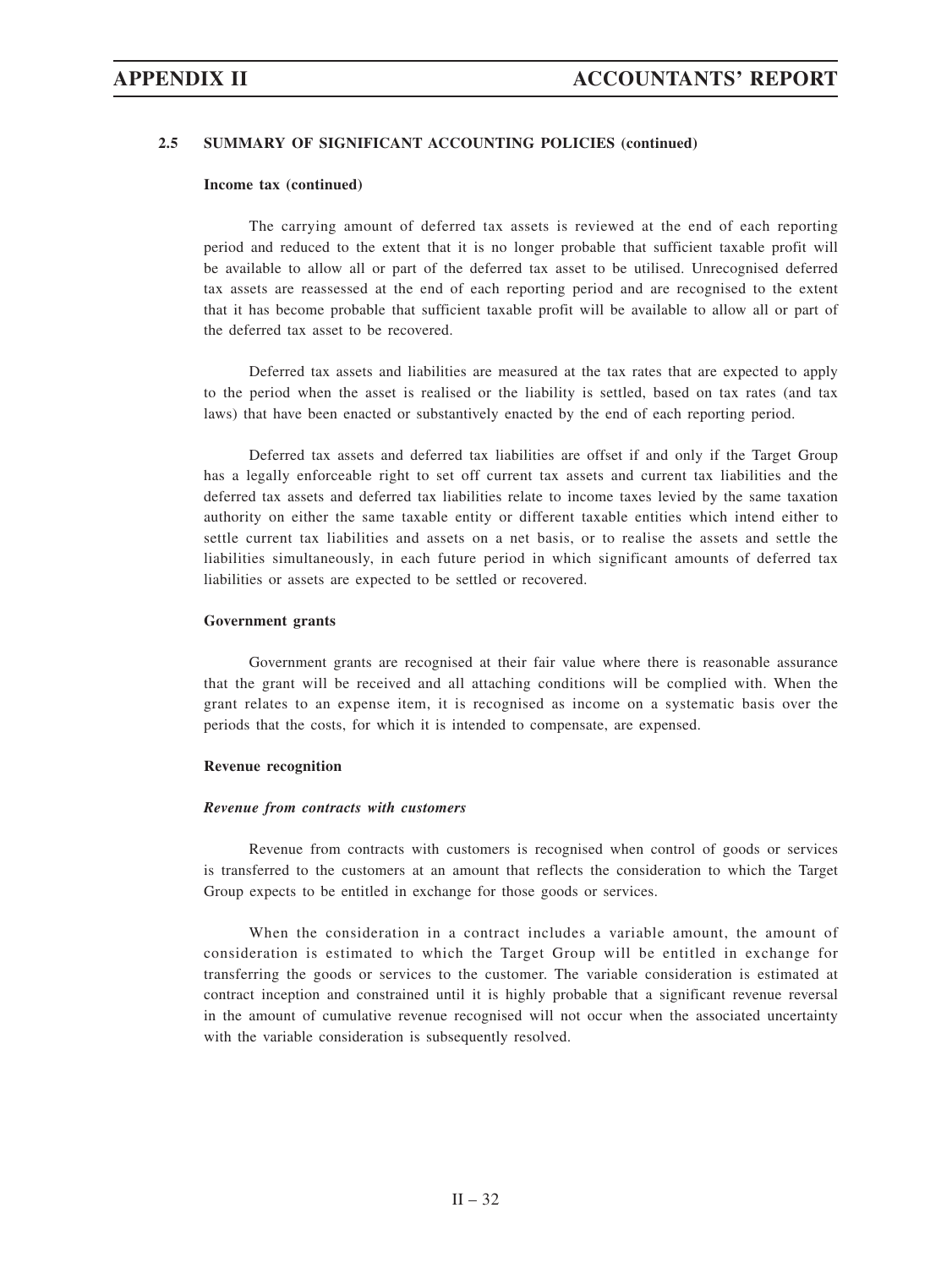### **Revenue recognition (continued)**

### *Revenue from contracts with customers (continued)*

When the contract contains a financing component which provides the customer with a significant benefit of financing the transfer of goods or services to the customer for more than one year, revenue is measured at the present value of the amount receivable, discounted using the discount rate that would be reflected in a separate financing transaction between the Target Group and the customer at contract inception. When the contract contains a financing component which provides the Target Group with a significant financial benefit for more than one year, revenue recognised under the contract includes the interest expense accreted on the contract liability under the effective interest method. For a contract where the period between the payment by the customer and the transfer of the promised goods or services is one year or less, the transaction price is not adjusted for the effects of a significant financing component, using the practical expedient in HKFRS 15.

- (a) Revenue from box office takings is recognised when the relevant film is exhibited to the customer;
- (b) Revenue from the sale of concession goods is recognised at the point in time when the customer takes possession of the food and beverage offerings;
- (c) Revenue from the sale of other products is recognised at the point in time when control of the asset is transferred to the customer, generally on delivery of the products; and
- (d) Revenue from screen advertising is recognised when the performance obligation is satisfied, generally on a straight-line basis over the period of the relevant agreement.

# *Other income*

Interest income is recognised on an accrual basis using the effective interest method by applying the rate that exactly discounts the estimated future cash receipts over the expected life of the financial instrument or a shorter period, when appropriate, to the net carrying amount of the financial asset.

## **Contract liabilities**

A contract liability is recognised when a payment is received or a payment is due (whichever is earlier) from a customer before the Target Group transfers the related goods or services. Contract liabilities are recognised as revenue when the Target Group performs under the contract (i.e., transfers control of the related goods or services to the customer).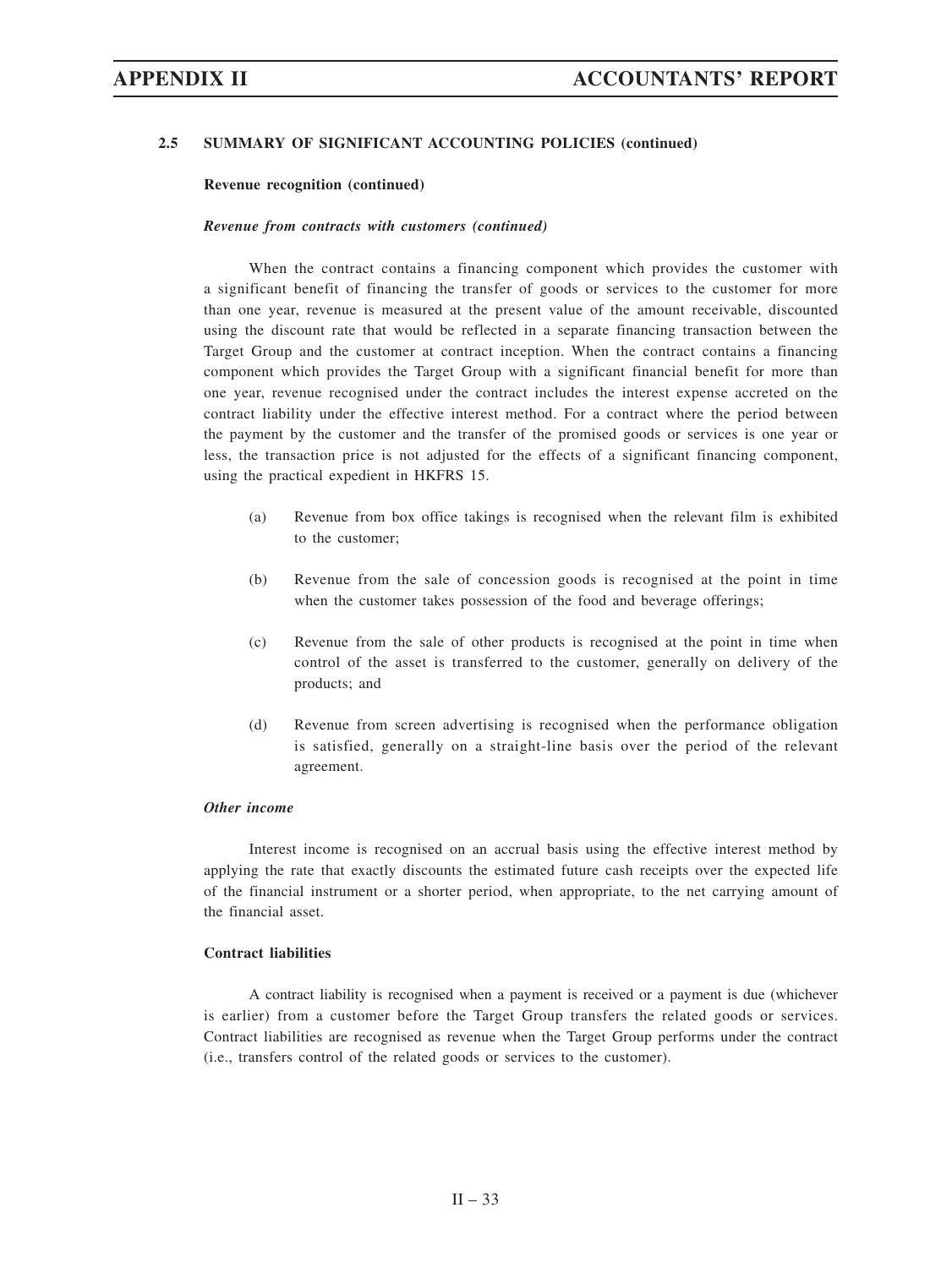### **Employee benefits**

### *Pension schemes*

The Target Group operates a defined contribution Mandatory Provident Fund retirement benefit scheme (the "**MPF Scheme**") under the Mandatory Provident Fund Schemes Ordinance for all of its employees. Contributions are made based on a percentage of the employees' basic salaries and are charged to the combined statement of profit or loss as they become payable in accordance with the rules of the MPF Scheme. The assets of the MPF Scheme are held separately from those of the Target Group in an independently administered fund. The Target Group's employer contributions vest fully with the employees when contributed into the MPF Scheme, except for the Target Group's employer voluntary contributions, which are refunded to the Target Group when the employee leaves employment prior to the contributions vesting fully, in accordance with the rules of the MPF Scheme.

The employees of the Target Group's subsidiary which operates in Mainland China are required to participate in a central pension scheme operated by the local municipal government. The subsidiary is required to contribute certain percentage of their payroll costs to the central pension scheme. The contributions are charged to the combined statement of profit or loss as they become payable in accordance with the rules of the central pension scheme.

#### **Foreign currencies**

The Historical Financial Information is presented in Hong Kong dollars, which is the Target Company's functional currency. Each entity in the Target Group determines its own functional currency and items included in the financial statements of each entity are measured using that functional currency. Foreign currency transactions recorded by the entities in the Target Group are initially recorded using their respective functional currency rates prevailing at the dates of the transactions. Monetary assets and liabilities denominated in foreign currencies are translated at the functional currency rates of exchange ruling at the end of the reporting period. Differences arising on settlement or translation of monetary items are recognised in profit or loss.

Non-monetary items that are measured in terms of historical cost in a foreign currency are translated using the exchange rates at the dates of the initial transactions. Non-monetary items measured at fair value in a foreign currency are translated using the exchange rates at the date when the fair value was measured. The gain or loss arising on translation of a nonmonetary item measured at fair value is treated in line with the recognition of the gain or loss on change in fair value of the item (i.e., translation difference on the item whose fair value gain or loss is recognised in other comprehensive income or profit or loss is also recognised in other comprehensive income or profit or loss, respectively).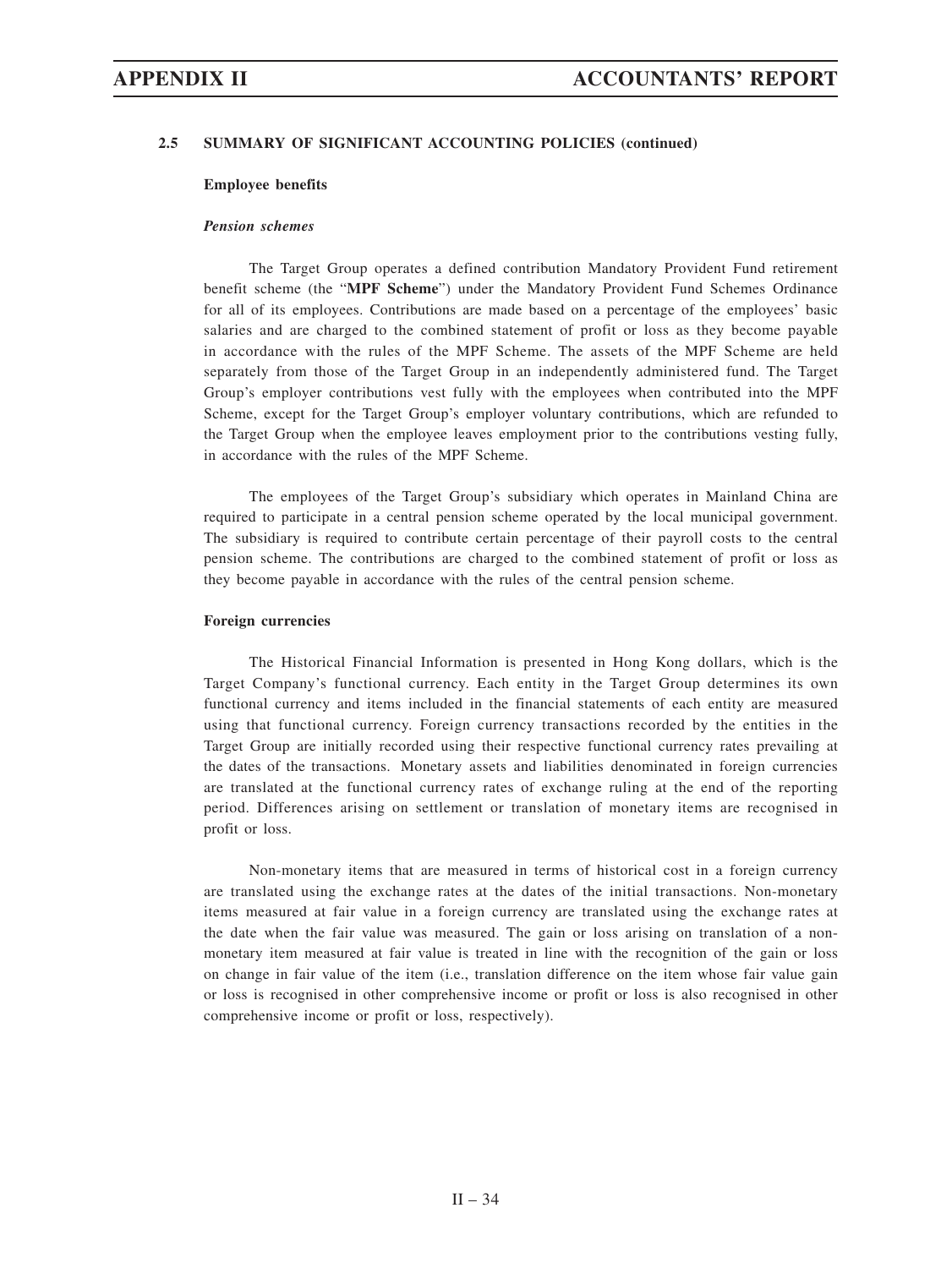#### **Foreign currencies (continued)**

In determining the exchange rate on initial recognition of the related asset, expense or income on the derecognition of a non-monetary asset or non-monetary liability relating to an advance consideration, the date of initial transaction is the date on which the Target Group initially recognises the non-monetary asset or non-monetary liability arising from the advance consideration. If there are multiple payments or receipts in advance, the Target Group determines the transaction date for each payment or receipt of the advance consideration.

The functional currency of an overseas subsidiary is currency other than the Hong Kong dollar. As at the end of the reporting period, the assets and liabilities of this entity are translated into Hong Kong dollars at the exchange rates prevailing at the end of the reporting period and its statement of profit or loss is translated into Hong Kong dollars at the weighted average exchange rate for the year. The resulting exchange differences are recognised in other comprehensive income and accumulated in the exchange fluctuation reserve. On disposal of a foreign operation, the component of other comprehensive income relating to that particular foreign operation is recognised in profit or loss.

For the purpose of the combined statement of cash flows, the cash flows of an overseas subsidiary are translated into Hong Kong dollars at the exchange rates ruling at the dates of the cash flows. Frequently recurring cash flows of the overseas subsidiary which arise throughout the year are translated into Hong Kong dollars at the weighted average exchange rate for the year.

# **3. SIGNIFICANT ACCOUNTING JUDGEMENTS AND ESTIMATES**

The preparation of the Historical Financial Information requires management to make judgements, estimates and assumptions that affect the reported amounts of revenues, expenses, assets and liabilities, and their accompanying disclosures, and the disclosure of contingent liabilities. Uncertainty about these assumptions and estimates could result in outcomes that could require a material adjustment to the carrying amounts of the assets or liabilities affected in the future.

#### **Judgements**

In the process of applying the Target Group's accounting policies, management has made the following judgements, apart from those involving estimations, which have the most significant effect on the amounts recognised in the Historical Financial Information:

#### *Significant judgement in determining the lease term of contracts with renewal options*

The Target Group has several lease contracts that include extension options. The Target Group applies judgement in evaluating whether or not to exercise the option to renew the leases. That is, it considers all relevant factors that create an economic incentive for it to exercise the renewal. After the commencement date, the Target Group reassesses the lease term if there is a significant event or change in circumstances that is within its control and affects its ability to exercise or not to exercise the option to renew.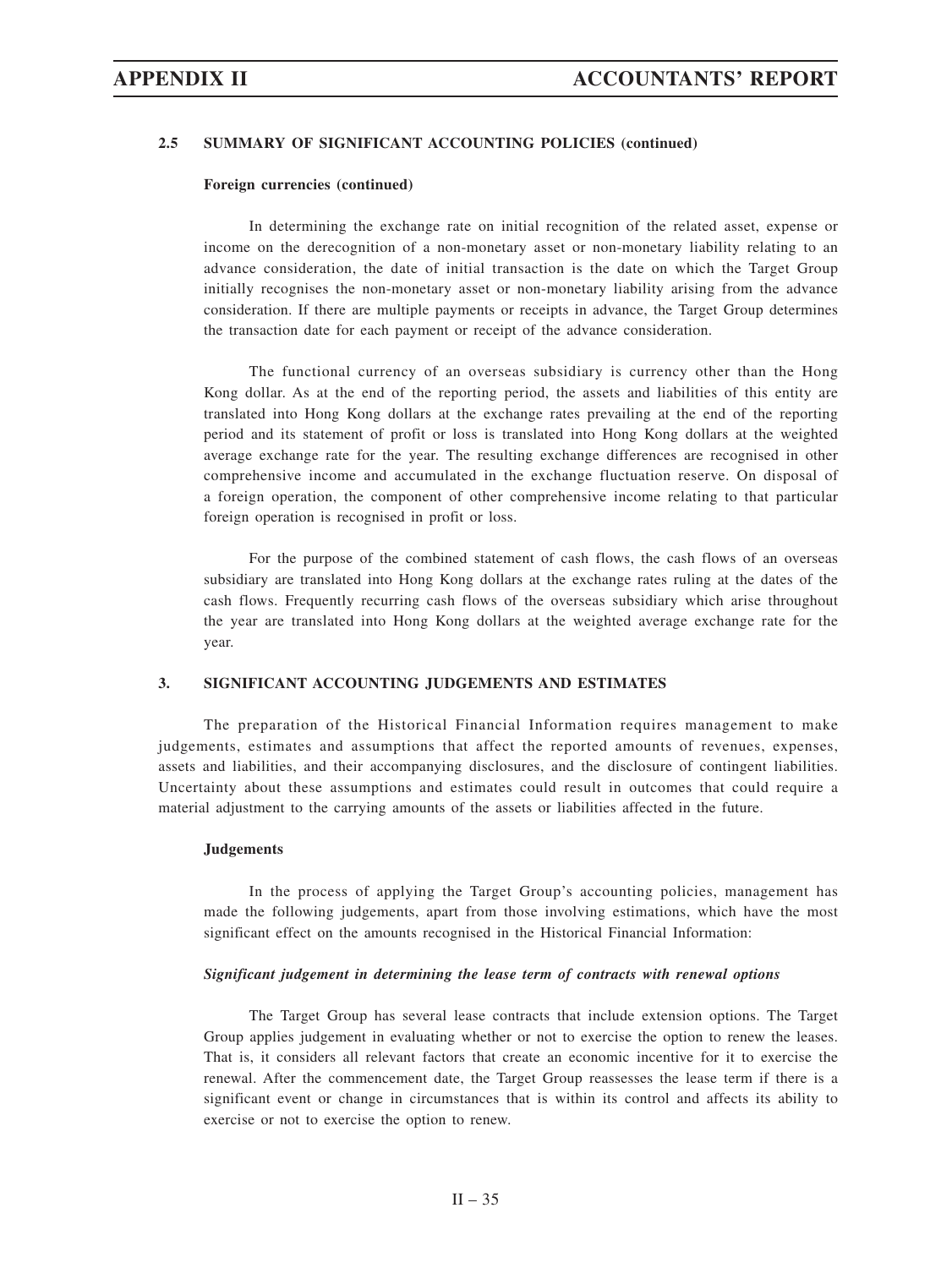# **3. SIGNIFICANT ACCOUNTING JUDGEMENTS AND ESTIMATES (continued)**

### **Judgements (continued)**

# *Significant judgement in determining the lease term of contracts with renewal options (continued)*

The Target Group includes the renewal period as part of the lease term for leases of its cinemas due to the significance of these cinemas to its operations and the significant leasehold improvements undertaken (or expected to be undertaken) over the term of the relevant lease contracts that are expected to have significant economic benefit for the Target Group when the option to extend those leases becomes exercisable.

### **Estimation uncertainty**

The key assumptions concerning the future and other key sources of estimation uncertainty at the end of the reporting period, that have a significant risk of causing a material adjustment to the carrying amounts of assets and liabilities within the next financial year, are described below.

### *Impairment of non-financial assets*

The Target Group assesses whether there are any indicators of impairment for all nonfinancial assets (including right-of-use assets) at the end of each reporting period. Non-financial assets with finite useful lives are tested for impairment when there are indicators that the carrying amounts may not be recoverable. An impairment exists when the carrying value of an asset or a CGU exceeds its recoverable amount, which is the higher of its fair value less costs of disposal and its value in use. The calculation of the fair value less costs of disposal is based on available data from binding sales transactions in an arm's length transaction of similar assets or observable market prices less incremental costs for disposing of the asset. When value in use calculations are undertaken, management must estimate the expected future cash flows from the asset or CGU and choose a suitable discount rate in order to calculate the present value of those cash flows.

The Target Group assesses whether there are any indicators of impairment for its property, plant and equipment and right-of-use assets at the end of each reporting period and at other times when such an indicator exists. Impairment is determined by assessing the recoverable amounts of the respective CGUs or group of CGUs to which the respective property, plant and equipment and right-of-use assets relate and whether the respective recoverable amounts of the CGUs or groups of CGUs are less than their respective carrying amounts. For the current year, the recoverable amounts of the respective CGUs or group of CGUs have been determined by management based on value in use calculations using cash flow projections specific to the respective CGUs and applying respective discount rates which reflect risks relating to the respective CGUs. Further details are given in notes 11 and 12 to the Historical Financial Information.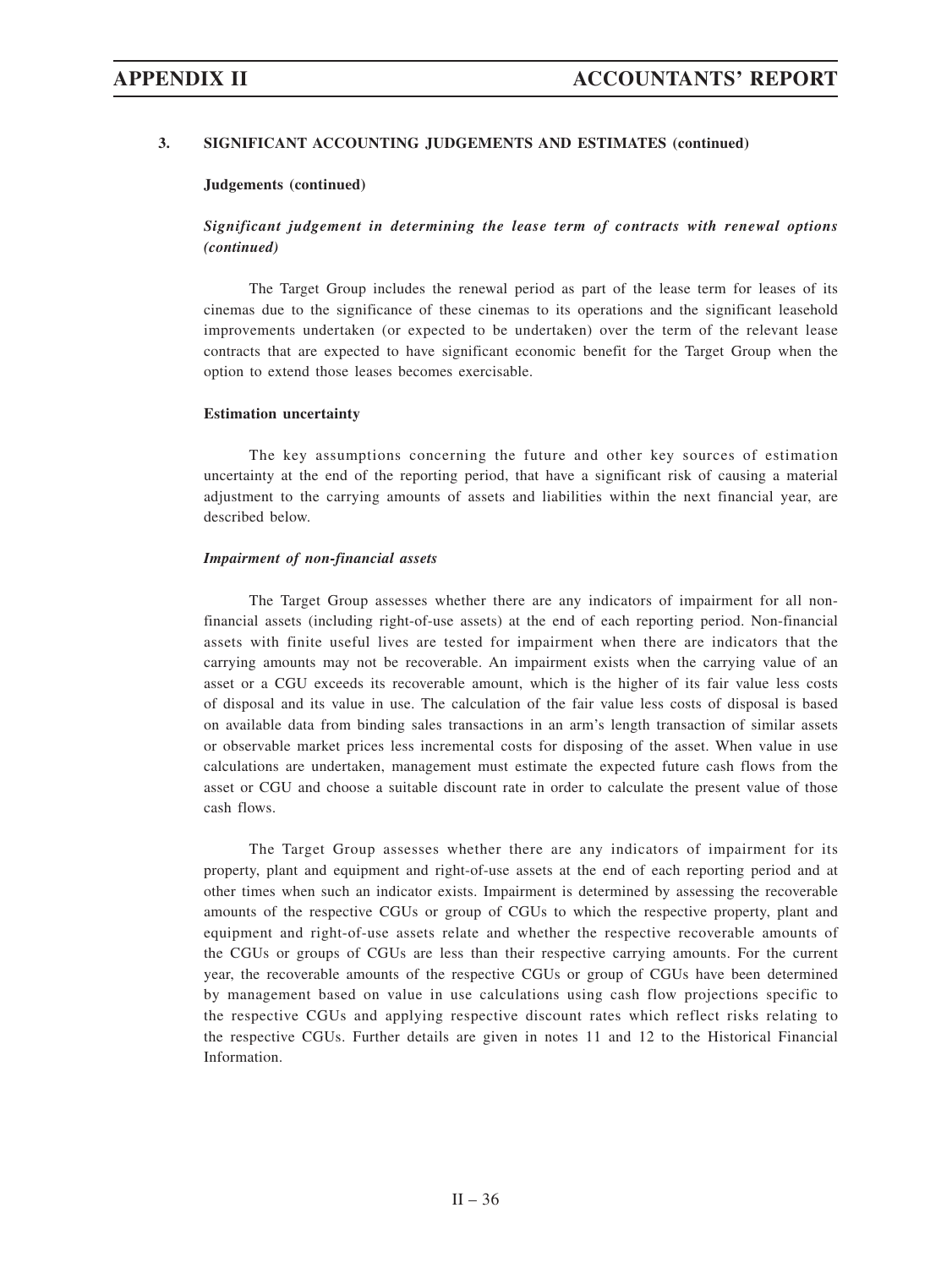### **3. SIGNIFICANT ACCOUNTING JUDGEMENTS AND ESTIMATES (continued)**

### **Estimation uncertainty (continued)**

### *Impairment of trade receivables, other receivables and deposits*

The impairment provisions for trade receivables, other receivables and deposits are based on assumptions about ECLs. The Target Group uses judgements in making these assumptions and selecting the inputs to the impairment calculation, based on information about past events, current conditions and forecasts of future economic conditions at the end of each reporting period. Changes in these assumptions and estimates could materially affect the results of the assessment and it may be necessary to make an additional impairment charge to profit or loss. Further details of (i) trade receivables and (ii) deposits and other receivables are given in notes 15 and 16 to the Historical Financial Information, respectively.

### *Leases – Estimating the incremental borrowing rate*

The Target Group cannot readily determine the interest rate implicit in a lease, and therefore, it uses an incremental borrowing rate ("**IBR**") to measure lease liabilities. The IBR is the rate of interest that the Target Group would have to pay to borrow over a similar term, and with a similar security, the funds necessary to obtain an asset of a similar value to the right-ofuse asset in a similar economic environment. The IBR therefore reflects what the Target Group "would have to pay", which requires estimation when no observable rates are available or when it needs to be adjusted to reflect the terms and conditions of the lease. The Target Group may estimate the IBR using observable inputs when available and is required to make certain entityspecific estimates, as appropriate.

### **4. OPERATING SEGMENT INFORMATION**

The Target Group principally focuses on cinema operation. Information reported to the Target Group's chief operating decision maker, for the purpose of resources allocation and performance assessment, focuses on the operating results of the Target Group as a whole as the Target Group's resources are integrated and no discrete operating segment information is available. Accordingly, no operating segment information is presented.

### **Geographical information**

### *(a) Revenue from external customers*

| 30 September    |
|-----------------|
| 2021            |
| <b>HK\$'000</b> |
|                 |
| 18,887          |
| 5,505           |
|                 |
| 24,392          |
|                 |

The revenue information above is based on the locations of the customers.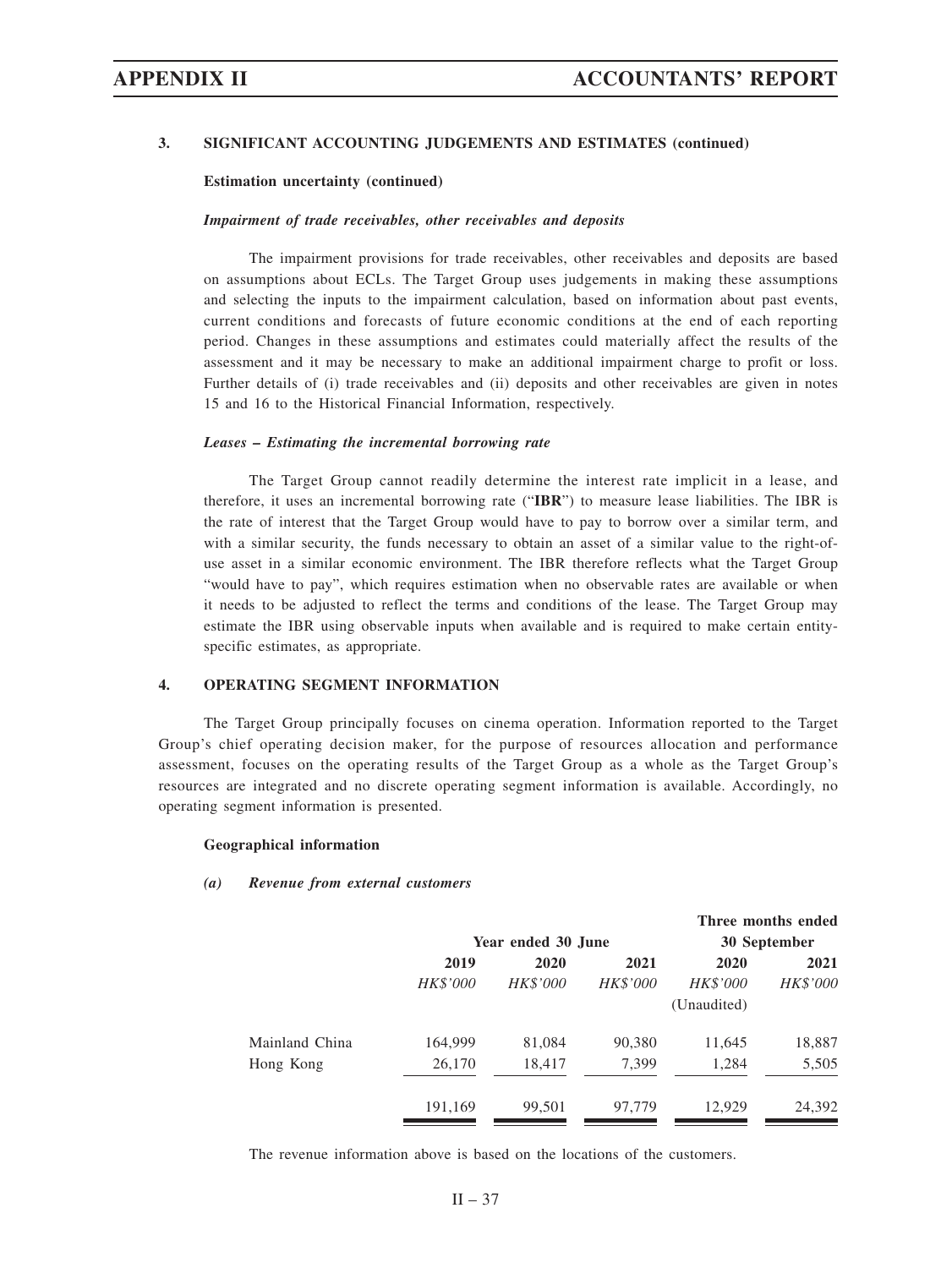# **4. OPERATING SEGMENT INFORMATION (continued)**

**Geographical information (continued)**

# *(b) Non-current assets*

|                |          | As at 30 June |          | As at $30$<br><b>September</b> |
|----------------|----------|---------------|----------|--------------------------------|
|                | 2019     | 2020          | 2021     | 2021                           |
|                | HK\$'000 | HK\$'000      | HK\$'000 | HK\$'000                       |
| Mainland China | 121,936  | 224,444       | 198,135  | 189,630                        |
| Hong Kong      | 8,607    | 38,351        | 17,750   | 17,358                         |
|                | 130,543  | 262,795       | 215,885  | 206,988                        |

The non-current assets information above are based on the locations of the assets and excludes financial instruments.

## **Information about major customers**

The Target Group did not have revenues from transactions with any single customer amounting to 10% or more of the total revenue of the Target Group for each of the Relevant Periods and the three months ended 30 September 2020.

### **5. REVENUE**

An analysis of revenue is as follows:

|                 |                 |                 |                                | Three months ended |
|-----------------|-----------------|-----------------|--------------------------------|--------------------|
|                 |                 |                 | 30 September                   |                    |
| 2019            | 2020            | 2021            | 2020                           | 2021               |
| <b>HK\$'000</b> | <b>HK\$'000</b> | <b>HK\$'000</b> | <b>HK\$'000</b><br>(Unaudited) | <b>HK\$'000</b>    |
|                 |                 |                 |                                |                    |
| 191,169         | 99,501          | 97,779          | 12.929                         | 24,392             |
|                 |                 |                 | Year ended 30 June             |                    |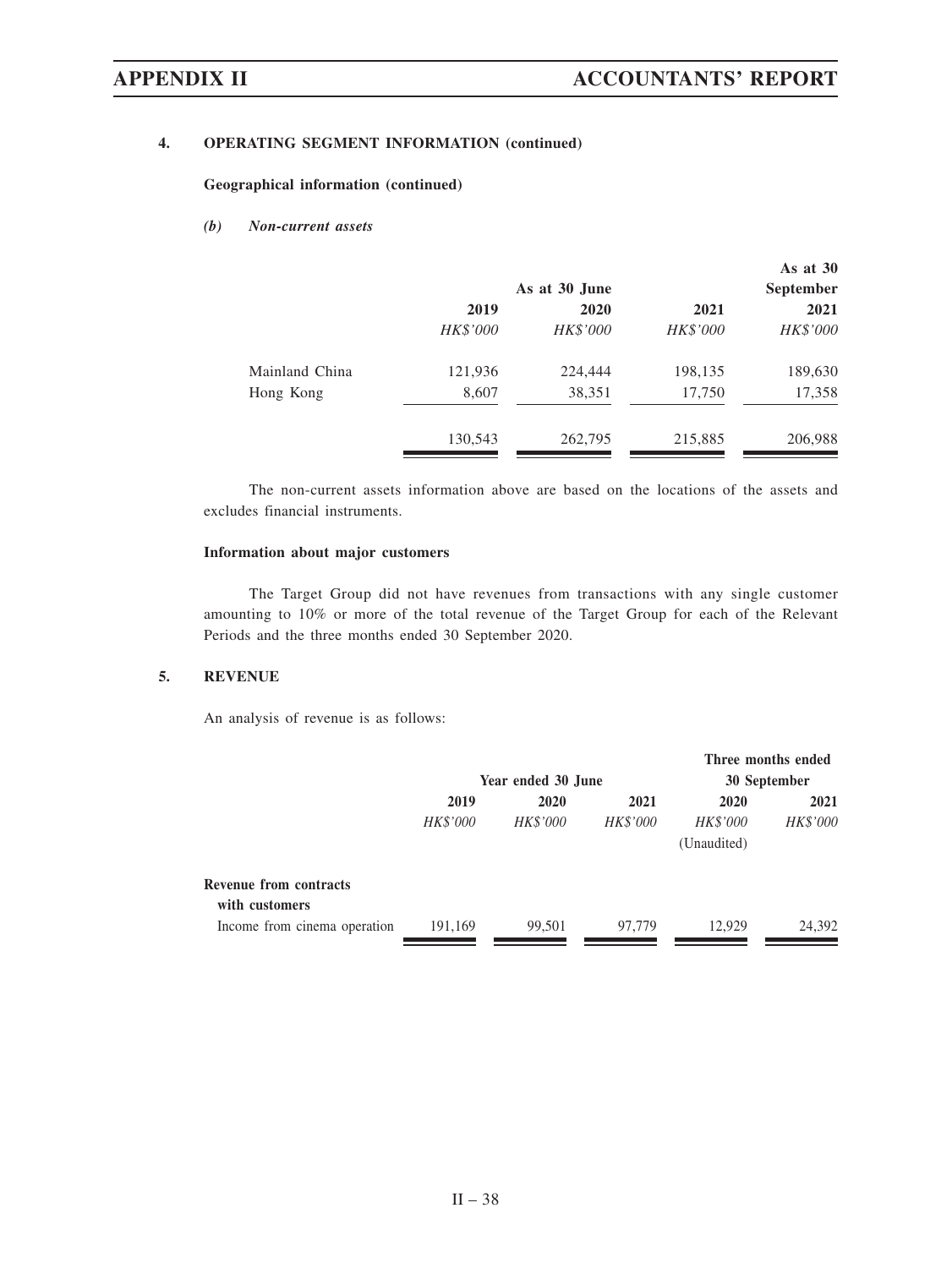# **5. REVENUE (continued)**

### **Revenue from contracts with customers**

## *(a) Disaggregated revenue information*

|                              |                 |                    |                 |                 | Three months ended |
|------------------------------|-----------------|--------------------|-----------------|-----------------|--------------------|
|                              |                 | Year ended 30 June |                 | 30 September    |                    |
|                              | 2019            | 2020               | 2021            | 2020            | 2021               |
|                              | <b>HK\$'000</b> | <b>HK\$'000</b>    | <b>HK\$'000</b> | <b>HK\$'000</b> | <b>HK\$'000</b>    |
|                              |                 |                    |                 | (Unaudited)     |                    |
| Types of goods or services   |                 |                    |                 |                 |                    |
| Box office takings           | 147,440         | 80,224             | 84,074          | 12,010          | 20,265             |
| Sale of concession goods     | 21,249          | 11,923             | 6,424           | 458             | 1,902              |
| Screen advertising services  | 18,130          | 4.307              | 3,486           | 25              | 1,050              |
| <b>Others</b>                | 4,350           | 3,047              | 3,795           | 436             | 1,175              |
| Total revenue from contracts |                 |                    |                 |                 |                    |
| with customers               | 191,169         | 99,501             | 97,779          | 12.929          | 24,392             |
|                              |                 |                    |                 |                 |                    |

The following table shows the amounts of revenue recognised in the Relevant Periods and the three months ended 30 September 2020 that were included in the contract liabilities at the beginning of each of the reporting periods:

|                              |                    |                 |                 |                 | Three months ended |  |
|------------------------------|--------------------|-----------------|-----------------|-----------------|--------------------|--|
|                              | Year ended 30 June |                 |                 | 30 September    |                    |  |
|                              | 2019               | 2020            | 2021            | 2020            | 2021               |  |
|                              | <b>HK\$'000</b>    | <b>HK\$'000</b> | <b>HK\$'000</b> | <b>HK\$'000</b> | <b>HK\$'000</b>    |  |
|                              |                    |                 |                 | (Unaudited)     |                    |  |
| Short-term advances received |                    |                 |                 |                 |                    |  |
| from customers:              |                    |                 |                 |                 |                    |  |
| Cinema operation             | 10,142             | 8,715           | 6,825           | 1,324           | 2,177              |  |

## *(b) Performance obligations*

Information about the Target Group's performance obligations is summarised below:

### *Box office takings*

The performance obligation is satisfied when the film is exhibited to the customer and payment in advance is normally required.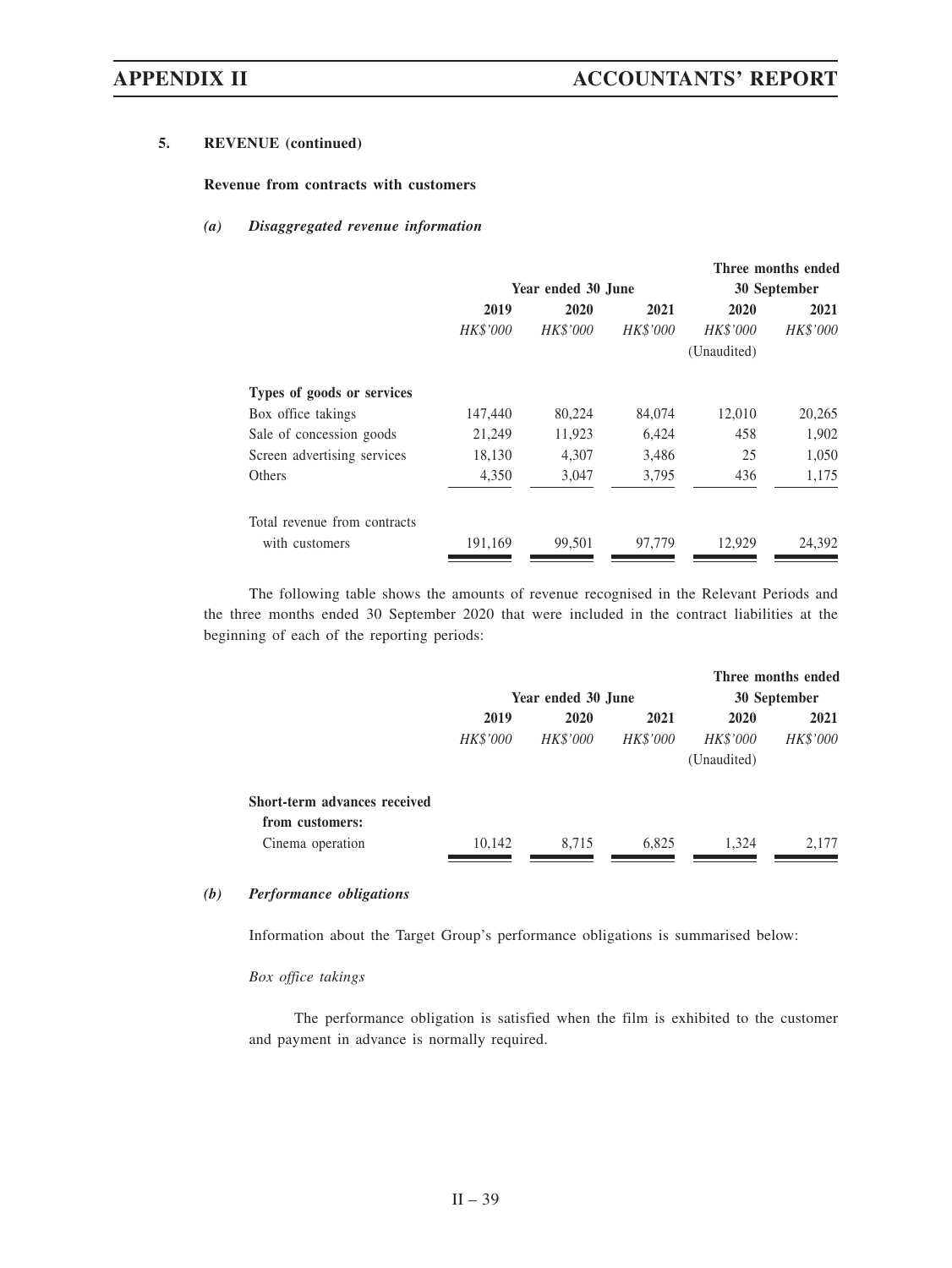### **5. REVENUE (continued)**

### **Revenue from contracts with customers (continued)**

# *(b) Performance obligations (continued)*

### *Sale of concession goods*

The performance obligation is satisfied at a point in time when the customer takes possession of the goods and payment is received upon delivery.

### *Screen advertising services*

The performance obligation is generally satisfied over time when the customer simultaneously receives and consumes the benefits as the Target Group makes the cinema available for screening of advertisements over the period of the agreement, while certain payments in advance are normally required.

### *Practical expedient*

As a practical expedient, the transaction prices allocated to the remaining performance obligations (unsatisfied or partially unsatisfied) are not disclosed because all the remaining performance obligations are part of respective contracts that have an original expected duration of 1 year or less.

### **6. OTHER INCOME AND GAINS**

An analysis of other income and gains is as follows:

|                       |          |                    |          |              | Three months ended |
|-----------------------|----------|--------------------|----------|--------------|--------------------|
|                       |          | Year ended 30 June |          | 30 September |                    |
|                       | 2019     | 2020               | 2021     | 2020         | 2021               |
|                       | HK\$'000 | HK\$'000           | HK\$'000 | HK\$'000     | HK\$'000           |
|                       |          |                    |          | (Unaudited)  |                    |
| Interest income from: |          |                    |          |              |                    |
| - Bank balances       | 192      | 209                | 79       | 24           | 14                 |
| - Deposits paid       |          | 422                | 466      | 110          | 122                |
| Government subsidies* | 2,042    | 3,259              | 3,738    | 1,154        | 211                |
| Others                | 36       | 87                 | 101      |              | 9                  |
|                       | 2,270    | 3,977              | 4,384    | 1,289        | 356                |

The government subsidies mainly represented subsidies received by certain subsidiaries from PRC's local government authorities and subsidies received under Employment Support Scheme, Cinema Subsidy Scheme and Food License Holders Subsidy Scheme of the Government of the Hong Kong Special Administrative Region. There were no unfulfilled conditions or contingencies relating to these government subsidies.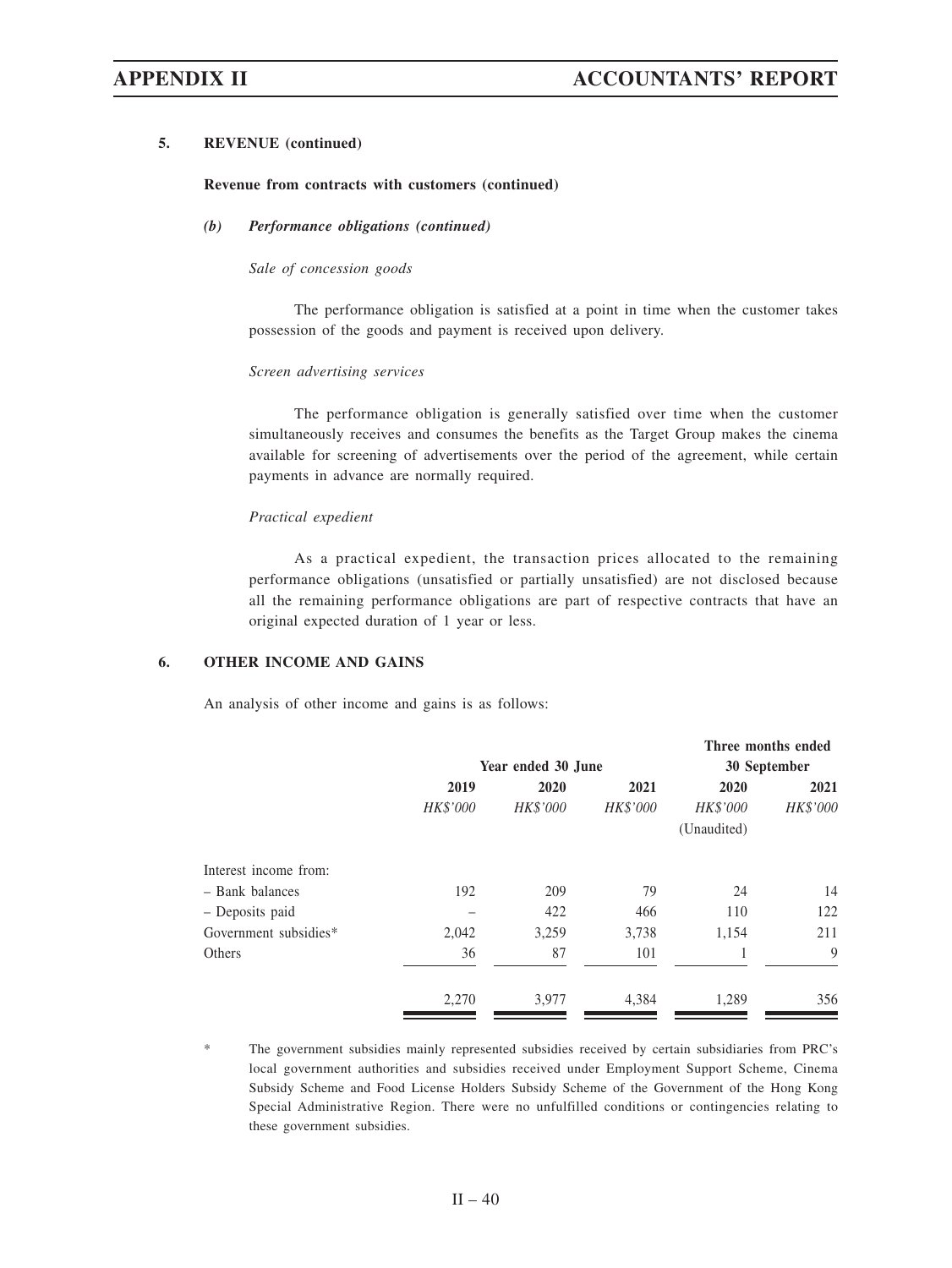# **7. LOSS BEFORE TAX**

The Target Group's loss before tax is arrived at after charging/(crediting):

|                                                          |              |          | Three months ended |          |              |                |  |
|----------------------------------------------------------|--------------|----------|--------------------|----------|--------------|----------------|--|
|                                                          |              |          | Year ended 30 June |          | 30 September |                |  |
|                                                          |              | 2019     | 2020               | 2021     | 2020         | 2021           |  |
|                                                          | <b>Notes</b> | HK\$'000 | HK\$'000           | HK\$'000 | HK\$'000     | HK\$'000       |  |
|                                                          |              |          |                    |          | (Unaudited)  |                |  |
| Cost of inventories sold#                                |              | 5,786    | 3,041              | 1,837    | 207          | 458            |  |
| Depreciation of property, plant and                      |              |          |                    |          |              |                |  |
| equipment**                                              | 11           | 41,127   | 21,311             | 14,449   | 3,610        | 3,182          |  |
| Depreciation of right-of-use assets**                    | 12           |          | 45,951             | 27,599   | 6,592        | 6,166          |  |
| Auditor's remuneration                                   |              | 147      | 162                | 122      | 25           | 25             |  |
| Minimum lease payments under                             |              |          |                    |          |              |                |  |
| operating leases**                                       |              | 36,757   |                    |          |              |                |  |
| Contingent rents under operating                         |              |          |                    |          |              |                |  |
| leases**                                                 |              | 3,889    |                    |          |              |                |  |
| Lease payments not included in the                       |              |          |                    |          |              |                |  |
| measurement of lease liabilities**                       | 12           |          | 1,602              | 93       | 12           | 22             |  |
| Employee benefit expenses**:<br>Wages, salaries, bonuses |              |          |                    |          |              |                |  |
| and allowances                                           |              | 20,855   | 15,623             | 17,237   | 3,398        | 4,442          |  |
| Pension scheme contributions                             |              |          |                    |          |              |                |  |
| (defined contribution schemes)                           |              | 4,005    | 2,728              | 2,890    | 450          | 829            |  |
|                                                          |              | 24,860   | 18,351             | 20,127   | 3,848        | 5,271          |  |
| Loss on disposal/write-off of                            |              |          |                    |          |              |                |  |
| property, plant and equipment*                           |              |          | 5,561              |          |              |                |  |
| Impairment/(reversal of impairment)                      |              |          |                    |          |              |                |  |
| of trade receivables, net*                               | 15           |          | 1,631              | (188)    | (27)         |                |  |
| Impairment of property, plant                            |              |          |                    |          |              |                |  |
| and equipment*                                           | 11           | 74,992   | 25,615             | 2,537    |              |                |  |
| Impairment of right-of-use assets*                       | 12           |          | 124,254            | 23,020   |              |                |  |
| Impairment of amount due from                            |              |          |                    |          |              |                |  |
| an associate*                                            |              | 1,917    | 672                |          |              |                |  |
| Foreign exchange differences, net                        |              | 22       | 4,903              | 126      | 54           | $\overline{c}$ |  |

# Included in "Cost of sales" in the combined statements of profit or loss.

\* Included in "Other expenses, net" in the combined statements of profit or loss.

^ At the end of each of the reporting periods, the Target Group had no forfeited contributions available to reduce its contributions to the pension schemes in future years.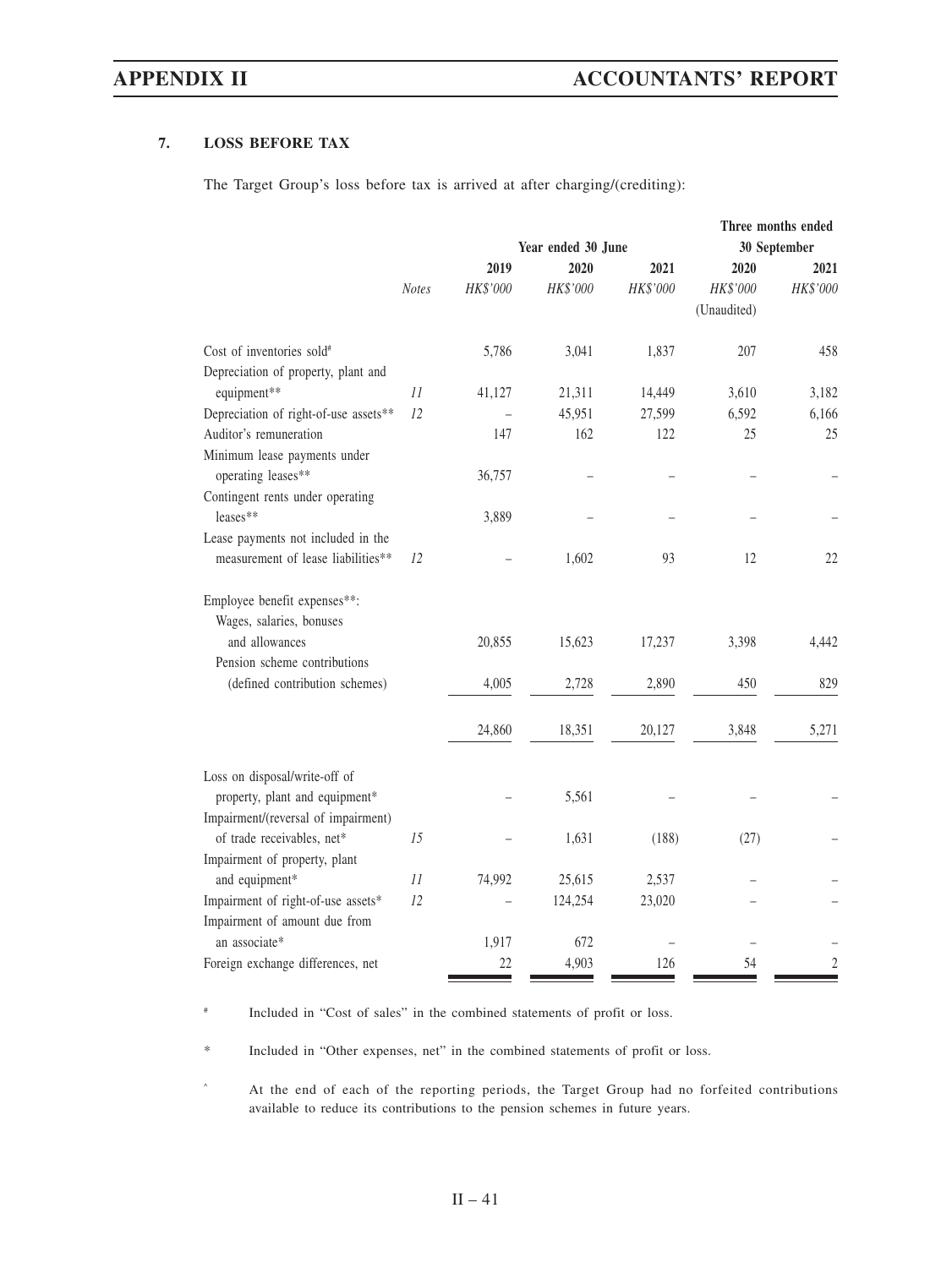# **7. LOSS BEFORE TAX (continued)**

\*\* Amounts included in "Selling, marketing and other cinema operating expenses" in the combined statements of profit or loss are as follows:

|                                 |                 |                    | Three months    |                    |                 |
|---------------------------------|-----------------|--------------------|-----------------|--------------------|-----------------|
|                                 |                 | Year ended 30 June |                 | ended 30 September |                 |
|                                 | 2019            | 2020               | 2021            | 2020               | 2021            |
|                                 | <b>HK\$'000</b> | <b>HK\$'000</b>    | <b>HK\$'000</b> | <b>HK\$'000</b>    | <b>HK\$'000</b> |
|                                 |                 |                    |                 | (Unaudited)        |                 |
| Depreciation of property, plant |                 |                    |                 |                    |                 |
| and equipment                   | 41,121          | 21,303             | 14,444          | 3,608              | 3,182           |
| Depreciation of right-of-use    |                 |                    |                 |                    |                 |
| assets                          |                 | 45,951             | 27.599          | 6,592              | 6,166           |
| Minimum lease payments          |                 |                    |                 |                    |                 |
| and contingent rents under      |                 |                    |                 |                    |                 |
| operating leases                | 40,646          |                    |                 |                    |                 |
| Lease payments not included     |                 |                    |                 |                    |                 |
| in the measurement of lease     |                 |                    |                 |                    |                 |
| liabilities                     |                 | 1,602              | 93              | 12                 | 22              |
| Employee benefit expenses       | 24,612          | 18,035             | 19,709          | 3,768              | 5,136           |

# **8. FINANCE COST**

|                               |                    |                 |                 |                 | Three months ended |
|-------------------------------|--------------------|-----------------|-----------------|-----------------|--------------------|
|                               | Year ended 30 June |                 |                 |                 | 30 September       |
|                               | 2019               | 2020            | 2021            | 2020            | 2021               |
|                               | HK\$'000           | <b>HK\$'000</b> | <b>HK\$'000</b> | <b>HK\$'000</b> | HK\$'000           |
|                               |                    |                 |                 | (Unaudited)     |                    |
| Interest on lease liabilities |                    |                 |                 |                 |                    |
| (note 12)                     |                    | 17.626          | 16,819          | 4,264           | 3,986              |

# **9. TARGET COMPANY DIRECTORS' REMUNERATION**

None of the Target Company Directors received any fees or emoluments in respect of their services rendered to the Target Group for each of the Relevant Periods and the three months ended 30 September 2020.

## **10. INCOME TAX**

No provision for Hong Kong profits tax has been made as the Target Group did not generate any assessable profits arising in Hong Kong for each of the Relevant Periods and the three months ended 30 September 2020.

Pursuant to the rules and regulations of the BVI, the Target Group is not subject to any income tax in the BVI.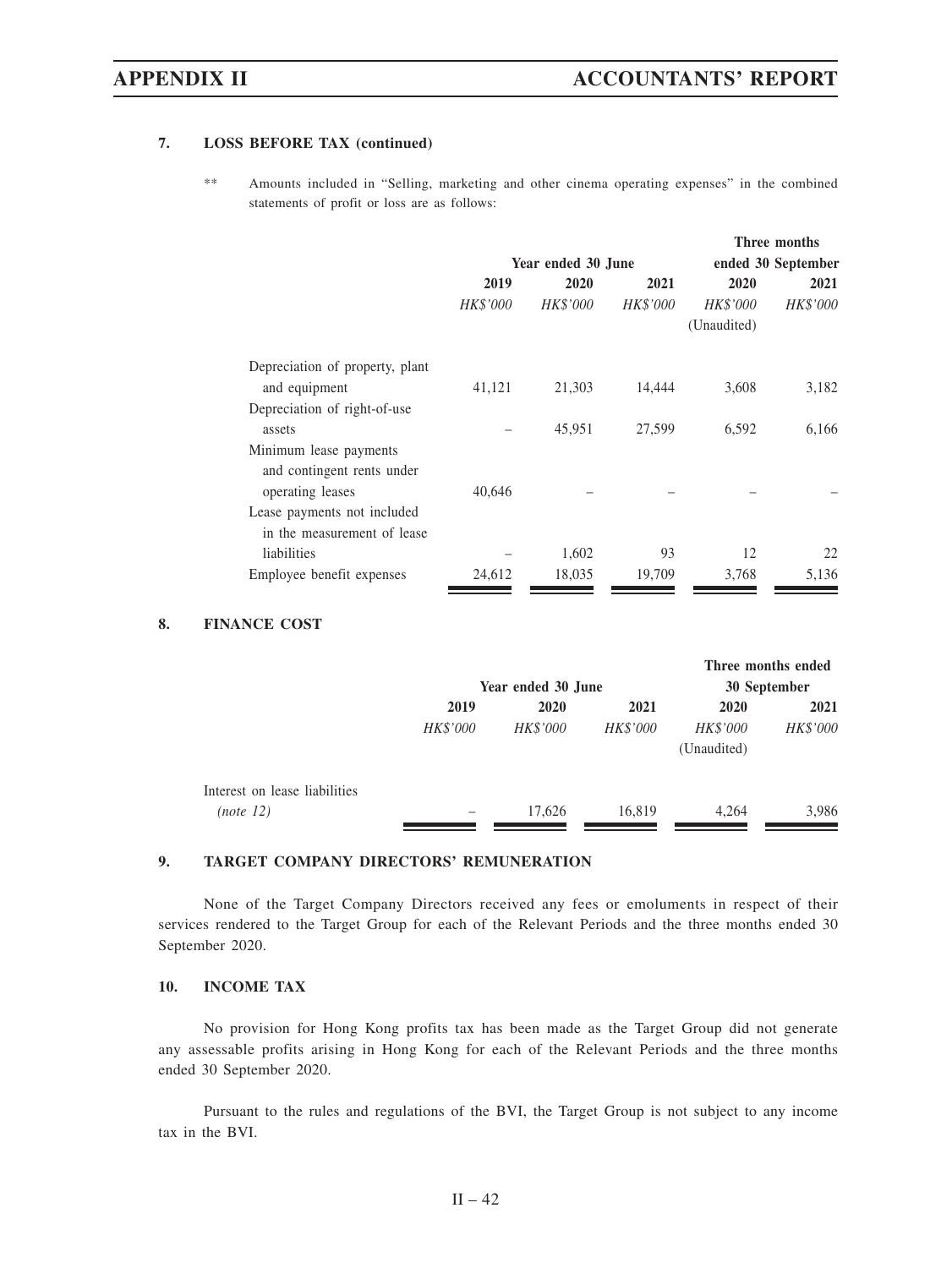# **10. INCOME TAX (continued)**

No provision for PRC Enterprise Income Tax has been made for each of the Relevant Periods and the three months ended 30 September 2020 as the Target Group's subsidiaries established in Mainland China either had no assessable profits arising in Mainland China during each of the Relevant Periods and the three months ended 30 September 2020.

A reconciliation of the tax credit applicable to loss before tax at the statutory rate for Hong Kong, in which the principal place of operation of the Target Company is located and some of the Target Company's subsidiaries are domiciled, to the tax amount at the Target Group's effective tax rate is as follows:

|                                 |            |                    |                 |                                | Three months ended |
|---------------------------------|------------|--------------------|-----------------|--------------------------------|--------------------|
|                                 |            | Year ended 30 June |                 | 30 September                   |                    |
|                                 | 2019       | 2020               | 2021            | 2020                           | 2021               |
|                                 | HK\$'000   | HK\$'000           | <b>HK\$'000</b> | <b>HK\$'000</b><br>(Unaudited) | <b>HK\$'000</b>    |
| Loss before tax                 | (101, 375) | (228,090)          | (56, 694)       | (9,581)                        | (9,561)            |
| Tax credit at the Hong Kong     |            |                    |                 |                                |                    |
| statutory tax rate of $16.5\%$  | (16, 727)  | (37, 635)          | (9,355)         | (1,581)                        | (1,578)            |
| Different tax rates enacted by  |            |                    |                 |                                |                    |
| overseas authority              | (2,510)    | (12,381)           | (2,945)         | (773)                          | (776)              |
| Income not subject to tax       | (511)      | (813)              | (928)           | (273)                          | (81)               |
| Expenses not deductible for tax | 16,751     | 42,766             | 10,158          | 1,085                          | 1,058              |
| Tax losses not recognised       | 4,714      | 12,645             | 14,462          | 3,771                          | 4,017              |
| Others                          | (1,717)    | (4,582)            | (11, 392)       | (2,229)                        | (2,640)            |
| Tax amount at the Target        |            |                    |                 |                                |                    |
| Group's effective tax rate      |            |                    |                 |                                |                    |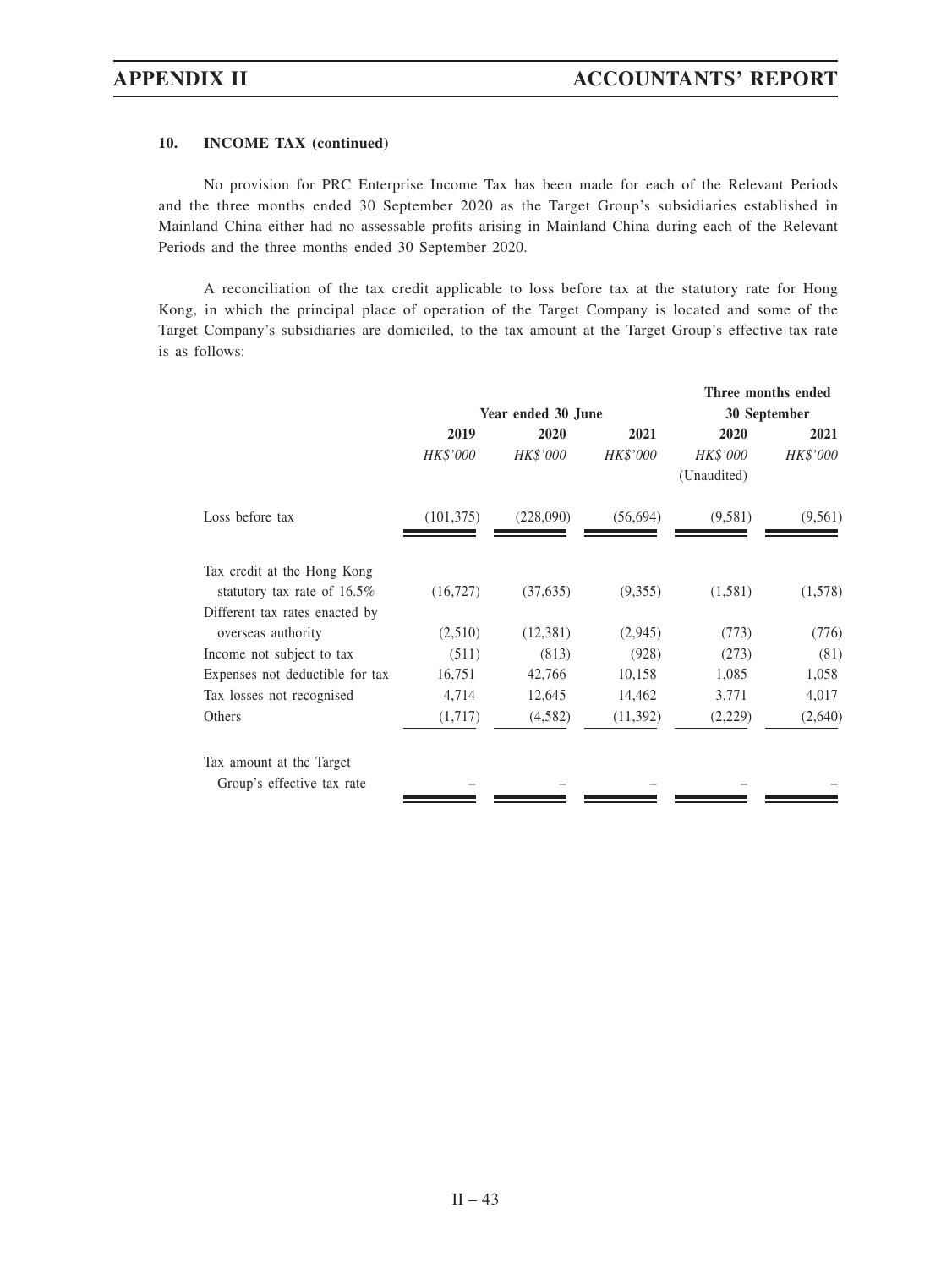# **11. PROPERTY, PLANT AND EQUIPMENT**

|                                     | Construction<br>in progress<br>HK\$'000 | Leasehold<br>improvements<br>HK\$'000 | Furniture,<br>fixtures and<br>equipment<br>HK\$'000 | Plant and<br>machinery<br>HK\$'000 | <b>Total</b><br>HK\$'000 |
|-------------------------------------|-----------------------------------------|---------------------------------------|-----------------------------------------------------|------------------------------------|--------------------------|
| 30 June 2019                        |                                         |                                       |                                                     |                                    |                          |
| At 1 July 2018:                     |                                         |                                       |                                                     |                                    |                          |
| Cost                                | 6,454                                   | 180,441                               | 28,245                                              | 98,113                             | 313,253                  |
| Accumulated depreciation            |                                         | (28, 127)                             | (9, 488)                                            | (30, 434)                          | (68,049)                 |
| Net carrying amount                 | 6,454                                   | 152,314                               | 18,757                                              | 67,679                             | 245,204                  |
| At 1 July 2018, net of accumulated  |                                         |                                       |                                                     |                                    |                          |
| depreciation                        | 6,454                                   | 152,314                               | 18,757                                              | 67,679                             | 245,204                  |
| Additions                           |                                         | 7,489                                 | 848                                                 | 298                                | 8,635                    |
| Disposal/write-off                  | (487)                                   |                                       |                                                     |                                    | (487)                    |
| Depreciation provided               |                                         |                                       |                                                     |                                    |                          |
| during the year                     |                                         | (18, 522)                             | (5,960)                                             | (16, 645)                          | (41, 127)                |
| Impairment during the year          |                                         | (55,003)                              | (4,035)                                             | (15,954)                           | (74,992)                 |
| Exchange realignment                | (247)                                   | (3,805)                               | (503)                                               | (2,135)                            | (6,690)                  |
| At 30 June 2019, net of accumulated |                                         |                                       |                                                     |                                    |                          |
| depreciation and impairment         | 5,720                                   | 82,473                                | 9,107                                               | 33,243                             | 130,543                  |
| At 30 June 2019:                    |                                         |                                       |                                                     |                                    |                          |
| Cost                                | 5,720                                   | 183,083                               | 28,235                                              | 95,023                             | 312,061                  |
| Accumulated depreciation            |                                         |                                       |                                                     |                                    |                          |
| and impairment                      |                                         | (100, 610)                            | (19, 128)                                           | (61,780)                           | (181, 518)               |
| Net carrying amount                 | 5,720                                   | 82,473                                | 9,107                                               | 33,243                             | 130,543                  |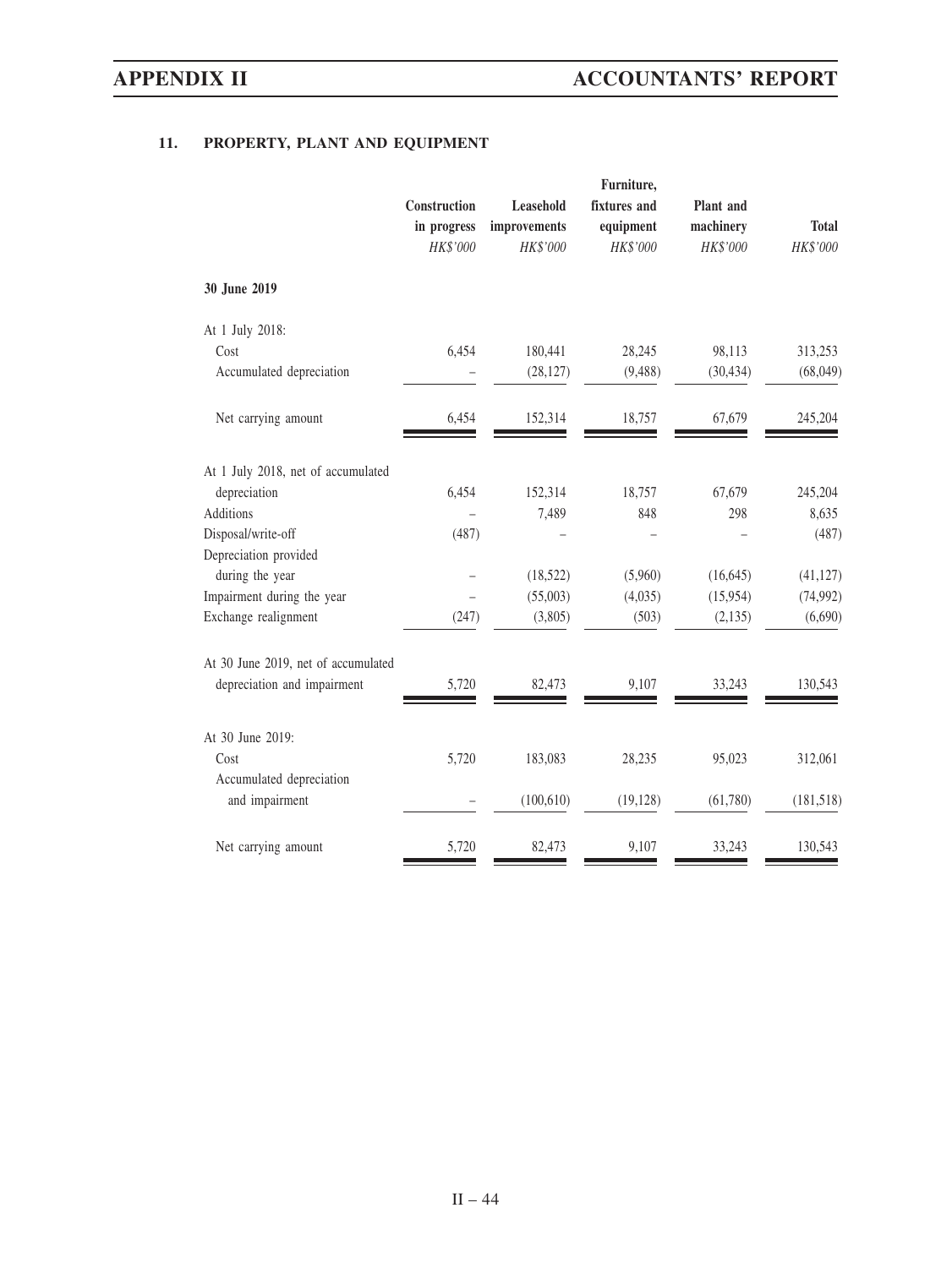|                                                               | Construction<br>in progress<br>HK\$'000 | Leasehold<br>improvements<br>HK\$'000 | Furniture,<br>fixtures and<br>equipment<br>HK\$'000 | Plant and<br>machinery<br>HK\$'000 | <b>Total</b><br>HK\$'000 |
|---------------------------------------------------------------|-----------------------------------------|---------------------------------------|-----------------------------------------------------|------------------------------------|--------------------------|
| 30 June 2020                                                  |                                         |                                       |                                                     |                                    |                          |
| At 1 July 2019 (restated):<br>Cost                            | 5,720                                   | 169,471                               | 28,235                                              | 95,023                             | 298,449                  |
| Accumulated depreciation<br>and impairment                    |                                         | (96, 567)                             | (19, 128)                                           | (61,780)                           | (177, 475)               |
| Net carrying amount                                           | 5,720                                   | 72,904                                | 9,107                                               | 33,243                             | 120,974                  |
| At 30 June 2019, net of accumulated                           |                                         |                                       |                                                     |                                    |                          |
| depreciation and impairment<br>Effect of adoption of HKFRS 16 | 5,720                                   | 82,473<br>(9, 569)                    | 9,107                                               | 33,243                             | 130,543<br>(9, 569)      |
| At 1 July 2019 (restated)                                     | 5,720                                   | 72,904                                | 9,107                                               | 33,243                             | 120,974                  |
| Additions                                                     |                                         |                                       | 371                                                 |                                    | 371                      |
| Write-off                                                     | (5, 561)                                |                                       |                                                     |                                    | (5,561)                  |
| Depreciation provided<br>during the year                      |                                         |                                       |                                                     |                                    |                          |
| Impairment during the year                                    |                                         | (10, 413)<br>(15,790)                 | (2,888)<br>(1,719)                                  | (8,010)<br>(8,106)                 | (21,311)<br>(25, 615)    |
| Exchange realignment                                          | (159)                                   | (2, 427)                              | (292)                                               | (1,084)                            | (3,962)                  |
| At 30 June 2020, net of accumulated                           |                                         |                                       |                                                     |                                    |                          |
| depreciation and impairment                                   |                                         | 44,274                                | 4,579                                               | 16,043                             | 64,896                   |
| At 30 June 2020:                                              |                                         |                                       |                                                     |                                    |                          |
| Cost                                                          |                                         | 165,233                               | 27,814                                              | 91,938                             | 284,985                  |
| Accumulated depreciation<br>and impairment                    |                                         | (120, 959)                            | (23, 235)                                           | (75, 895)                          | (220,089)                |
| Net carrying amount                                           |                                         | 44,274                                | 4,579                                               | 16,043                             | 64,896                   |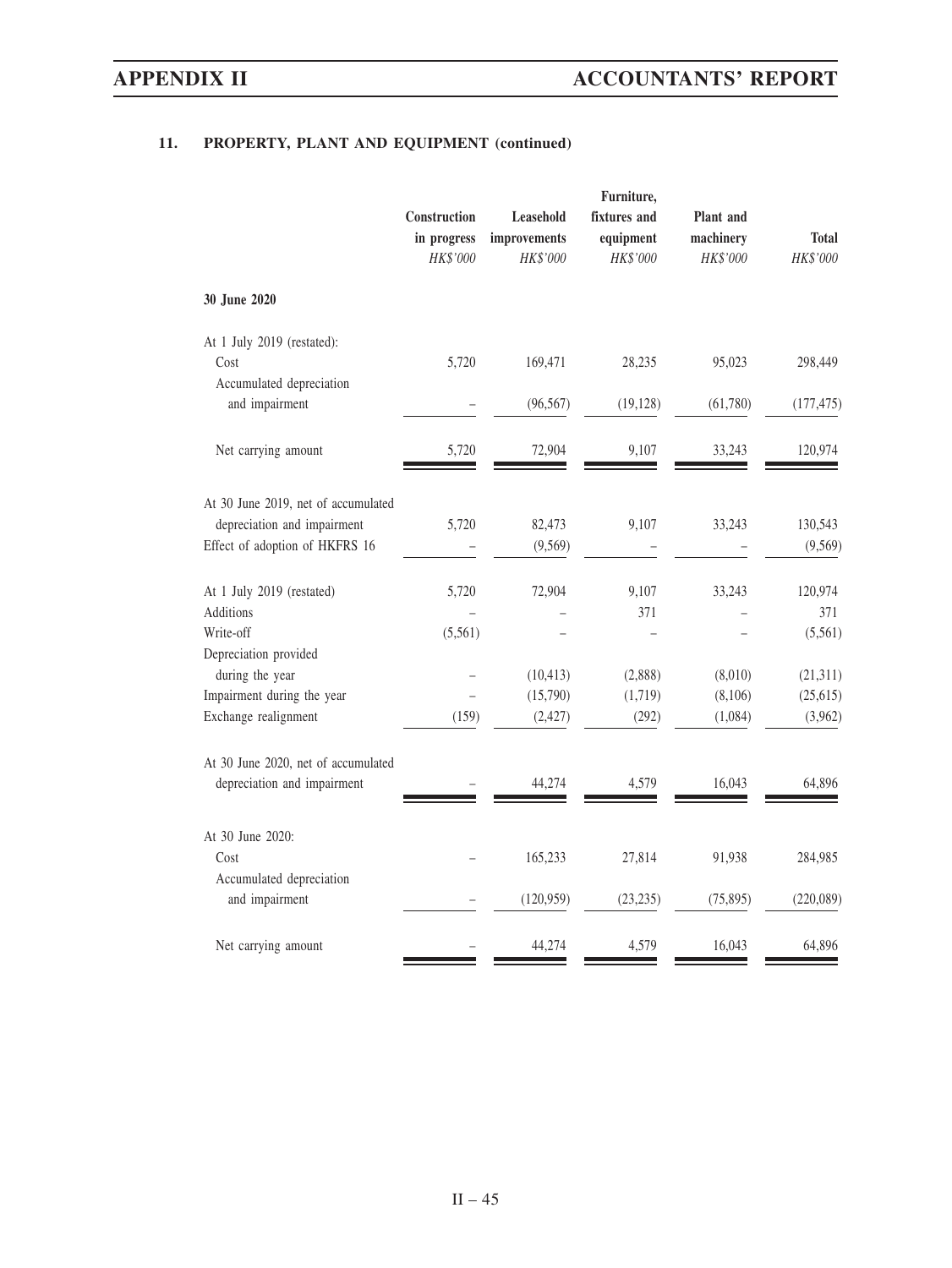|                                            | Construction            | Plant and                                    |                                       |                       |                          |
|--------------------------------------------|-------------------------|----------------------------------------------|---------------------------------------|-----------------------|--------------------------|
|                                            | in progress<br>HK\$'000 | <b>Leasehold</b><br>improvements<br>HK\$'000 | fixtures and<br>equipment<br>HK\$'000 | machinery<br>HK\$'000 | <b>Total</b><br>HK\$'000 |
| 30 June 2021                               |                         |                                              |                                       |                       |                          |
| At 1 July 2020:                            |                         |                                              |                                       |                       |                          |
| Cost                                       |                         | 165,233                                      | 27,814                                | 91,938                | 284,985                  |
| Accumulated depreciation<br>and impairment |                         | (120, 959)                                   | (23, 235)                             | (75, 895)             | (220, 089)               |
| Net carrying amount                        |                         | 44,274                                       | 4,579                                 | 16,043                | 64,896                   |
| At 1 July 2020, net of accumulated         |                         |                                              |                                       |                       |                          |
| depreciation and impairment                |                         | 44,274                                       | 4,579                                 | 16,043                | 64,896                   |
| Additions                                  |                         | 1                                            | 40                                    |                       | 41                       |
| Depreciation provided                      |                         |                                              |                                       |                       |                          |
| during the year                            |                         | (8,486)                                      | (1,651)                               | (4,312)               | (14, 449)                |
| Impairment during the year                 |                         | (2,016)                                      | (125)                                 | (396)                 | (2,537)                  |
| Exchange realignment                       |                         | 3,872                                        | 380                                   | 1,341                 | 5,593                    |
| At 30 June 2021, net of accumulated        |                         |                                              |                                       |                       |                          |
| depreciation and impairment                |                         | 37,645                                       | 3,223                                 | 12,676                | 53,544                   |
| At 30 June 2021:                           |                         |                                              |                                       |                       |                          |
| Cost                                       |                         | 175,928                                      | 29,876                                | 99,723                | 305,527                  |
| Accumulated depreciation                   |                         |                                              |                                       |                       |                          |
| and impairment                             |                         | (138, 283)                                   | (26, 653)                             | (87, 047)             | (251, 983)               |
| Net carrying amount                        |                         | 37,645                                       | 3,223                                 | 12,676                | 53,544                   |
|                                            |                         |                                              |                                       |                       |                          |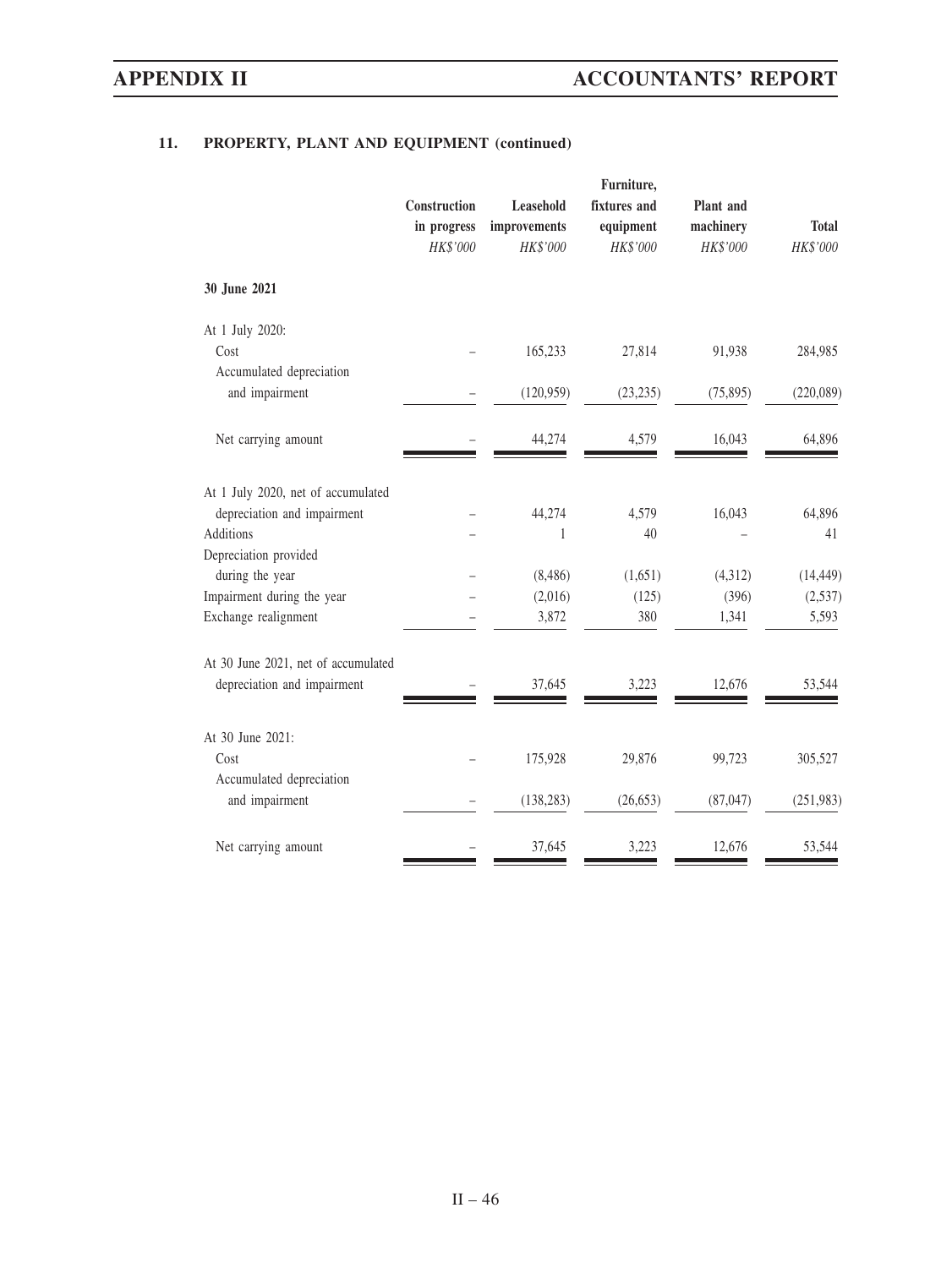|                                                                                                                | Construction<br>in progress<br>HK\$'000 | Leasehold<br>improvements<br>HK\$'000 | Furniture,<br>fixtures and<br>equipment<br>HK\$'000 | Plant and<br>machinery<br>HK\$'000 | <b>Total</b><br>HK\$'000 |
|----------------------------------------------------------------------------------------------------------------|-----------------------------------------|---------------------------------------|-----------------------------------------------------|------------------------------------|--------------------------|
| 30 September 2021                                                                                              |                                         |                                       |                                                     |                                    |                          |
| At 1 July 2021:<br>Cost<br>Accumulated depreciation                                                            |                                         | 175,928                               | 29,876                                              | 99,723                             | 305,527                  |
| and impairment                                                                                                 |                                         | (138, 283)                            | (26, 653)                                           | (87, 047)                          | (251, 983)               |
| Net carrying amount                                                                                            |                                         | 37,645                                | 3,223                                               | 12,676                             | 53,544                   |
| At 1 July 2021, net of accumulated<br>depreciation and impairment<br>Additions<br>Depreciation provided during |                                         | 37,645<br>251                         | 3,223<br>19                                         | 12,676                             | 53,544<br>270            |
| the period<br>Exchange realignment                                                                             |                                         | (2,025)<br>34                         | (274)<br>5                                          | (883)<br>13                        | (3,182)<br>52            |
| At 30 September 2021, net of<br>accumulated depreciation<br>and impairment                                     |                                         | 35,905                                | 2,973                                               | 11,806                             | 50,684                   |
| At 30 September 2021:<br>Cost<br>Accumulated depreciation                                                      |                                         | 176,290                               | 29,917                                              | 99,804                             | 306,011                  |
| and impairment                                                                                                 |                                         | (140, 385)                            | (26,944)                                            | (87,998)                           | (255, 327)               |
| Net carrying amount                                                                                            |                                         | 35,905                                | 2,973                                               | 11,806                             | 50,684                   |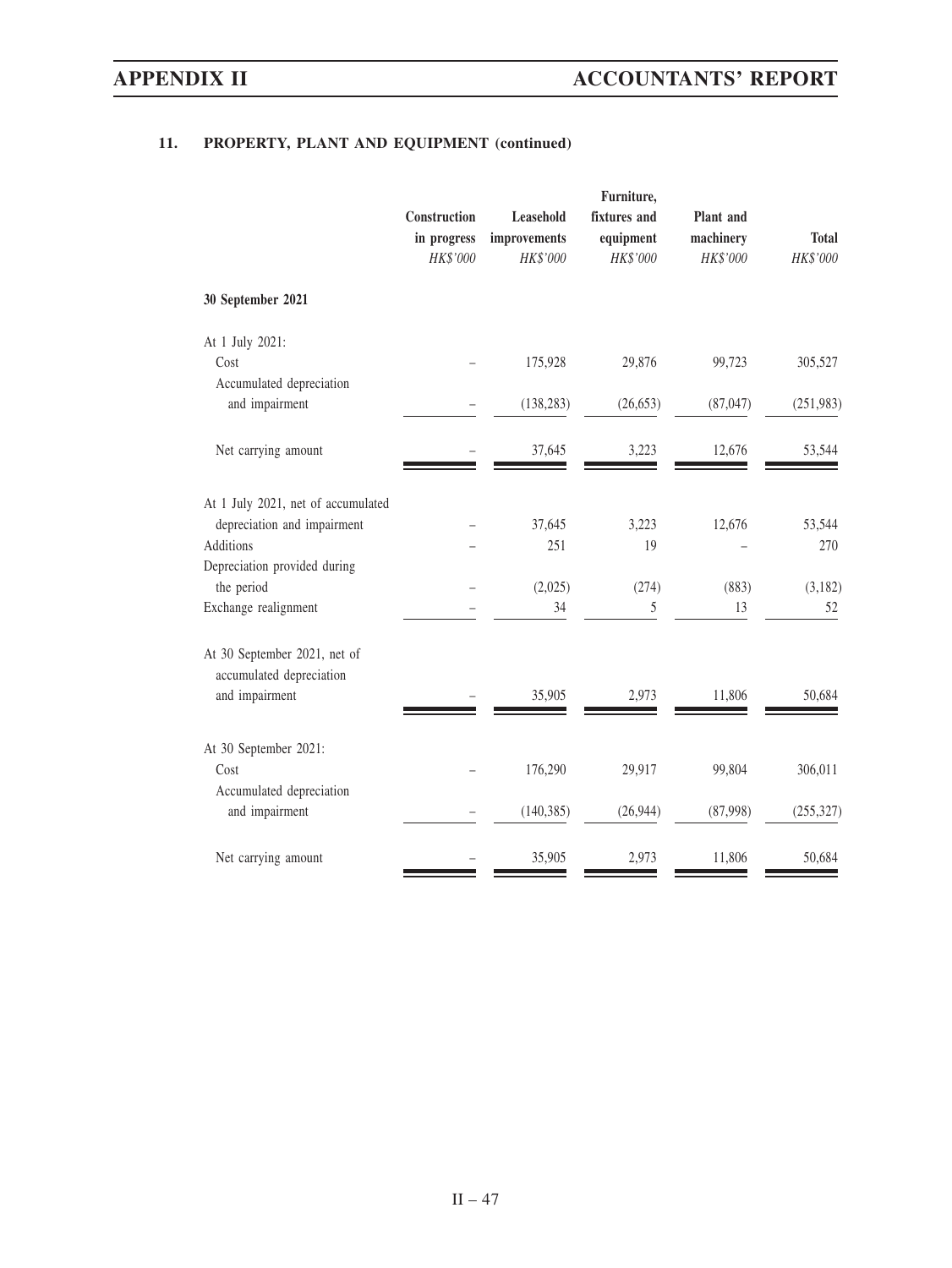### **Impairment of property, plant and equipment and right-of-use assets**

The market uncertainties in 2019, the outbreak of Covid-19 since early 2020, as further detailed in note 2.2 to the Historical Financial Information, coupled with certain challenging external environment, directly or indirectly, affecting the Target Group, have significantly affected the operating and financial performances of various cinemas of the Target Group, as well as their future outlook and development. The specific effect of these events, changes in circumstances and expected market development (collectively, the "**Changes in Circumstances**") on respective cinemas of the Target Group became more apparent, after certain planning and forecasting process that underpinned the period end impairment review of each of the reporting periods. Based on relevant impairment testing of the Target Group's property, plant and equipment ("**PP&E**") and right-of-use assets ("**ROU Assets**") as at 30 June 2019, 2020 and 2021 and 30 September 2021, the Target Group recognised impairment losses arising from the Changes in Circumstances for certain PP&E of approximately HK\$74,992,000, HK\$25,615,000, HK\$2,537,000 and nil and certain ROU Assets of approximately nil, HK\$124,254,000, HK\$23,020,000 and nil for the years ended 30 June 2019, 2020 and 2021 and the three months ended 30 September 2021, respectively. The impairment losses for the years ended 30 June 2019, 2020 and 2021 and the three months ended 30 September 2021 were determined based on the recoverable amounts of the relevant CGUs to which those impaired PP&E and ROU Assets relate (the "**Relevant CGUs**"), which were their values in use, totalling HK\$185,504,000, HK\$283,155,000, HK\$260,174,000 and HK\$206,988,000 as at 30 June 2019, 2020 and 2021 and 30 September 2021, respectively, as further detailed below.

### *Impairment testing of the Relevant CGUs*

Impairment is determined by assessing the recoverable amount of each individual cinema, being the CGU to which the respective PP&E and ROU Assets relate. The recoverable amount of the CGU has been determined based on value in use calculation using cash flow projections based on financial budgets/forecasts covering the remaining lease term (including any expected renewal period, as appropriate) of the relevant leased cinema property approved by management. Management considers such projections for impairment testing covering a period in excess of five years is justified based on (i) the specific nature of the underlying business (including the growth potential of each cinema) and particular aspects of the film exhibition sector; and (ii) the industry knowledge and relevant experience of management in preparing such projections based on what management considers as reasonable and appropriate assumptions that represent management's best estimate of the range of economic conditions and expected market development that management expects would exist over the relevant remaining lease term. The pre-tax discount rates applied to the cash flow projections for the respective CGUs are in the range of 11.5% to 13.5%, 11.5% to 13.5%, 11.5% to 13.5% and 11.5% to 13.5% as at 30 June 2019, 2020 and 2021 and 30 September 2021, respectively, reflecting specific risks relating to the Relevant CGUs.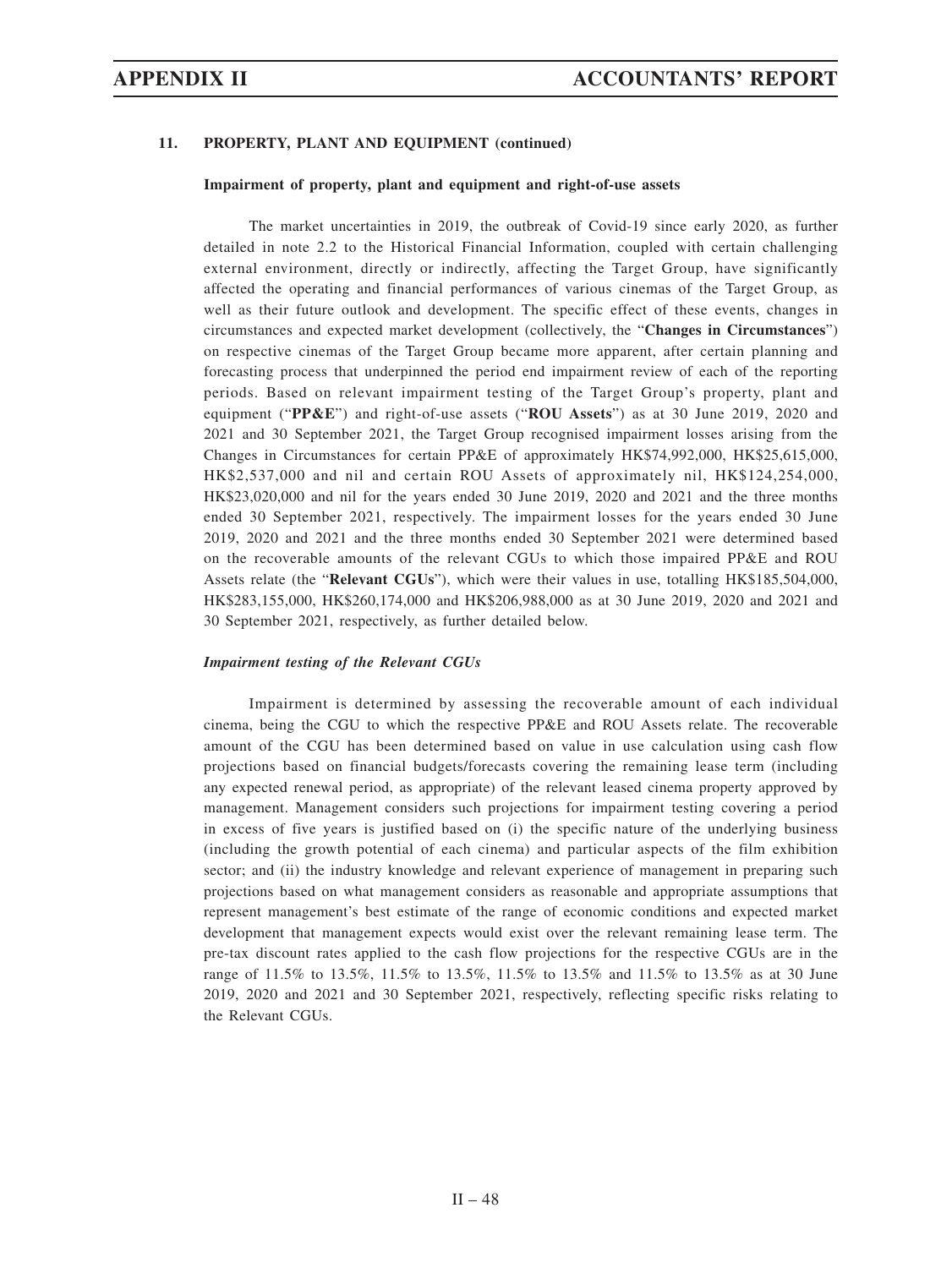# **12. LEASES**

### **The Target Group as a lessee**

The Target Group has lease contracts for various cinemas used in its operations. Leases of properties are negotiated for terms ranging from 6 to 15 years. Generally, the Target Group is restricted from assigning and subleasing the leased assets outside the Target Group. There are several lease contracts that included extension options and variable lease payments.

### *(a) Right-of-use assets*

The carrying amounts of the ROU Assets and the movements during the Relevant Periods are as follows:

|                                 | <b>Leased</b><br>properties<br><i>HK\$'000</i> |
|---------------------------------|------------------------------------------------|
|                                 |                                                |
| At 1 July 2019                  | 399,511                                        |
| Depreciation charge             | (45,951)                                       |
| Lease modifications             | (21, 328)                                      |
| Impairment (note)               | (124, 254)                                     |
| Exchange realignment            | (10,079)                                       |
| At 30 June 2020 and 1 July 2020 | 197,899                                        |
| Depreciation charge             | (27,599)                                       |
| Impairment (note)               | (23,020)                                       |
| Exchange realignment            | 15,061                                         |
| At 30 June 2021 and 1 July 2021 | 162,341                                        |
| Depreciation charge             | (6,166)                                        |
| Exchange realignment            | 129                                            |
| At 30 September 2021            | 156,304                                        |

### *Note:*

Further details regarding the impairment of the ROU Assets are set out in note 11 to the Historical Financial Information.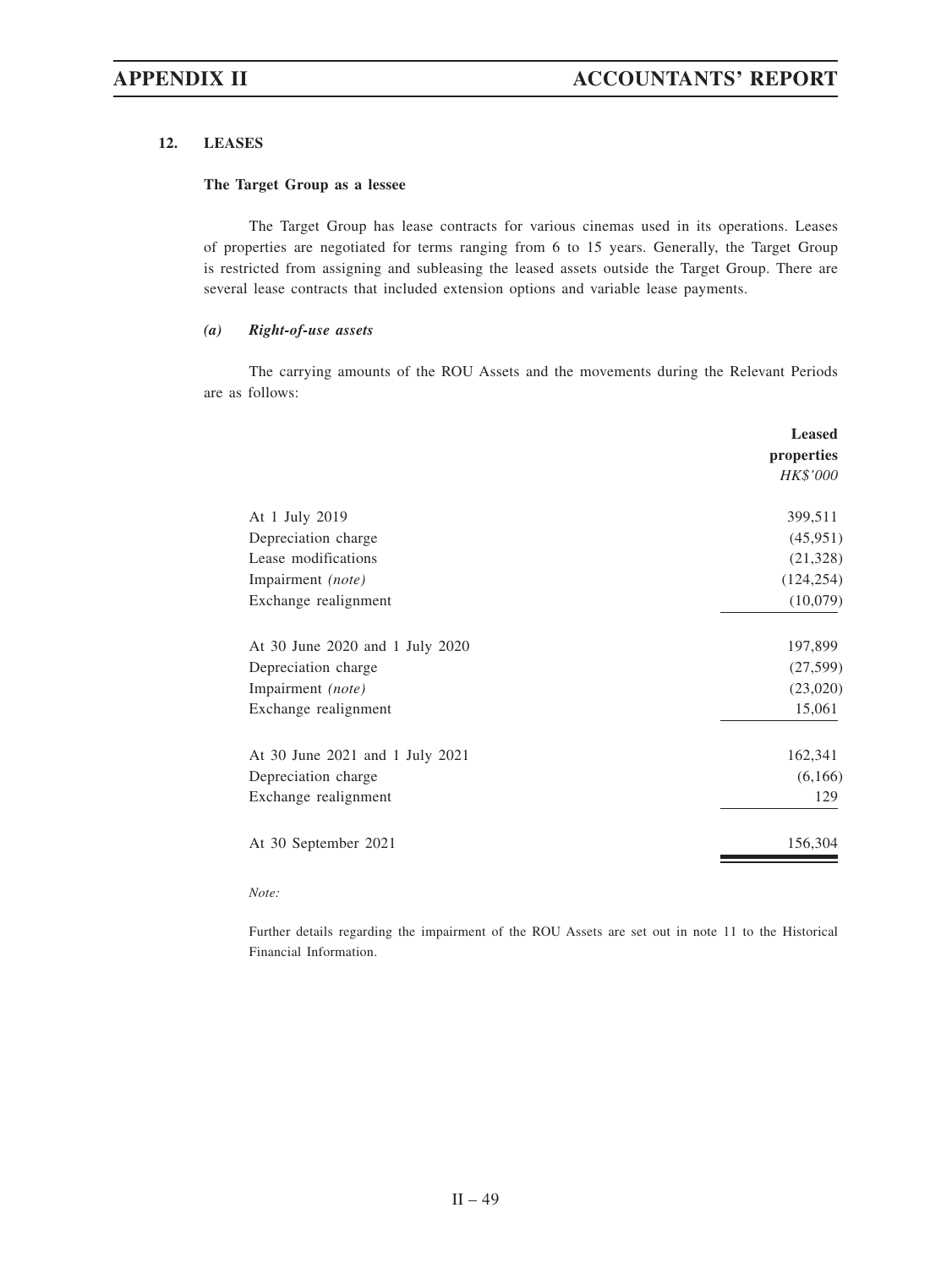# **12. LEASES (continued)**

## **The Target Group as a lessee (continued)**

# *(b) Lease liabilities*

The carrying amount of lease liabilities and the movements during the Relevant Periods are as follows:

|                                    |          |               |           | As at $30$ |  |
|------------------------------------|----------|---------------|-----------|------------|--|
|                                    |          | As at 30 June |           | September  |  |
|                                    | 2019     | 2020          | 2021      | 2021       |  |
|                                    | HK\$'000 | HK\$'000      | HK\$'000  | HK\$'000   |  |
| Carrying amount at the beginning   |          |               |           |            |  |
| of the year/period                 |          | 385,534       | 349,603   | 341,483    |  |
| Accretion of interest recognised   |          |               |           |            |  |
| during the year/period (note $8$ ) |          | 17,626        | 16,819    | 3,986      |  |
| Lease modifications                |          | (21, 328)     |           |            |  |
| Covid-19-related rent concessions  |          |               |           |            |  |
| from lessors                       |          |               | (13, 323) | (1, 349)   |  |
| Payments                           |          | (22,370)      | (34,615)  | (6,223)    |  |
| Exchange realignment               |          | (9,859)       | 22,999    | 227        |  |
| Carrying amount at the end         |          |               |           |            |  |
| of the year/period                 |          | 349,603       | 341,483   | 338,124    |  |
|                                    |          |               |           |            |  |
| Analysed into:                     |          |               |           |            |  |
| Current portion                    |          | 34,531        | 46,446    | 53,555     |  |
| Non-current portion                |          | 315,072       | 295,037   | 284,569    |  |

The maturity analysis of lease liabilities is disclosed in note 30 to the Historical Financial Information.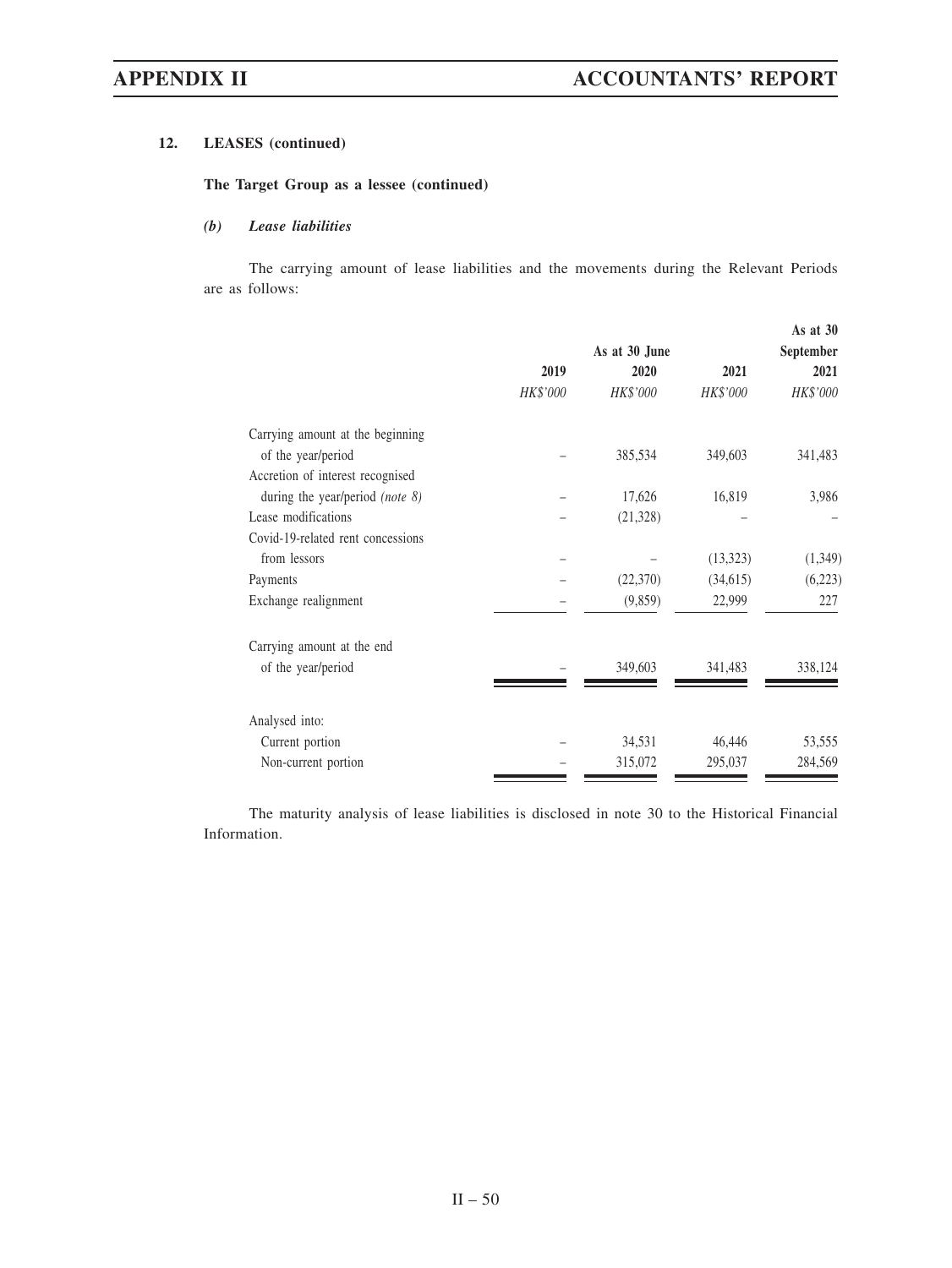### **12. LEASES (continued)**

### **The Target Group as a lessee (continued)**

*(c)* The amounts recognised in profit or loss in relation to leases are as follows:

|                                      |                    |                 |                 |                 | Three months ended |
|--------------------------------------|--------------------|-----------------|-----------------|-----------------|--------------------|
|                                      | Year ended 30 June |                 |                 | 30 September    |                    |
|                                      | 2019               | <b>2020</b>     | 2021            | 2020            | 2021               |
|                                      | <b>HK\$'000</b>    | <b>HK\$'000</b> | <b>HK\$'000</b> | <b>HK\$'000</b> | <b>HK\$'000</b>    |
|                                      |                    |                 |                 | (Unaudited)     |                    |
| Interest on lease liabilities        |                    | 17,626          | 16,819          | 4,264           | 3,986              |
| Depreciation charge of right-of-use  |                    |                 |                 |                 |                    |
| assets*                              |                    | 45,951          | 27,599          | 6,592           | 6,166              |
| Variable lease payments not          |                    |                 |                 |                 |                    |
| included in the measurement of       |                    |                 |                 |                 |                    |
| lease liabilities*                   |                    | 1,602           | 93              | 12              | 22                 |
| Covid-19 related rent concessions    |                    |                 |                 |                 |                    |
| from lessors*                        |                    |                 | (13,323)        | (5,867)         | (1,349)            |
| Impairment of right-of-use assets    |                    | 124,254         | 23,020          |                 |                    |
| Total amount recognised in profit or |                    |                 |                 |                 |                    |
| loss                                 |                    | 189,433         | 54,208          | 5,001           | 8,825              |

\* Included in "Selling, marketing and other cinema operating expenses".

*(d)* The total cash outflow for leases is disclosed in note 25(c) to the Historical Financial Information.

# **13. INVESTMENT IN AN ASSOCIATE**

|                     |          |               |          | As at        |
|---------------------|----------|---------------|----------|--------------|
|                     |          | As at 30 June |          | 30 September |
|                     | 2019     | 2020          | 2021     | 2021         |
|                     | HK\$'000 | HK\$'000      | HK\$'000 | HK\$'000     |
| Share of net assets |          |               |          |              |

The amount due from an associate is unsecured, interest-free and repayable on demand.

The Target Group had gross amounts due from an associate (before loss allowance for impairment) of approximately HK\$42,917,000, HK\$43,589,000, HK\$43,589,000 and HK\$43,589,000 as at 30 June 2019, 2020 and 2021 and 30 September 2021, respectively. In the opinion of the Target Group Directors, these amounts are considered as short-term advances. As at 30 June 2019, 2020 and 2021 and 30 September 2021, the Target Group had loss allowances for impairment of amount due from an associate of approximately HK\$42,917,000, HK\$43,589,000, HK\$43,589,000 and HK\$43,589,000, respectively, as the balances were in default and considered by management as credit impaired.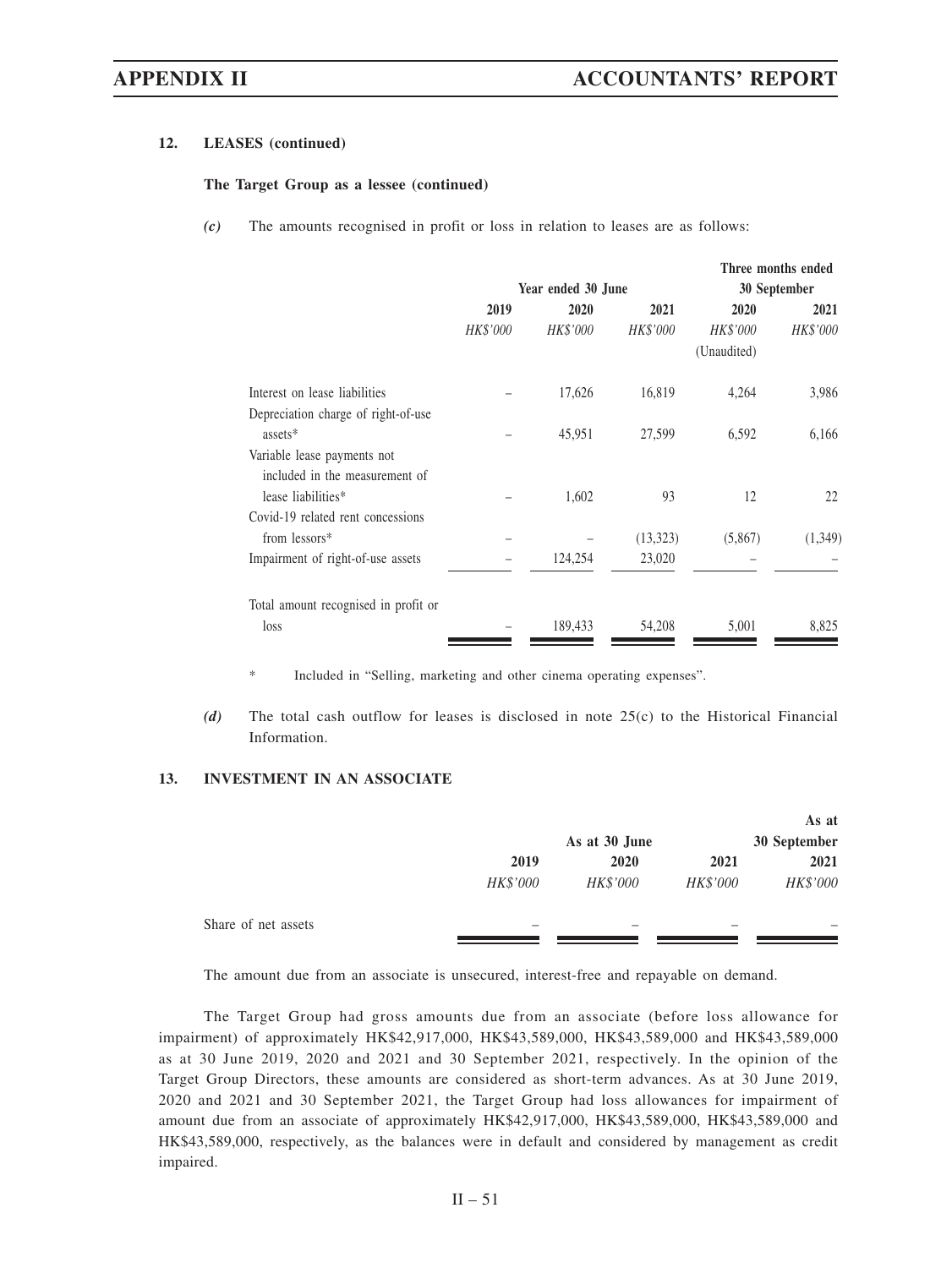### **13. INVESTMENT IN AN ASSOCIATE (continued)**

Particulars of the associate are as follows:

|                                                      | Particulars of        | Place of                      | Percentage of<br>ownership<br>interest |                       |
|------------------------------------------------------|-----------------------|-------------------------------|----------------------------------------|-----------------------|
| <b>Name</b>                                          | issued shares<br>held | incorporation<br>and business | attributable<br>to the Target Group    | Principal<br>activity |
| Sino Spirit International<br>Limited ("Sino Spirit") | Ordinary shares       | <b>BVI</b>                    | 45%                                    | Investment holding*   |

\* Sino Spirit has 100% beneficial interest in 英皇電影院(安徽)有限公司, which is registered in the PRC and is principally involved in cinema operation in Mainland China

The Target Group has discontinued the recognition of its share of losses of the associate because the share of losses of the associate exceeded the Target Group's interest in the associate and the Target Group has no obligation to take up further losses. For the years ended 30 June 2019, 2020 and 2021 and the three months ended 30 September 2020 and 2021, the amounts of the Target Group's unrecognised share of losses of the associate were approximately HK\$3,124,000, HK\$10,373,000, HK\$8,303,000, HK\$2,732,000 and HK\$2,467,000, respectively.

### **14. INVENTORIES**

Inventories mainly represent food and beverage, consumables and other goods relating to the Target Group's cinema operation.

# **15. TRADE RECEIVABLES**

|                   |          |               |          | As at        |
|-------------------|----------|---------------|----------|--------------|
|                   |          | As at 30 June |          | 30 September |
|                   | 2019     | 2020          | 2021     | 2021         |
|                   | HK\$'000 | HK\$'000      | HK\$'000 | HK\$'000     |
| Trade receivables | 9,915    | 2,632         | 4,080    | 5,660        |
| Impairment        |          | (1,631)       | (1,583)  | (1,578)      |
|                   | 9,915    | 1,001         | 2,497    | 4,082        |
|                   |          |               |          |              |

For the Target Group's box office takings and sale of concession goods and other products, payments on demand or in advance in cash or by major credit/debit cards or other electronic/mobile payment methods are normally required, with the settlements from corresponding banks or other financial institutions normally within 2 to 30 days. The Target Group's trading terms with its other customers are mainly on credit. The credit period is generally 1 month from the date of billing. The Target Group seeks to maintain strict control over its outstanding receivables. Overdue balances are reviewed regularly by management. The Target Group does not hold any collateral or other credit enhancements over its trade receivable balances. Trade receivables are non-interest-bearing.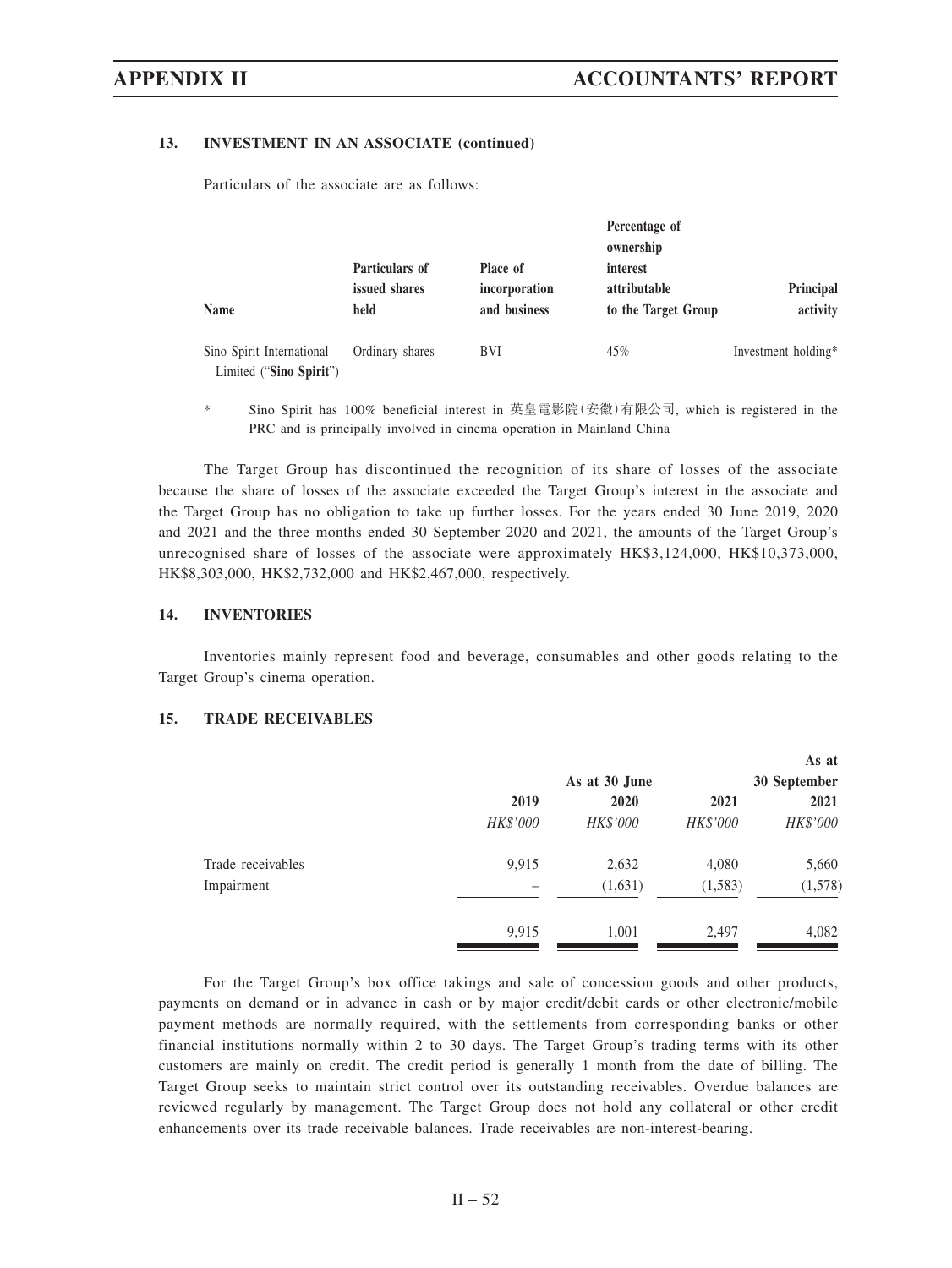# **15. TRADE RECEIVABLES (continued)**

An ageing analysis of the trade receivables at the end of each of the reporting periods, based on the invoice date and net of loss allowance, is as follows:

|                |          |               |          | As at        |
|----------------|----------|---------------|----------|--------------|
|                |          | As at 30 June |          | 30 September |
|                | 2019     | 2020          | 2021     | 2021         |
|                | HK\$'000 | HK\$'000      | HK\$'000 | HK\$'000     |
| Within 1 month | 8,430    | 599           | 2,012    | 3,610        |
| 1 to 3 months  | 1,370    | 14            | 288      | 157          |
| Over 3 months  | 115      | 388           | 197      | 315          |
|                | 9,915    | 1,001         | 2,497    | 4,082        |

The movements in the loss allowance for impairment of trade receivables during the Relevant Periods are as follows:

|                                           |          |               |          | As at        |
|-------------------------------------------|----------|---------------|----------|--------------|
|                                           |          | As at 30 June |          | 30 September |
|                                           | 2019     | 2020          | 2021     | 2021         |
|                                           | HK\$'000 | HK\$'000      | HK\$'000 | HK\$'000     |
| At the beginning of the year/period       |          |               | 1,631    | 1,583        |
| Impairment losses/(reversal of impairment |          |               |          |              |
| losses), net <i>(note</i> $7$ )           |          | 1,631         | (188)    |              |
| Exchange realignment                      |          |               | 140      | (5)          |
| At the end of the year/period             |          | 1,631         | 1,583    | 1,578        |

An impairment analysis is performed at each reporting date using a probability of default approach to measure ECLs. The probability of default rates are estimated based on comparable companies with published credit ratings. The calculation reflects the probability-weighted outcome, the time value of money and certain relevant information that is reasonable and available without undue cost or effort at the reporting date about past events, current conditions and forward-looking credit risk information.

Loss allowance for impairment of trade receivables with total gross amount of HK\$1,631,000 was recognised during the year ended 30 June 2020 as the trade receivables were in default and considered by management as credit impaired. Other than that, the ECLs at the end of each of the reporting periods was assessed by management to be minimal.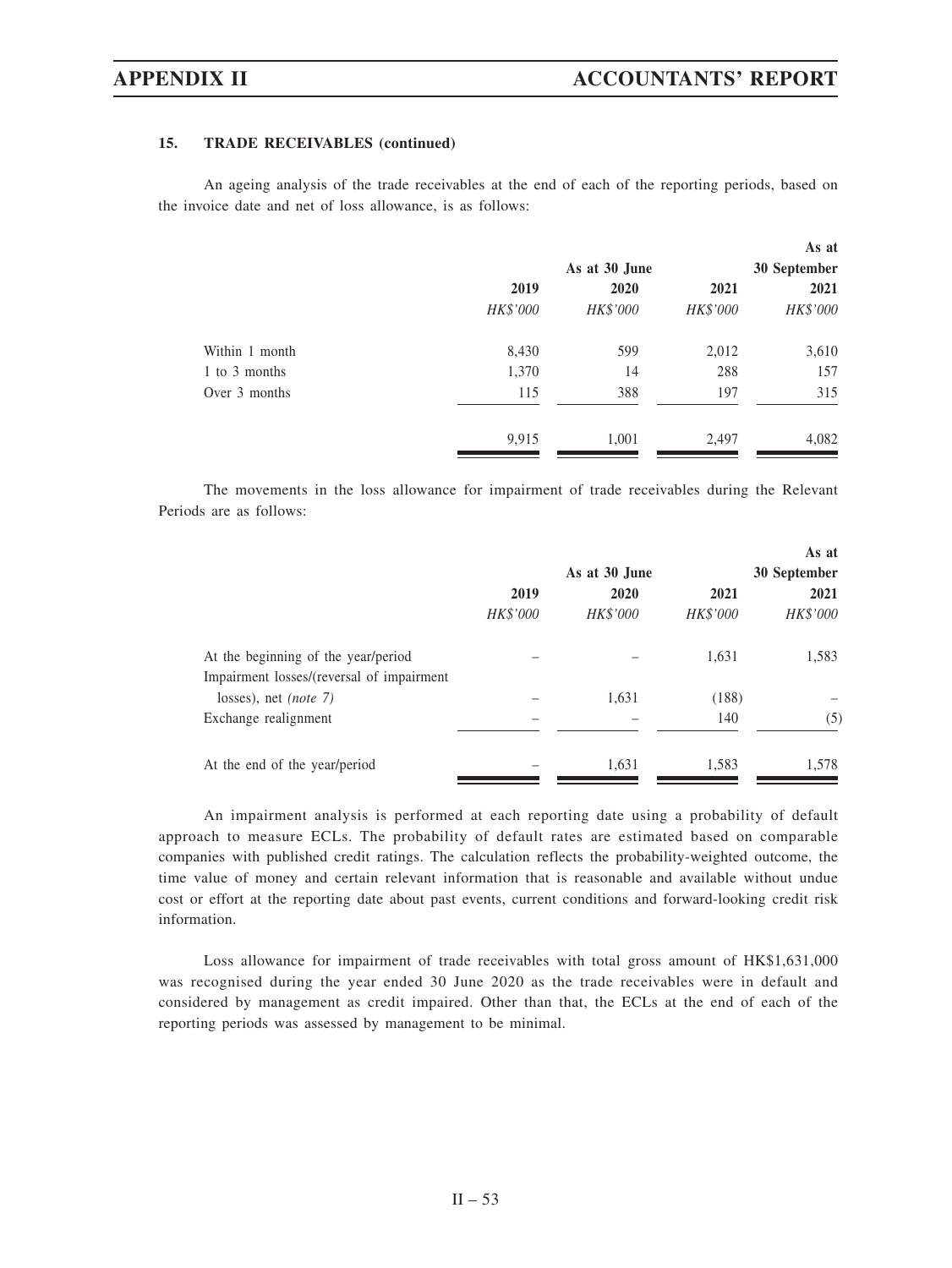# **16. PREPAYMENTS, DEPOSITS AND OTHER RECEIVABLES**

|           |                 |                 | As at        |
|-----------|-----------------|-----------------|--------------|
|           | As at 30 June   |                 | 30 September |
| 2019      | 2020            | 2021            | 2021         |
| HK\$'000  | <b>HK\$'000</b> | <b>HK\$'000</b> | HK\$'000     |
| 5,459     | 5,384           | 7,650           | 5,933        |
| 16,630    | 12,218          | 14,028          | 14,138       |
| 22,089    | 17,602          | 21,678          | 20,071       |
| (16, 143) | (11, 848)       | (13, 648)       | (13,783)     |
| 5,946     | 5,754           | 8,030           | 6,288        |
|           |                 |                 |              |

The financial assets included in the above balances relate to deposits and other receivables for which there was no recent history of significant default and there were no material amounts in default. Their recoverability was assessed with reference to the credit status of the debtors, and the ECLs as at 30 June 2019, 2020 and 2021 and 30 September 2021 were assessed by management to be minimal.

# **17. CASH AND CASH EQUIVALENTS**

|                        |          | As at 30 June |                 | As at<br>30 September |
|------------------------|----------|---------------|-----------------|-----------------------|
|                        | 2019     | 2020          | 2021            | 2021                  |
|                        | HK\$'000 | HK\$'000      | <i>HK\$'000</i> | <i>HK\$'000</i>       |
| Cash and bank balances | 130,129  | 39,099        | 22,335          | 22,673                |

The Target Group's cash and cash equivalents are denominated in the following currencies:

|                           |          | As at 30 June |          | As at<br>30 September |
|---------------------------|----------|---------------|----------|-----------------------|
|                           | 2019     | 2020          | 2021     | 2021                  |
|                           | HK\$'000 | HK\$'000      | HK\$'000 | HK\$'000              |
| HK\$                      | 56,468   | 7,309         | 4,409    | 6,582                 |
| Renminbi ("RMB")          | 73,661   | 31,790        | 17,926   | 16,091                |
| Cash and cash equivalents | 130,129  | 39,099        | 22,335   | 22,673                |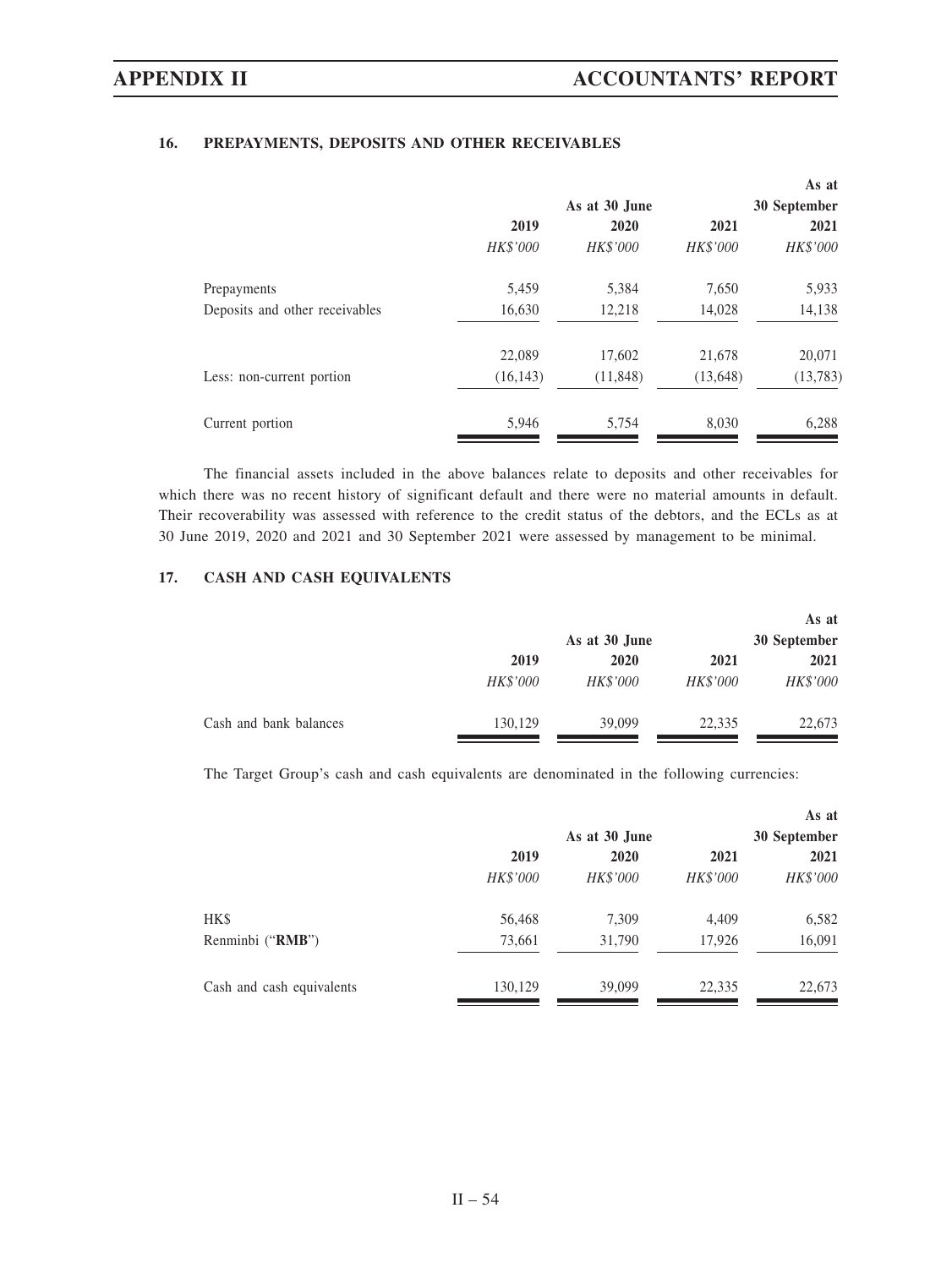# **17. CASH AND CASH EQUIVALENTS (continued)**

The RMB is not freely convertible into other currencies, however, under Mainland China's Foreign Exchange Control Regulations and Administration of Settlement, Sale and Payment of Foreign Exchange Regulations, the Target Group is permitted to exchange RMB for other currencies through banks authorised to conduct foreign exchange business.

Certain cash at banks earns interest at floating rates based on applicable bank deposit rates. The bank balances are deposited with creditworthy banks with no recent history of default.

## **18. TRADE PAYABLES, OTHER PAYABLES AND ACCRUALS**

|                 |              |          | <b>September</b> |          |          |
|-----------------|--------------|----------|------------------|----------|----------|
|                 |              | 2019     | 2020             | 2021     | 2021     |
|                 | <b>Notes</b> | HK\$'000 | HK\$'000         | HK\$'000 | HK\$'000 |
| Trade payables  | (a)          | 16,780   | 7,552            | 7,217    | 10,152   |
| Accruals        |              | 3,171    | 139              | 2,049    | 2,181    |
| Deferred income |              | 3,674    | 4,745            | 3,741    | 3,561    |
| Other payables  | (b)          | 21,966   | 6,970            | 9,615    | 11,032   |
|                 |              | 45,591   | 19,406           | 22,622   | 26,926   |
|                 |              |          |                  |          |          |

*Notes:*

(a) An ageing analysis of the trade payables at the end of each of the reporting periods, based on the invoice date or equivalent, is as follows:

|                 |          |               |                 | As at        |
|-----------------|----------|---------------|-----------------|--------------|
|                 |          | As at 30 June |                 | 30 September |
|                 | 2019     | 2020          | 2021            | 2021         |
|                 | HK\$'000 | HK\$'000      | <b>HK\$'000</b> | HK\$'000     |
| Within 3 months | 16,346   | 6,652         | 6,879           | 9,822        |
| Over 3 months   | 434      | 900           | 338             | 330          |
|                 | 16,780   | 7,552         | 7,217           | 10,152       |

The trade payables are non-interest bearing and are normally settled on 2-month terms.

(b) Other payables are non-interest-bearing and have an average term of 2 months.

Included in the Target Group's other payables is an amount due to a fellow subsidiary of approximately HK\$343,000, nil, nil and HK\$621,000 as at 30 June 2019, 2020 and 2021 and 30 September 2021, respectively, which is unsecured, non-interest bearing and repayable on demand.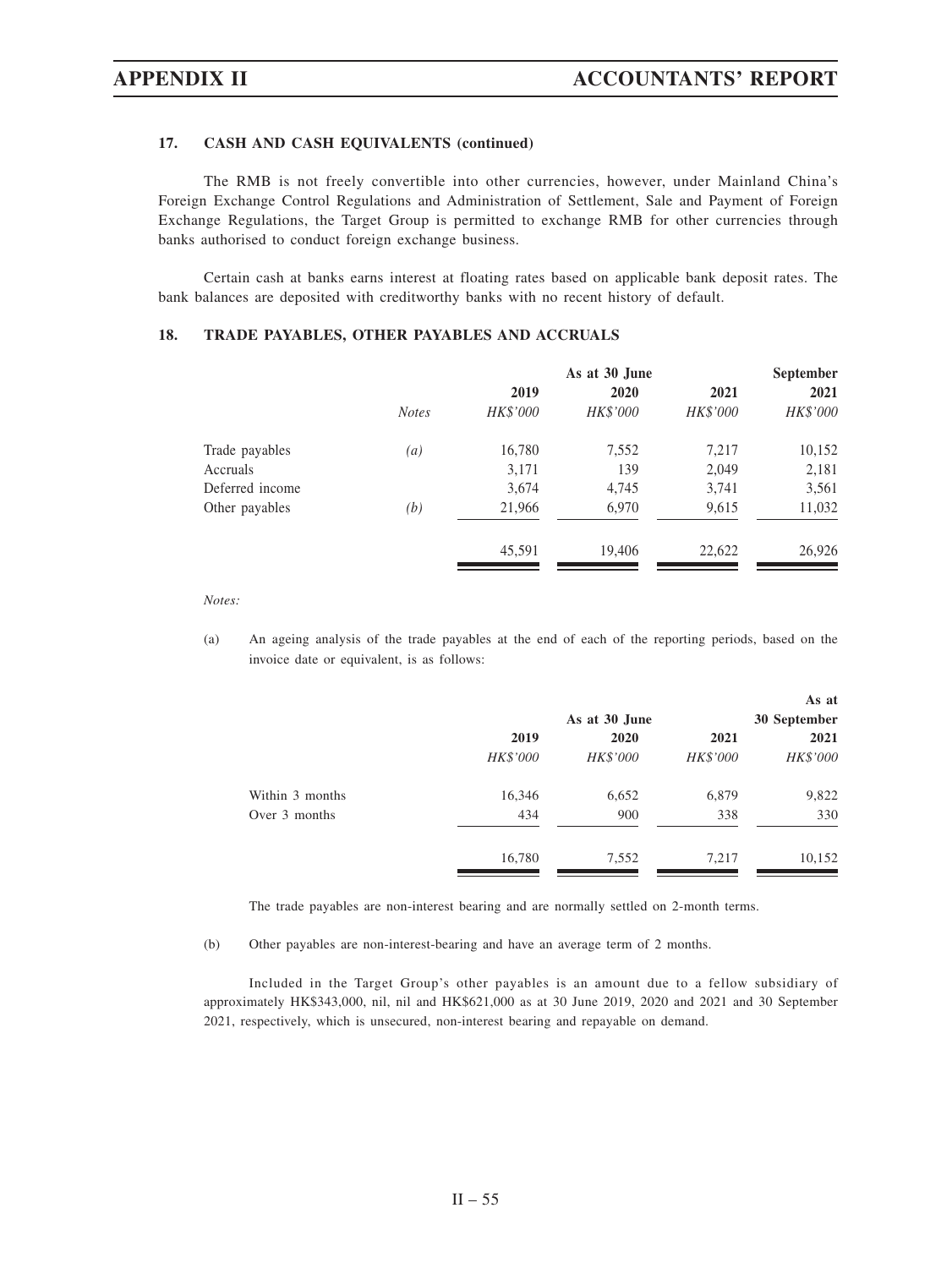# **19. CONTRACT LIABILITIES**

|                              | As at           |                 |                 |                 | As at $30$ |
|------------------------------|-----------------|-----------------|-----------------|-----------------|------------|
|                              | 1 July          |                 | As at 30 June   | September       |            |
|                              | 2018            | 2019            | 2020            | 2021            | 2021       |
|                              | <b>HK\$'000</b> | <b>HK\$'000</b> | <b>HK\$'000</b> | <b>HK\$'000</b> | HK\$'000   |
| Short-term advances received |                 |                 |                 |                 |            |
| from customers:              |                 |                 |                 |                 |            |
| Cinema operation             | 12.746          | 13,628          | 15,847          | 15.526          | 15,670     |

Contract liabilities include short-term advances received for cinema operation from customers.

Contract liabilities include short-term advances received for cinema operation. The increase in contract liabilities as at 30 June 2019, 2020 and 30 September 2021 as compared to the end of the respective prior financial years was mainly due to the increase in short-term advances received from customers. The decrease in contract liabilities as at 30 June 2021 as compared to the end of the prior financial year was mainly due to the decrease in short-term advances received from customers.

## **20. PROVISIONS**

|                                 | <b>Provisions for</b><br>reinstatement<br>costs<br>HK\$'000 |
|---------------------------------|-------------------------------------------------------------|
| At 1 July 2018                  | 14,000                                                      |
| Exchange realignment            | (387)                                                       |
| At 30 June 2019 and 1 July 2019 | 13,613                                                      |
| Exchange realignment            | (352)                                                       |
| At 30 June 2020 and 1 July 2020 | 13,261                                                      |
| Exchange realignment            | 888                                                         |
| At 30 June 2021 and 1 July 2021 | 14,149                                                      |
| Exchange realignment            | 9                                                           |
| At 30 September 2021            | 14,158                                                      |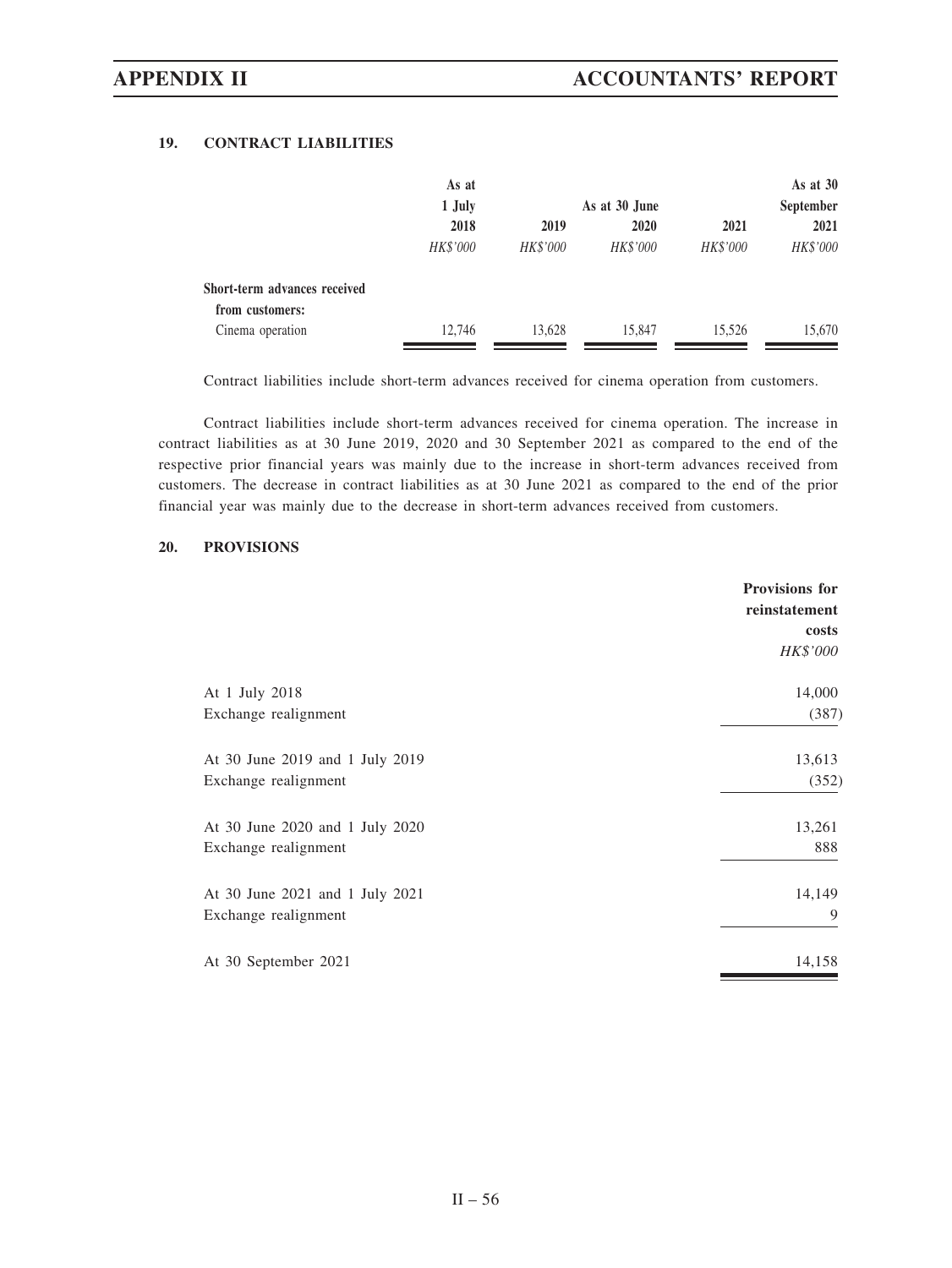# **20. PROVISIONS (continued)**

Pursuant to the terms of relevant tenancy agreements, the Target Group, as the lessee of certain leases of properties, has the obligations to reinstate its relevant leased properties to their original state or to a condition as specified in the respective tenancy agreements at the cost of the Target Group at the end/upon the termination of the relevant lease terms.

The provisions for reinstatement costs are determined based on certain assumptions and estimates made by management with reference to past experience and currently available information. The assumptions and estimates are reviewed and revised, where appropriate, at least at each financial period end.

# **21. DEFERRED TAX**

The movements in deferred tax assets and liabilities during the Relevant Periods are as follow:

### **Deferred tax assets**

|                                                           | Lease<br><b>liabilities</b> |
|-----------------------------------------------------------|-----------------------------|
|                                                           | <i>HK\$'000</i>             |
| At 1 July 2018 and 30 June 2019                           |                             |
| Effect of adoption of HKFRS 16                            | 68,137                      |
| Gross deferred tax assets at 30 June 2019 and 1 July 2019 | 68,137                      |
| Deferred tax debited to profit or loss during the year    | (25, 557)                   |
| Exchange realignment                                      | (2,275)                     |
| Gross deferred tax assets at 30 June 2020 and 1 July 2020 | 40,305                      |
| Deferred tax debited to profit or loss during the year    | (7, 732)                    |
| Exchange realignment                                      | 3,759                       |
| Gross deferred tax assets at 30 June 2021 and 1 July 2021 | 36,332                      |
| Deferred tax debited to profit or loss during the period  | (1,392)                     |
| Exchange realignment                                      | 33                          |
| Gross deferred tax assets at 30 September 2021            | 34,973                      |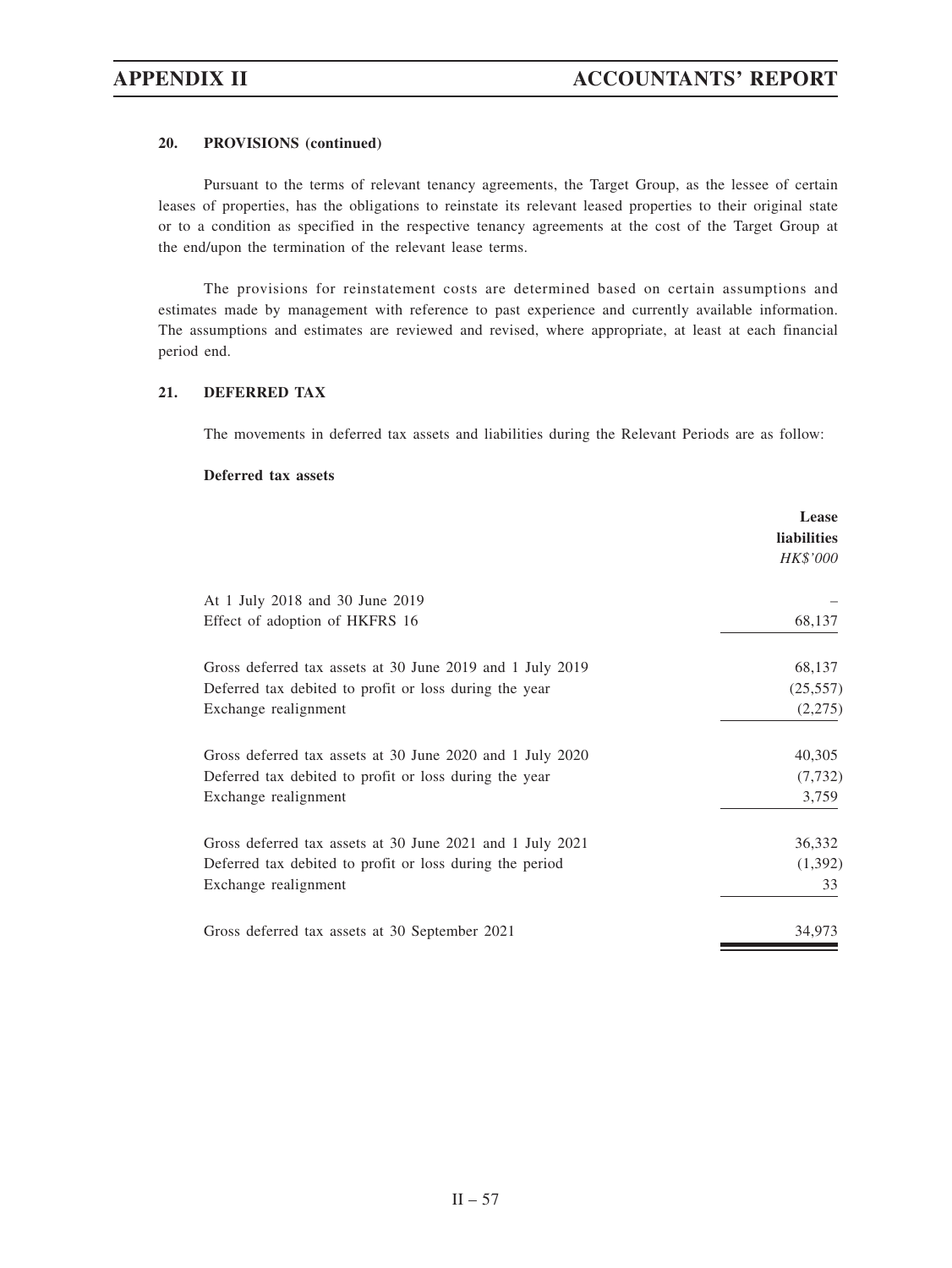# **21. DEFERRED TAX (continued)**

# **Deferred tax liabilities**

|                                                                | Right-of-<br>use assets<br><b>HK\$'000</b> |
|----------------------------------------------------------------|--------------------------------------------|
| At 1 July 2018 and 30 June 2019                                |                                            |
| Effect of adoption of HKFRS 16                                 | 68,137                                     |
| Gross deferred tax liabilities at 30 June 2019 and 1 July 2019 | 68,137                                     |
| Deferred tax credited to profit or loss during the year        | (25, 557)                                  |
| Exchange realignment                                           | (2,275)                                    |
| Gross deferred tax liabilities at 30 June 2020 and 1 July 2020 | 40,305                                     |
| Deferred tax credited to profit or loss during the year        | (7, 732)                                   |
| Exchange realignment                                           | 3,759                                      |
| Gross deferred tax liabilities at 30 June 2021 and 1 July 2021 | 36,332                                     |
| Deferred tax credited to profit or loss during the period      | (1,392)                                    |
| Exchange realignment                                           | 33                                         |
| Gross deferred tax liabilities at 30 September 2021            | 34,973                                     |

For presentation purposes, certain deferred tax assets and liabilities have been offset in the combined statement of financial position. The following is an analysis of the deferred tax balances of the Target Group for financial reporting purposes:

|                                                            |          | As at 30 June |                 | As at<br>30 September |
|------------------------------------------------------------|----------|---------------|-----------------|-----------------------|
|                                                            | 2019     | 2020          | 2021            | 2021                  |
|                                                            | HK\$'000 | HK\$'000      | <b>HK\$'000</b> | <b>HK\$'000</b>       |
| Gross deferred tax assets                                  |          | 40,305        | 36,332          | 34,973                |
| Gross deferred tax liabilities                             |          | (40,305)      | (36, 332)       | (34, 973)             |
| Net deferred tax liabilities<br>recognised in the combined |          |               |                 |                       |
| statement of financial position                            |          |               |                 |                       |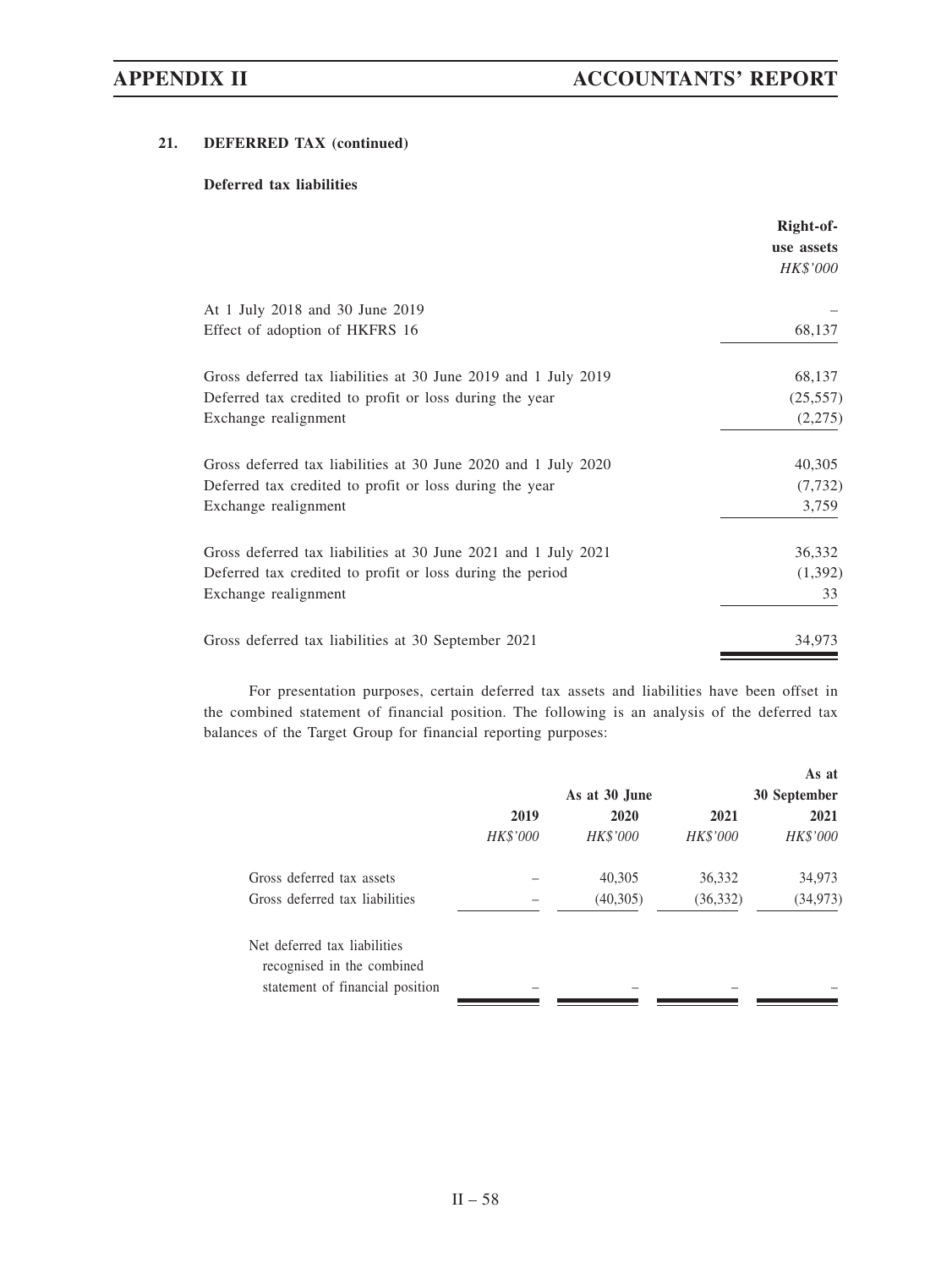### **21. DEFERRED TAX (continued)**

### **Deferred tax liabilities (continued)**

The Target Group had unrecognised tax losses of HK\$81,541,000, HK\$133,130,000, HK\$193,340,000 and HK\$213,054,000 as at 30 June 2019, 2020 and 2021 and 30 September 2021, respectively, subject to the agreement by the relevant tax authorities, that are available for offsetting against future taxable profits of the companies in which the losses arose, of which aggregate amounts of HK\$58,992,000, HK\$84,425,000, HK\$108,308,000 and HK\$113,238,000 as at 30 June 2019, 2020 and 2021 and 30 September 2021, respectively, are available indefinitely and the remaining unrecognised tax losses will expire in around one year to five years for offsetting against future taxable profits.

Deferred tax assets have not been recognised in respect of these losses as at 30 June 2019, 2020 and 2021 and 30 September 2021 as they have mainly arisen in entities that have been loss-making or due to the unpredictable future taxable profit streams of these entities, and in the opinion of the Target Company Directors, it is currently not considered probable that taxable profits will be available against which the tax losses can be utilised.

# **22. ISSUED CAPITAL**

On 2 July 2015, the Target Company was incorporated as an exempted company with limited liability in the BVI with authorised share capital of US\$50,000 divided into 50,000 ordinary shares of US\$1 each. Upon incorporation, 1 ordinary share of US\$1 was issued at par as the subscriber's share. As at 30 June 2019, 2020 and 2021 and 30 September 2021, the authorised capital of the Target Company amounted to US\$50,000, US\$50,000, US\$50,000 and US\$50,000, respectively, and the issued and fully paid capital of the Target Company amounted to US\$1, US\$1, US\$1 and US\$1, respectively.

### **23. RESERVES**

The amounts of the Target Group's reserves and the movements therein for each of the Relevant Periods are presented in the combined statements of changes in equity on pages  $II - 9$  to  $II - 10$  of the Circular.

### **24. PARTLY-OWNED SUBSIDIARIES WITH MATERIAL NON-CONTROLLING INTERESTS**

Details of the Target Group's subsidiaries that have material non-controlling interests are set out below:

|                                       |                 |                 |                 | As at           |
|---------------------------------------|-----------------|-----------------|-----------------|-----------------|
|                                       |                 | As at 30 June   |                 | 30 September    |
|                                       | 2019            | 2020            | 2021            | 2021            |
|                                       | <b>HK\$'000</b> | <b>HK\$'000</b> | <b>HK\$'000</b> | <i>HK\$'000</i> |
| Percentage of equity interest held by |                 |                 |                 |                 |
| non-controlling interests:            |                 |                 |                 |                 |
| Emperor UA Cinema Group*              | 30%             | 30%             | 30%             | $30\%$          |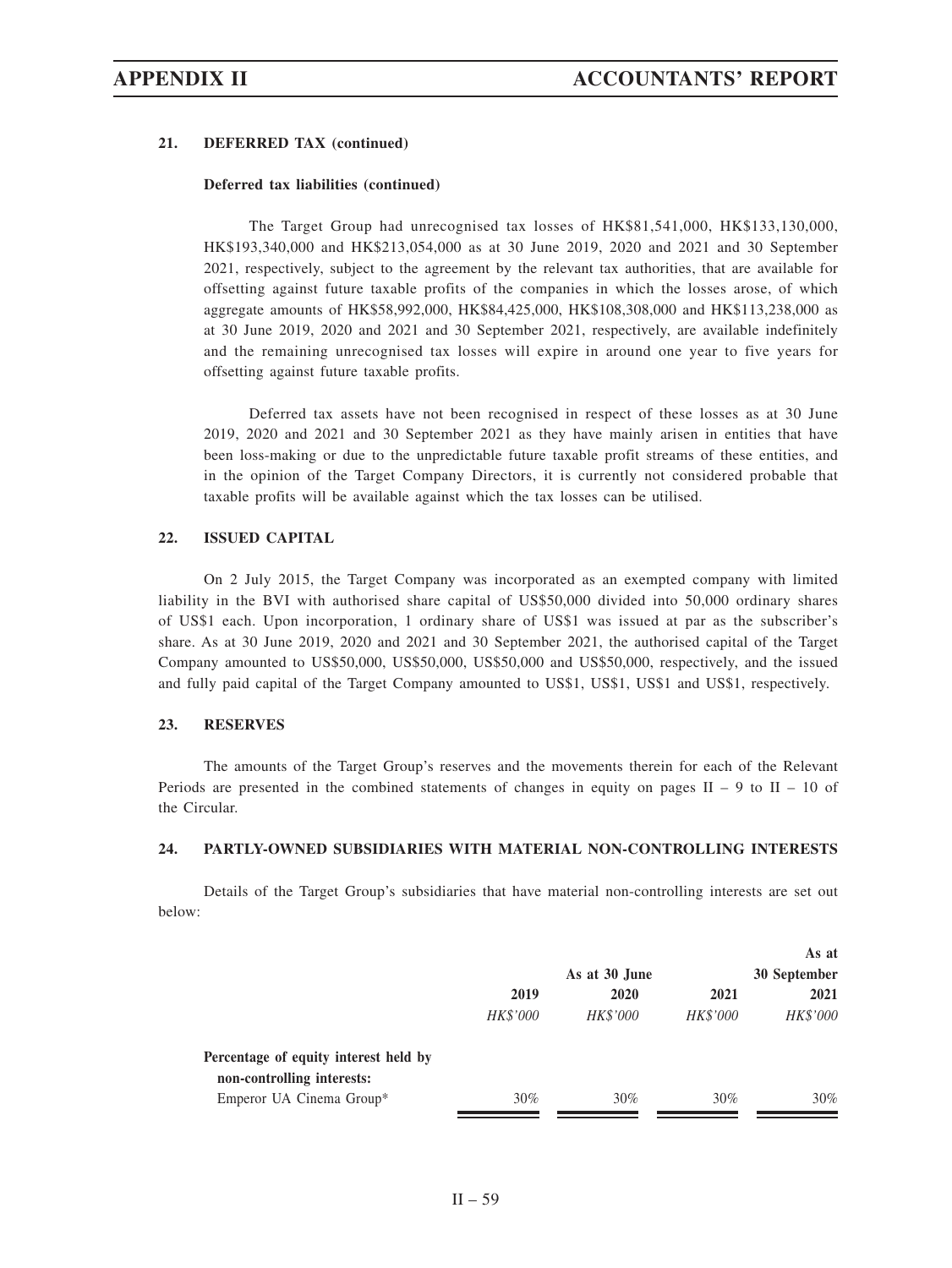# **24. PARTLY-OWNED SUBSIDIARY WITH MATERIAL NON-CONTROLLING INTERESTS (continued)**

|                                            |                     |                 |                 | Three months ended |
|--------------------------------------------|---------------------|-----------------|-----------------|--------------------|
|                                            | Year ended 30 June  |                 |                 | 30 September       |
|                                            | 2019                | 2020<br>2021    | 2020            | 2021               |
| <b>HK\$'000</b>                            | <b>HK\$'000</b>     | <b>HK\$'000</b> | <b>HK\$'000</b> | <b>HK\$'000</b>    |
|                                            |                     |                 | (Unaudited)     |                    |
| Loss for the year/period                   |                     |                 |                 |                    |
| allocated to non-controlling<br>interests: |                     |                 |                 |                    |
| Emperor UA Cinema Group*                   | (43,699)<br>(8,859) | (10, 393)       | (2,730)         | (2,738)            |
|                                            |                     |                 |                 | As at              |
|                                            |                     | As at 30 June   |                 | 30 September       |
|                                            | 2019                | 2020            | 2021            | 2021               |
|                                            | <b>HK\$'000</b>     | <b>HK\$'000</b> | <b>HK\$'000</b> | <b>HK\$'000</b>    |
| Accumulated balance of non-controlling     |                     |                 |                 |                    |
| interests at the reporting date:           |                     |                 |                 |                    |
| Emperor UA Cinema Group*                   | (28,040)            | (71,986)        | (82, 718)       | (85, 464)          |

\* Representing Emperor UA Cinema and its subsidiary.

The following tables illustrate the summarised financial information of Emperor UA Cinema Group. The amounts disclosed are before any inter-company eliminations:

|                                                 |                 |                    |            |             | Three months ended |
|-------------------------------------------------|-----------------|--------------------|------------|-------------|--------------------|
|                                                 |                 | Year ended 30 June |            |             | 30 September       |
|                                                 | 2019            | 2020               | 2021       | 2020        | 2021               |
|                                                 | <b>HK\$'000</b> | <b>HK\$'000</b>    | HK\$'000   | HK\$'000    | <i>HK\$'000</i>    |
|                                                 |                 |                    |            | (Unaudited) |                    |
| Revenue                                         | 164,999         | 81,084             | 90,380     | 11,645      | 18,888             |
| Total expenses, net                             | (194, 529)      | (226,748)          | (125, 024) | (20, 744)   | (28,016)           |
| Loss for the year/period                        | (29, 530)       | (145, 664)         | (34, 644)  | (9,099)     | (9,128)            |
| Total comprehensive loss for the<br>year/period | (37, 112)       | (146, 488)         | (35, 774)  | (9,553)     | (9,152)            |
|                                                 |                 |                    |            |             |                    |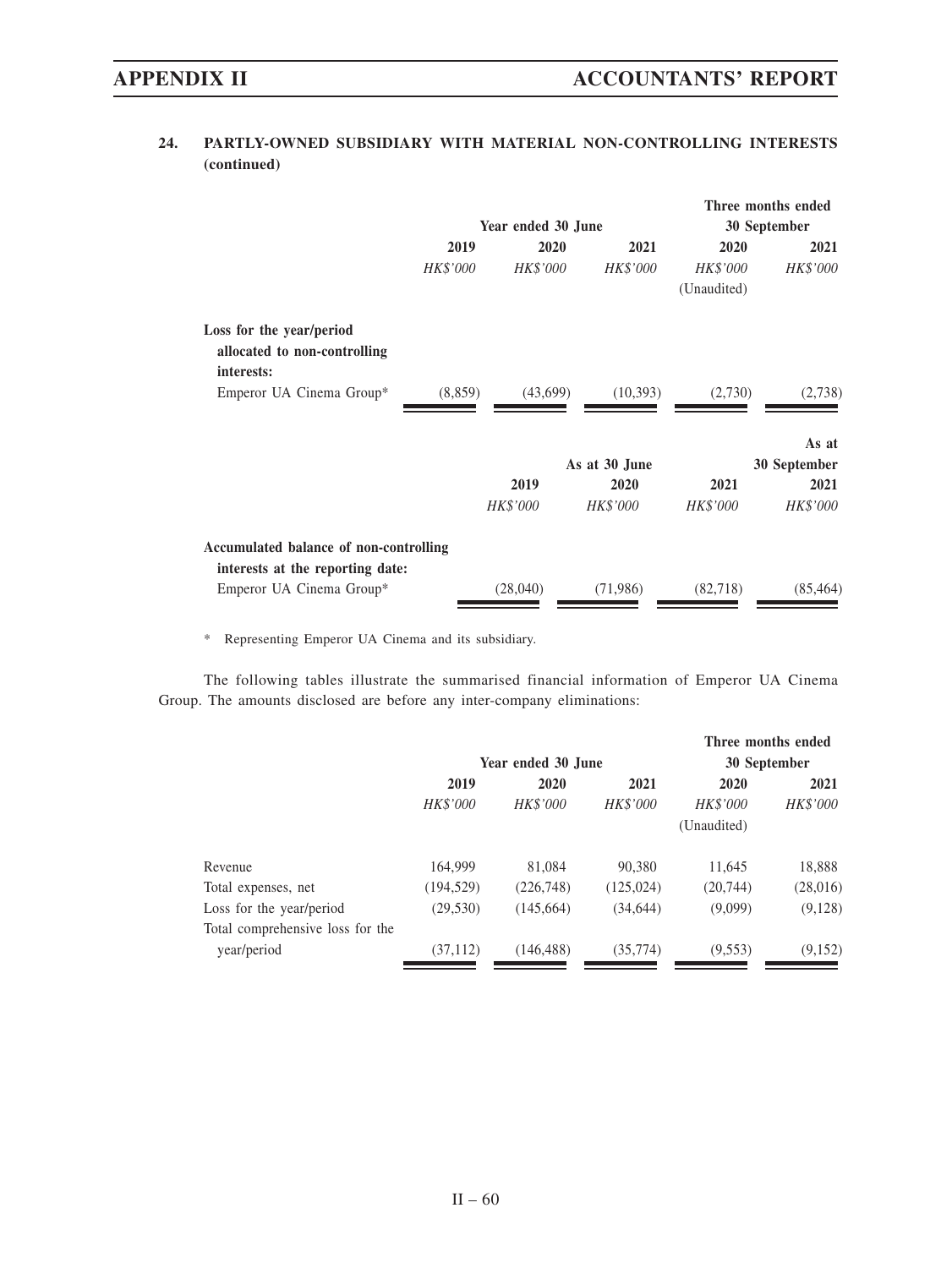# **24. PARTLY-OWNED SUBSIDIARIES WITH MATERIAL NON-CONTROLLING INTERESTS (continued)**

|                         |                 |                 |                 | As at           |
|-------------------------|-----------------|-----------------|-----------------|-----------------|
|                         |                 | As at 30 June   |                 | 30 September    |
|                         | 2019            | 2020            | 2021            | 2021            |
|                         | <b>HK\$'000</b> | <b>HK\$'000</b> | <b>HK\$'000</b> | <i>HK\$'000</i> |
| Current assets          | 135,384         | 40,539          | 29.471          | 26,589          |
| Non-current assets      | 134,579         | 233,906         | 209,285         | 200,888         |
| Current liabilities     | (353, 859)      | (286, 290)      | (296, 469)      | (302, 466)      |
| Non-current liabilities | (9,570)         | (228, 109)      | (218, 015)      | (209, 890)      |

|                                  |                 |                    |                 | Three months ended |                 |  |
|----------------------------------|-----------------|--------------------|-----------------|--------------------|-----------------|--|
|                                  |                 | Year ended 30 June |                 | 30 September       |                 |  |
|                                  | 2019            | 2020               | 2021            | 2020               | 2021            |  |
|                                  | <b>HK\$'000</b> | <b>HK\$'000</b>    | <b>HK\$'000</b> | <b>HK\$'000</b>    | <b>HK\$'000</b> |  |
|                                  |                 |                    |                 | (Unaudited)        |                 |  |
| Net cash flows from/(used in)    |                 |                    |                 |                    |                 |  |
| operating activities             | 73,079          | (48, 787)          | 13.694          | (4,683)            | 3,699           |  |
| Net cash flows used in investing |                 |                    |                 |                    |                 |  |
| activities                       | (6,563)         | (307)              | (38)            |                    | (11)            |  |
| Net cash flows from/(used in)    |                 |                    |                 |                    |                 |  |
| financing activities             | 18,750          | (37,088)           | (28, 378)       | 828                | (6,224)         |  |
| Net increase/(decrease) in cash  |                 |                    |                 |                    |                 |  |
| and cash equivalents             | 85,266          | (86, 182)          | (14, 722)       | (3,855)            | (2,536)         |  |

# **25. NOTES TO THE COMBINED STATEMENTS OF CASH FLOWS**

### **(a) Major non-cash transactions**

- (i) During the year ended 30 June 2020, the Target Group had non-cash additions to ROU Assets and lease liabilities of HK\$385,534,000 and HK\$385,534,000, respectively, and non-cash transfers to ROU Assets from property, plants and equipment and prepayments, deposits and other receivables of HK\$9,569,000 and HK\$4,408,000, respectively, in respect of lease arrangements for cinemas.
- (ii) During the year ended 30 June 2020, the Target Group had non-cash lease modifications to ROU Assets and lease liabilities of HK\$21,328,000 and HK\$21,328,000, respectively, in respect of lease arrangements for certain cinemas.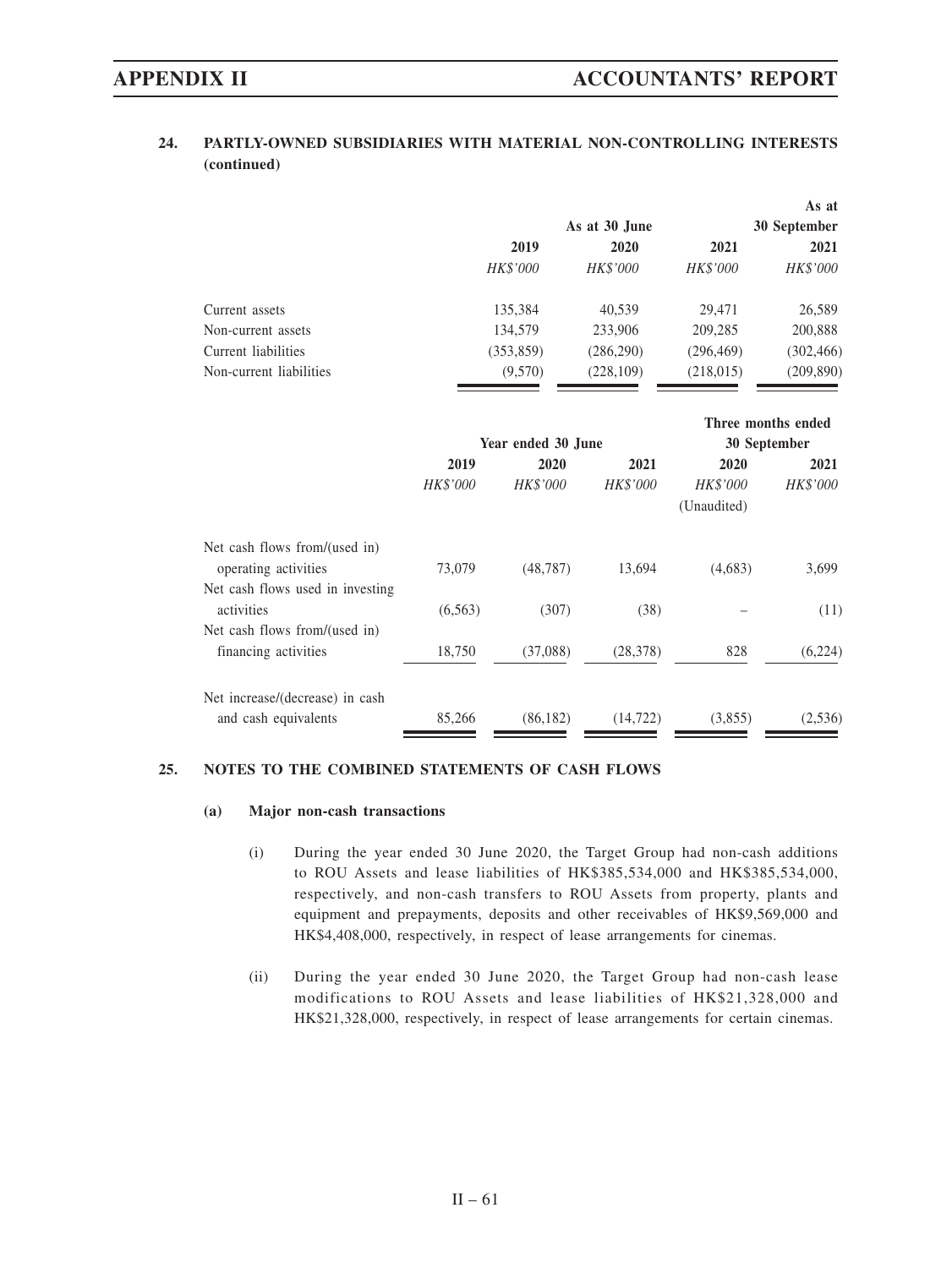# **25. NOTES TO THE COMBINED STATEMENTS OF CASH FLOWS (continued)**

# **(b) Changes in liabilities arising from financing activities**

|                                                           | Lease<br><b>liabilities</b><br>HK\$'000 | Amount<br>due to the<br>immediate<br>holding<br>company<br>HK\$'000 | <b>Amount due</b><br>to a fellow<br>subsidiary<br>HK\$'000 | Amount<br>due to non-<br>controlling<br><i>interests</i><br>HK\$'000 |
|-----------------------------------------------------------|-----------------------------------------|---------------------------------------------------------------------|------------------------------------------------------------|----------------------------------------------------------------------|
| At 1 July 2018                                            |                                         | 171,716                                                             | 131,486                                                    | 73,595                                                               |
| Changes from financing                                    |                                         |                                                                     |                                                            |                                                                      |
| cash flows                                                |                                         | 43,750                                                              | 17,662                                                     | 18,750                                                               |
| At 30 June 2019 and 1 July 2019<br>Effect of adoption of  |                                         | 215,466                                                             | 149,148                                                    | 92,345                                                               |
| HKFRS 16                                                  | 385,534                                 |                                                                     |                                                            |                                                                      |
| Changes from financing                                    |                                         |                                                                     |                                                            |                                                                      |
| cash flows                                                | (22,370)                                | (51,611)                                                            | 5,532                                                      | (22, 120)                                                            |
| Lease modifications                                       | (21, 328)                               |                                                                     |                                                            |                                                                      |
| Interest expense                                          | 17,626                                  |                                                                     |                                                            |                                                                      |
| Exchange realignment                                      | (9, 859)                                |                                                                     |                                                            |                                                                      |
| At 30 June 2020 and 1 July 2020<br>Changes from financing | 349,603                                 | 163,855                                                             | 154,680                                                    | 70,225                                                               |
| cash flows                                                | (34,615)                                |                                                                     | 3,500                                                      |                                                                      |
| Covid-19 related rent concessions                         |                                         |                                                                     |                                                            |                                                                      |
| from lessors                                              | (13, 323)                               |                                                                     |                                                            |                                                                      |
| Interest expense                                          | 16,819                                  |                                                                     |                                                            |                                                                      |
| Exchange realignment                                      | 22,999                                  |                                                                     |                                                            |                                                                      |
| At 30 June 2021 and 1 July 2021<br>Changes from financing | 341,483                                 | 163,855                                                             | 158,180                                                    | 70,225                                                               |
| cash flows                                                | (6,223)                                 |                                                                     |                                                            |                                                                      |
| Covid-19 related rent concessions                         |                                         |                                                                     |                                                            |                                                                      |
| from lessors                                              | (1, 349)                                |                                                                     |                                                            |                                                                      |
| Interest expense                                          | 3,986                                   |                                                                     |                                                            |                                                                      |
| Exchange realignment                                      | 227                                     |                                                                     |                                                            |                                                                      |
| At 30 September 2021                                      | 338,124                                 | 163,855                                                             | 158,180                                                    | 70,225                                                               |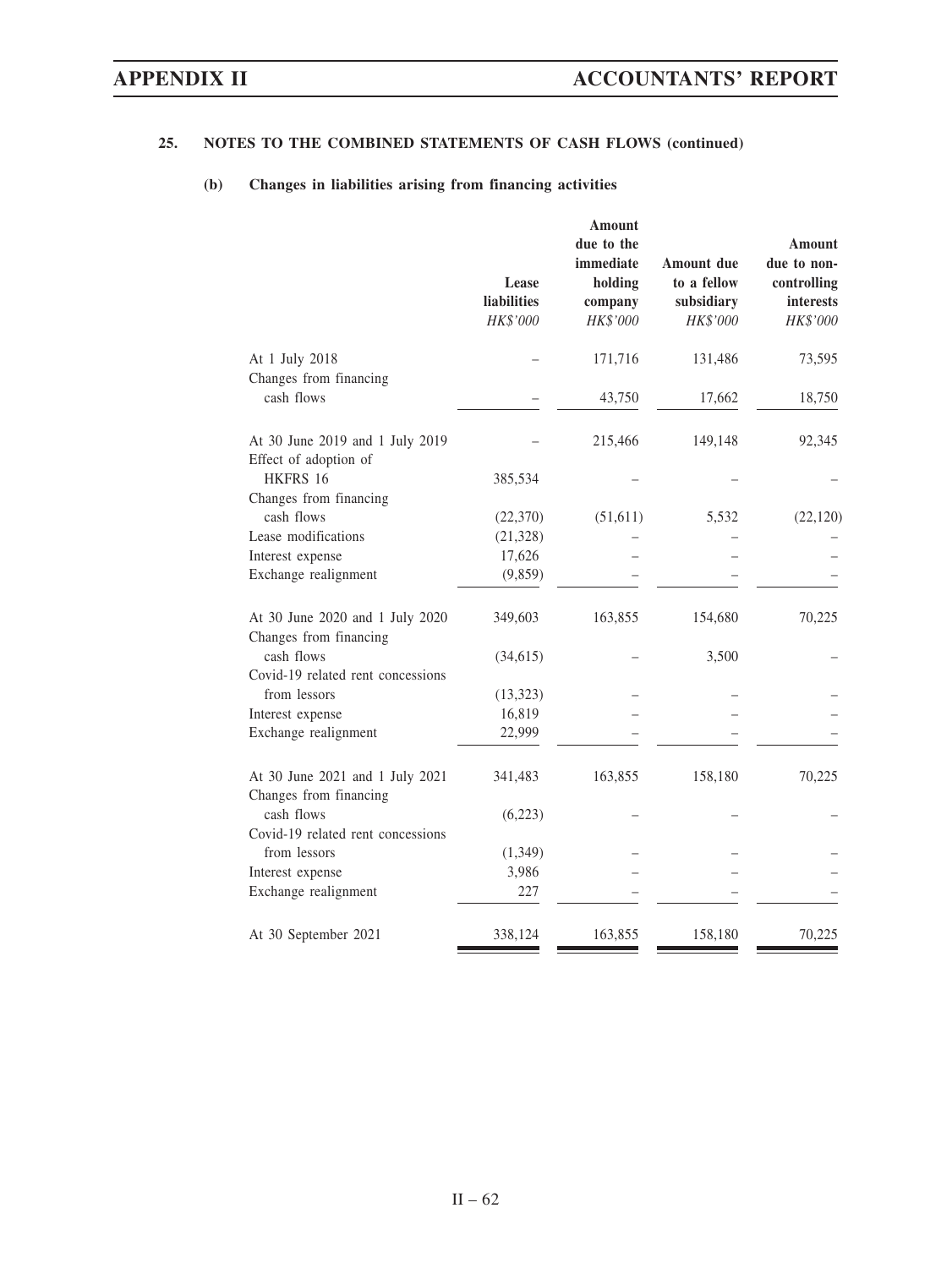## **25. NOTES TO THE COMBINED STATEMENTS OF CASH FLOWS (continued)**

### **(c) Total cash outflow for leases**

The total cash outflow for leases included in the combined statements of cash flows is as follows:

|                             | Year ended 30 June |                 |                 | Three months ended<br>30 September |          |  |
|-----------------------------|--------------------|-----------------|-----------------|------------------------------------|----------|--|
|                             | 2019               | 2020            | 2020            | 2021                               |          |  |
|                             | <b>HK\$'000</b>    | <b>HK\$'000</b> | <b>HK\$'000</b> | <b>HK\$'000</b>                    | HK\$'000 |  |
| Within operating activities | 40,646             | 1,602           | 93              | 12                                 | 22       |  |
| Within financing activities |                    | 22,370          | 34,615          | 1,563                              | 6,223    |  |
|                             | 40,646             | 23,972          | 34,708          | 1.575                              | 6,245    |  |

## **26. COMMITMENTS**

### **(a) Operating lease commitments as at 30 June 2019**

The Target Group leased certain cinemas under operating lease arrangements. Leases for properties were negotiated for terms ranging from 6 to 15 years.

As at 30 June 2019, the Target Group had total future minimum lease payments under non-cancellable operating leases falling due as follows:

|                                        | HK\$'000 |
|----------------------------------------|----------|
| Within one year                        | 44,333   |
| In the second-to-fifth year, inclusive | 191,786  |
| After five years                       | 155,194  |
|                                        | 391,313  |

The operating leases of cinemas also called for contingent rentals, which would be based on a certain percentage of revenue of the operations being undertaken therein pursuant to the terms and conditions as stipulated in the respective tenancy agreements. As the future revenue of these cinemas could not be reliably determined as at 30 June 2019, the relevant contingent rentals have not been included in the operating lease commitment disclosure above. Certain of the lease arrangements contain renewal options.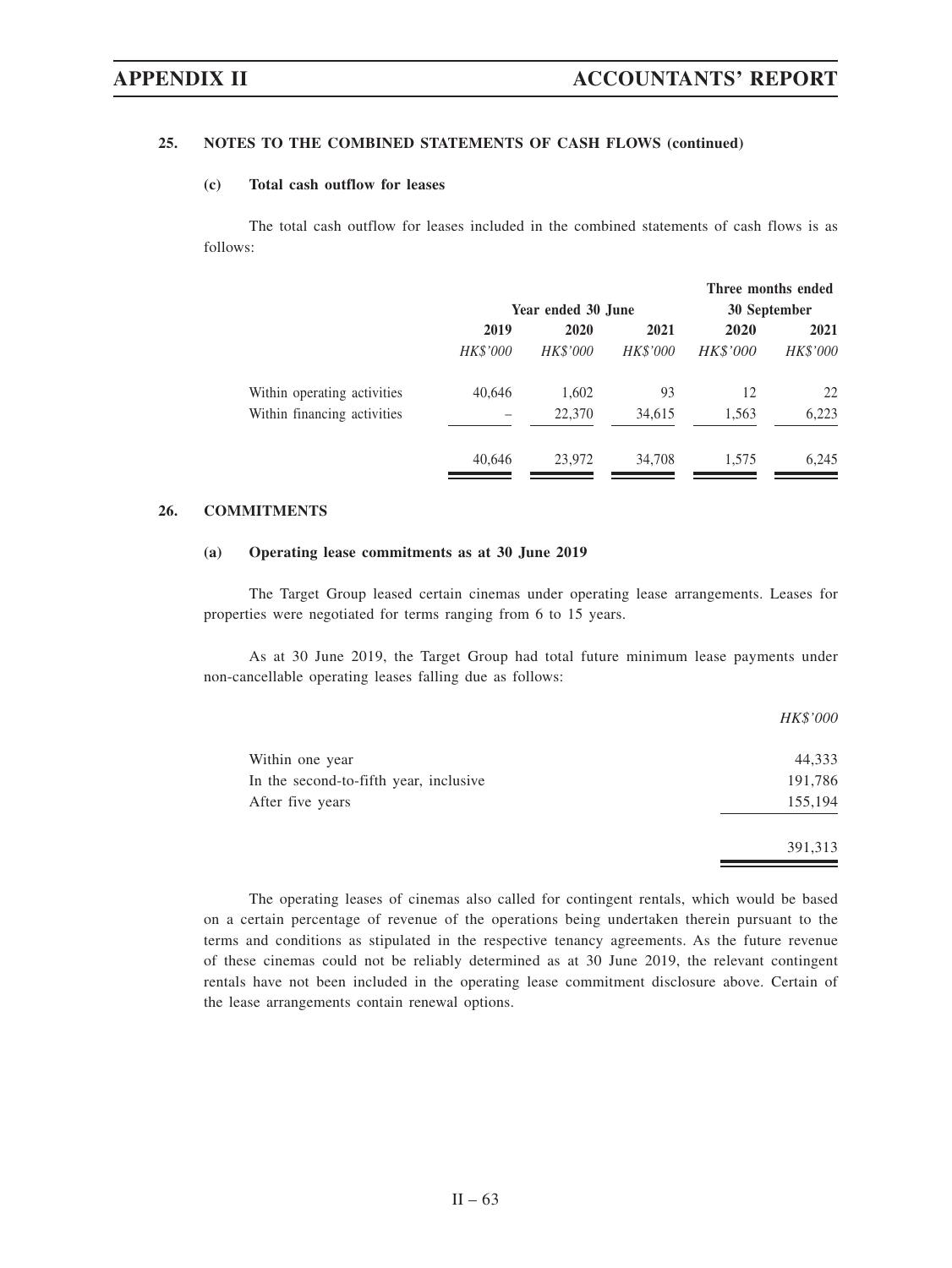# **27. TRANSACTIONS WITH RELATED PARTIES AND OTHER MEMBER OF THE EMPEROR GROUP**

(a) In addition to the related party transactions, arrangements and balances detailed elsewhere in the Historical Financial Information, the Target Group had the following transactions during the Relevant Periods and the three months ended 30 September 2020:

|                                           |             |                      |                    |          |              | Three months ended |  |
|-------------------------------------------|-------------|----------------------|--------------------|----------|--------------|--------------------|--|
|                                           |             |                      | Year ended 30 June |          | 30 September |                    |  |
|                                           |             | 2020<br>2021<br>2019 |                    |          | 2020         | 2021               |  |
|                                           | <b>Note</b> | HK\$'000             | HK\$'000           | HK\$'000 | HK\$'000     | HK\$'000           |  |
|                                           |             |                      |                    |          | (Unaudited)  |                    |  |
| Other member of the Emperor Group         |             |                      |                    |          |              |                    |  |
| Reimbursements of administrative expenses | (i)         | 1.000                | 1.537              | 1.126    | 302          | 95                 |  |
|                                           |             |                      |                    |          |              |                    |  |

*Note:*

- (i) The amounts charged were with reference to the costs incurred.
- (b) As at 30 June 2019, 2020 and 2021 and 30 September 2021, the amounts due to the immediate holding company, a fellow subsidiary and non-controlling interests are unsecured, interest-free and repayable on demand.
- (c) Compensation of key management personnel of the Target Group:

No compensation was paid to the key management personnel of the Target Group in respect of their services rendered to the Target Group during the Relevant Periods and the three months ended 30 September 2020.

### **28. FINANCIAL INSTRUMENTS BY CATEGORY**

The carrying amounts of each of the categories of financial instruments at the end of each of the Relevant Periods are as follows:

### **Financial assets**

|                                           |          |                 |                 | As at        |  |
|-------------------------------------------|----------|-----------------|-----------------|--------------|--|
|                                           |          | As at 30 June   |                 | 30 September |  |
|                                           | 2019     | 2020            | 2021            | 2021         |  |
|                                           | HK\$'000 | <b>HK\$'000</b> | <b>HK\$'000</b> | HK\$'000     |  |
| Financial assets at amortised cost:       |          |                 |                 |              |  |
| Trade receivables                         | 9.915    | 1.001           | 2.497           | 4.082        |  |
| Financial assets included in prepayments, |          |                 |                 |              |  |
| deposits and other receivables            | 16,630   | 12.218          | 14,028          | 14,138       |  |
| Cash and cash equivalents                 | 130,129  | 39,099          | 22,335          | 22,673       |  |
|                                           | 156,674  | 52,318          | 38,860          | 40,893       |  |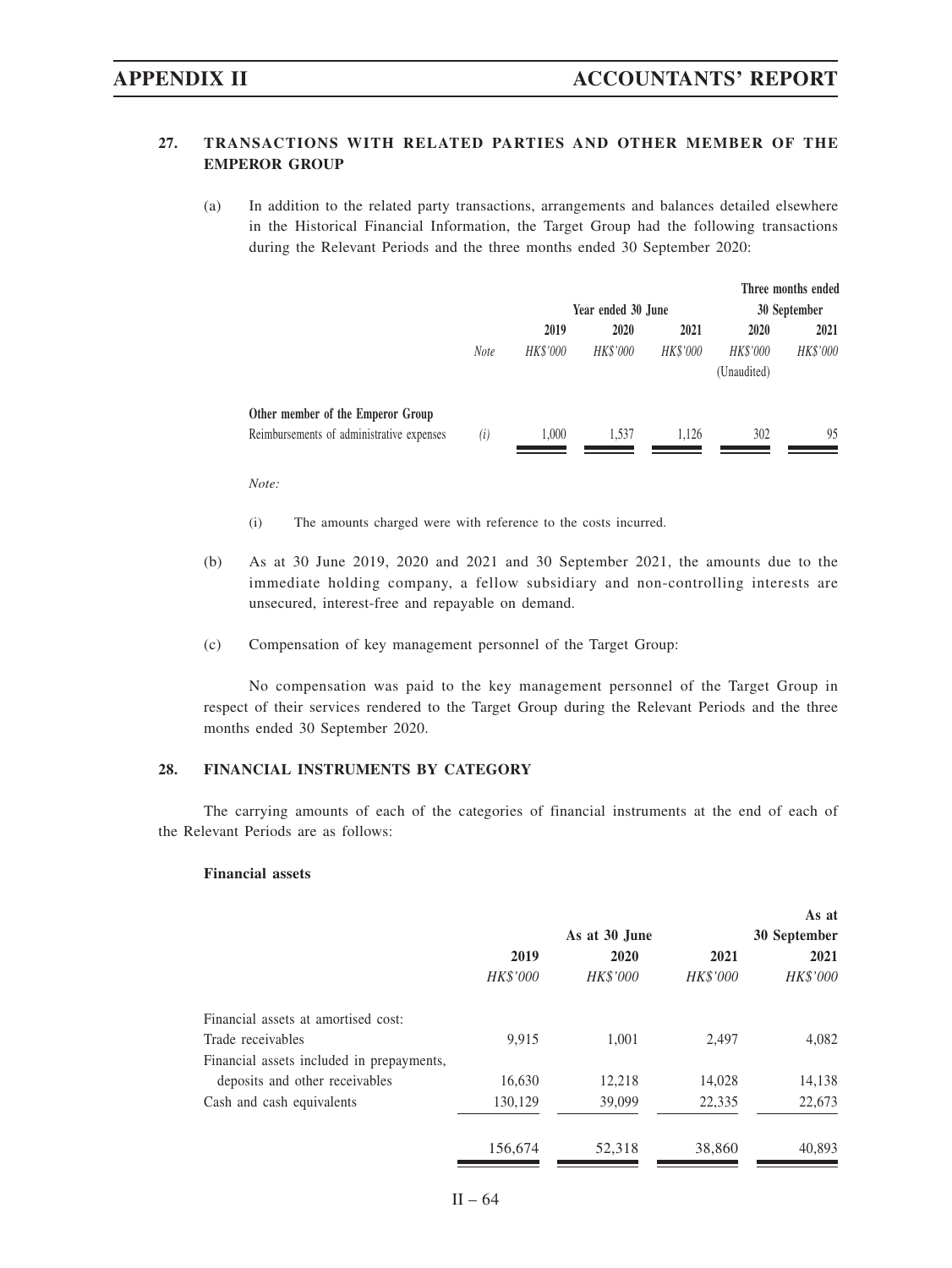### **28. FINANCIAL INSTRUMENTS BY CATEGORY (continued)**

### **Financial liabilities**

|                                          |               |          |                 | As at        |  |  |
|------------------------------------------|---------------|----------|-----------------|--------------|--|--|
|                                          | As at 30 June |          |                 | 30 September |  |  |
|                                          | 2019          | 2020     | 2021            | 2021         |  |  |
|                                          | HK\$'000      | HK\$'000 | <b>HK\$'000</b> | HK\$'000     |  |  |
| Financial liabilities at amortised cost: |               |          |                 |              |  |  |
| Trade payables                           | 16,780        | 7,552    | 7,217           | 10,152       |  |  |
| Financial liabilities included in other  |               |          |                 |              |  |  |
| payables and accruals                    | 24,370        | 7.081    | 10,013          | 11,274       |  |  |
| Amount due to the immediate holding      |               |          |                 |              |  |  |
| company                                  | 215,466       | 163,855  | 163,855         | 163,855      |  |  |
| Amount due to a fellow subsidiary        | 149,148       | 154,680  | 158,180         | 158,180      |  |  |
| Amount due to non-controlling interests  | 92,345        | 70,225   | 70,225          | 70,225       |  |  |
| Lease liabilities                        |               | 349,603  | 341,483         | 338,124      |  |  |
|                                          | 498.109       | 752,996  | 750,973         | 751,810      |  |  |

# **29. FAIR VALUE AND FAIR VALUE HIERARCHY**

At the end of each of the Relevant Periods, the carrying amounts of the Target Group's financial assets and financial liabilities reasonably approximated to their fair values.

The fair values of the financial assets and liabilities are included in the amount at which the instrument could be exchanged in a current transaction between willing parties, other than in a forced or liquidation sale. The following methods and assumption were used to estimate their fair values.

Management has assessed that the fair values of cash and cash equivalents, trade receivables, the current portion of financial assets included in prepayments, deposits and other receivables, trade payables, financial liabilities included in other payables and accruals, and amounts due to the immediate holding company, a fellow subsidiary and non-controlling interests reasonably approximate to their carrying amounts largely due to the short term maturities/repayable on demand of these instruments or the effect of discounting is not material. The fair values of the non-current portion of financial assets included in prepayments, deposits and other receivables, have been calculated and assessed mainly by discounting the expected future cash flows using rates currently available for instruments with similar terms, credit risk and remaining maturities, as appropriate. The changes in fair values as a result of the Target Group's own non-performance risk at the end of each of the reporting periods were assessed by management to be insignificant.

### **30. FINANCIAL RISK MANAGEMENT OBJECTIVES AND POLICIES**

The Target Group's principal financial instruments comprise lease liabilities, amounts due to the immediate holding company, a fellow subsidiary and non-controlling interests, and cash and cash equivalents. The main purpose of these financial instruments is to raise finance for the Target Group's operations. The Target Group has various other financial assets and liabilities such as trade receivables, financial assets included in prepayments, deposits and other receivables, trade payables and financial liabilities included in other payables and accruals, which mainly arise directly from its operations.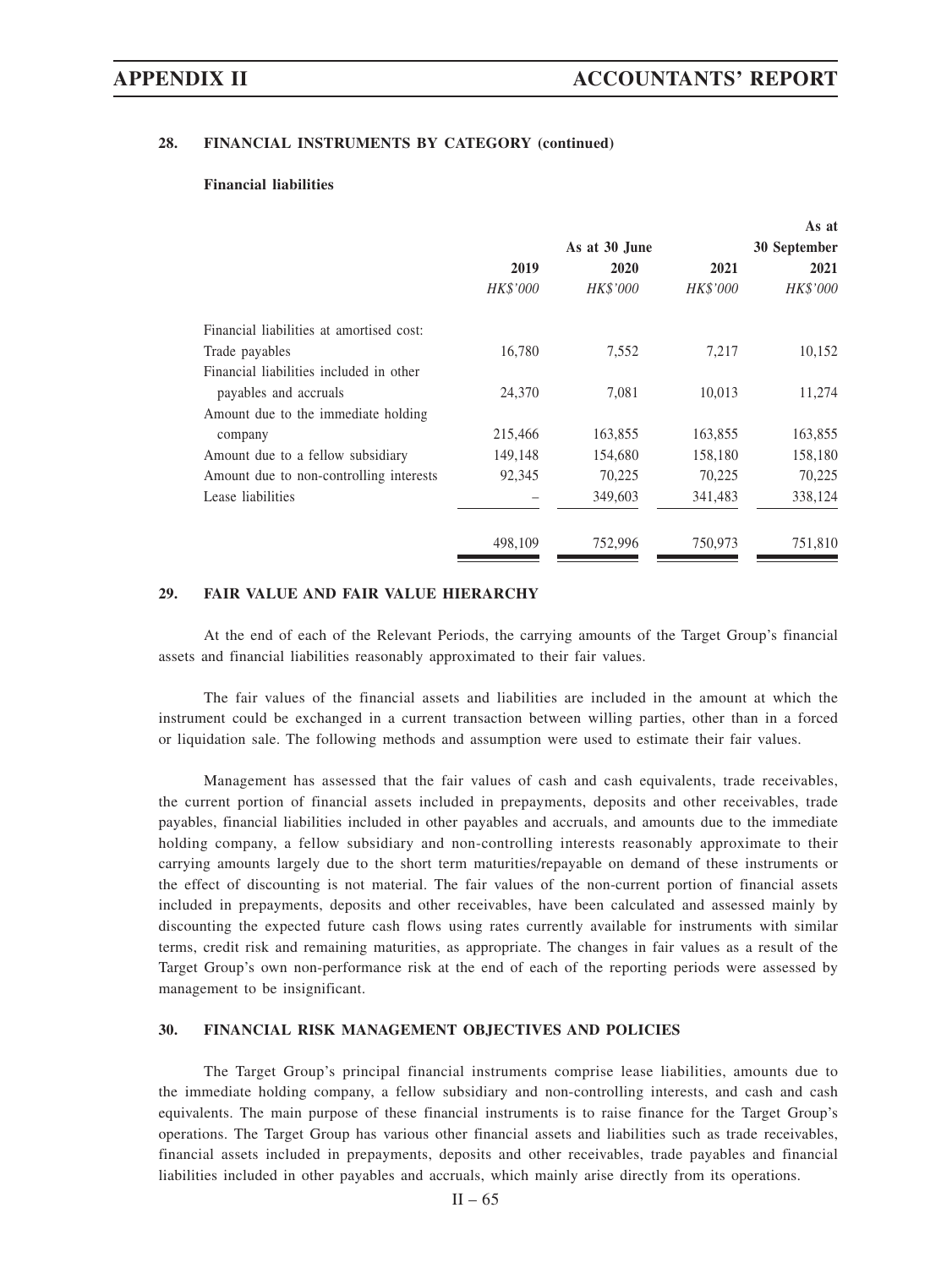The main risks arising from the Target Group's financial instruments are credit risk and liquidity risk. Management reviews and agrees policies for managing each of these risks and they are summarised below.

### **Credit risk**

The Target Group trades on credit mainly with recognised and creditworthy third parties. In addition, receivable balances are monitored on an ongoing basis.

### *Maximum exposure and year-end staging*

The tables below show the credit quality and the maximum exposure to credit risk based on the Target Group's credit policy, which is mainly based on past due information unless other information is available without undue cost or effort, and year/period-end staging classification as at 30 June 2019, 2020 and 2021 and 30 September 2021. The amounts presented are gross carrying amounts for financial assets.

|                                                                                | 12-month<br><b>ECLs</b> |                     |                      |                      |                          |
|--------------------------------------------------------------------------------|-------------------------|---------------------|----------------------|----------------------|--------------------------|
|                                                                                |                         |                     | <b>Lifetime ECLs</b> | Simplified           |                          |
|                                                                                | Stage 1<br>HK\$'000     | Stage 2<br>HK\$'000 | Stage 3<br>HK\$'000  | approach<br>HK\$'000 | <b>Total</b><br>HK\$'000 |
| 30 June 2019                                                                   |                         |                     |                      |                      |                          |
| Trade receivables*                                                             |                         |                     |                      | 9,915                | 9,915                    |
| Financial assets included in<br>prepayments, deposits and other<br>receivables |                         |                     |                      |                      |                          |
| $-$ Normal**                                                                   | 16,630                  |                     |                      |                      | 16,630                   |
| Amount due from an associate<br>- Doubtful                                     |                         |                     | 42,917               |                      | 42,917                   |
| Cash and cash equivalents                                                      |                         |                     |                      |                      |                          |
| - Not yet past due                                                             | 130,129                 |                     |                      |                      | 130,129                  |
|                                                                                | 146,759                 |                     | 42,917               | 9,915                | 199,591                  |
| 30 June 2020                                                                   |                         |                     |                      |                      |                          |
| Trade receivables*                                                             |                         |                     |                      | 2,632                | 2,632                    |
| Financial assets included in<br>prepayments, deposits and other<br>receivables |                         |                     |                      |                      |                          |
| - Normal**                                                                     | 12,218                  |                     |                      |                      | 12,218                   |
| Amount due from an associate<br>- Doubtful                                     |                         |                     | 43,589               |                      | 43,589                   |
| Cash and cash equivalents<br>- Not yet past due                                | 39,099                  |                     |                      |                      | 39,099                   |
|                                                                                | 51,317                  |                     | 43,589               | 2,632                | 97,538                   |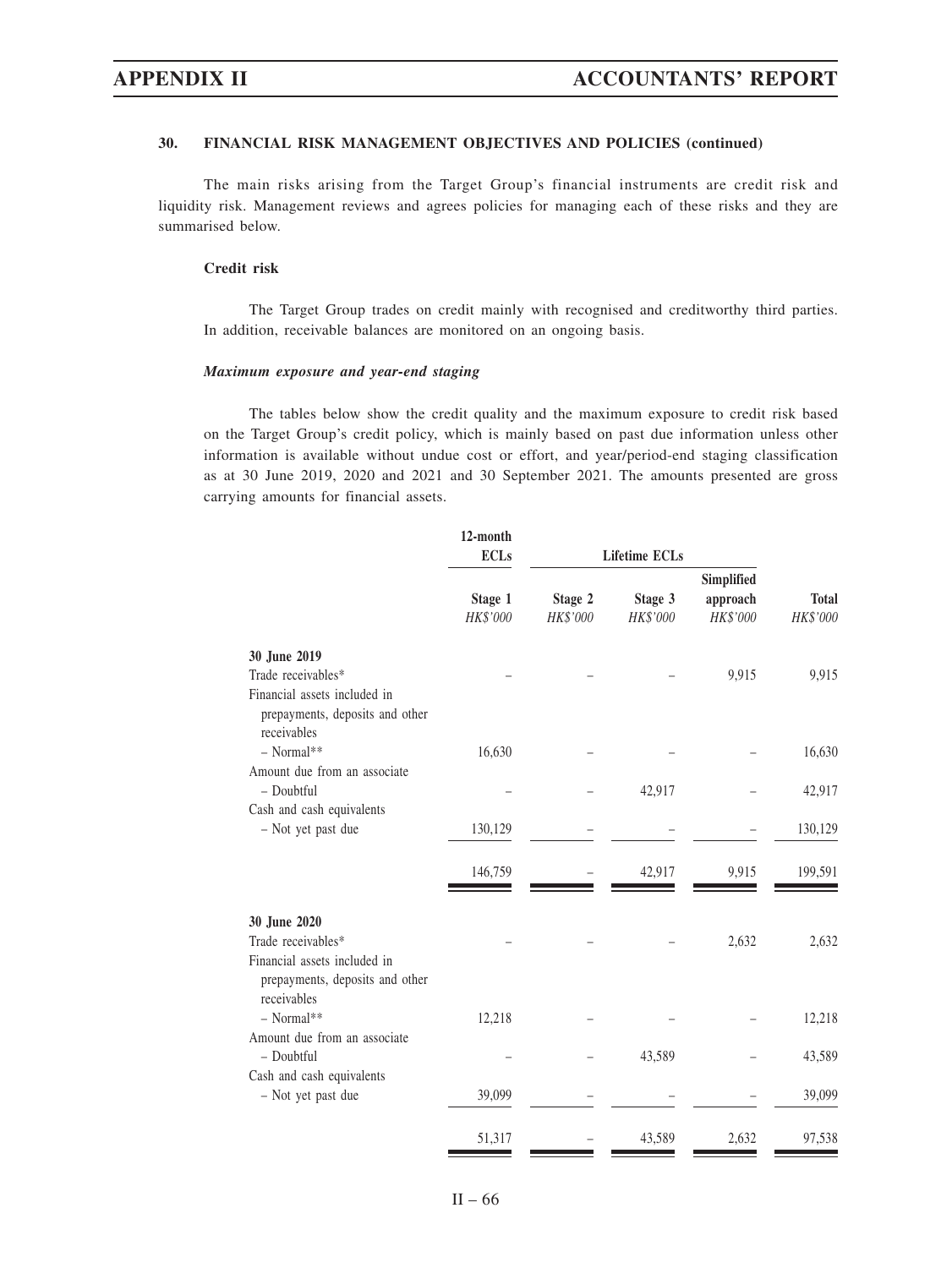**Credit risk (continued)**

*Maximum exposure and year-end staging (continued)*

| 12-month |                                              |                     |                                                    |                                    |
|----------|----------------------------------------------|---------------------|----------------------------------------------------|------------------------------------|
|          |                                              |                     |                                                    |                                    |
|          |                                              |                     |                                                    |                                    |
|          |                                              |                     |                                                    | <b>Total</b>                       |
|          |                                              |                     |                                                    | HK\$'000                           |
|          |                                              |                     |                                                    |                                    |
|          |                                              |                     | 4,080                                              | 4,080                              |
|          |                                              |                     |                                                    |                                    |
| 14,028   |                                              |                     |                                                    | 14,028                             |
|          |                                              |                     |                                                    |                                    |
|          |                                              | 43,589              |                                                    | 43,589                             |
|          |                                              |                     |                                                    |                                    |
| 22,335   |                                              |                     |                                                    | 22,335                             |
| 36,363   |                                              | 43,589              | 4,080                                              | 84,032                             |
|          |                                              |                     |                                                    |                                    |
|          |                                              |                     | 5,660                                              | 5,660                              |
|          |                                              |                     |                                                    |                                    |
|          |                                              |                     |                                                    | 14,138                             |
|          |                                              |                     |                                                    |                                    |
|          |                                              | 43,589              |                                                    | 43,589                             |
|          |                                              |                     |                                                    |                                    |
| 22,673   |                                              |                     |                                                    | 22,673                             |
| 36,811   |                                              | 43,589              | 5,660                                              | 86,060                             |
|          | <b>ECLs</b><br>Stage 1<br>HK\$'000<br>14,138 | Stage 2<br>HK\$'000 | <b>Lifetime ECLs</b><br>Stage 3<br><b>HK\$'000</b> | Simplified<br>approach<br>HK\$'000 |

\* For trade receivables to which the Target Group applies the simplified approach for impairment, relevant information is disclosed in note 15 to the Historical Financial Information.

\*\* The credit quality of the financial assets included in prepayments, deposits and other receivables is considered to be "normal" when they are not past due and there is no information indicating that the financial assets had a significant increase in credit risk since initial recognition. Otherwise, the credit quality of the financial assets is considered to be "doubtful".

Further quantitative data in respect of the Target Group's exposure to credit risk arising from trade receivables are disclosed in note 15 to the Historical Financial Information.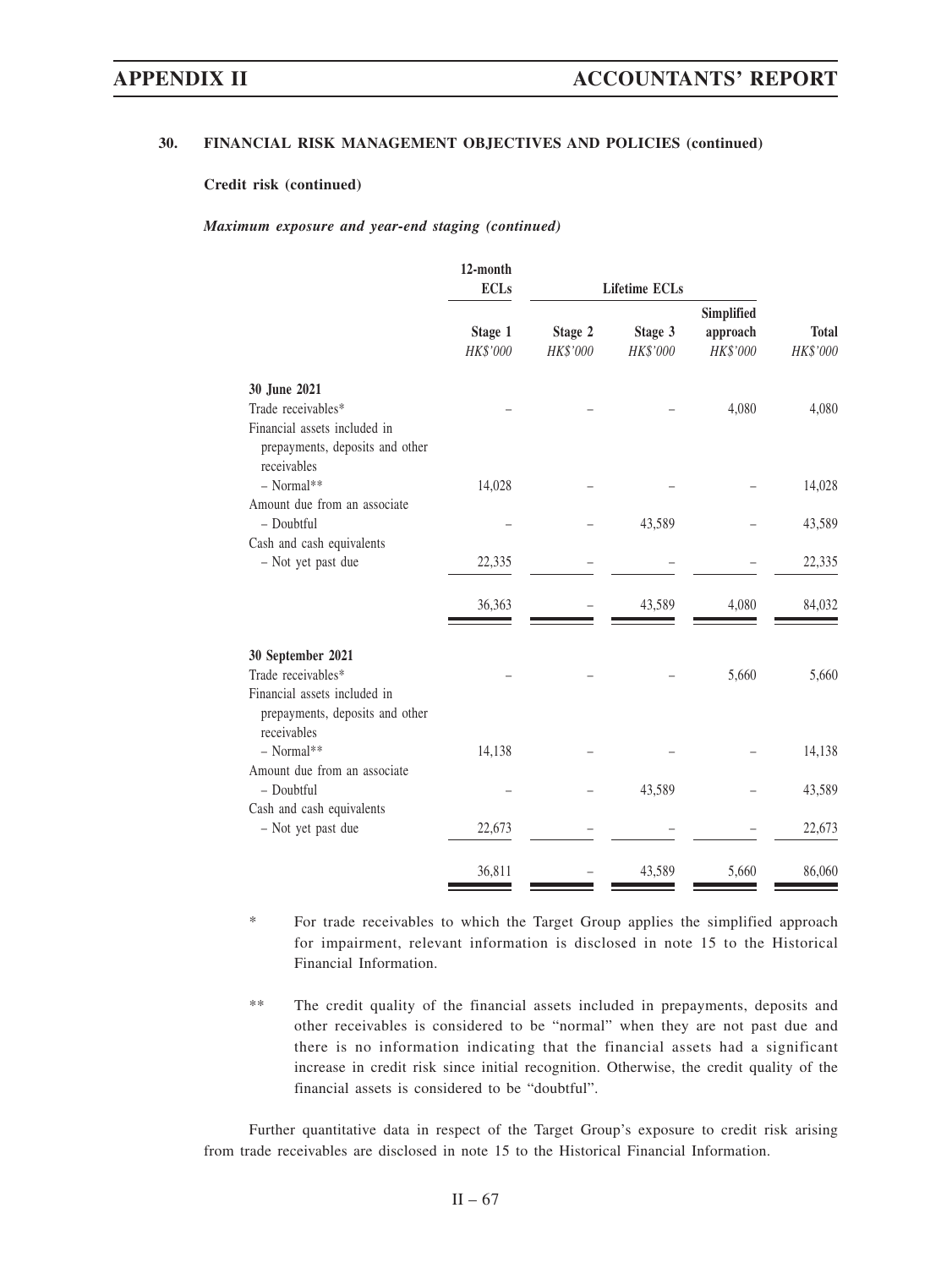### **Liquidity risk**

The Target Group's objective is to maintain adequate funds to meet commitments associated with its financial liabilities. Cash flows of the Target Group are closely monitored by management on an on-going basis, considering the maturity of the Target Group's financial liabilities and financial assets, and projected cash flows from operations.

The maturity profile of the Target Group's financial liabilities at the end of each of the Relevant Periods , based on the contractual undiscounted payments, is as follows:

|                                         | Less than |          |          |              |
|-----------------------------------------|-----------|----------|----------|--------------|
|                                         | 1 year or | 1 to     | Over     |              |
|                                         | on demand | 5 years  | 5 years  | <b>Total</b> |
|                                         | HK\$'000  | HK\$'000 | HK\$'000 | HK\$'000     |
| 30 June 2019                            |           |          |          |              |
| Trade payables                          | 16,780    |          |          | 16,780       |
| Financial liabilities included in other |           |          |          |              |
| payables and accruals                   | 24,370    |          |          | 24,370       |
| Amount due to the immediate holding     |           |          |          |              |
| company                                 | 215,466   |          |          | 215,466      |
| Amount due to a fellow subsidiary       | 149,148   |          |          | 149,148      |
| Amount due to non-controlling interests | 92,345    |          |          | 92,345       |
|                                         | 498,109   |          |          | 498,109      |
|                                         |           |          |          |              |
|                                         | Less than |          |          |              |
|                                         | 1 year or | 1 to     | Over     |              |
|                                         | on demand | 5 years  | 5 years  | <b>Total</b> |
|                                         | HK\$'000  | HK\$'000 | HK\$'000 | HK\$'000     |
| 30 June 2020                            |           |          |          |              |
| Trade payables                          | 7,552     |          |          | 7,552        |
| Financial liabilities included in other |           |          |          |              |
| payables and accruals                   | 7,081     |          |          | 7,081        |
| Amount due to the immediate holding     |           |          |          |              |
| company                                 | 163,855   |          |          | 163,855      |
| Amount due to a fellow subsidiary       | 154,680   |          |          | 154,680      |
| Amount due to non-controlling interests | 70,225    |          |          | 70,225       |
| Lease liabilities                       | 50,770    | 220,775  | 153,871  | 425,416      |
|                                         | 454,163   | 220,775  | 153,871  | 828,809      |
|                                         |           |          |          |              |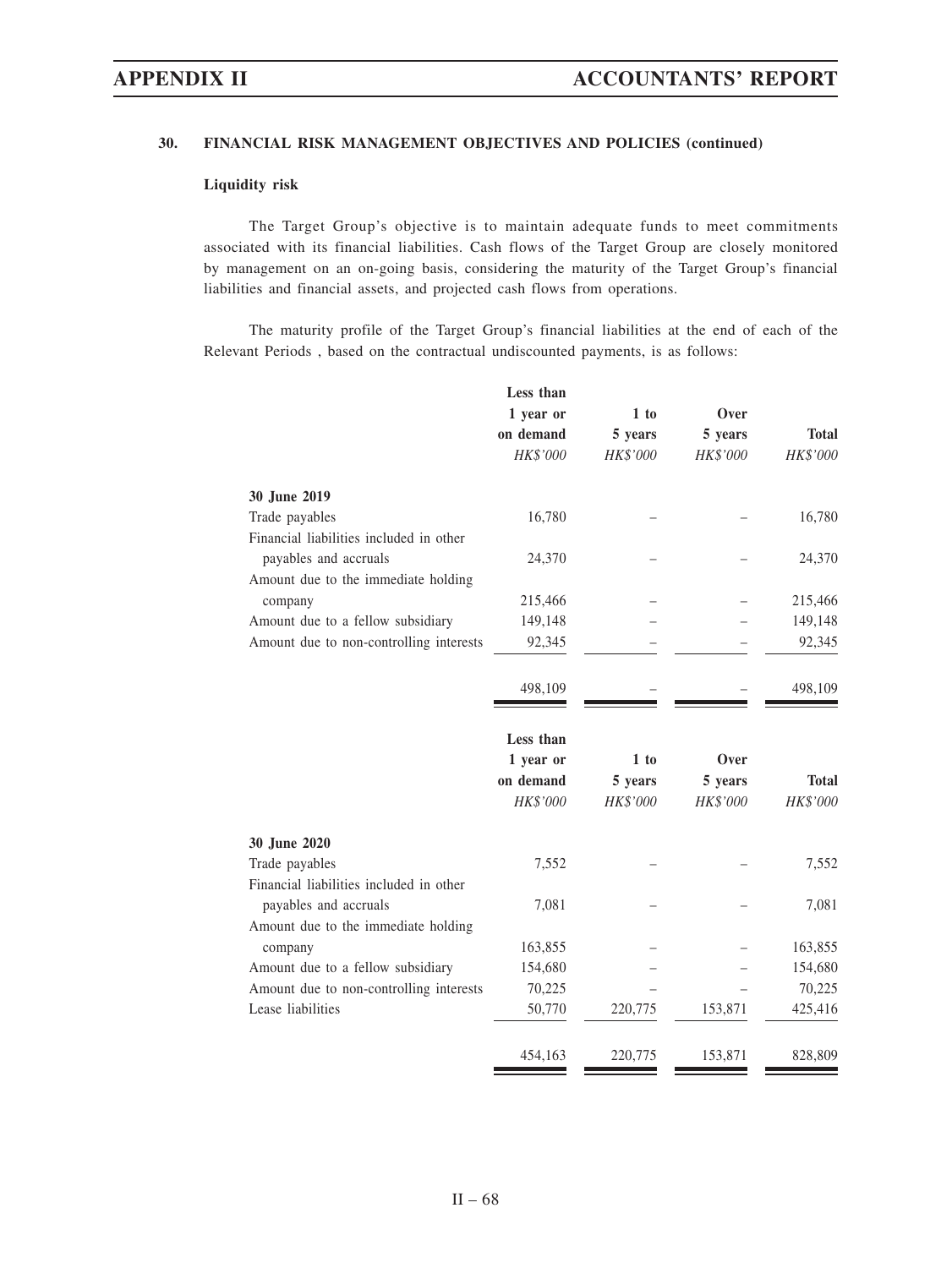# **Liquidity risk (continued)**

| Less than |          |          |              |
|-----------|----------|----------|--------------|
| 1 year or | 1 to     | Over     |              |
| on demand | 5 years  | 5 years  | <b>Total</b> |
| HK\$'000  | HK\$'000 | HK\$'000 | HK\$'000     |
|           |          |          |              |
| 7,217     |          |          | 7,217        |
|           |          |          |              |
| 10,013    |          |          | 10,013       |
|           |          |          |              |
| 163,855   |          |          | 163,855      |
| 158,180   |          |          | 158,180      |
| 70,225    |          |          | 70,225       |
| 56,309    | 232,440  | 110,863  | 399,612      |
| 465,799   | 232,440  | 110,863  | 809,102      |
| Less than |          |          |              |
| 1 year or | 1 to     | Over     |              |
| on demand | 5 years  | 5 years  | <b>Total</b> |
| HK\$'000  | HK\$'000 | HK\$'000 | HK\$'000     |
|           |          |          |              |
| 10,152    |          |          | 10,152       |
|           |          |          |              |
| 11,274    |          |          | 11,274       |
|           |          |          |              |
| 163,855   |          |          | 163,855      |
| 158,180   |          |          | 158,180      |
| 70,225    |          |          | 70,225       |
| 56,534    | 229,826  | 99,549   | 385,909      |
| 470,220   | 229,826  | 99,549   | 799,595      |
|           |          |          |              |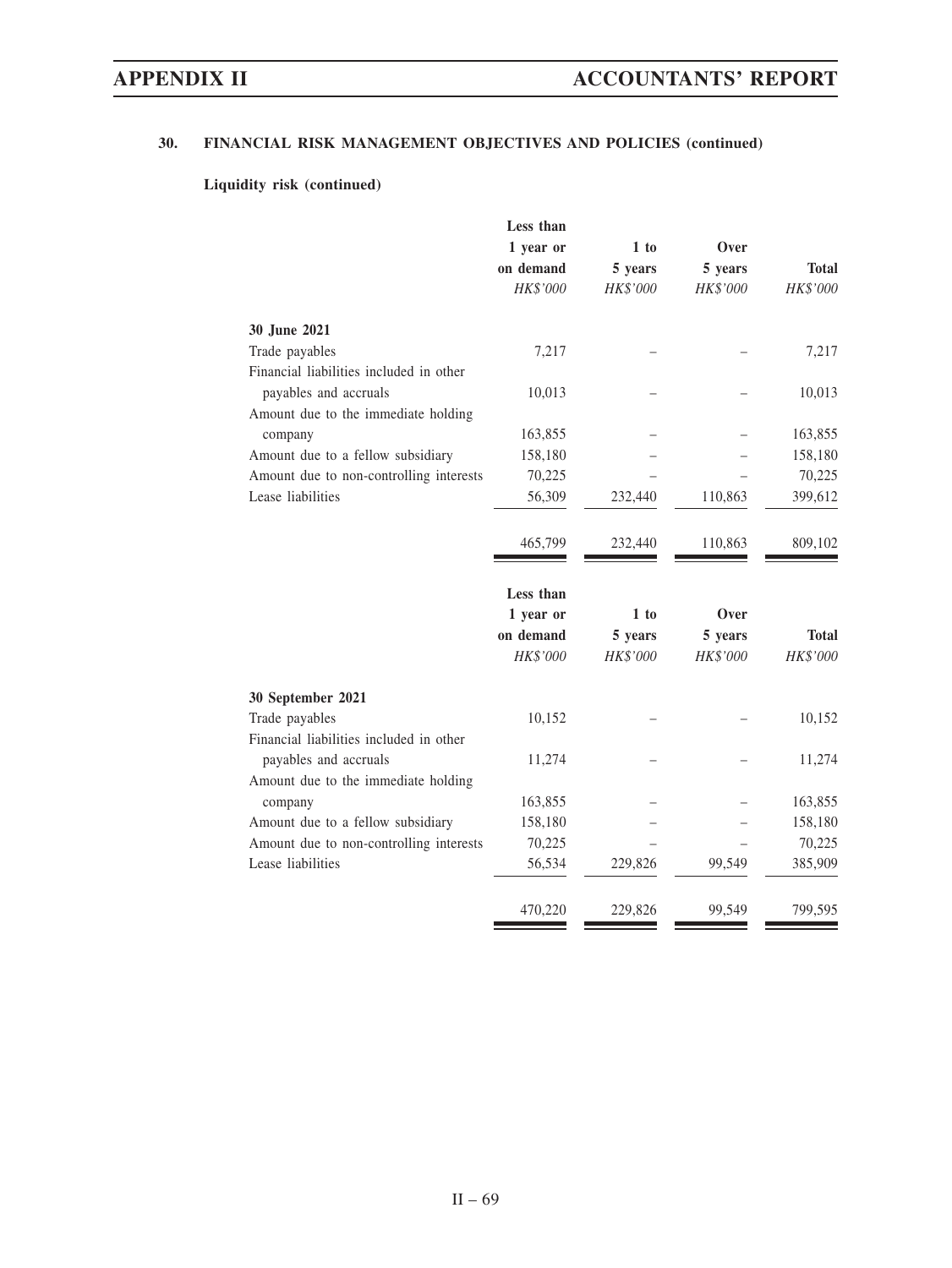### **Capital management**

The primary objectives of the Target Group's capital management are to safeguard the Target Group's ability to continue as a going concern and to try to maintain healthy capital ratios in order to support its business and maximise shareholder's value.

The Target Group manages its capital structure and makes adjustments to it in light of changes in economic conditions and the risk characteristics of the underlying assets. To maintain or adjust the capital structure, the Target Group may return capital to shareholder or issue new shares. No changes were made in the objectives, policies or processes for managing capital during the Relevant Periods.

The Target Group monitors its capital using a gearing ratio, which is calculated by dividing the total borrowings (including the amounts due to the immediate holding company, a fellow subsidiary and non-controlling interests) by total assets. As at 30 June 2019, 2020 and 2021 and 30 September 2021, the Target Group's gearing ratios were 155.4%, 120.7%, 148.9% and 153.8%, respectively.

# **31. SUBSEQUENT FINANCIAL STATEMENTS**

No audited financial statements have been prepared by the Target Company, the Target Group or any of its subsidiaries in respect of any period subsequent to 30 September 2021.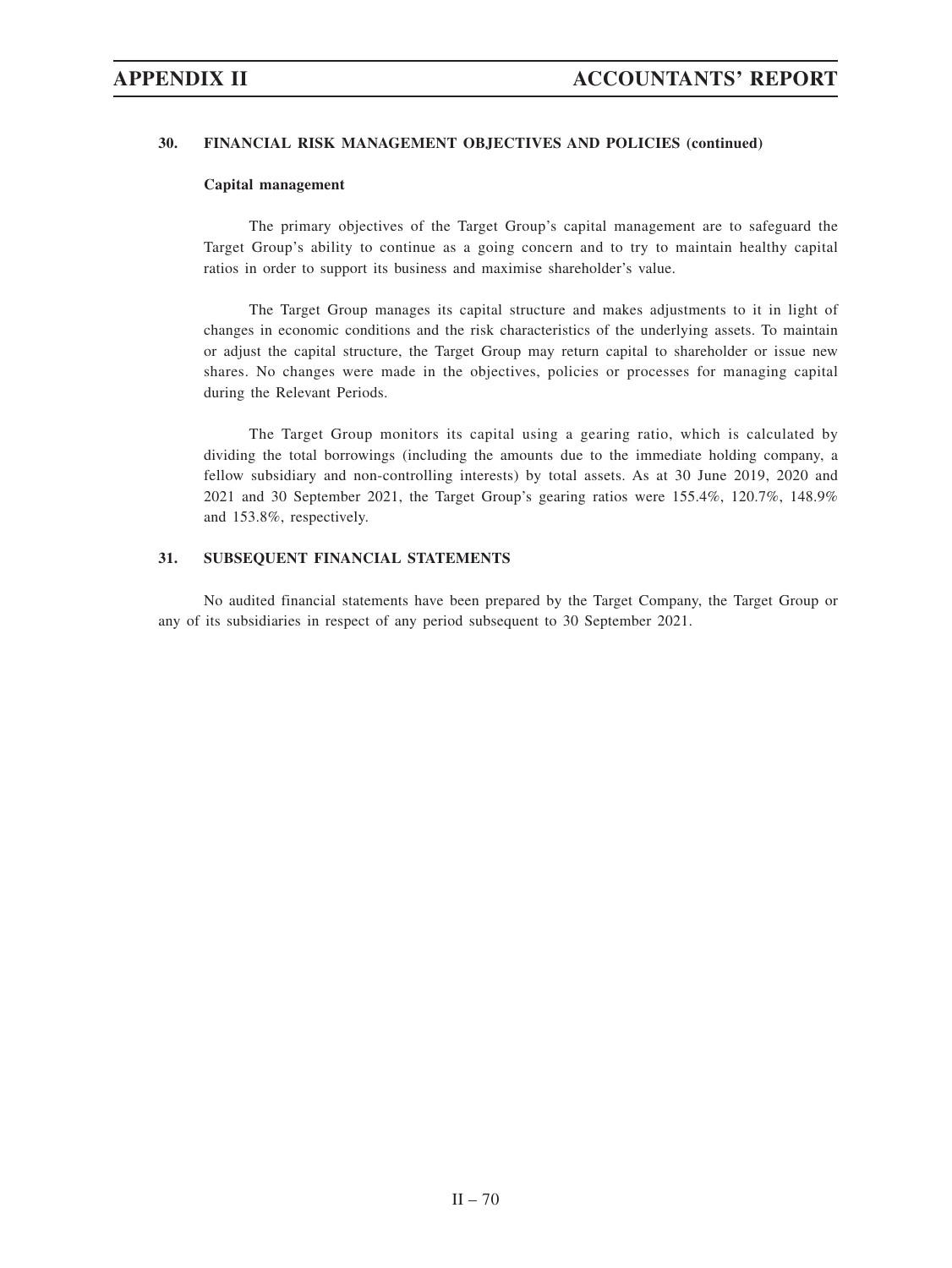# **APPENDIX III UNAUDITED PRO FORMA FINANCIAL INFORMATION OF THE ENLARGED GROUP**

# **A. INTRODUCTION**

The following is an illustrative and unaudited pro forma statement of assets and liabilities of the Enlarged Group (the "**Unaudited Pro Forma Financial Information**"), which has been prepared by the Directors in accordance with the paragraph 4.29 of the Listing Rules. The Unaudited Pro Forma Financial Information has been prepared based on the basis set out in the accompanying notes, which is consistent with the accounting policies of the Group, solely for the purpose to illustrate the effect of the Acquisition on the Enlarged Group's financial position as if the Acquisition had been completed on 31 December 2021.

The Unaudited Pro Forma Financial Information is prepared based on a number of assumptions, estimates, uncertainties and currently available information and is prepared for illustrative purposes only. As a result, and because of the hypothetical nature of the Unaudited Pro Forma Financial Information, it may not give a true picture of the financial position of the Enlarged Group had the Acquisition been completed as at 31 December 2021 or any future date. Furthermore, the Unaudited Pro forma Financial Information does not purport to predict the Enlarged Group's future financial position after the Completion.

The Unaudited Pro Forma Financial Information should be read in conjunction with the financial information of the Group as set out in Appendix I to this circular, the accountants' report on the historical financial information of the Target Group as set out in Appendix II to this circular, and other financial information included elsewhere in this circular.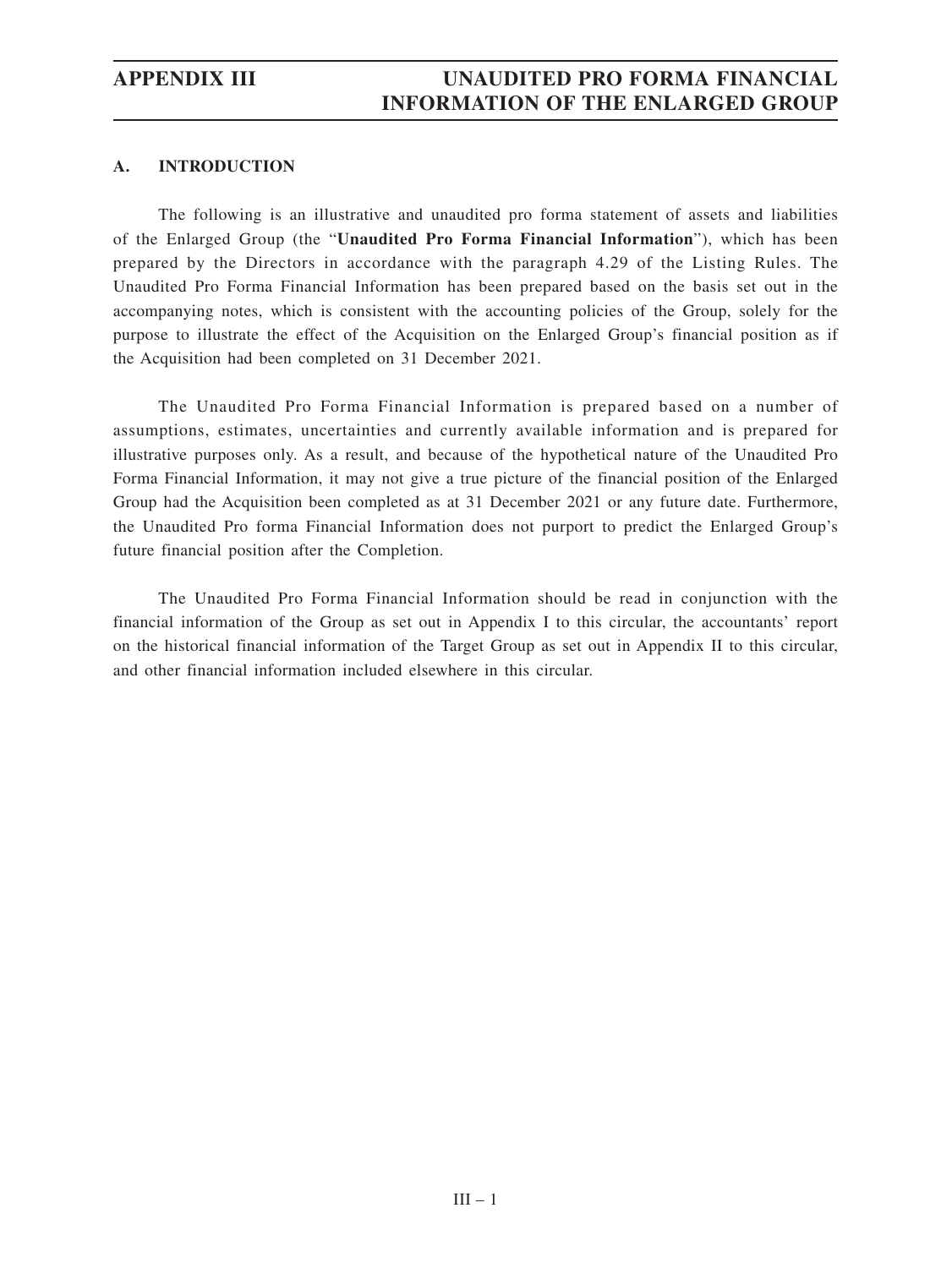# **APPENDIX III UNAUDITED PRO FORMA FINANCIAL INFORMATION OF THE ENLARGED GROUP**

# **B. UNAUDITED PRO FORMA CONSOLIDATED STATEMENT OF ASSETS AND LIABILITIES OF THE ENLARGED GROUP AS AT 31 DECEMBER 2021**

|                                        | The Group | The Target        |          |                       |                          |                          | Unaudited |
|----------------------------------------|-----------|-------------------|----------|-----------------------|--------------------------|--------------------------|-----------|
|                                        |           | as at Group as at |          |                       |                          |                          | pro forma |
|                                        | 31        | 30                |          |                       |                          |                          | of the    |
|                                        | December  | September         |          |                       |                          |                          | Enlarged  |
|                                        | 2021      | 2021              |          | Pro forma adjustments |                          |                          | Group     |
|                                        | HK\$'000  | HK\$'000          | HK\$'000 | HK\$'000              | HK\$'000                 | HK\$'000                 | HK\$'000  |
|                                        | (Noe 1)   | (Note 2)          | (Note 3) | (Note 4)              | (Note 5)                 | (Note 6)                 |           |
| <b>NON-CURRENT ASSETS</b>              |           |                   |          |                       |                          |                          |           |
| Property, plant and equipment          | 579,930   | 50,684            |          |                       |                          |                          | 630,614   |
| Right-of-use assets                    | 960,493   | 156,304           |          |                       |                          | $\overline{\phantom{0}}$ | 1,116,797 |
| Investment in an associate             |           |                   |          |                       |                          |                          |           |
| Investment in a joint venture          | 250       |                   |          |                       |                          |                          | 250       |
| Prepayments, deposits and other        |           |                   |          |                       |                          |                          |           |
| receivables                            | 45,616    | 13,783            |          |                       |                          |                          | 59,399    |
| Total non-current assets               | 1,586,289 | 220,771           |          |                       |                          |                          | 1,807,060 |
| <b>CURRENT ASSETS</b>                  |           |                   |          |                       |                          |                          |           |
| Inventories                            | 2,136     | 1,220             |          |                       |                          |                          | 3,356     |
| Trade receivables                      | 16,750    | 4,082             |          |                       |                          |                          | 20,832    |
| Prepayments, deposits and other        |           |                   |          |                       |                          |                          |           |
| receivables                            | 43,105    | 6,288             |          |                       |                          |                          | 49,393    |
| Financial assets at fair value through |           |                   |          |                       |                          |                          |           |
| profit or loss                         | 5,114     |                   |          |                       |                          |                          | 5,114     |
| Amount due from a fellow subsidiary    | 2,664     |                   |          |                       | -                        | $\overline{\phantom{0}}$ | 2,664     |
| Cash and cash equivalents              | 135,794   | 22,673            |          |                       | $\overline{\phantom{0}}$ | (2,065)                  | 156,402   |
| Total current assets                   | 205,563   | 34,263            |          |                       |                          | (2,065)                  | 237,761   |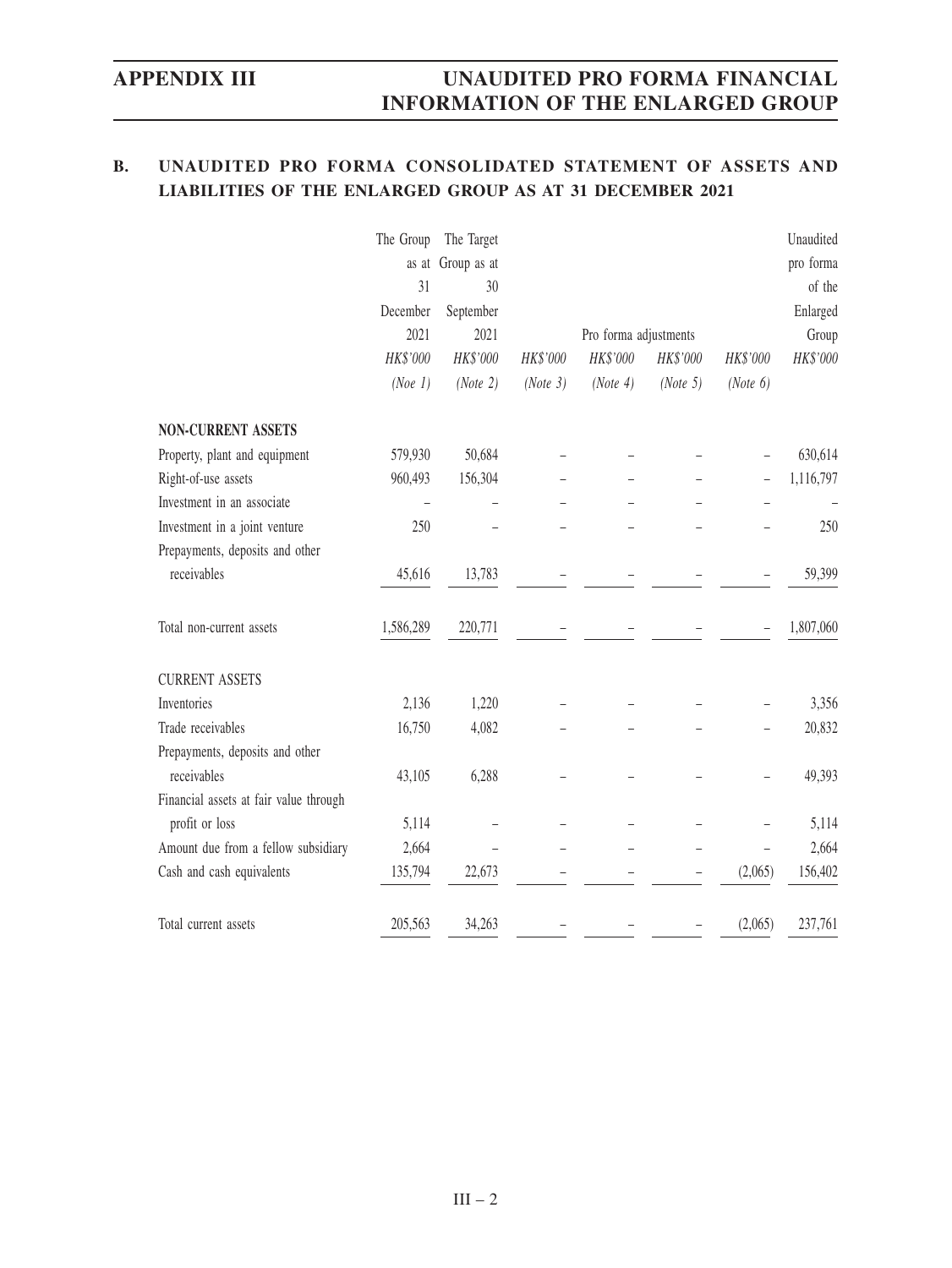|                                         | The Group<br>as at | The Target<br>Group as at |          |                       |          |          | Unaudited<br>pro forma |
|-----------------------------------------|--------------------|---------------------------|----------|-----------------------|----------|----------|------------------------|
|                                         | 31                 | 30                        |          |                       |          |          | of the                 |
|                                         | December           | September                 |          |                       |          |          | Enlarged               |
|                                         | 2021               | 2021                      |          | Pro forma adjustments |          |          | Group                  |
|                                         | HK\$'000           | HK\$'000                  | HK\$'000 | HK\$'000              | HK\$'000 | HK\$'000 | HK\$'000               |
|                                         | (Noe 1)            | (Note 2)                  | (Note 3) | (Note 4)              | (Note 5) | (Note 6) |                        |
| <b>CURRENT LIABILITIES</b>              |                    |                           |          |                       |          |          |                        |
| Trade payables, other payables and      |                    |                           |          |                       |          |          |                        |
| accruals                                | 97,885             | 26,926                    |          |                       |          |          | 124,811                |
| Contract liabilities                    | 22,880             | 15,670                    |          |                       |          |          | 38,550                 |
| Interest-bearing bank and other         |                    |                           |          |                       |          |          |                        |
| borrowings                              | 20,022             |                           |          |                       |          |          | 20,022                 |
| Lease liabilities                       | 114,980            | 53,555                    |          |                       |          |          | 168,535                |
| Amount due to the immediate holding     |                    |                           |          |                       |          |          |                        |
| company                                 | $\qquad \qquad -$  | 163,855                   |          | (163, 855)            |          |          |                        |
| Amount due to a fellow subsidiary       |                    | 158,180                   |          | (158, 180)            |          |          |                        |
| Amount due to related companies         | 4,500              |                           |          |                       |          |          | 4,500                  |
| Amount due to a joint venture           | 250                | $\equiv$                  |          |                       |          |          | 250                    |
| Amount due to non-controlling interests |                    | 70,225                    |          |                       |          |          | 70,225                 |
| Total current liabilities               | 260,517            | 488,411                   |          | (322, 035)            |          |          | 426,893                |
| NET CURRENT LIABILITIES                 | (54, 954)          | (454, 148)                |          | 322,035               |          | (2,065)  | (189, 132)             |
| TOTAL ASSETS LESS CURRENT               |                    |                           |          |                       |          |          |                        |
| <b>LIABILITIES</b>                      | 1,531,335          | (233, 377)                |          | 322,035               |          | (2,065)  | 1,617,928              |
| <b>NON-CURRENT LIABILITIES</b>          |                    |                           |          |                       |          |          |                        |
| Provisions                              | 51,207             | 14,158                    |          |                       |          |          | 65,365                 |
| Interest-bearing bank and other         |                    |                           |          |                       |          |          |                        |
| borrowings                              | 417,486            |                           |          |                       |          |          | 417,486                |
| Lease liabilities                       | 1,061,234          | 284,569                   |          |                       |          |          | 1,345,803              |
| Amount due to non-controlling interests | 43,589             |                           |          |                       | (43,589) |          |                        |
| Total non-current liabilities           | 1,573,516          | 298,727                   |          |                       | (43,589) |          | 1,828,654              |
| Net liabilities                         | (42,181)           | (532, 104)                |          | 322,035               | 43,589   | (2,065)  | (210, 726)             |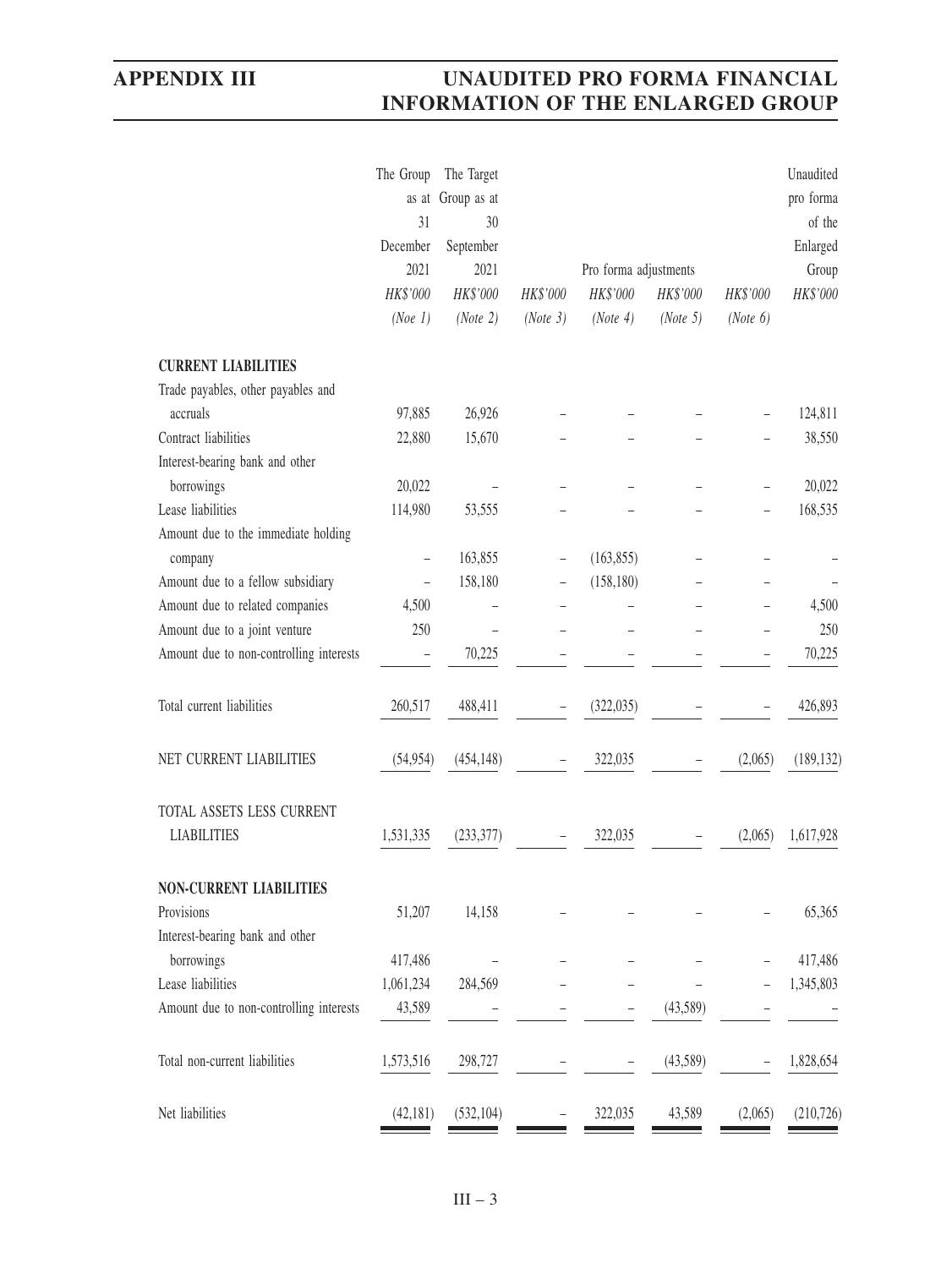### *Notes:*

- 1. The amounts are extracted from the unaudited condensed consolidated statement of financial position of the Group as at 31 December 2021 as set out in the published interim results report of the Group for the six months ended 31 December 2021.
- 2. The amounts are extracted from the combined statement of financial position of the Target Group as at 30 September 2021 as set out in Appendix II to this circular.
- 3. The adjustment represents the cash payment of HK\$3.0 for the consideration of the Sale Shares.

Due to the fact that the Group and the Target Group are ultimately controlled by the Controlling Shareholder before and after the Acquisition, the Group elects to account for this common control combination using the pooling-of-interests method.

Under the pooling-of-interests method, the assets and liabilities of the Target Group are stated at their existing carrying amounts from the Controlling Shareholder's perspective. Accordingly, there is no goodwill or gain on bargain purchase as a result of the common control combination. No adjustments are made to reflect fair values, or recognise any new assets or liabilities as a result of the common control combination. Any difference between the consideration transferred and the acquired net assets or liabilities attributable to the Group is reflected within equity.

4. Pursuant to the Sale Loan SPA, the Vendor has agreed to sell the Sale Loan (being all the loans and sums owing by the Target Company to the Vendor as at the Completion Date) to the Purchaser for a consideration of HK\$1.0. For the purpose of the preparation of the Unaudited Pro Forma Financial Information, the amount of the Sale Loan is assumed to be equal to HK\$322,035,000, being the aggregate of the carrying amounts of the Target Group's amount due to the immediate holding company and amount due to a fellow subsidiary as at 30 September 2021 of HK\$163,855,000 and HK\$158,180,000, respectively, as extracted from the combined statement of financial position of the Target Group as at 30 September 2021 as set out in Appendix II to this circular.

The actual amount of the Sale Loan as at the Completion Date might be different from the amount used above in the preparation of the Unaudited Pro Forma Financial Information.

The adjustment represents the cash payment of HK\$1.0 for the consideration of the Sale Loan and the intercompany elimination of the balances comprising the Sale Loan by the Enlarged Group as if the Acquisition had been completed.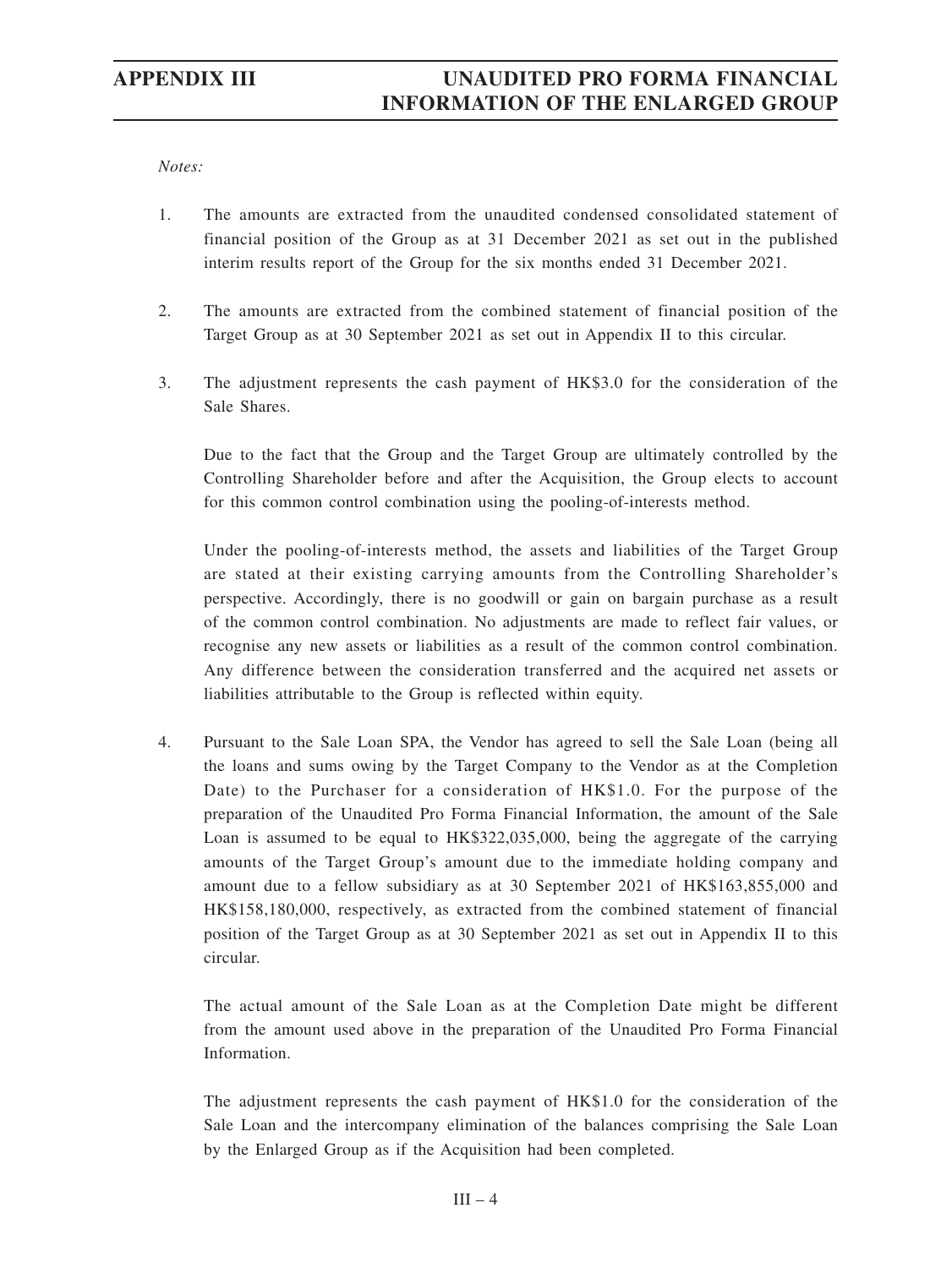5. As at 31 December 2021, the Group had 55% equity interest in Sino Spirit International Limited ("**Sino Spirit**"), a subsidiary of the Group, and an amount due to the Target Group, being a 45% non-controlling shareholder of that subsidiary, of HK\$43,589,000. The Target Group reflects its interest in Sino Spirit as an investment in an associate in its combined statement of financial position with a carrying amount of nil as at 30 September 2021. Sino Sprit would become a wholly-owned subsidiary of the Enlarged Group upon the Completion.

The adjustment represents the intercompany eliminations of the investment in an associate and the amount due to the non-controlling interests by the Enlarged Group as if the Acquisition had been completed.

- 6. The adjustment represents the estimated transaction costs, such as professional fees and other expenses, of approximately HK\$2,065,000 that are directly attributable to the Acquisition.
- 7. No other adjustment has been made to the Unaudited Pro Forma Financial Information to reflect any trading results or other transactions of the Group and the Target Group entered into subsequent to 31 December 2021 and 30 September 2021, respectively.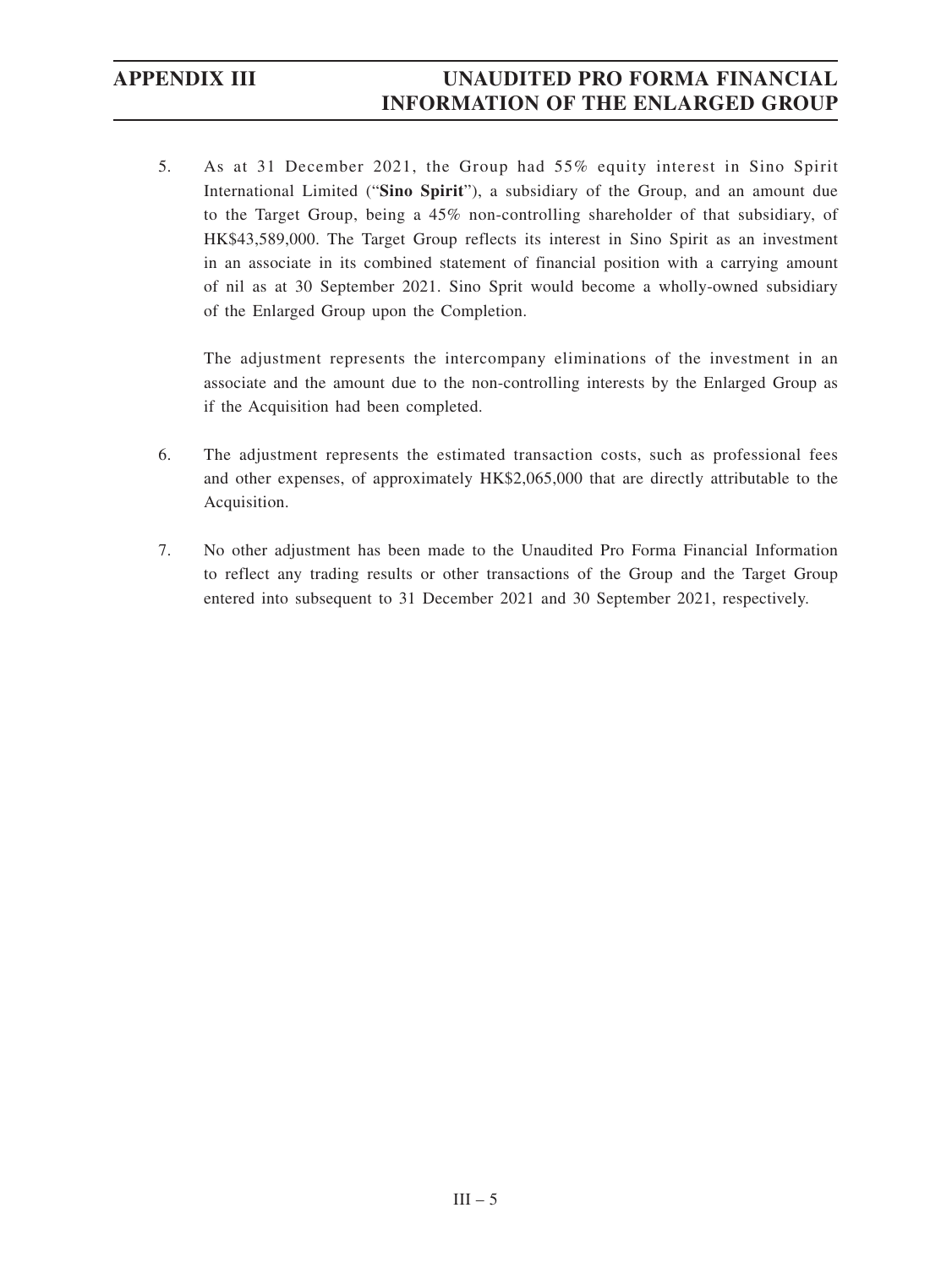# **B. INDEPENDENT REPORTING ACCOUNTANTS' ASSURANCE REPORT ON THE COMPILATION OF UNAUDITED PRO FORMA FINANCIAL INFORMATION**

*The following is the text of a report, received from the reporting accountants of the Company, Ernst & Young, Certified Public Accountants, Hong Kong, on the unaudited pro forma financial information of the Enlarged Group as set out in this appendix prepared for the purpose of incorporation in this circular:*



Ernst & Young 27/F, One Taikoo Place 979 King's Road Quarry Bay, Hong Kong

安永會計師事務所 香港鰂魚涌英皇道 979 號 太古坊一座 27 樓

Tel 電話: +852 2846 9888 Fax 傳真: +852 2868 4432 ey.com

# **INDEPENDENT REPORTING ACCOUNTANTS' ASSURANCE REPORT ON THE COMPILATION OF UNAUDITED PRO FORMA FINANCIAL INFORMATION**

To the Directors of Emperor Culture Group Limited

We have completed our assurance engagement to report on the compilation of unaudited pro forma financial information of Emperor Culture Group Limited (the "**Company**") and its subsidiaries (hereinafter collectively referred to as the "**Group**") by the directors of the Company (the "**Directors**") for illustrative purposes only. The unaudited pro forma financial information consists of the unaudited pro forma statement of assets and liabilities as at 31 December 2021 and related notes set out in pages III-1 to III-5 of the circular dated 25 March 2022 (the "**Circular**") issued by the Company (the "**Unaudited Pro Forma Financial Information**") in connection with the proposed acquisition from Emperor Motion Picture Enterprise Limited (the "**Vendor**") the entire equity interest in Tale Success Limited (the "**Target Company**") and all the loans and sums owing by the Target Company to the Vendor as at the completion date (the "**Acquisition**"). The applicable criteria on the basis of which the Directors have compiled the Unaudited Pro Forma Financial Information are described in Part A of Appendix III to the Circular.

The Unaudited Pro Forma Financial Information has been compiled by the Directors to illustrate the impact of the Acquisition on the Group's financial position as at 31 December 2021 as if the Acquisition had taken place on 31 December 2021. As part of this process, information about the Group's financial position has been extracted by the Directors from the Group's unaudited condensed consolidated interim financial information for the six months ended 31 December 2021, on which no audit or review report has been published.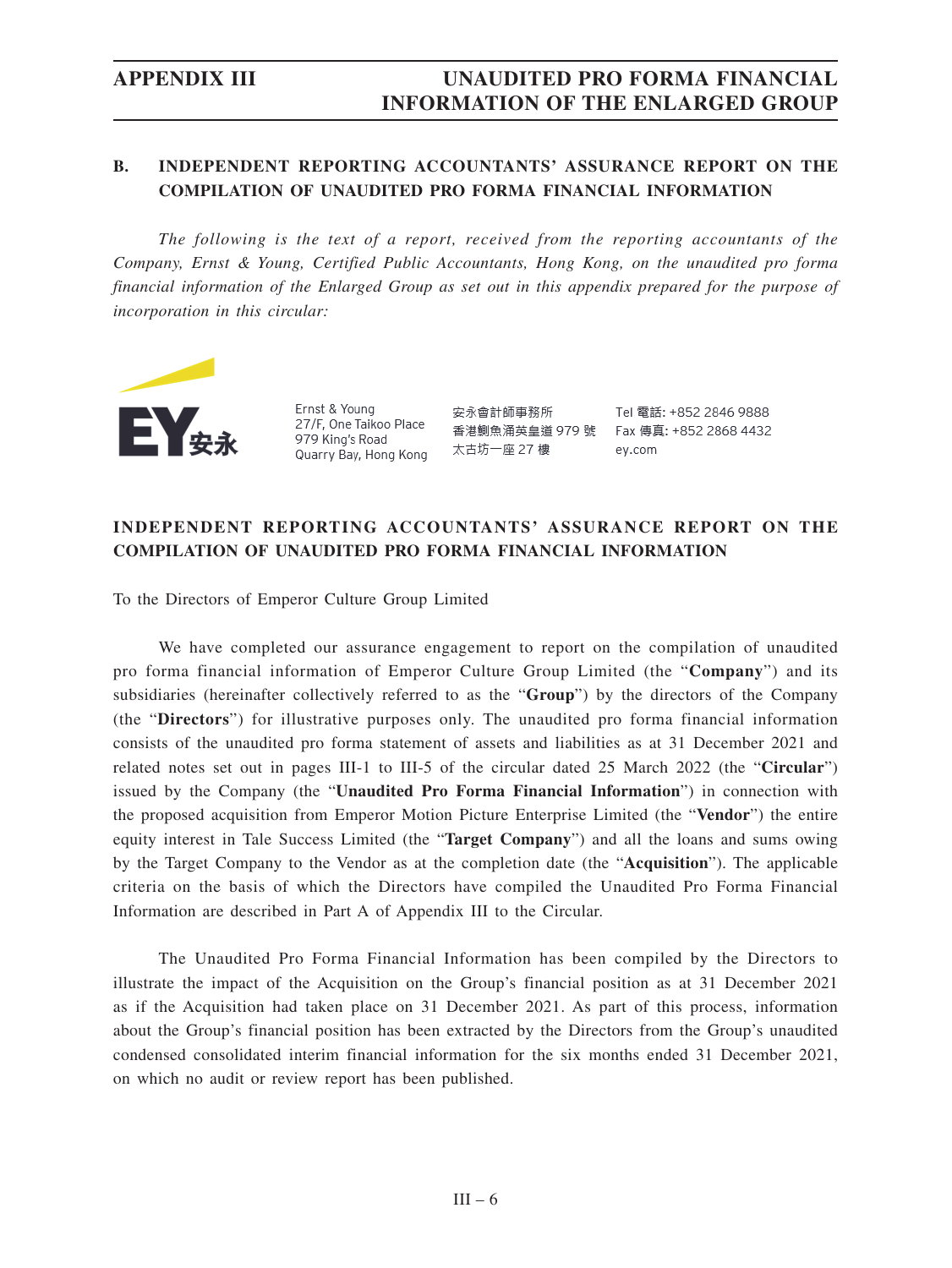### **Directors' responsibility for the Unaudited Pro Forma Financial Information**

The Directors are responsible for compiling the Unaudited Pro Forma Financial Information in accordance with paragraph 4.29 of the Rules Governing the Listing of Securities on The Stock Exchange of Hong Kong Limited (the "**Listing Rules**") and with reference to Accounting Guideline ("**AG**") 7 *Preparation of Pro Forma Financial Information for Inclusion in Investment Circulars* issued by the Hong Kong Institute of Certified Public Accountants (the "**HKICPA**").

### **Our independence and quality control**

We have complied with the independence and other ethical requirements of the *Code of Ethics for Professional Accountants* issued by the HKICPA, which is founded on fundamental principles of integrity, objectivity, professional competence and due care, confidentiality and professional behavior.

Our firm applies Hong Kong Standard on Quality Control 1 *Quality Control for Firms that Perform Audits and Reviews of Financial Statements, and Other Assurance and Related Services Engagements* issued by the HKICPA, and accordingly maintains a comprehensive system of quality control including documented policies and procedures regarding compliance with ethical requirements, professional standards and applicable legal and regulatory requirements.

### **Reporting accountants' responsibilities**

Our responsibility is to express an opinion, as required by paragraph 4.29(7) of the Listing Rules, on the Unaudited Pro Forma Financial Information and to report our opinion to you. We do not accept any responsibility for any reports previously given by us on any financial information used in the compilation of the Unaudited Pro Forma Financial Information beyond that owed to those to whom those reports were addressed by us at the dates of their issue.

We conducted our engagement in accordance with Hong Kong Standard on Assurance Engagements 3420 *Assurance Engagements to Report on the Compilation of Pro Forma Financial Information Included in a Prospectus* issued by the HKICPA. This standard requires that the reporting accountants plan and perform procedures to obtain reasonable assurance about whether the Directors have compiled the Unaudited Pro Forma Financial Information in accordance with paragraph 4.29 of the Listing Rules and with reference to AG 7 issued by the HKICPA.

For purposes of this engagement, we are not responsible for updating or reissuing any reports or opinions on any historical financial information used in compiling the Unaudited Pro Forma Financial Information, nor have we, in the course of this engagement, performed an audit or review of the financial information used in compiling the Unaudited Pro Forma Financial Information.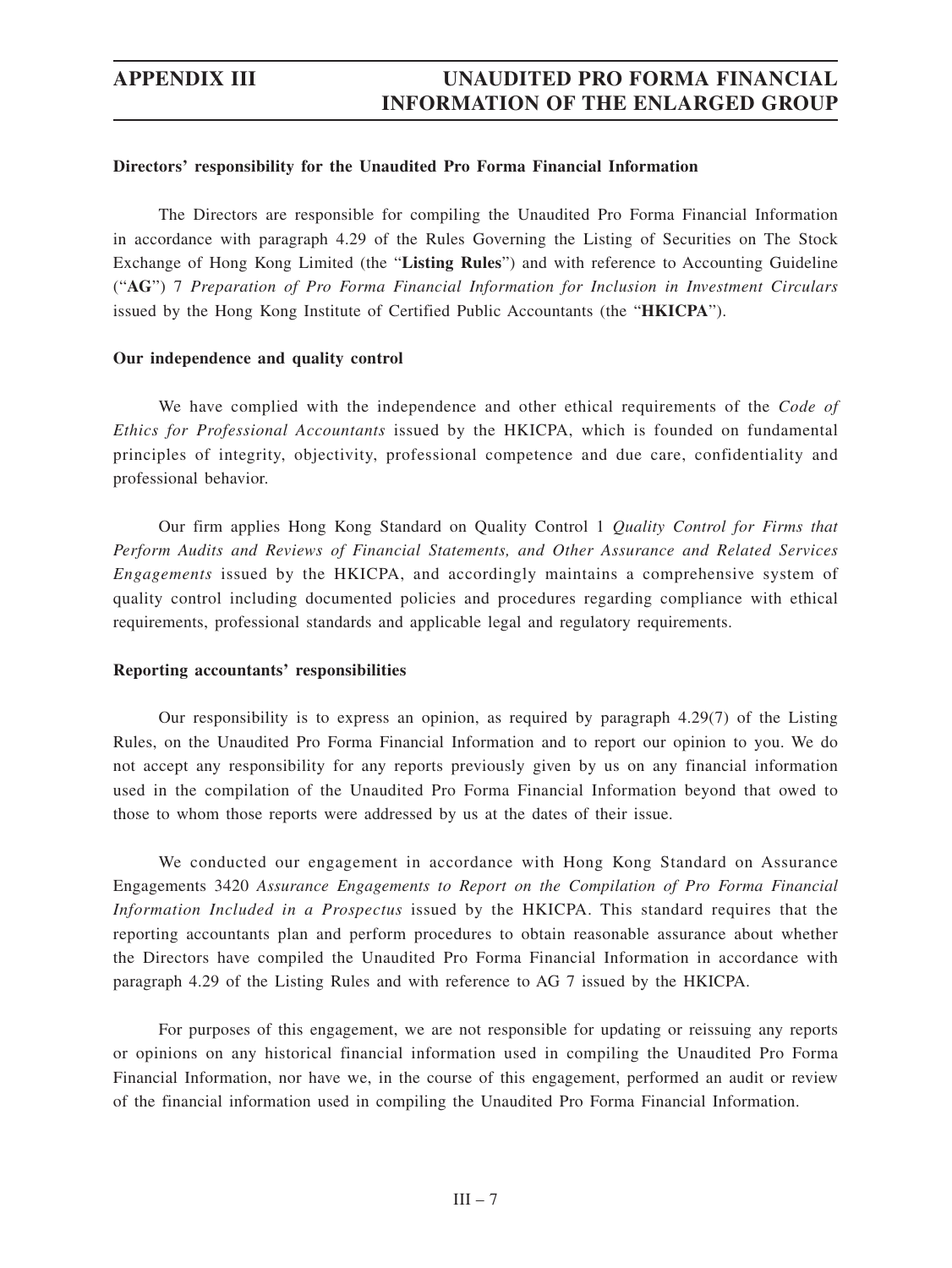The purpose of the Unaudited Pro Forma Financial Information included in the Circular is solely to illustrate the impact of the Acquisition on unadjusted financial information of the Group as if the Acquisition had been undertaken at an earlier date selected for purposes of the illustration. Accordingly, we do not provide any assurance that the actual outcome of the Acquisition would have been as presented.

A reasonable assurance engagement to report on whether the Unaudited Pro Forma Financial Information has been properly compiled on the basis of the applicable criteria involves performing procedures to assess whether the applicable criteria used by the Directors in the compilation of the Unaudited Pro Forma Financial Information provide a reasonable basis for presenting the significant effects directly attributable to the Acquisition, and to obtain sufficient appropriate evidence about whether:

- the related pro forma adjustments give appropriate effect to those criteria; and
- the Unaudited Pro Forma Financial Information reflects the proper application of those adjustments to the unadjusted financial information.

The procedures selected depend on the reporting accountants' judgment, having regard to the reporting accountants' understanding of the nature of the Group, the Acquisition in respect of which the Unaudited Pro Forma Financial Information has been compiled, and other relevant engagement circumstances.

The engagement also involves evaluating the overall presentation of the Unaudited Pro Forma Financial Information.

We believe that the evidence we have obtained is sufficient and appropriate to provide a basis for our opinion.

### **Opinion**

In our opinion:

- (a) the Unaudited Pro Forma Financial Information has been properly compiled on the basis stated;
- (b) such basis is consistent with the accounting policies of the Group; and
- (c) the adjustments are appropriate for the purpose of the Unaudited Pro Forma Financial Information as disclosed pursuant to paragraph 4.29(1) of the Listing Rules.

## **Ernst & Young**

*Certified Public Accountants* Hong Kong 25 March 2022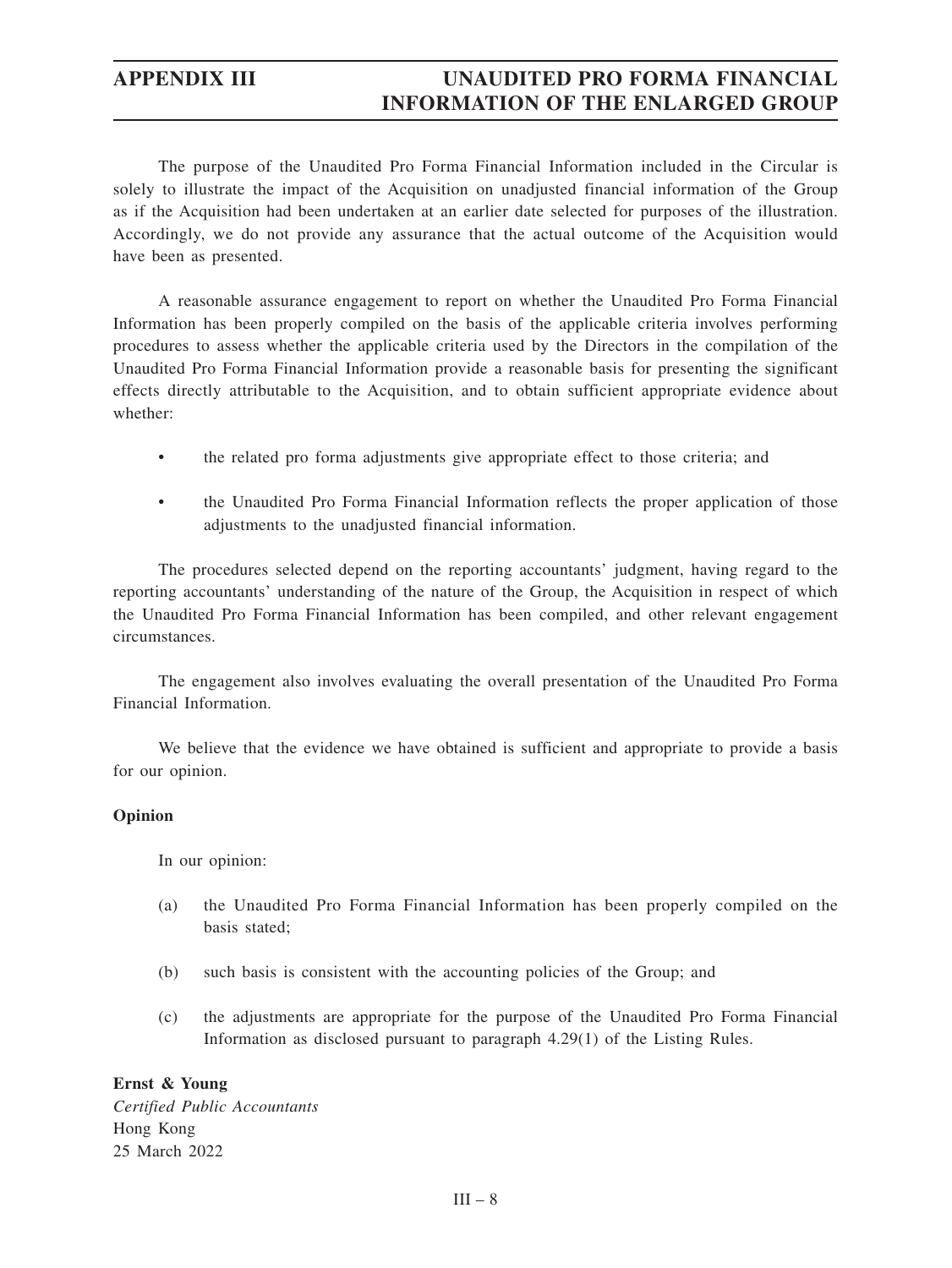*The following management discussion and analysis should be read in conjunction with the accountants' report of the Target Group for the years ended 30 June 2019, 2020 and 2021 and the 3 months ended 30 September 2021 as set out in Appendix II to this circular.*

### **BUSINESS REVIEW**

The Target Company is an investment holding company incorporated in the BVI and a direct wholly-owned subsidiary of the Vendor. The Target Group is principally engaged in cinema operation, which covers one cinema in Hong Kong and eight cinemas in mainland China spanning six cities including Shanghai, Shenzhen, Chengdu, Foshan, Zhuhai and Hefei.

Set out below is the management discussion and analysis of the Target Group for the three years ended 30 June 2021 and the three months ended 30 September 2021 (collectively, the "**Reporting Periods**"). All references to "**FY2019**", "**FY2020**" and "**FY2021**" mean the financial years ended 30 June 2019, 30 June 2020 and 30 June 2021, respectively. The following financial information is based on the Accountants' Report of the Target Group as set out in Appendix II to this circular.

### **FINANCIAL REVIEW**

### **Revenue**

The revenue generated in FY2019, FY2020, FY2021 and the three months ended 30 September 2020 and 2021 were approximately HK\$191.2 million, HK\$99.5 million, HK\$97.8 million, HK\$12.9 million and HK\$24.4 million, respectively. The revenue decreased significantly from approximately HK\$191.2 million in FY2019 to approximately HK\$99.5 million in FY2020, which was mainly due to the outbreak of the Pandemic in the first quarter of 2020 resulting the temporary suspension of cinema operation as the result of lockdown measures imposed in Hong Kong and mainland China and the quarantine measures imposed in Hong Kong after resume of business. Although the Pandemic remained volatile, the revenue generated in FY 2020 and FY 2021 were stable. The revenue almost doubled from approximately HK\$12.9 million for three months ended 30 September 2020 to approximately HK\$24.4 million for the three months ended 30 September 2021 which was mainly attributable to Pandemic's intensity waned and the ease of quarantine measures during the three months ended 30 September 2021.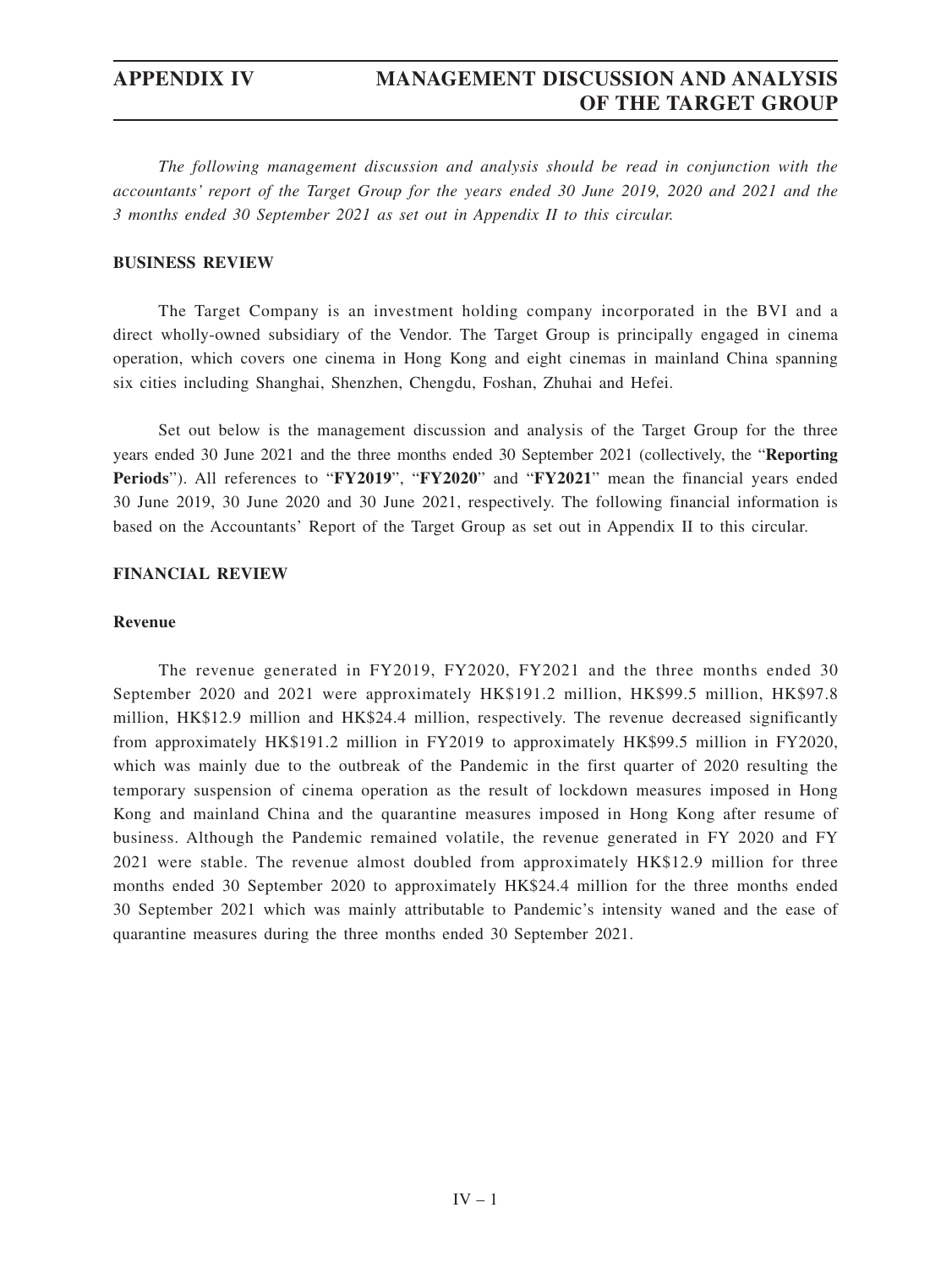## **Cost of sales**

The cost of sales incurred by the Target Group mainly represented film rental expenses and the cost of concession goods sold. The Target Group recorded cost of sales of approximately HK\$77.3 million, HK\$41.3 million, HK\$41.3 million, HK\$5.9 million and HK\$10.0 million, respectively in FY2019, FY2020, FY2021 and the three months ended 30 September 2020 and 2021. The cost of sales decreased significantly from approximately HK\$77.3 million in FY2019 to approximately HK\$41.3 million in FY2020 because of the temporary suspension of cinema operation as the result of lockdown measure imposed in Hong Kong and mainland China as mentioned above. The cost of sales remained stable at approximately HK\$41.3 million in FY2020 and FY2021. During three months ended 30 September 2020 and 2021, the cost of sales increased from approximately HK\$5.9 million to approximately HK\$10.0 million which was in line with the increment of revenue during the same period.

### **Other income and gains**

The other income and gains of the Target Group mainly represented government subsidies and interest income. The Target Group recorded other income and gains of approximately HK\$2.3 million, HK\$4.0 million, HK\$4.4 million, HK\$1.3 million and HK\$0.4 million, respectively in FY2019, FY2020, FY2021 and the three months ended 30 September 2020 and 2021.

### **Selling, marketing and other cinema operating expenses**

Selling, marketing and other cinema operating expenses were approximately HK\$139.3 million, HK\$108.5 million, HK\$73.9 million, HK\$13.2 million and HK\$20.1 million, respectively in FY2019, FY2020, FY2021 and the three months ended 30 September 2020 and 2021. The selling, marketing and other cinema operating expenses mainly included building management fee, Covid-19-related rent concessions from lessors, depreciation of property, plant and equipment, depreciation of right-of-use assets, royalty fee, utilities charges and staff costs. The notable decrease in the selling, marketing and other cinema operating expenses in FY2019 to FY2020 and FY2021 was mainly due to the decrease in depreciation of property, plant and equipment and right-of-use assets in FY2020 and FY2021.

### **General and administrative expenses**

The Target Group recorded general and administrative expenses of approximately HK\$1.3 million, HK\$6.4 million, HK\$1.5 million, HK\$0.5 million and HK\$0.3 million, respectively in FY2019, FY2020, FY2021 and the three months ended 30 September 2020 and 2021. The fluctuation of the general and administrative expenses, in particular the significant increase in FY2020, of the Target Group during the Reporting Periods was primarily due to the exchange losses of approximately HK\$4.9 million recognised as a result of the exchange of Renminbi to Hong Kong dollars for repayment of the amounts due to the immediate holding company and noncontrolling interests in FY2020.

 $IV - 2$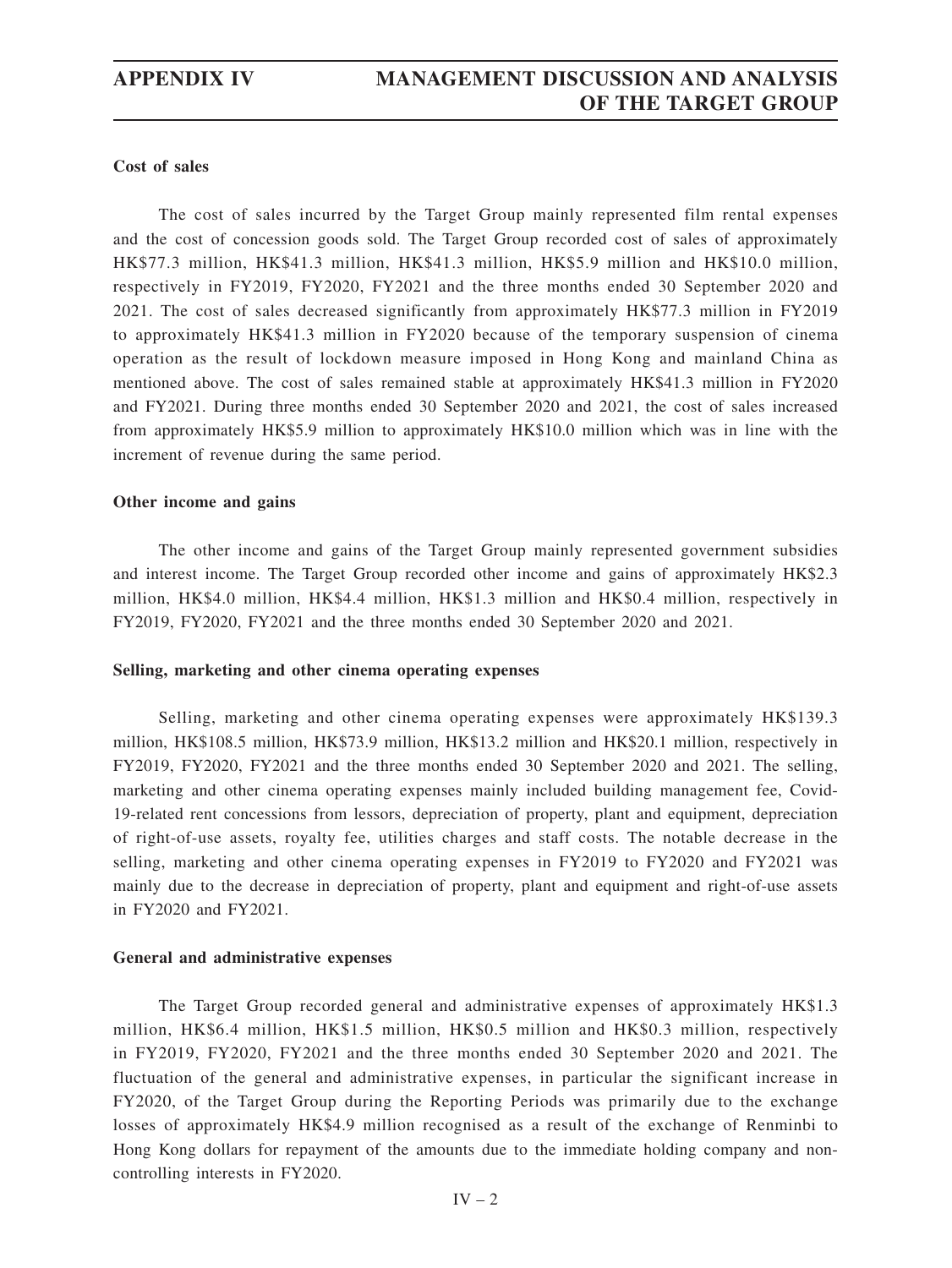## **Other expenses, net**

Other expenses, net were approximately HK\$76.9 million, HK\$157.7 million, HK\$25.4 million, other income, net of HK\$27,000 and HK\$Nil, respectively in FY2019, FY2020 and FY2021 and the three months ended 30 September 2020 and 2021. The significant expenses recognised in FY2019, FY2020 and FY2021 were mainly attributable to the following material losses recorded by the Target Group during the respective Reporting Periods:

- 1. impairment losses recognised in respect of property, plant and equipment and the amount due from an associate of approximately HK\$75.0 million and HK\$1.9 million, respectively in FY2019;
- 2. impairment losses recognised in respect of property, plant and equipment and rightof-use assets in aggregate amount of approximately HK\$149.9 million, the loss on disposal/write-off of property, plant and equipment of approximately HK\$5.6 million as well as impairment losses recognised in respect of trade receivables of approximately HK\$1.6 million in FY2020; and
- 3. impairment losses recognised in respect of property, plant and equipment and right-ofuse assets in aggregate amount of approximately HK\$25.6 million in FY2021.

### **Finance cost**

The finance cost incurred by the Target Group mainly represented interest on lease liabilities recognised as a result of adoption of HKFRS 16 *Leases* at the beginning of FY2020. The Target Group recorded finance cost of approximately HK\$Nil, HK\$17.6 million, HK\$16.8 million, HK\$4.3 million and HK\$4.0 million, respectively in FY2019, FY2020, FY2021 and the three months ended 30 September 2020 and 2021.

### **Loss for the year/period**

As the result of the forgoing factors, the Target Group recorded loss for the year/period of approximately HK\$101.4 million HK\$228.1 million, HK\$56.7 million, HK\$9.6 million and HK\$9.6 million respectively in FY2019, FY2020, FY2021 and the three months ended 30 September 2020 and 2021.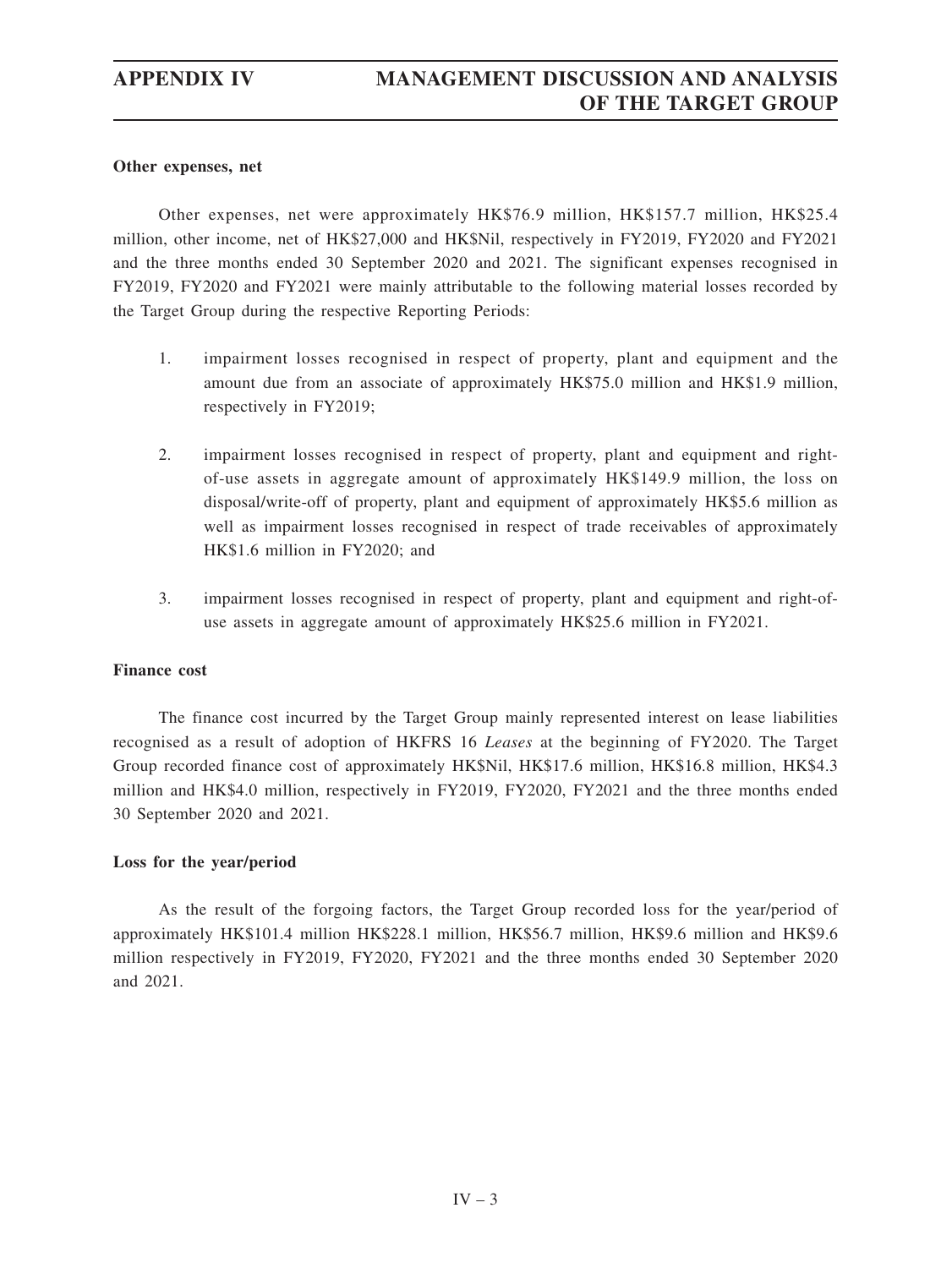### **Liquidity, financial resources and capital structure**

During the Reporting Periods, the Target Group mainly financed its operation by (i) the cash flow generated from operating activities of approximately HK\$21.7 million, HK\$3,000, HK\$13.9 million and HK\$6.8 million, respectively in FY2019, FY2020, FY2021 and the three months ended 30 September 2021; (ii) amount due to the immediate holding company of approximately HK\$215.5 million, HK\$163.9 million, HK\$163.9 million and HK\$163.9 million as at 30 June 2019, 2020, 2021 and 30 September 2021 respectively; (iii) amount due to a fellow subsidiary of approximately HK\$149.1 million, HK\$154.7 million, HK\$158.2 million and HK\$158.2 million as at 30 June 2019, 2020 and 2021 and 30 September 2021 respectively and; (iv) amount due to non-controlling interests of approximately HK\$92.3 million, HK\$70.2 million, HK\$70.2 million and HK\$70.2 million as at 30 June 2019, 2020 and 2021 and 30 September 2021 respectively. The amounts due to the immediate holding company, a fellow subsidiary and non-controlling interests were unsecured, interest-free and repayable on demand.

During the Reporting Periods, the Target Group did not have any formal hedging policies and no financial instrument was used for hedging purpose.

As at 30 June 2019, 2020 and 2021 and 30 September 2021, the Target Group recorded net current liabilities of approximately HK\$368.9 million, HK\$411.0 million, HK\$442.9 million and HK\$454.1 million, respectively. As at 30 June 2019, 2020 and 2021 and 30 September 2021, the Target Group's gearing ratios (expressed as a percentage of total borrowings over total asset value) were approximately 155.4%, 120.7%, 148.9% and 153.8%, respectively.

### **Employees and remuneration policy**

As at 30 June 2019, 2020 and 2021 and 30 September 2021, the Target Group had, in aggregate, 261, 238, 199 and 196 employees respectively in Hong Kong and mainland China. The Target Group recruited, employed, promoted and remunerated its employees based on their qualifications, experience, skills, performances and contributions. Remuneration was also determined with reference to, among others, the market trend. The Target Group had implemented various programs for staff training and development as well.

During FY2019, FY2020, FY2021 and the three months ended 30 September 2020 and 2021, the total staff costs including directors' remuneration of the Target Group amounted to approximately HK\$24.9 million, HK\$18.4 million, HK\$20.1 million, HK\$3.8 million and HK\$5.3 million, respectively.

### **Future plans for material investments or capital assets**

As at 30 September 2021, the Target Group did not have any future plans for material investments or capital assets.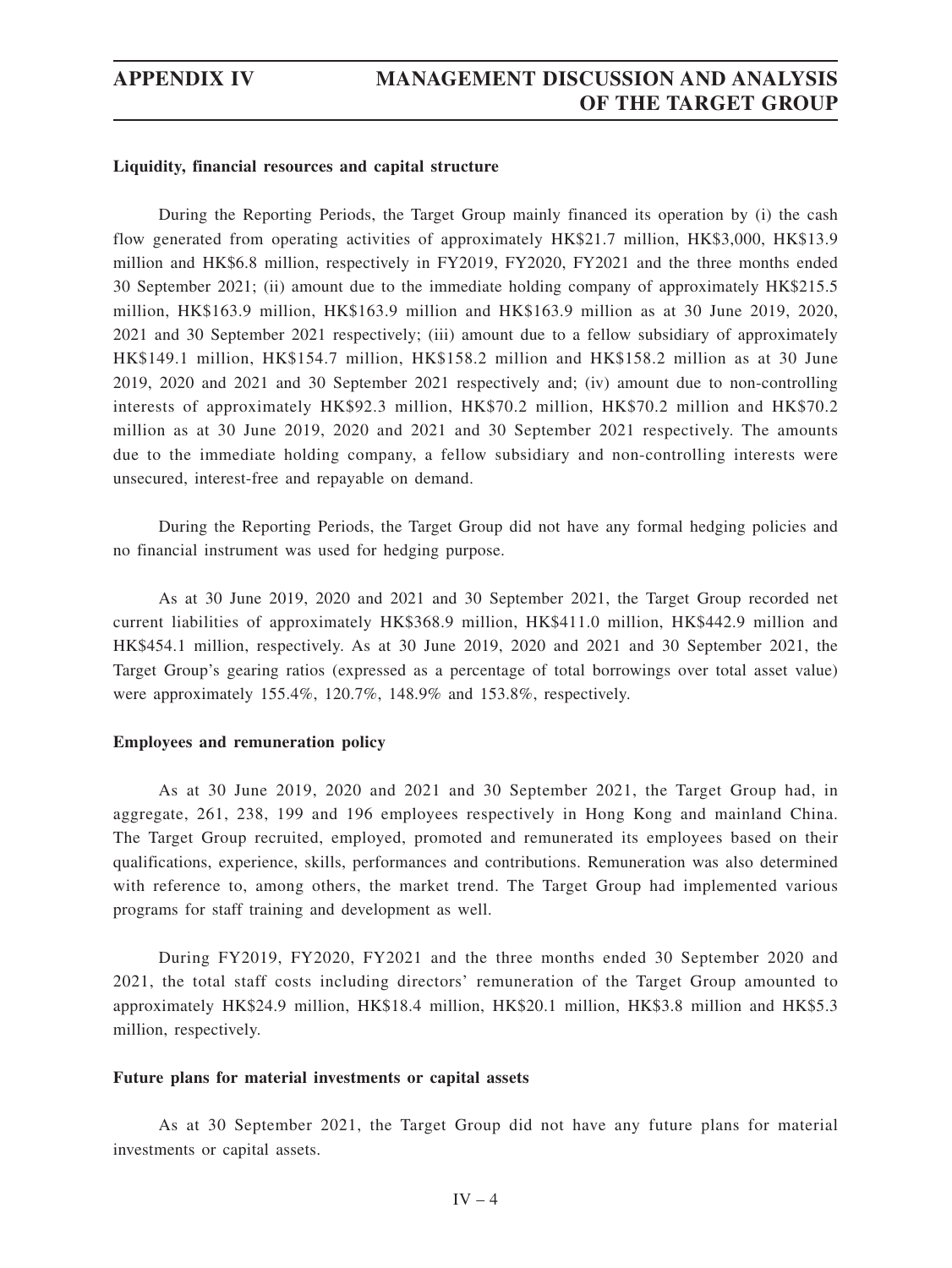## **Significant investments held**

The Target Group did not hold any investments during the Reporting Periods.

## **Capital commitments**

The Target Group had no capital commitments as at 30 June 2019, 2020 and 2021 and 30 September 2021.

## **Charges on assets**

No asset of the Target Group was charged to any parties as at 30 June 2019, 2020 and 2021 and 30 September 2021.

# **Contingent liabilities**

The Target Group had no material contingent liabilities as at 30 June 2019, 2020 and 2021 and 30 September 2021.

## **Foreign exchange exposure**

During the Reporting Periods, the Target Group's cash and bank balances, income and expenditure are primarily denominated in Hong Kong dollars and Renminbi. The Target Group was not exposed to any material foreign currency risk as most of its business transactions, assets and liabilities were denominated in functional currency of its foreign operations.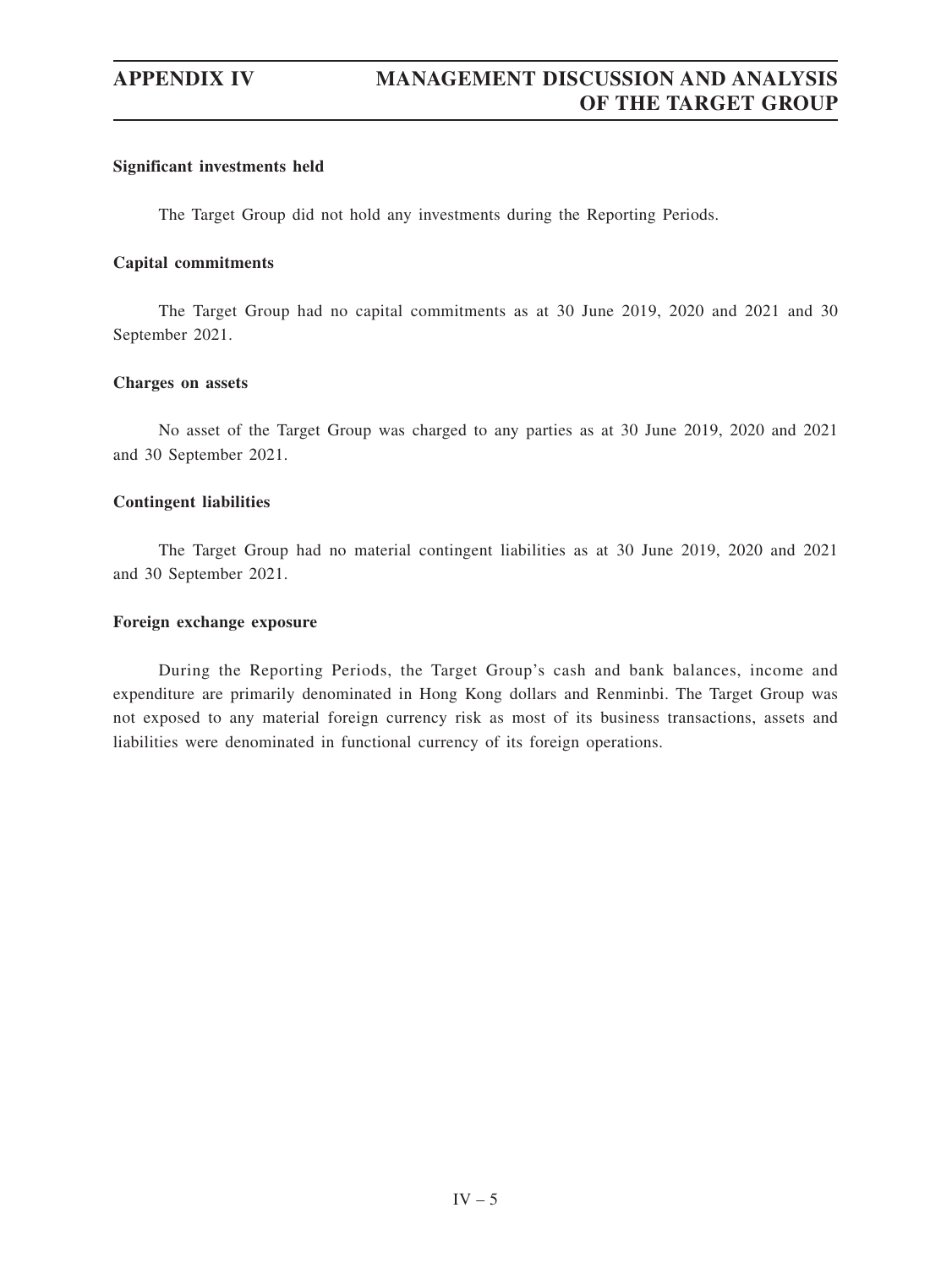# **1. RESPONSIBILITY STATEMENT**

This circular, for which the Directors collectively and individually accept full responsibility, includes particulars given in compliance with the Listing Rules for the purpose of giving information with regard to the Group. The Directors, having made all reasonable enquiries, confirm that to the best of their knowledge and belief the information contained in this circular is accurate and complete in all material respects and not misleading or deceptive, and there are no other matters the omission of which would make any statement herein or this circular misleading.

# **2. DISCLOSURE OF INTERESTS OF DIRECTORS AND CHIEF EXECUTIVES**

As at the Latest Practicable Date, the following Directors and chief executives of the Company were interested, or were deemed or taken to be interested in the following long and short positions in the shares, underlying shares and debentures of the Company or any of its associated corporation (within the meaning of Part XV of the SFO) which were required to (a) be notified to the Company and the Stock Exchange pursuant to Divisions 7 and 8 of Part XV of the SFO; or (b) pursuant to section 352 of the SFO, to be entered in the register referred to therein; or (c) pursuant to the Model Code for Securities Transactions by Directors adopted by the Company (the "**Model Code**") to be notified to the Company and the Stock Exchange:

## **(a) Long positions interests in the Company**

|                                  |                      | Number of         | $\%$          |
|----------------------------------|----------------------|-------------------|---------------|
| Name of Director                 | Capacity/Nature      | issued Shares     | of the issued |
|                                  | of interests         | <i>interested</i> | voting Shares |
| Mr. Yeung Ching Loong, Alexander | Eligible beneficiary | 2,371,313,094     | 73.80%        |
| ("Mr. Alex Yeung")               | of a private         | (Note)            |               |
|                                  | discretionary trust  |                   |               |

*(i) Ordinary Shares*

*Note:* These Shares were held by Emperor Culture Group Holdings Limited, a whollyowned subsidiary of Albert Yeung Entertainment Holdings Limited ("**AY Entertainment Holdings**"). AY Entertainment Holdings is held by Alto Trust Limited in trust for a private discretionary trust (the "**Trust**") as founded by Dr. Albert Yeung.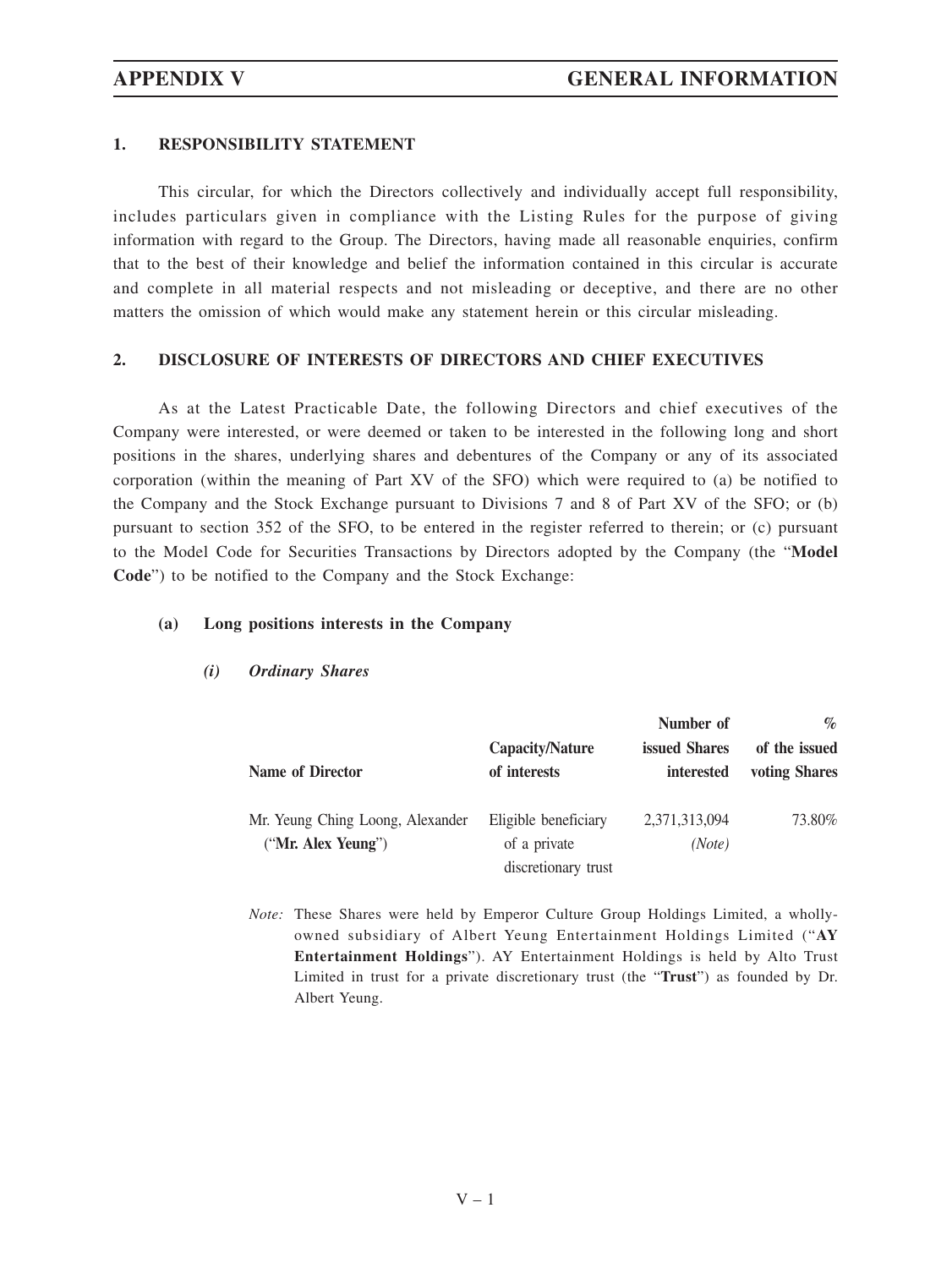# **(b) Long position interests in ordinary shares of associated corporations of the Company**

# *(i) Ordinary shares*

|                                                      |                                                                                  |                                                             | Number of     | $\%$          |
|------------------------------------------------------|----------------------------------------------------------------------------------|-------------------------------------------------------------|---------------|---------------|
|                                                      | Name of associated                                                               | Capacity/                                                   | issued shares | of issued     |
| <b>Name of Director</b>                              | corporation                                                                      | Nature of interests                                         | interested    | voting shares |
| Ms. Fan Man Seung,<br>Vanessa<br>("Ms. Vanessa Fan") | <b>Emperor</b> International<br>Holdings Limited<br>("Emperor<br>International") | Beneficial owner                                            | 10,500,000    | 0.29%         |
| Mr. Alex Yeung                                       | <b>Emperor International</b>                                                     | Eligible beneficiary<br>of a private<br>discretionary trust | 2,747,610,489 | 74.71%        |
|                                                      | <b>Emperor Entertainment</b><br><b>Hotel Limited</b>                             | Eligible beneficiary<br>of a private<br>discretionary trust | 851,352,845   | 71.11%        |
|                                                      | Emperor Watch &<br>Jewellery Limited                                             | Eligible beneficiary<br>of a private<br>discretionary trust | 4,298,610,000 | 63.41%        |
|                                                      | <b>Ulferts</b> International<br>Limited ("Ulferts<br>International")             | Eligible beneficiary<br>of a private<br>discretionary trust | 600,000,000   | 75.00%        |

# *(ii) Debentures*

|                         | Name of associated    | Capacity/                             | Amount of<br>debentures |
|-------------------------|-----------------------|---------------------------------------|-------------------------|
| <b>Name of Director</b> | corporation           | <b>Nature of interests</b>            | held                    |
| Mr. Wong Chi Fai        | Emperor International | Interest of controlled<br>corporation | HK\$2,000,000           |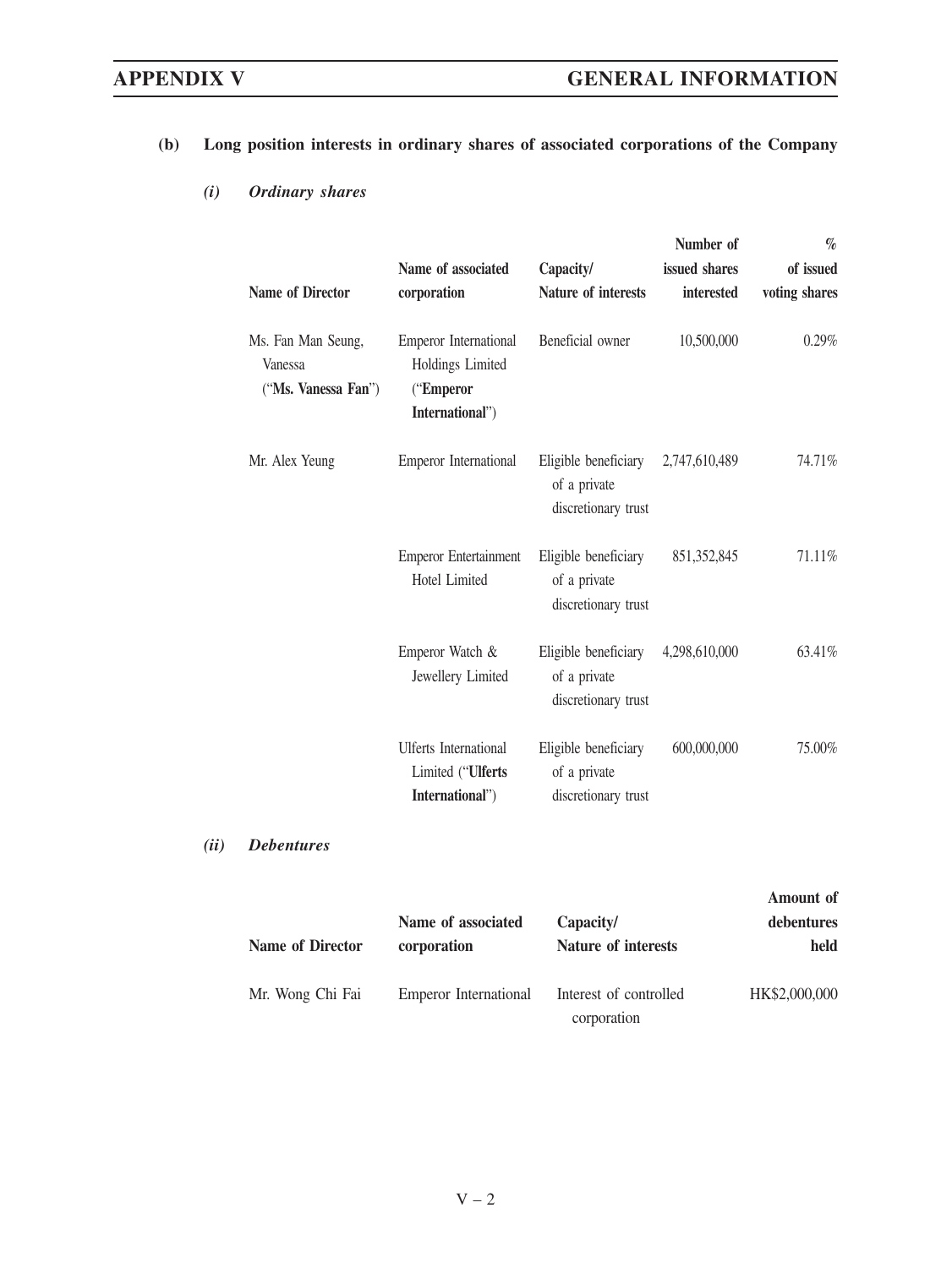Save as disclosed above, as at the Latest Practicable Date, none of the Directors and chief executive of the Company had any interests or short positions in any shares, underlying shares and debentures of the Company or any of its associated corporations (within the meaning of Part XV of the SFO) which were required (a) to be notified to the Company and the Stock Exchange pursuant to Divisions 7 and 8 of Part XV of the SFO; or (b) pursuant to section 352 of the SFO, to be entered in the register referred to therein; or (c) pursuant to the Model Code to be notified to the Company and the Stock Exchange.

As at the Latest Practicable Date, none of the Directors was a director or an employee of a company which had an interest or short position in the Shares and underlying Shares would fall to be disclosed to the Company under the provisions of Division 2 and 3 of Part XV of the SFO.

# **3. DISCLOSURE OF SUBSTANTIAL SHAREHOLDERS' INTERESTS**

As at the Latest Practicable Date, so far as is known to any Director or chief executives of the Company, the following persons or corporations (other than a Director or a chief executive of the Company) who had, or were deemed or taken to have an interest and short positions in the Shares or underlying Shares which would fall to be disclosed to the Company and the Stock Exchange under the provisions of Divisions 2 and 3 of Part XV of the SFO, or, who were, directly or indirectly, interested in 10% or more of the issued voting shares of any other member of the Group or had any option in respect of such securities:

|                           |                                         |                               | $\%$          |
|---------------------------|-----------------------------------------|-------------------------------|---------------|
|                           | <b>Capacity/Nature</b>                  | Number of                     | of issued     |
| <b>Name</b>               | of Interests                            | <b>Shares interested</b>      | voting Shares |
| AY Entertainment Holdings | Interest in a controlled<br>corporation | 2,371,313,094 (L)<br>(Note)   | 73.80%        |
| Alto Trust Limited        | Trustee of the Trust                    | $2,371,313,094$ (L)<br>(Note) | 73.80%        |
| Dr. Albert Yeung          | Founder of the Trust                    | 2,371,313,094 (L)<br>(Note)   | 73.80%        |
| Ms. Luk Siu Man, Semon    | Interest of spouse                      | 2,371,313,094 (L)<br>(Note)   | 73.80%        |

(L) = Long Position

*Note:* These Shares were the same shares as those set out under Section 2(a) of "DISCLOSURE OF INTERESTS OF DIRECTORS AND CHIEF EXECUTIVES" above.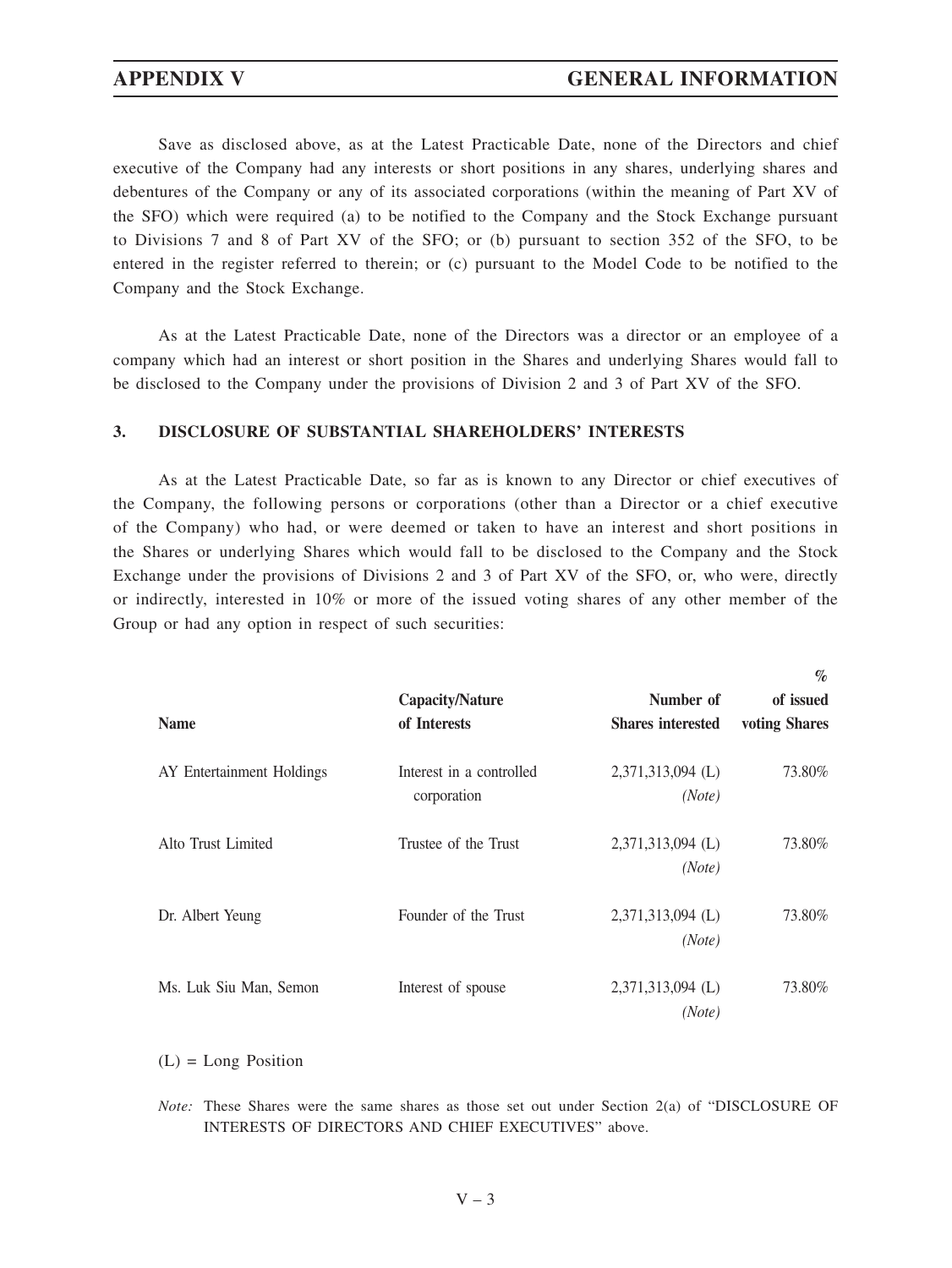Save as disclosed above, as at the Latest Practicable Date, so far is known to the Directors or chief executives of the Company, no other person or corporation (other than the Directors and chief executives of the Company) who had, or were deemed or taken to have, any interests or short positions in any Shares or underlying Shares which would fall to be disclosed to the Company and the Stock Exchange under the provisions of Divisions 2 and 3 of Part XV of the SFO, who was, directly or indirectly, interested in 10% or more of the issued voting shares of any other member of the Group or had any option in respect of such securities.

# **4. DIRECTORS' SERVICE CONTRACTS**

As at the Latest Practicable Date, none of the Directors had any existing or proposed service contracts with the Company or any member of the Group which is not determinable within one year without payment of compensation other than statutory compensation.

# **5. COMPETING INTERESTS**

As at the Latest Practicable Date, the interests of Directors or their respective close associates in the business which are considered to compete or are likely to compete, either directly or indirectly, with the business of the Group ("**Competing Business**") as required to be disclosed pursuant to the Listing Rules were as follows:

Nature of Competing Business:

- (1) Cinema operation
- (2) Investment in films and cultural events

| <b>Name of Directors</b> | Name of competing<br>company                          | Nature of<br><i>interests</i>              | Nature of<br><b>Competing Business</b>                             |
|--------------------------|-------------------------------------------------------|--------------------------------------------|--------------------------------------------------------------------|
| Mr. Alex Yeung           | Certain companies<br>controlled/owned<br>by the Trust | An eligible<br>beneficiary<br>of the Trust | Cinema operation and<br>investment in films<br>and cultural events |
| Ms. Vanessa Fan          | -ditto-                                               | Director                                   | -ditto-                                                            |
| Mr. Wong Chi Fai         | -ditto-                                               | Director                                   | -ditto-                                                            |
| Ms. Shirley Percy Hughes | -ditto-                                               | Director                                   | Investment in films and<br>cultural events                         |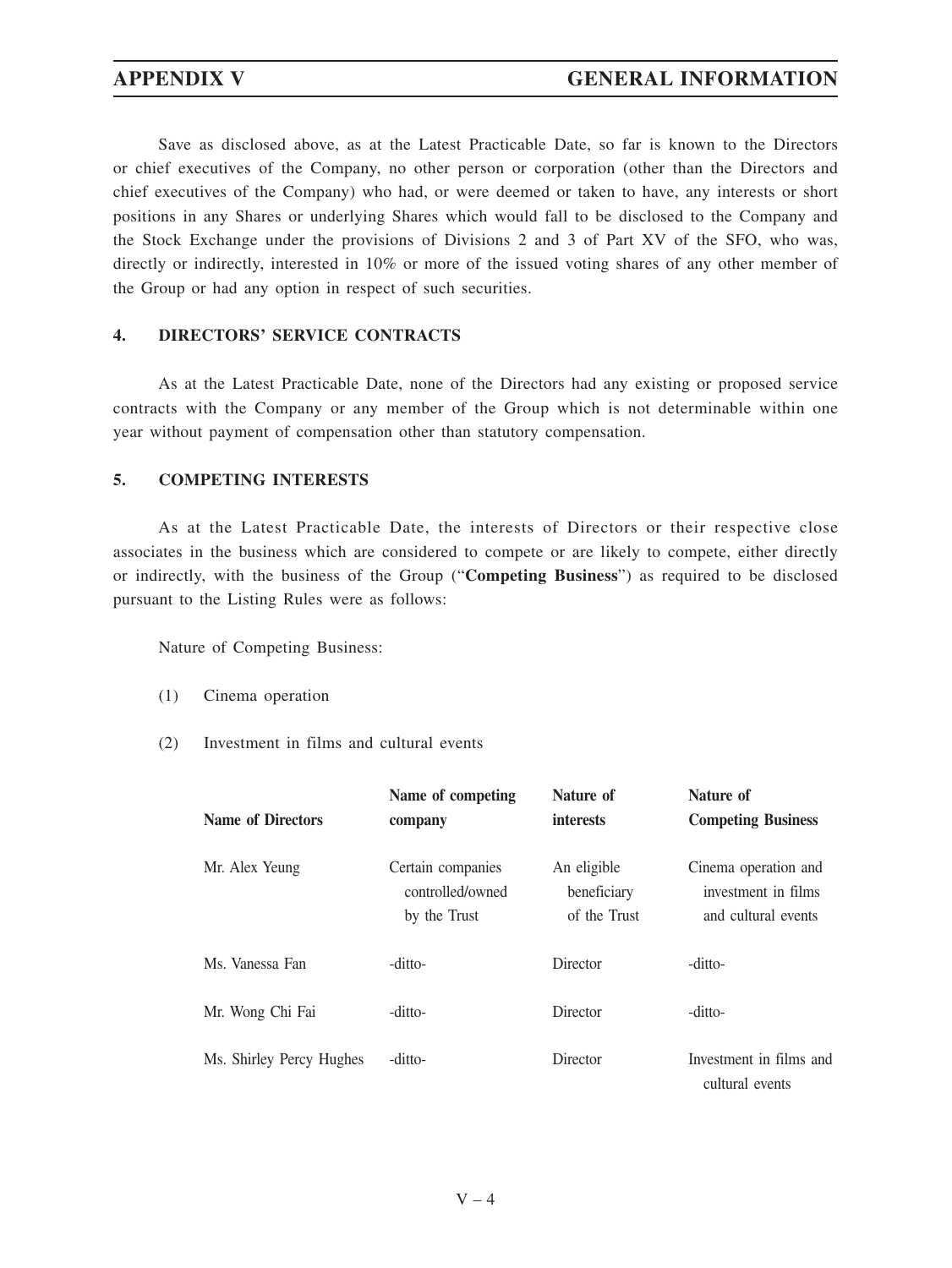Save as disclosed above, so far as is known to the Directors or chief executive of the Company, as at the Latest Practicable Date, none of the Directors or their respective close associates was interested in any business which competes or is likely to compete, either directly or indirectly, with business of the Group.

# **6. DIRECTORS' INTERESTS IN CONTRACTS OR ARRANGEMENTS**

As at the Latest Practicable Date, save as the Sales and Purchase Agreements and the agreements listed below in which Mr. Alex Yeung has deemed interest, there was no other contract or arrangement subsisting in which any Director was materially interested and which was significant in relation to the business of the Group.

- (a) The master agreement dated 29 June 2020 entered into between the Company and Ulferts International in relation to its continuous purchase of furniture products and obtaining furniture procurement related consultancy services for its cinema operation thereunder.
- (b) The master leasing agreement dated 3 December 2020 entered into between the Company and Emperor International in relation to the tenancy transactions thereunder.

# **7. DIRECTORS' INTERESTS IN ASSETS**

As at the Latest Practicable Date, none of the Directors has, directly or indirectly, any interest in any assets which have been acquired or disposed of by or leased to any member of the Group, or were proposed to be acquired or disposed of by or leased to any member of the Group since 30 June 2021 (being the date to which the latest published audited consolidated financial statements of the Company were made up).

# **8. LITIGATION**

As at the Latest Practicable Date, none of the members of the Group was engaged in any litigation or claims of material importance and no litigation or claims of material importance were pending or threatened against any member of the Group.

### **9. MATERIAL CONTRACTS**

During the two years immediately preceding the date of this circular up to and including the Latest Practicable Date, no contract (not being contracts entered into in the ordinary course of business of the Group) has been entered into by the Group and is or may be material.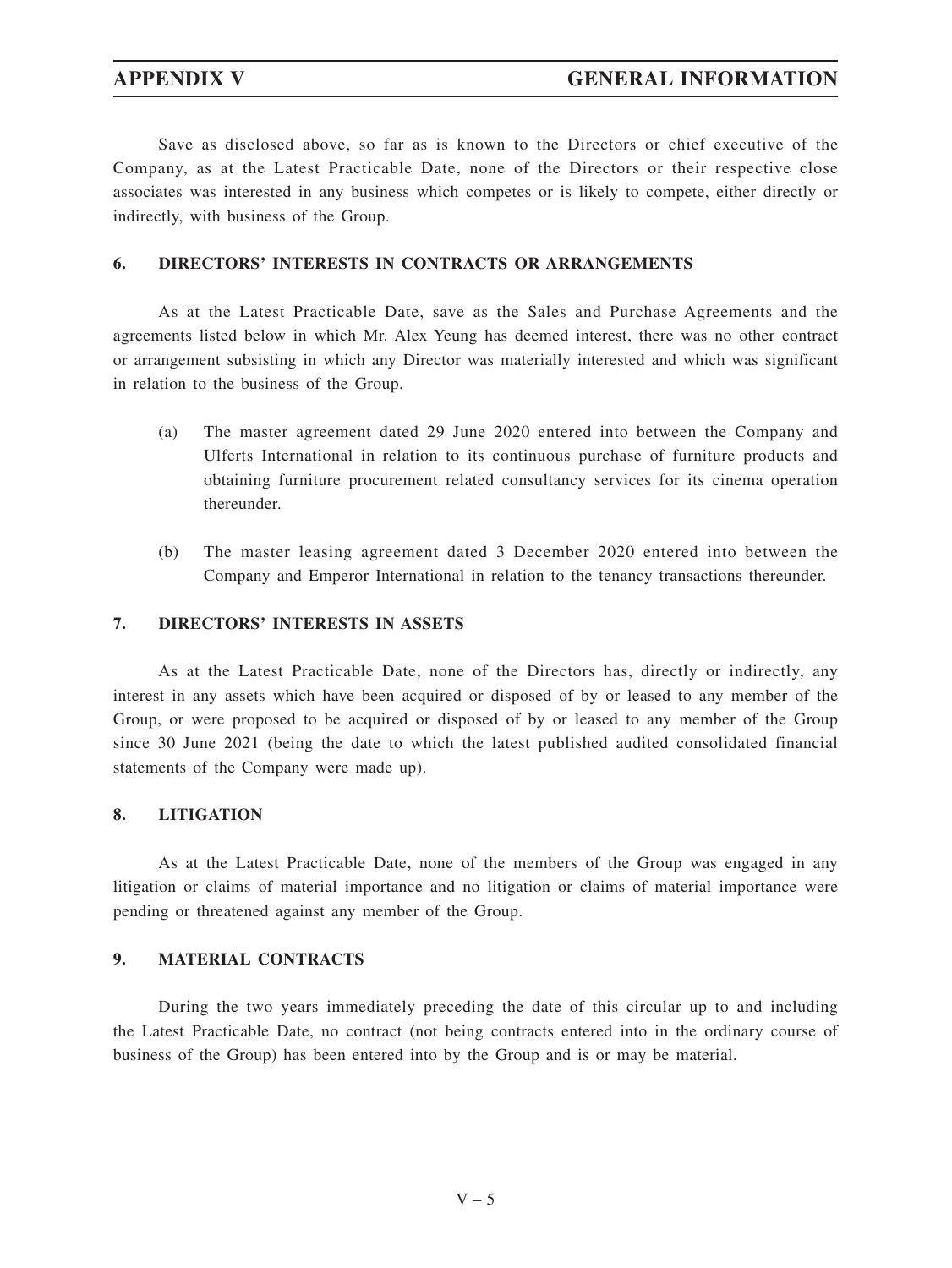# **10. EXPERT AND CONSENT**

The following are the qualifications of the experts who have given opinions or advice which are contained in this circular:

| <b>Name</b>              | <b>Oualification</b>                                                                                             |
|--------------------------|------------------------------------------------------------------------------------------------------------------|
| Ernst & Young (" $EY$ ") | Certified Public Accountants, Registered Public Interest Entity<br>Auditor                                       |
| Pelican                  | A licensed corporation to carry out Type 6 (advising on<br>corporate finance) regulated activities under the SFO |

As at the Latest Practicable Date, EY and Pelican have given and has not withdrawn its written consent to the issue of this circular with the inclusion herein of its letter and report (as the case may be) and references to its names, in the form and context in which they respectively appear. As at the Latest Practicable Date, each of above experts:

- (a) did not have any shareholding in any member of the Group or any right (whether legally enforceable or not) to subscribe for or to nominate persons to subscribe for any shares, convertible securities, warrants, options or derivatives which carry voting rights in any member of the Group; or
- (b) did not have any interest, either directly or indirectly, in any assets which have been, since the date to which the latest published audited financial statements of the Company were made up (i.e. 30 June 2021), acquired or disposed of by or leased to or are proposed to be acquired or disposed of by or leased to any member of the Group.

# **11. DOCUMENTS ON DISPLAY**

Copies of the following documents will be published on the websites of the Stock Exchange (https://www.hkexnews.hk) and the Company (https://www.empculture.com) in accordance with the Listing Rules from the date of the circular and up to and including the date of the SGM:

- (a) the Sale and Purchase Agreements;
- (b) the letter from the Board as set out from pages 6 to 15 in this circular;
- (c) the letter from the Independent Board Committee as set out on page 16 in this circular;
- (d) the letter from Pelican, the Independent Financial Adviser, as set out from pages 17 to 32 in this circular;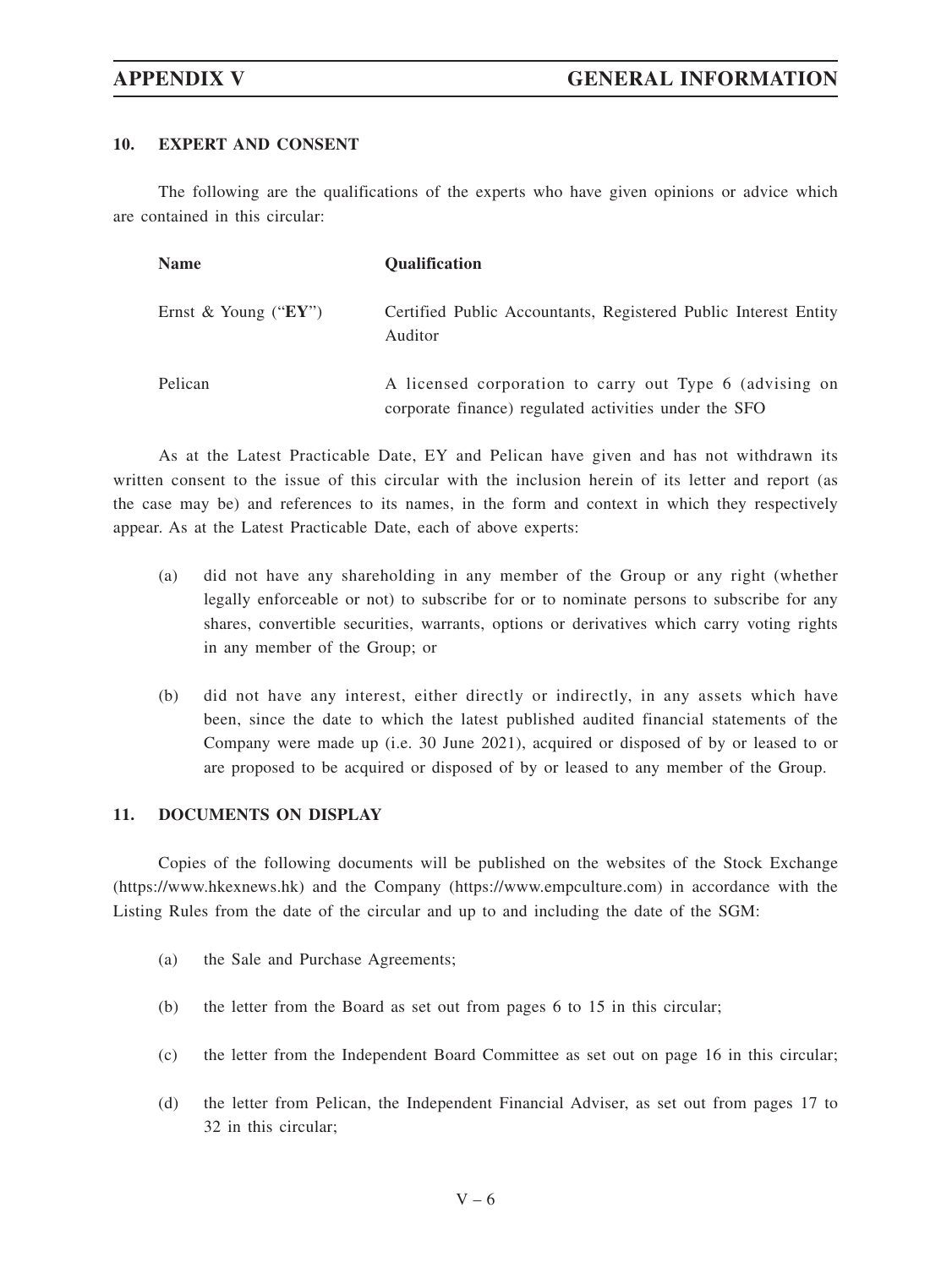- (e) the accountants' report on the Target Group prepared by EY, the text of which is set out in Appendix II to this circular;
- (f) the report on the unaudited pro forma financial information of the Enlarged Group illustrating the effect of the Acquisition, the text of which is set out in Appendix III to this circular; and
- (g) the written consents referred to in the paragraph headed "Expert and Consent" in this appendix.

# **12. MISCELLANEOUS**

- (a) The company secretary of the Company is Ms. Liu Suet Ying, who is an associate member of both The Chartered Governance Institute (formerly known as The Institute of Chartered Secretaries and Administrators) in the United Kingdom and The Hong Kong Chartered Governance Institute (formerly known as The Hong Kong Institute of Chartered Secretaries).
- (b) The Hong Kong branch share registrar and transfer office of the Company is Tricor Tengis Limited.
- (c) The English text of this circular and the accompanying form of proxy shall prevail over their respective Chinese text.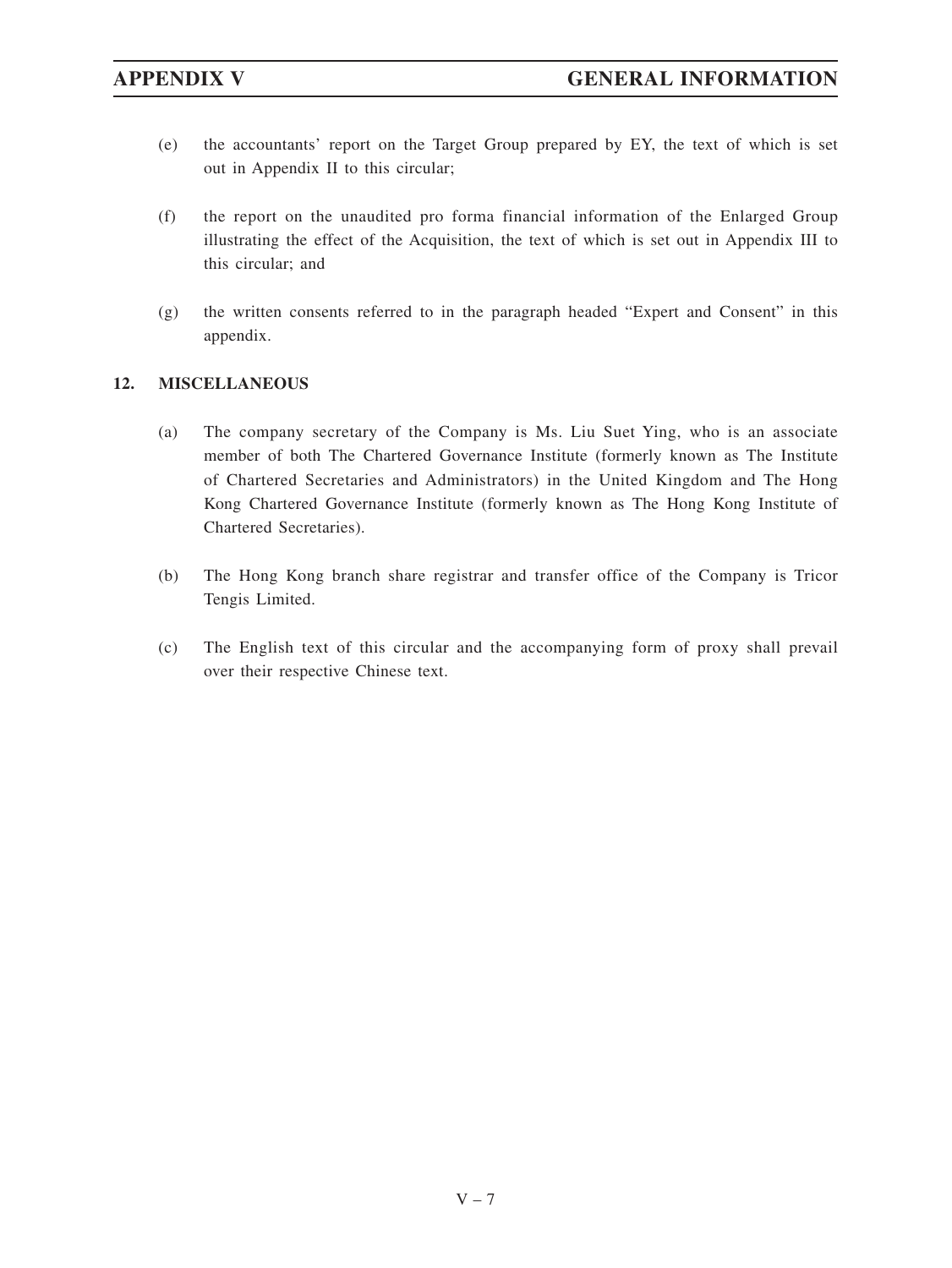# **NOTICE OF SPECIAL GENERAL MEETING**



# **NOTICE OF SPECIAL GENERAL MEETING**

**NOTICE IS HEREBY GIVEN** that a special general meeting ("**SGM**") of Emperor Culture Group Limited (the "**Company**") will be held via electronic facilities on Thursday, 14 April 2022 at 11:30 a.m. (with the minimum number of persons physically present as is legally required to form a quorate meeting by staff members who are Shareholders or proxies at 2nd Floor, Emperor Group Centre, 288 Hennessy Road, Wanchai, Hong Kong), for the purpose of considering and, if think fit, passing with or without modification the following resolution as an ordinary resolution of the Company:

# **ORDINARY RESOLUTION**

### **"THAT**

- (a) the sale and purchase agreements dated 31 January 2022 between (1) Emperor Cinemas (China) Limited as purchaser and (2) Emperor Motion Picture Enterprise Limited as vendor, for the sale and purchase of (a) the entire equity interest of Tale Success Limited and (b) all loan, interest and all sums owing by Tale Success Limited to Emperor Motion Picture Enterprise Limited (the "**Sale and Purchase Agreements**") as at the completion of the aforesaid agreements (copies of which were tabled at the meeting marked "A" and signed by the Chairperson of the meeting for the purpose of identification), and the transactions contemplated thereunder be and are hereby ratified, confirmed and approved; and
- (b) any one or more directors of the Company be and is hereby authorised to do all such acts and things which he/she/they may consider necessary, desirable or expedient to implement the transactions contemplated under the Sale and Purchase Agreements (with any amendments to the terms of such agreements which are not inconsistent with the purpose thereof as may be approved by the directors of the Company).

By order of the board **Emperor Culture Group Limited Liu Suet Ying** *Company Secretary*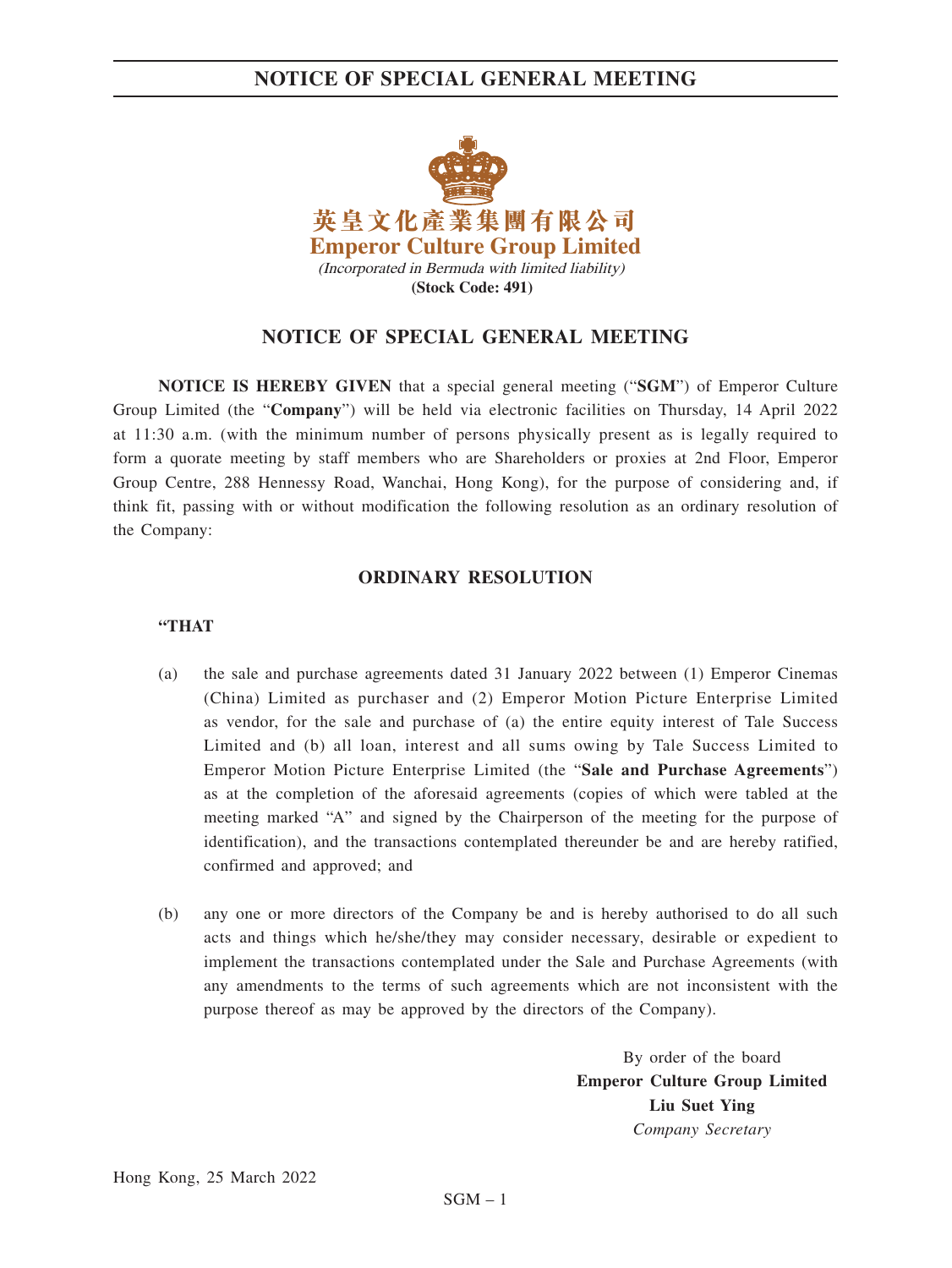# **NOTICE OF SPECIAL GENERAL MEETING**

2 Church Street 28th Floor

*Registered Office: Head Office and Principal Place*  Clarendon House *of Business in Hong Kong:* Hamilton HM 11 Emperor Group Centre Bermuda 288 Hennessy Road Wanchai Hong Kong

### *Notes:*

(i) In view of the outbreak of the novel coronavirus (Covid-19) pandemic and recent requirements for prevention and control of its spread, the SGM will be held via electronic facilities, details of which are set out in the section headed "GUIDANCE FOR THE SGM" of the circular of the Company dated 25 March 2022.

All Shareholders, proxies and corporate representatives will be able to login the SGM or any adjourned meeting thereof via the e-Meeting System provided by Branch Share Registrar which can be accessed from any location with access to the internet via smartphone, tablet device or computer 30 minutes before the commencement of the SGM. All non-registered Shareholders may consult directly with their banks, brokers, custodians, nominees or HKSCC Nominees Limited through which their shares are held (as the case may be) for necessary arrangement to attend and vote via the e-Meeting System at the SGM or any adjourned meeting thereof if they wish.

In the case of joint registered holders of any share(s), only **ONE PAIR** of login username and password will be provided to the joint registered holders. Any one of such joint registered holders may attend or vote in respect of such share(s) as if he/she/it was solely entitled thereto.

 The Company will keep the evolving Covid-19 situation under review and may change measures, where appropriate with short notice. Shareholders should check the website of the Company (https://www.empculture.com) for future announcements and updates on the SGM arrangements.

- (ii) Pursuant to Rule 13.39(4) of the Listing Rules, the resolution set out in this notice will be decided by poll at the SGM. Where the Chairperson/Chairman in good faith, decides to allow a resolution which relates purely to a procedural or administrative matter to be voted, such resolution will be decided by show of hands.
- (iii) A member of the Company entitled to attend and vote at the SGM convened by the above notice is entitled to appoint one or more proxies (if he/she is a holder of more than one share) to attend and vote in his/her stead. A proxy needs not be a member of the Company. The Company strongly encourages Shareholders to appoint the Chairperson of the SGM as their proxies to exercise their rights to vote at the SGM.
- (iv) In order to be valid, the form of proxy must be in writing under the hand of the appointor or his/her attorney duly authorized in writing, or if the appointor is a corporation, either under its common seal, or under the hand of an officer or attorney duly authorized on that behalf, and must be deposited at the Company's Hong Kong Branch Share Registrar, Tricor Tengis Limited, at Level 54, Hopewell Centre, 183 Queen's Road East, Hong Kong ("**Branch Share Registrar**") together with a power of attorney or other authority, if any, under which it is signed or a certified copy of that power of attorney, or via the designated URL (https://spot-emeeting.tricor.hk) by using the login username and password provided on the notification letter sent by the Branch Share Registrar not less than 48 hours before the time for holding the SGM or adjourned meeting.